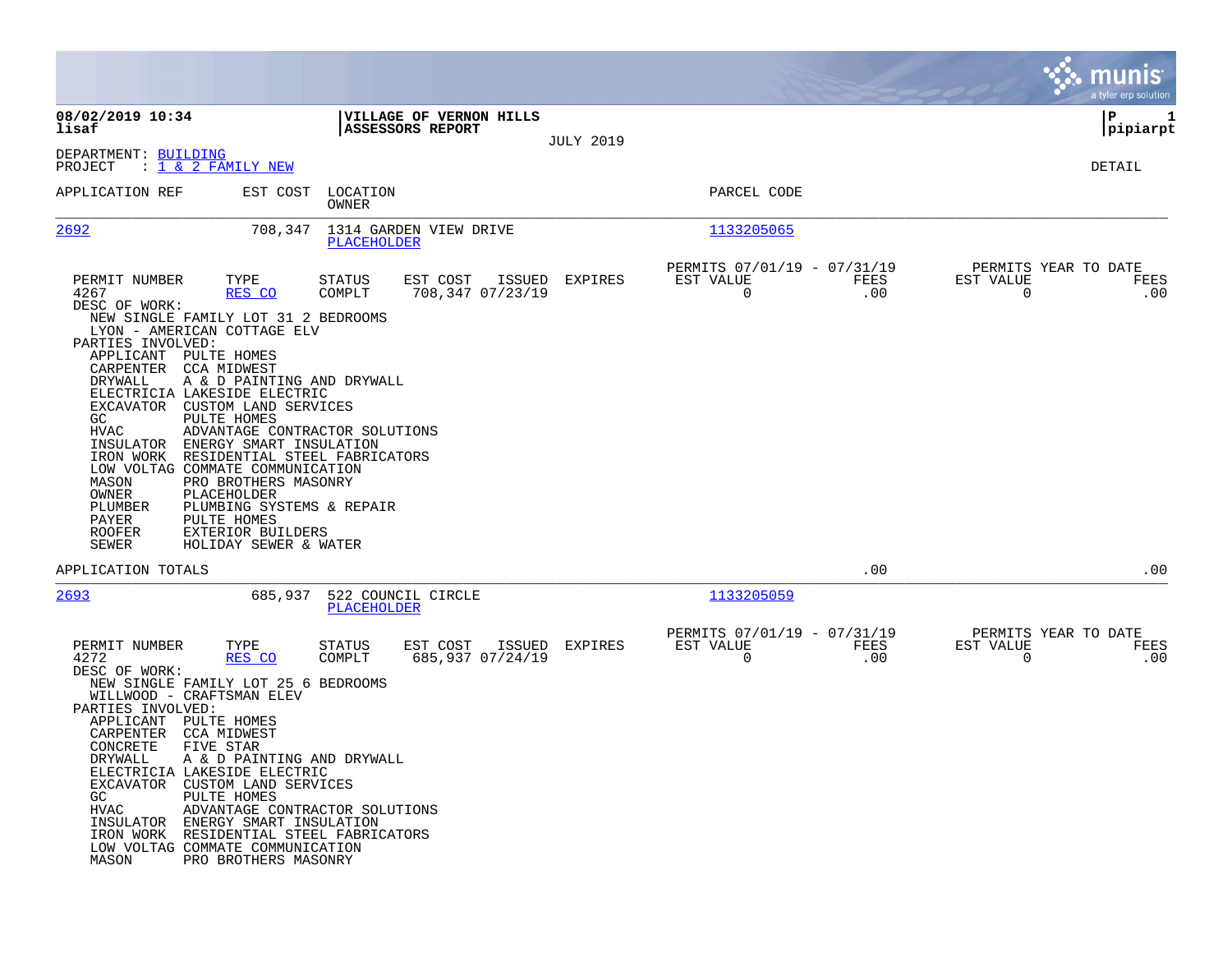|                                                                                                                                                                                                                                                                                                                                                                                                                                                                                                                                                                                                                                                                                                                      |                                                                           |                  |                                                         |             |                                        | munis<br>a tyler erp solution |
|----------------------------------------------------------------------------------------------------------------------------------------------------------------------------------------------------------------------------------------------------------------------------------------------------------------------------------------------------------------------------------------------------------------------------------------------------------------------------------------------------------------------------------------------------------------------------------------------------------------------------------------------------------------------------------------------------------------------|---------------------------------------------------------------------------|------------------|---------------------------------------------------------|-------------|----------------------------------------|-------------------------------|
| 08/02/2019 10:34<br>lisaf                                                                                                                                                                                                                                                                                                                                                                                                                                                                                                                                                                                                                                                                                            | VILLAGE OF VERNON HILLS<br><b>ASSESSORS REPORT</b>                        | <b>JULY 2019</b> |                                                         |             |                                        | 2<br>l P<br> pipiarpt         |
| DEPARTMENT: BUILDING<br>PROJECT<br>: 1 & 2 FAMILY NEW                                                                                                                                                                                                                                                                                                                                                                                                                                                                                                                                                                                                                                                                |                                                                           |                  |                                                         |             |                                        | DETAIL                        |
| APPLICATION REF<br>EST COST<br>OWNER<br>PLACEHOLDER<br>PLUMBER<br>PLUMBING SYSTEMS & REPAIR<br>PAYER<br>PULTE HOMES<br><b>ROOFER</b><br><b>EXTERIOR BUILDERS</b><br>SEWER<br>HOLIDAY SEWER & WATER                                                                                                                                                                                                                                                                                                                                                                                                                                                                                                                   | LOCATION<br>OWNER                                                         |                  | PARCEL CODE                                             |             |                                        |                               |
| APPLICATION TOTALS                                                                                                                                                                                                                                                                                                                                                                                                                                                                                                                                                                                                                                                                                                   |                                                                           |                  |                                                         | .00         |                                        | .00                           |
| <u> 2790</u><br>651,127                                                                                                                                                                                                                                                                                                                                                                                                                                                                                                                                                                                                                                                                                              | 524 COUNCIL CIRCLE<br>PLACEHOLDER                                         |                  | 1133205058                                              |             |                                        |                               |
| PERMIT NUMBER<br>TYPE<br>4278<br>RES CO<br>DESC OF WORK:<br>NEW SINGLE FAMILY HOME 4 BEDROOMS LOT 24<br>MELROSE<br>AMERICAN COTTAGE ELEV.<br>PARTIES INVOLVED:<br>APPLICANT PULTE HOMES<br>CONCRETE<br>FIVE STAR<br>DRYWALL<br>A & D PAINTING AND DRYWALL<br>ELECTRICIA LAKESIDE ELECTRIC<br>EXCAVATOR CUSTOM LAND SERVICES<br>GC<br>PULTE HOMES<br><b>HVAC</b><br>ADVANTAGE CONTRACTOR SOLUTIONS<br>INSULATOR<br>ENERGY SMART INSULATION<br>RESIDENTIAL STEEL FABRICATORS<br>IRON WORK<br>LOW VOLTAG RAFIK & ALLA MAMEDOV<br>MASON<br>PRO BROTHERS MASONRY<br>OWNER<br>PLACEHOLDER<br>PLUMBER<br>PLUMBING SYSTEMS & REPAIR<br>PAYER<br>PULTE HOMES<br>ROOFER<br>EXTERIOR BUILDERS<br>SEWER<br>HOLIDAY SEWER & WATER | ISSUED EXPIRES<br><b>STATUS</b><br>EST COST<br>COMPLT<br>651,127 07/24/19 |                  | PERMITS 07/01/19 - 07/31/19<br>EST VALUE<br>$\mathbf 0$ | FEES<br>.00 | PERMITS YEAR TO DATE<br>EST VALUE<br>0 | FEES<br>.00                   |
| APPLICATION TOTALS                                                                                                                                                                                                                                                                                                                                                                                                                                                                                                                                                                                                                                                                                                   |                                                                           |                  |                                                         | .00         |                                        | .00                           |
| 2851                                                                                                                                                                                                                                                                                                                                                                                                                                                                                                                                                                                                                                                                                                                 | 735,010 1322 GARDEN VIEW DRIVE<br>PLACEHOLDER                             |                  | 1133205063                                              |             |                                        |                               |
| PERMIT NUMBER<br>TYPE<br>4282<br>RES CO<br>DESC OF WORK:<br>NEW SINGLE FAMILY 3 BEDROOM LOT 29<br>LYON ELEV EC2G<br>PARTIES INVOLVED:<br>APPLICANT PULTE HOMES<br>CARPENTER CCA MIDWEST<br>CONCRETE<br>FIVE STAR<br>DRYWALL<br>A & D PAINTING AND DRYWALL<br>ELECTRICIA LAKESIDE ELECTRIC                                                                                                                                                                                                                                                                                                                                                                                                                            | EST COST ISSUED<br><b>STATUS</b><br>735,010 07/25/19<br>COMPLT            | EXPIRES          | PERMITS 07/01/19 - 07/31/19<br>EST VALUE<br>0           | FEES<br>.00 | PERMITS YEAR TO DATE<br>EST VALUE<br>0 | FEES<br>.00                   |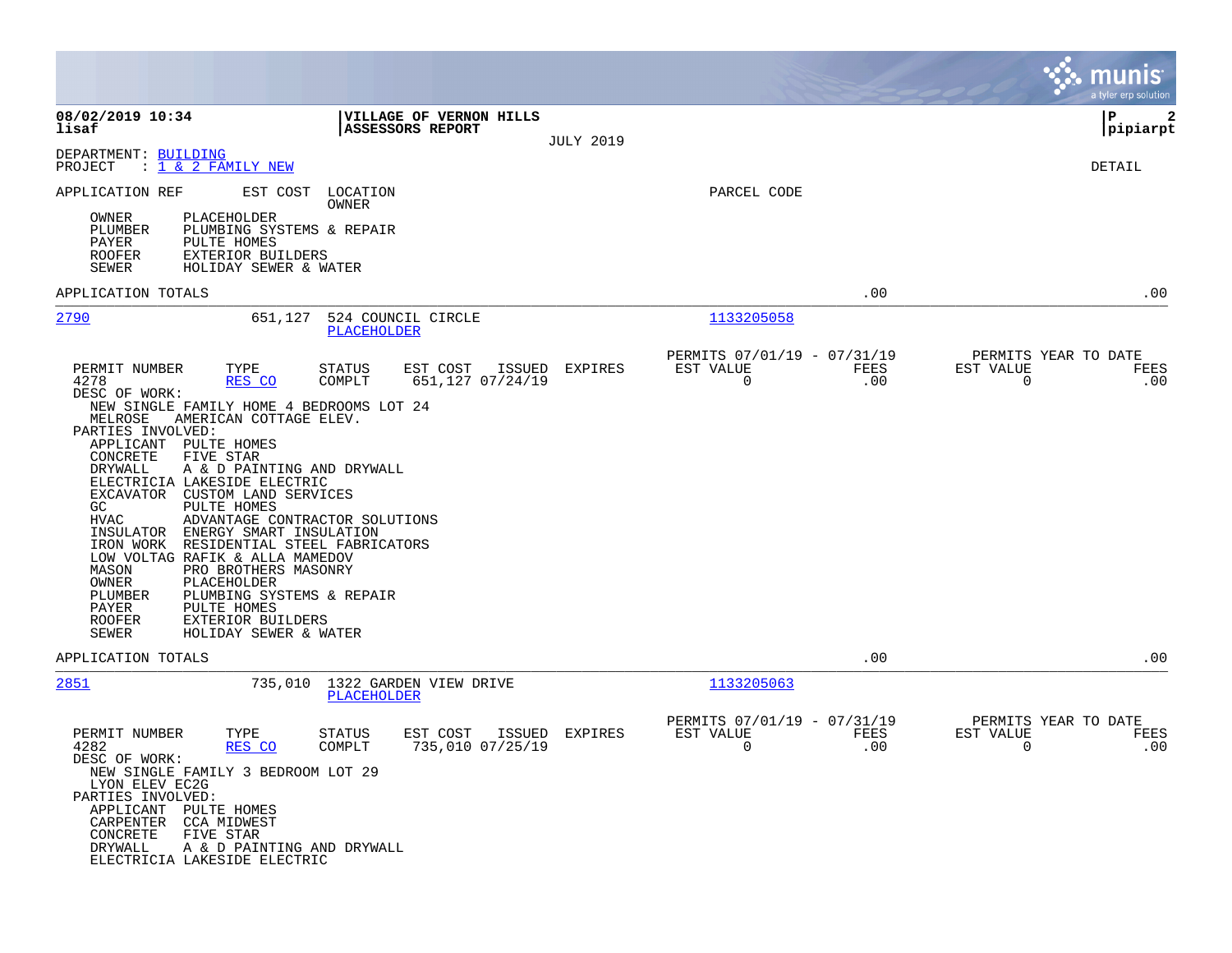|                                                                                                                                                                                                                                                                                                                                                                                                                                                                                                                                                                                                                                                                                                                                                                               |                                                                 |                                                                     |                       | munis <sup>®</sup><br>a tyler erp solution                          |             |
|-------------------------------------------------------------------------------------------------------------------------------------------------------------------------------------------------------------------------------------------------------------------------------------------------------------------------------------------------------------------------------------------------------------------------------------------------------------------------------------------------------------------------------------------------------------------------------------------------------------------------------------------------------------------------------------------------------------------------------------------------------------------------------|-----------------------------------------------------------------|---------------------------------------------------------------------|-----------------------|---------------------------------------------------------------------|-------------|
| 08/02/2019 10:34<br>VILLAGE OF VERNON HILLS<br>lisaf<br><b>ASSESSORS REPORT</b>                                                                                                                                                                                                                                                                                                                                                                                                                                                                                                                                                                                                                                                                                               | <b>JULY 2019</b>                                                |                                                                     |                       | l P<br> pipiarpt                                                    | 3           |
| DEPARTMENT: BUILDING<br>PROJECT<br>: 1 & 2 FAMILY NEW                                                                                                                                                                                                                                                                                                                                                                                                                                                                                                                                                                                                                                                                                                                         |                                                                 |                                                                     |                       | DETAIL                                                              |             |
| APPLICATION REF<br>EST COST LOCATION<br>OWNER<br>CUSTOM LAND SERVICES<br>EXCAVATOR<br>GC<br>PULTE HOMES<br><b>HVAC</b><br>ADVANTAGE CONTRACTOR SOLUTIONS<br>ENERGY SMART INSULATION<br>INSULATOR<br>IRON WORK<br>RESIDENTIAL STEEL FABRICATORS<br>LOW VOLTAG RAFIK & ALLA MAMEDOV<br>PRO BROTHERS MASONRY<br>MASON<br>OWNER<br>PLACEHOLDER<br>PLUMBER<br>PLUMBING SYSTEMS & REPAIR<br>PAYER<br>PULTE HOMES<br><b>ROOFER</b><br>EXTERIOR BUILDERS<br>SEWER<br>HOLIDAY SEWER & WATER                                                                                                                                                                                                                                                                                            |                                                                 | PARCEL CODE                                                         |                       |                                                                     |             |
| APPLICATION TOTALS                                                                                                                                                                                                                                                                                                                                                                                                                                                                                                                                                                                                                                                                                                                                                            |                                                                 |                                                                     | .00                   |                                                                     | .00         |
| 2929<br>678,859<br>644 INSULL DRIVE<br>PLACEHOLDER                                                                                                                                                                                                                                                                                                                                                                                                                                                                                                                                                                                                                                                                                                                            |                                                                 | 1133216012                                                          |                       |                                                                     |             |
| PERMIT NUMBER<br>EST COST<br>TYPE<br>STATUS<br>MU4283<br>RES TCO<br>COMPLT<br>4266<br>RES CO<br>COMPLT<br>DESC OF WORK:<br>NEW SINGLE FAMILY LOT 90 3 BDR<br>EUROPEAN COTTAGE ELEV<br>STRASBOUGH<br>PARTIES INVOLVED:<br>APPLICANT PULTE HOMES<br>CARPENTER CCA MIDWEST<br>FIVE STAR<br>CONCRETE<br>DRYWALL<br>A & D PAINTING AND DRYWALL<br>ELECTRICIA LAKESIDE ELECTRIC<br><b>EXCAVATOR</b><br>CUSTOM LAND SERVICES<br>PULTE HOMES<br>GC<br><b>HVAC</b><br>ADVANTAGE CONTRACTOR SOLUTIONS<br>INSULATOR ENERGY SMART INSULATION<br>IRON WORK<br>RESIDENTIAL STEEL FABRICATORS<br>LOW VOLTAG COMMATE COMMUNICATION<br>PRO BROTHERS MASONRY<br>MASON<br>OWNER<br>PLACEHOLDER<br>PLUMBING SYSTEMS & REPAIR<br>PLUMBER<br>PULTE HOMES<br>PAYER<br>SEWER<br>HOLIDAY SEWER & WATER | ISSUED EXPIRES<br>678,859 07/25/19 07/24/20<br>678,859 07/23/19 | PERMITS 07/01/19 - 07/31/19<br>EST VALUE<br>$\Omega$<br>$\mathbf 0$ | FEES<br>100.00<br>.00 | PERMITS YEAR TO DATE<br>EST VALUE<br>$\Omega$<br>100.00<br>$\Omega$ | FEES<br>.00 |
| APPLICATION TOTALS                                                                                                                                                                                                                                                                                                                                                                                                                                                                                                                                                                                                                                                                                                                                                            |                                                                 |                                                                     | 100.00                | 100.00                                                              |             |
| 2992<br>752,973<br>432 WOODLAND CHASE LANE<br><b>PLACEHOLDER</b>                                                                                                                                                                                                                                                                                                                                                                                                                                                                                                                                                                                                                                                                                                              |                                                                 | 1516104035                                                          |                       |                                                                     |             |
| EST COST<br>PERMIT NUMBER<br>TYPE<br>STATUS<br>MU4215<br>RES TCO<br><b>ISSUED</b><br>DESC OF WORK:                                                                                                                                                                                                                                                                                                                                                                                                                                                                                                                                                                                                                                                                            | ISSUED EXPIRES<br>752,973 07/15/19 07/15/20                     | PERMITS 07/01/19 - 07/31/19<br>EST VALUE<br>$\mathbf 0$             | FEES<br>100.00        | PERMITS YEAR TO DATE<br>EST VALUE<br>$\Omega$<br>100.00             | FEES        |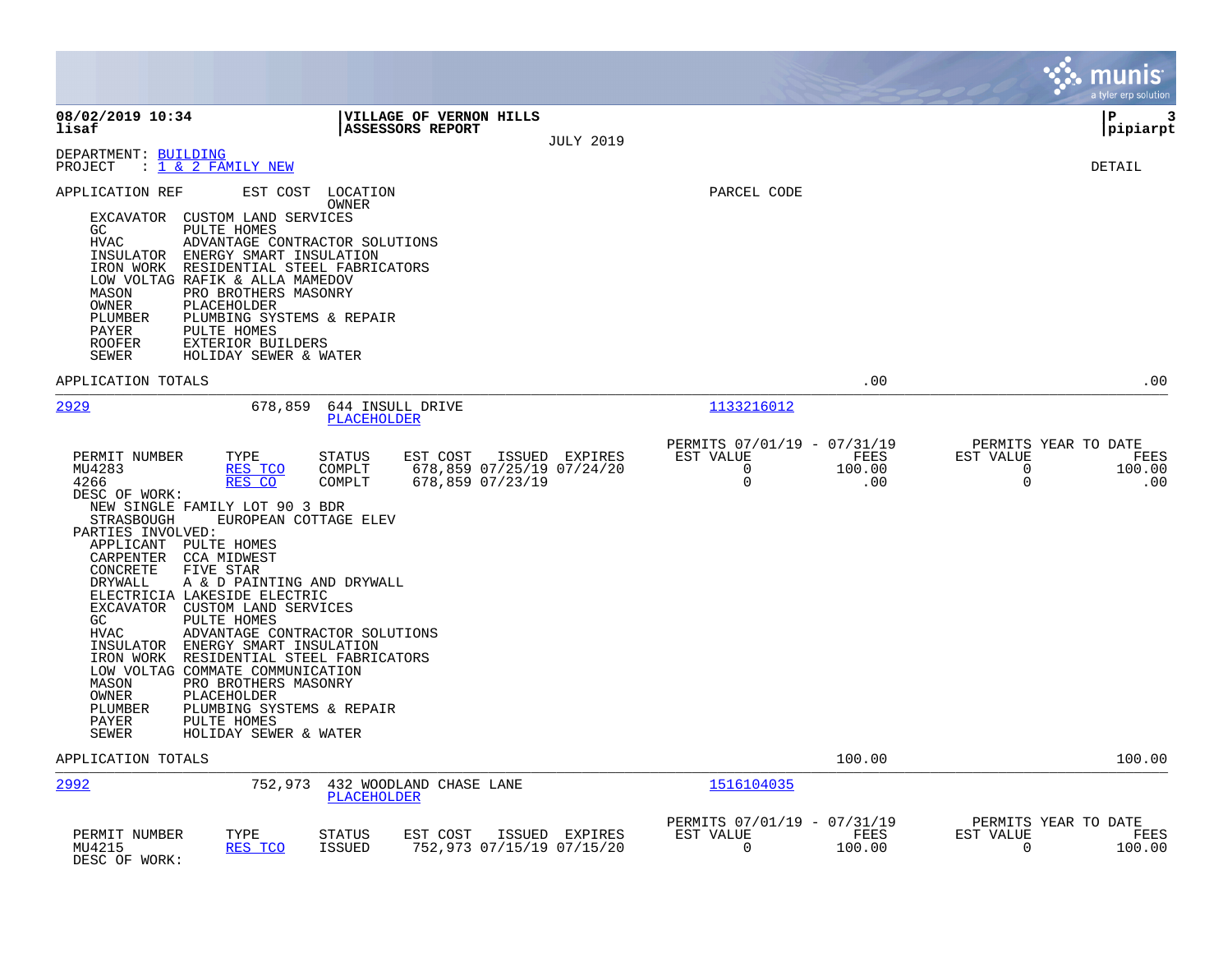|                                                                                                                                                                                                                                                                                                                                                                                                                                                                                                                                                                                                                                                                                                                                              |                                                                                   | munis<br>a tyler erp solution                                   |
|----------------------------------------------------------------------------------------------------------------------------------------------------------------------------------------------------------------------------------------------------------------------------------------------------------------------------------------------------------------------------------------------------------------------------------------------------------------------------------------------------------------------------------------------------------------------------------------------------------------------------------------------------------------------------------------------------------------------------------------------|-----------------------------------------------------------------------------------|-----------------------------------------------------------------|
| 08/02/2019 10:34<br>VILLAGE OF VERNON HILLS<br><b>ASSESSORS REPORT</b><br>lisaf<br>NEW SINGLE FAMILY LOT 13 5 BED ROOM                                                                                                                                                                                                                                                                                                                                                                                                                                                                                                                                                                                                                       |                                                                                   | l P<br> pipiarpt                                                |
| DEPARTMENT: BUILDING<br>PROJECT<br>: 1 & 2 FAMILY NEW                                                                                                                                                                                                                                                                                                                                                                                                                                                                                                                                                                                                                                                                                        | <b>JULY 2019</b>                                                                  | DETAIL                                                          |
| EST COST LOCATION<br>APPLICATION REF<br>OWNER<br>PARTIES INVOLVED:<br>APPLICANT ICON BUILDING GROUP<br>CARPENTER DELTA CARPENTRY CONTRACTORS INC<br>CONCRETE<br>UPLAND CONCRETE<br>DRYWALL<br>DECICCO PAINTING & DRYWALL<br>EXCAVATOR<br>KEVIN WALSH EXCAVATING INC<br>FENCE<br>UNITED RENT A FENCE<br>GC<br>ICON BUILDING GROUP<br><b>HVAC</b><br>TEMPCO HEATING & AIR CONDTIONING COMPANY<br>INSULATOR ENERGY SMART INSULATION<br>LOW VOLTAG INDEPENDENT ELECTRIC<br>MASON<br>NORTHERN ILLINOIS CONSTRUCTION<br>OWNER<br>PLACEHOLDER<br>PLUMBER<br>S3 PLUMBING AND MECHANICAL<br>PAYER<br>ICON BUILDING GROUP<br><b>ROOFER</b><br>SCHALL DEVELOPEMENT CORP<br>SEWER<br>KEVIN WALSH EXCAVATING INC<br><b>SEWER</b><br>HOLIDAY SEWER & WATER | PARCEL CODE                                                                       |                                                                 |
| APPLICATION TOTALS                                                                                                                                                                                                                                                                                                                                                                                                                                                                                                                                                                                                                                                                                                                           | 100.00                                                                            | 100.00                                                          |
| 3224<br>634,500<br>528 COUNCIL CIRCLE<br><b>PLACEHOLDER</b>                                                                                                                                                                                                                                                                                                                                                                                                                                                                                                                                                                                                                                                                                  | 1133205056                                                                        |                                                                 |
| PERMIT NUMBER<br>TYPE<br>EST COST<br>ISSUED<br>STATUS<br>4270<br>RES CO<br>COMPLT<br>634,500 07/24/19<br>DESC OF WORK:<br>NEW SINGLE FAM 5 BEDROOMS LOT 22 WOODSIDE - CRAFTMAN (CR3S)<br>PARTIES INVOLVED:<br>APPLICANT PULTE HOMES                                                                                                                                                                                                                                                                                                                                                                                                                                                                                                          | PERMITS 07/01/19 - 07/31/19<br>EXPIRES<br>EST VALUE<br>FEES<br>$\mathbf 0$<br>.00 | PERMITS YEAR TO DATE<br>EST VALUE<br>FEES<br>$\mathbf 0$<br>.00 |
| CARPENTER CCA MIDWEST<br>CARPENTER FIVE STAR<br>DRYWALL<br>A & D PAINTING AND DRYWALL<br>ELECTRICIA LAKESIDE ELECTRIC<br>EXCAVATOR CUSTOM LAND SERVICES<br>GC<br>PULTE HOMES<br><b>HVAC</b><br>ADVANTAGE CONTRACTOR SOLUTIONS<br>INSULATOR ENERGY SMART INSULATION<br>IRON WORK RESIDENTIAL STEEL FABRICATORS<br>LOW VOLTAG COMMATE COMMUNICATION<br>MASON<br>PRO BROTHERS MASONRY<br>OWNER<br>PLACEHOLDER<br>PLUMBER<br>S3 PLUMBING AND MECHANICAL<br>PAYER<br>PULTE HOMES<br><b>ROOFER</b><br>EXTERIOR BUILDERS<br>SEWER<br>HOLIDAY SEWER & WATER                                                                                                                                                                                          |                                                                                   |                                                                 |
| APPLICATION TOTALS                                                                                                                                                                                                                                                                                                                                                                                                                                                                                                                                                                                                                                                                                                                           | .00                                                                               | .00                                                             |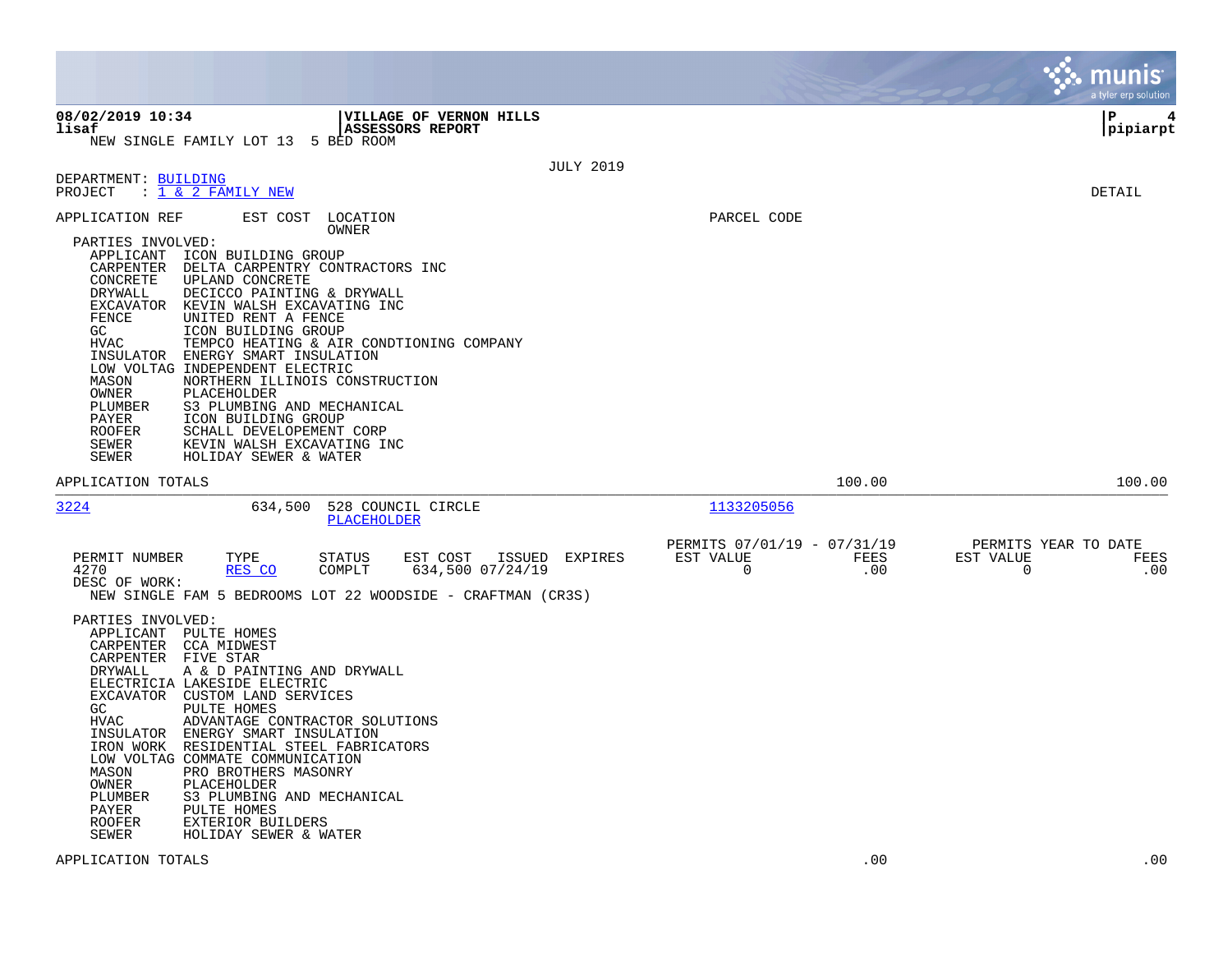|                                                                                                                                                           |                                                                                                                                                                                                                                                                                                                                                                                                                               |                                                          |                                             |                                                         |                |                                                     | munis<br>a tyler erp solution |
|-----------------------------------------------------------------------------------------------------------------------------------------------------------|-------------------------------------------------------------------------------------------------------------------------------------------------------------------------------------------------------------------------------------------------------------------------------------------------------------------------------------------------------------------------------------------------------------------------------|----------------------------------------------------------|---------------------------------------------|---------------------------------------------------------|----------------|-----------------------------------------------------|-------------------------------|
| 08/02/2019 10:34<br>lisaf                                                                                                                                 |                                                                                                                                                                                                                                                                                                                                                                                                                               | VILLAGE OF VERNON HILLS<br><b>ASSESSORS REPORT</b>       |                                             |                                                         |                |                                                     | ΙP<br>5<br> pipiarpt          |
| DEPARTMENT: BUILDING<br>PROJECT                                                                                                                           | : 1 & 2 FAMILY NEW                                                                                                                                                                                                                                                                                                                                                                                                            |                                                          | <b>JULY 2019</b>                            |                                                         |                |                                                     | DETAIL                        |
| APPLICATION REF                                                                                                                                           | EST COST                                                                                                                                                                                                                                                                                                                                                                                                                      | LOCATION<br>OWNER                                        |                                             | PARCEL CODE                                             |                |                                                     |                               |
| 3326                                                                                                                                                      | 882,467                                                                                                                                                                                                                                                                                                                                                                                                                       | 1723 LAKE CHARLES DR<br>STEPHEN LEMME & AMY DAVIS LEMME  |                                             | 1128302024                                              |                |                                                     |                               |
| PERMIT NUMBER<br>MU4300<br>DESC OF WORK:                                                                                                                  | TYPE<br>RES TCO<br>NEW SINGLE FAMILY LOT 41                                                                                                                                                                                                                                                                                                                                                                                   | EST COST<br><b>STATUS</b><br><b>ISSUED</b><br>4 BEDROOMS | ISSUED EXPIRES<br>882,467 07/29/19 08/01/20 | PERMITS 07/01/19 - 07/31/19<br>EST VALUE<br>$\mathbf 0$ | FEES<br>100.00 | PERMITS YEAR TO DATE<br>EST VALUE<br>$\Omega$       | FEES<br>100.00                |
| PARTIES INVOLVED:<br>APPLICANT<br>CARPENTER<br>DRYWALL<br>GC<br>HVAC<br>INSULATOR<br>MASON<br>OWNER<br>PLUMBER<br>PAYER<br><b>ROOFER</b><br>SEWER         | ICON BUILDING GROUP<br>DELTA CARPENTRY CONTRACTORS INC<br>DECICCO PAINTING & DRYWALL<br>ELECTRICIA INDEPENDENT ELECTRIC<br>EXCAVATOR KEVIN WALSH EXCAVATING INC<br>ICON BUILDING GROUP<br>ENERGY SMART INSULATION<br>LOW VOLTAG INDEPENDENT ELECTRIC<br>NORTHERN ILLINOIS CONSTRUCTION<br>STEPHEN LEMME & AMY DAVIS LEMME<br>S3 PLUMBING AND MECHANICAL<br>ICON BUILDING GROUP<br>TIM COTE, INC<br>KEVIN WALSH EXCAVATING INC | TEMPCO HEATING & AIR CONDTIONING COMPANY                 |                                             |                                                         |                |                                                     |                               |
| APPLICATION TOTALS                                                                                                                                        |                                                                                                                                                                                                                                                                                                                                                                                                                               |                                                          |                                             |                                                         | 100.00         |                                                     | 100.00                        |
| 3355                                                                                                                                                      |                                                                                                                                                                                                                                                                                                                                                                                                                               | 704,924 428 WOODLAND CHASE LANE<br>PLACEHOLDER           |                                             | 1516104034                                              |                |                                                     |                               |
| PERMIT NUMBER<br>MU4263<br>DESC OF WORK:                                                                                                                  | TYPE<br>RES TCO<br>NEW SINGLE FAM 4 BEDROOMS LOT12                                                                                                                                                                                                                                                                                                                                                                            | EST COST<br><b>STATUS</b><br>ISSUED                      | ISSUED EXPIRES<br>704,924 07/23/19 07/30/20 | PERMITS 07/01/19 - 07/31/19<br>EST VALUE<br>$\mathbf 0$ | FEES<br>100.00 | PERMITS YEAR TO DATE<br>EST VALUE<br>$\overline{0}$ | FEES<br>100.00                |
| PARTIES INVOLVED:<br>APPLICANT<br>CARPENTER<br>CONCRETE<br>DRYWALL<br>EXCAVATOR<br>GC<br>GC<br>$\rm GC$<br>HVAC<br>INSULATOR<br>MASON<br>OWNER<br>PLUMBER | ICON BUILDING GROUP<br>DELTA CARPENTRY CONTRACTORS INC<br>UPLAND CONCRETE<br>DECICCO PAINTING & DRYWALL<br>KEVIN WALSH EXCAVATING INC<br>NOVA FIRE PROTECTION<br>ICON BUILDING GROUP<br>ICON BUILDING GROUP<br>ENERGY SMART INSULATION<br>NORTHERN ILLINOIS CONSTRUCTION<br>PLACEHOLDER<br>S3 PLUMBING AND MECHANICAL                                                                                                         | TEMPCO HEATING & AIR CONDTIONING COMPANY                 |                                             |                                                         |                |                                                     |                               |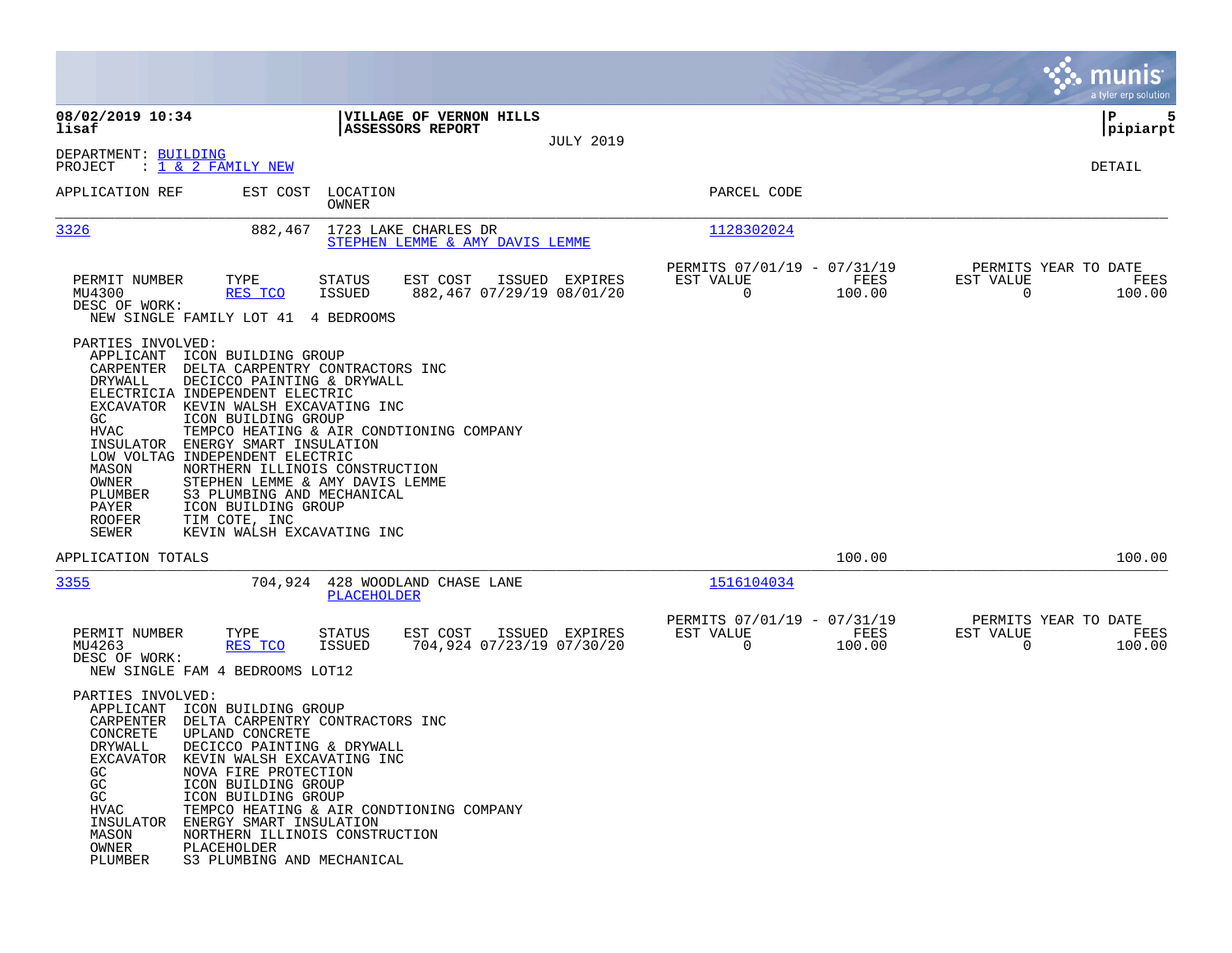|                                                                                                                                                                                                                                                                                                                                                                                                                                                                                                                                                                                                    | munis<br>a tyler erp solution                                                                                                                |
|----------------------------------------------------------------------------------------------------------------------------------------------------------------------------------------------------------------------------------------------------------------------------------------------------------------------------------------------------------------------------------------------------------------------------------------------------------------------------------------------------------------------------------------------------------------------------------------------------|----------------------------------------------------------------------------------------------------------------------------------------------|
| 08/02/2019 10:34<br>VILLAGE OF VERNON HILLS<br><b>ASSESSORS REPORT</b><br>lisaf<br><b>JULY 2019</b>                                                                                                                                                                                                                                                                                                                                                                                                                                                                                                | IΡ<br>6<br> pipiarpt                                                                                                                         |
| DEPARTMENT: BUILDING<br>: 1 & 2 FAMILY NEW<br>PROJECT                                                                                                                                                                                                                                                                                                                                                                                                                                                                                                                                              | DETAIL                                                                                                                                       |
| APPLICATION REF<br>EST COST LOCATION<br>OWNER<br>WOODLAND CHASE PARTNERS, LLC<br>PAYER<br>TIM COTE, INC<br><b>ROOFER</b><br>SEWER<br>KEVIN WALSH EXCAVATING INC                                                                                                                                                                                                                                                                                                                                                                                                                                    | PARCEL CODE                                                                                                                                  |
| APPLICATION TOTALS                                                                                                                                                                                                                                                                                                                                                                                                                                                                                                                                                                                 | 100.00<br>100.00                                                                                                                             |
| 3398<br>753,395<br>538 COUNCIL CIRCLE<br>PLACEHOLDER                                                                                                                                                                                                                                                                                                                                                                                                                                                                                                                                               | 1133205035                                                                                                                                   |
| PERMIT NUMBER<br>TYPE<br><b>STATUS</b><br>EST COST<br>ISSUED<br>EXPIRES<br>4271<br>753,395 07/24/19<br>RES CO<br>COMPLT<br>DESC OF WORK:<br>NEW SINGLE FAMILY 5 BEDROOMS LOT 17 WOODSIDE - CRAFTSMAN (CR                                                                                                                                                                                                                                                                                                                                                                                           | PERMITS 07/01/19 - 07/31/19<br>PERMITS YEAR TO DATE<br>EST VALUE<br>FEES<br>EST VALUE<br>FEES<br>0<br>.00<br>$\mathbf 0$<br>.00              |
| 3S<br>PARTIES INVOLVED:<br>APPLICANT PULTE HOMES<br>CARPENTER CCA MIDWEST<br>CONCRETE<br>FIVE STAR<br>DRYWALL<br>A & D PAINTING AND DRYWALL<br>ELECTRICIA LAKESIDE ELECTRIC<br>EXCAVATOR CUSTOM LAND SERVICES<br>PULTE HOMES<br>GC.<br>HVAC<br>ADVANTAGE CONTRACTOR SOLUTIONS<br>INSULATOR ENERGY SMART INSULATION<br>IRON WORK RESIDENTIAL STEEL FABRICATORS<br>LOW VOLTAG COMMATE COMMUNICATION<br>MASON<br>PRO BROTHERS MASONRY<br>OWNER<br>PLACEHOLDER<br>PLUMBER<br>PLUMBING SYSTEMS & REPAIR<br>PULTE HOMES<br>PAYER<br><b>ROOFER</b><br>EXTERIOR BUILDERS<br>SEWER<br>HOLIDAY SEWER & WATER |                                                                                                                                              |
| APPLICATION TOTALS                                                                                                                                                                                                                                                                                                                                                                                                                                                                                                                                                                                 | .00<br>.00                                                                                                                                   |
| 3439<br>762,668<br>536 COUNCIL CIRCLE<br>PLACEHOLDER                                                                                                                                                                                                                                                                                                                                                                                                                                                                                                                                               | 1133205052                                                                                                                                   |
| EST COST<br>PERMIT NUMBER<br>TYPE<br>STATUS<br>ISSUED EXPIRES<br>762,668 07/25/19 07/30/20<br>MU4288<br>RES TCO<br>ISSUED<br>DESC OF WORK:<br>SINGLE FAM LOT 18 4 BED WILLWOOD AMERICAN COTTAGE ELEVAT<br>PARTIES INVOLVED:<br>APPLICANT PULTE HOMES<br>CARPENTER CCA MIDWEST<br>CONCRETE FIVE STAR<br>DRYWALL<br>A & D PAINTING AND DRYWALL<br>ELECTRICIA LAKESIDE ELECTRIC<br>EXCAVATOR CUSTOM LAND SERVICES                                                                                                                                                                                     | PERMITS 07/01/19 -<br>07/31/19<br>PERMITS YEAR TO DATE<br>FEES<br>EST VALUE<br>EST VALUE<br>FEES<br>$\Omega$<br>100.00<br>$\Omega$<br>100.00 |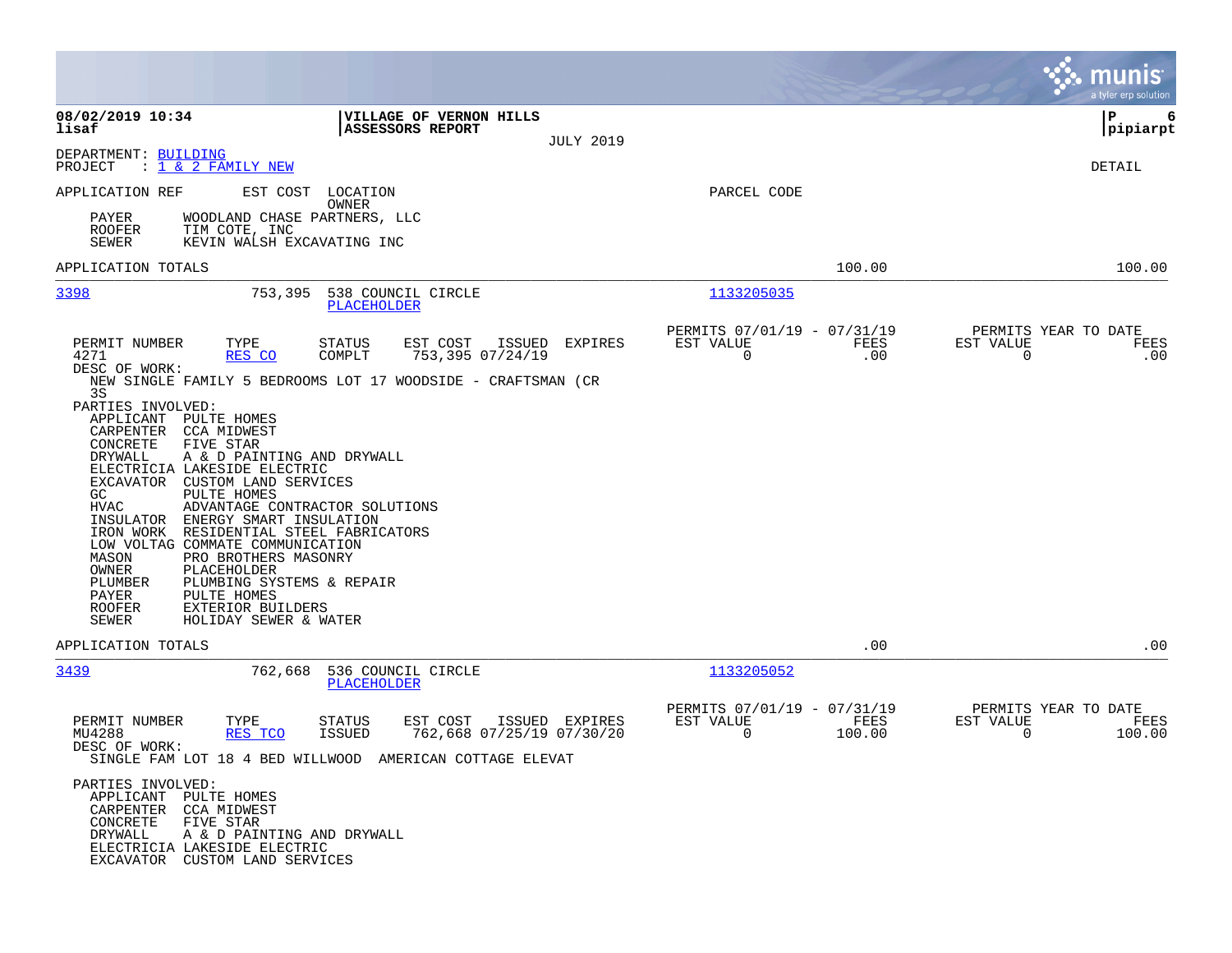|                                                                                                                                                                                                                                                                                                                                                                                                                                                                                                                                                                                                                                                                                                                                                                                                                                       |                                                                          | munis<br>a tyler erp solution                                     |
|---------------------------------------------------------------------------------------------------------------------------------------------------------------------------------------------------------------------------------------------------------------------------------------------------------------------------------------------------------------------------------------------------------------------------------------------------------------------------------------------------------------------------------------------------------------------------------------------------------------------------------------------------------------------------------------------------------------------------------------------------------------------------------------------------------------------------------------|--------------------------------------------------------------------------|-------------------------------------------------------------------|
| 08/02/2019 10:34<br><b>VILLAGE OF VERNON HILLS</b><br>lisaf<br>ASSESSORS REPORT<br><b>JULY 2019</b>                                                                                                                                                                                                                                                                                                                                                                                                                                                                                                                                                                                                                                                                                                                                   |                                                                          | 7<br>ΙP<br> pipiarpt                                              |
| DEPARTMENT: BUILDING<br>PROJECT<br>: <u>1 &amp; 2 FAMILY NEW</u>                                                                                                                                                                                                                                                                                                                                                                                                                                                                                                                                                                                                                                                                                                                                                                      |                                                                          | DETAIL                                                            |
| EST COST LOCATION<br>APPLICATION REF<br>OWNER<br>GC<br>PULTE HOMES<br>ADVANTAGE CONTRACTOR SOLUTIONS<br><b>HVAC</b><br>ENERGY SMART INSULATION<br>INSULATOR<br>RESIDENTIAL STEEL FABRICATORS<br>IRON WORK<br>LOW VOLTAG COMMATE COMMUNICATION<br>MASON<br>PRO BROTHERS MASONRY<br>PLACEHOLDER<br>OWNER<br>PLUMBER<br>PLUMBING SYSTEMS & REPAIR<br>ROOFER<br>EXTERIOR BUILDERS<br>HOLIDAY SEWER & WATER<br>SEWER                                                                                                                                                                                                                                                                                                                                                                                                                       | PARCEL CODE                                                              |                                                                   |
| APPLICATION TOTALS                                                                                                                                                                                                                                                                                                                                                                                                                                                                                                                                                                                                                                                                                                                                                                                                                    | 100.00                                                                   | 100.00                                                            |
| 3456<br>798,552<br>1306 GARDEN VIEW DRIVE<br>PLACEHOLDER                                                                                                                                                                                                                                                                                                                                                                                                                                                                                                                                                                                                                                                                                                                                                                              | 1133205067                                                               |                                                                   |
| PERMIT NUMBER<br>TYPE<br><b>STATUS</b><br>EST COST<br>ISSUED EXPIRES<br>798,552 07/29/19 08/01/20<br>MU4297<br>RES TCO<br><b>ISSUED</b><br>DESC OF WORK:<br>NEW SINGLE HOME 3 BED LOT 33 MODEL<br>LYON / CR3G ELEV<br>PARTIES INVOLVED:<br>APPLICANT PULTE HOMES<br>CARPENTER CCA MIDWEST<br>CONCRETE<br>FIVE STAR<br>A & D PAINTING AND DRYWALL<br>DRYWALL<br>ELECTRICIA LAKESIDE ELECTRIC<br>EXCAVATOR CUSTOM LAND SERVICES<br>GC<br>PULTE HOMES<br><b>HVAC</b><br>ADVANTAGE CONTRACTOR SOLUTIONS<br>INSULATOR<br>ENERGY SMART INSULATION<br>IRON WORK<br>RESIDENTIAL STEEL FABRICATORS<br>LOW VOLTAG COMMATE COMMUNICATION<br>PRO BROTHERS MASONRY<br>MASON<br>OWNER<br>PLACEHOLDER<br>PLUMBER<br>PLUMBING SYSTEMS & REPAIR<br>PULTE HOMES<br>PAYER<br><b>ROOFER</b><br>EXTERIOR BUILDERS<br><b>SEWER</b><br>HOLIDAY SEWER & WATER | PERMITS 07/01/19 - 07/31/19<br>FEES<br>EST VALUE<br>$\Omega$<br>100.00   | PERMITS YEAR TO DATE<br>EST VALUE<br>FEES<br>$\Omega$<br>100.00   |
| APPLICATION TOTALS                                                                                                                                                                                                                                                                                                                                                                                                                                                                                                                                                                                                                                                                                                                                                                                                                    | 100.00                                                                   | 100.00                                                            |
| 3791<br>800,000<br>1932 LAKE CHARLES DR<br><b>ALEX GRUNFELD</b>                                                                                                                                                                                                                                                                                                                                                                                                                                                                                                                                                                                                                                                                                                                                                                       | 1128302012                                                               |                                                                   |
| PERMIT NUMBER<br>TYPE<br><b>STATUS</b><br>ISSUED EXPIRES<br>EST COST<br>800,000 07/10/19 07/09/20<br>MU4177<br>1&2 FAM<br><b>ISSUED</b><br>DESC OF WORK:<br>LOT 4, 4 BR, 4.5 BTH                                                                                                                                                                                                                                                                                                                                                                                                                                                                                                                                                                                                                                                      | PERMITS 07/01/19 - 07/31/19<br>EST VALUE<br>FEES<br>800,000<br>19,647.15 | PERMITS YEAR TO DATE<br>EST VALUE<br>FEES<br>800,000<br>19,647.15 |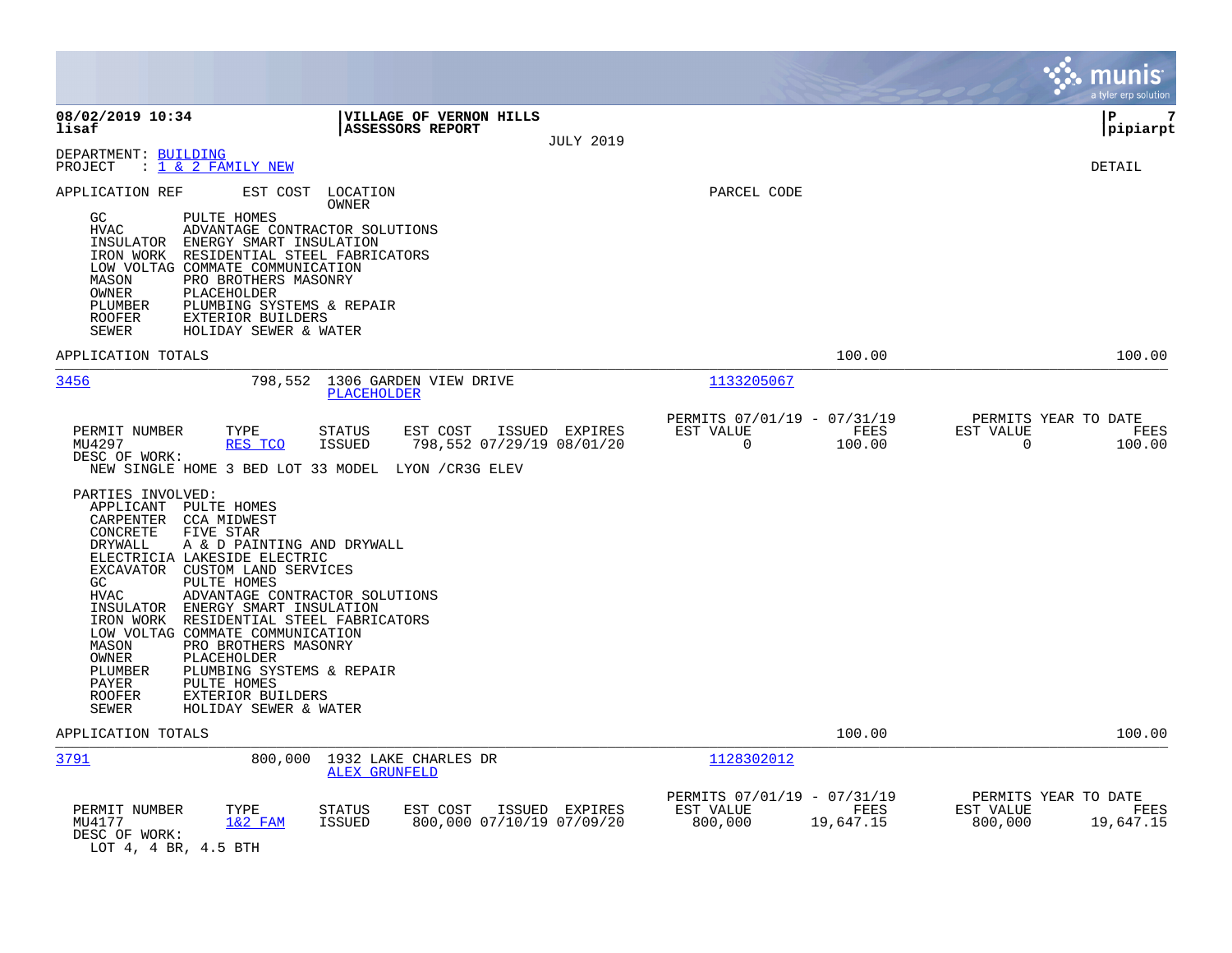|                                                                                                                                                                                                                                                                                                                                                                                                                                                                                                                                                                                  |                                                                                           |                                                     |                   | <b>munis</b><br>a tyler erp solution                              |
|----------------------------------------------------------------------------------------------------------------------------------------------------------------------------------------------------------------------------------------------------------------------------------------------------------------------------------------------------------------------------------------------------------------------------------------------------------------------------------------------------------------------------------------------------------------------------------|-------------------------------------------------------------------------------------------|-----------------------------------------------------|-------------------|-------------------------------------------------------------------|
| 08/02/2019 10:34<br>lisaf                                                                                                                                                                                                                                                                                                                                                                                                                                                                                                                                                        | <b>VILLAGE OF VERNON HILLS</b><br><b>ASSESSORS REPORT</b><br><b>JULY 2019</b>             |                                                     |                   | l P<br>8<br> pipiarpt                                             |
| DEPARTMENT: BUILDING<br>: 1 & 2 FAMILY NEW<br>PROJECT                                                                                                                                                                                                                                                                                                                                                                                                                                                                                                                            |                                                                                           |                                                     |                   | DETAIL                                                            |
| APPLICATION REF<br>EST COST<br>PARTIES INVOLVED:<br>APPLICANT ALLEN YANONG, ARCHITECT<br>CARPENTER KINDRED HOMES<br>DRYWALL<br>EA MASTER REMODELING<br>ELECTRICIA PURE VOLTAGE SERVICES<br>GC.<br>EA MASTER REMODELING<br>HVAC<br>D & D HEATING<br>INSULATOR<br>EA MASTER REMODELING<br>OWNER<br>ALEX GRUNFELD<br>EPIC PLUMBING<br>PLUMBER<br>PAYER<br>ALLEN YANONG, ARCHITECT<br>PAYER<br>ALEX GRUNFELD<br>ROOFER<br>GRECO REMODELING SERVICES INC<br>SEWER<br>EPIC PLUMBING                                                                                                    | LOCATION<br>OWNER                                                                         | PARCEL CODE                                         |                   |                                                                   |
| APPLICATION TOTALS                                                                                                                                                                                                                                                                                                                                                                                                                                                                                                                                                               |                                                                                           |                                                     | 19,647.15         | 19,647.15                                                         |
| 4157<br>688,305                                                                                                                                                                                                                                                                                                                                                                                                                                                                                                                                                                  | 504 COUNCIL CIRCLE<br><b>PLACEHOLDER</b>                                                  | 1133205080                                          |                   |                                                                   |
| PERMIT NUMBER<br>TYPE<br>MU4305<br>$1&2$ FAM<br>DESC OF WORK:<br>NEW SF LOT 44 AMERICVAN COTTAGE/LYON 2 BEDROOMS                                                                                                                                                                                                                                                                                                                                                                                                                                                                 | <b>STATUS</b><br>EST COST<br>ISSUED EXPIRES<br><b>ISSUED</b><br>688,305 07/30/19 07/29/20 | PERMITS 07/01/19 - 07/31/19<br>EST VALUE<br>688,305 | FEES<br>11,941.41 | PERMITS YEAR TO DATE<br>EST VALUE<br>FEES<br>688,305<br>11,941.41 |
| PARTIES INVOLVED:<br>APPLICANT<br>PULTE HOMES<br>CARPENTER<br>CCA MIDWEST<br>CONCRETE<br>FIVE STAR<br>DRYWALL<br>A & D PAINTING AND DRYWALL<br>ELECTRICIA LAKESIDE ELECTRIC<br>EXCAVATOR CUSTOM LAND SERVICES<br>GC<br>PULTE HOMES<br>HVAC<br>ADVANTAGE CONTRACTOR SOLUTIONS<br>INSULATOR<br>ENERGY SMART INSULATION<br>IRON WORK<br>RESIDENTIAL STEEL FABRICATORS<br>LOW VOLTAG COMMATE COMMUNICATION<br>MASON<br>PRO BROTHERS MASONRY<br>OWNER<br>PLACEHOLDER<br>S3 PLUMBING AND MECHANICAL<br>PLUMBER<br>ROOFER<br>SCHALL DEVELOPEMENT CORP<br>SEWER<br>HOLIDAY SEWER & WATER |                                                                                           |                                                     |                   |                                                                   |
| APPLICATION TOTALS                                                                                                                                                                                                                                                                                                                                                                                                                                                                                                                                                               |                                                                                           |                                                     | 11,941.41         | 11,941.41                                                         |
| 4158<br>744,071                                                                                                                                                                                                                                                                                                                                                                                                                                                                                                                                                                  | 523 COUNCIL CIRCLE<br>PLACEHOLDER                                                         | 1133213014                                          |                   |                                                                   |
| PERMIT NUMBER<br>TYPE<br>MU4304<br>$1&2$ FAM                                                                                                                                                                                                                                                                                                                                                                                                                                                                                                                                     | EST COST<br>STATUS<br>ISSUED EXPIRES<br><b>ISSUED</b><br>744,071 07/30/19 07/29/20        | PERMITS 07/01/19 - 07/31/19<br>EST VALUE<br>744,071 | FEES<br>15,288.48 | PERMITS YEAR TO DATE<br>EST VALUE<br>FEES<br>744,071<br>15,288.48 |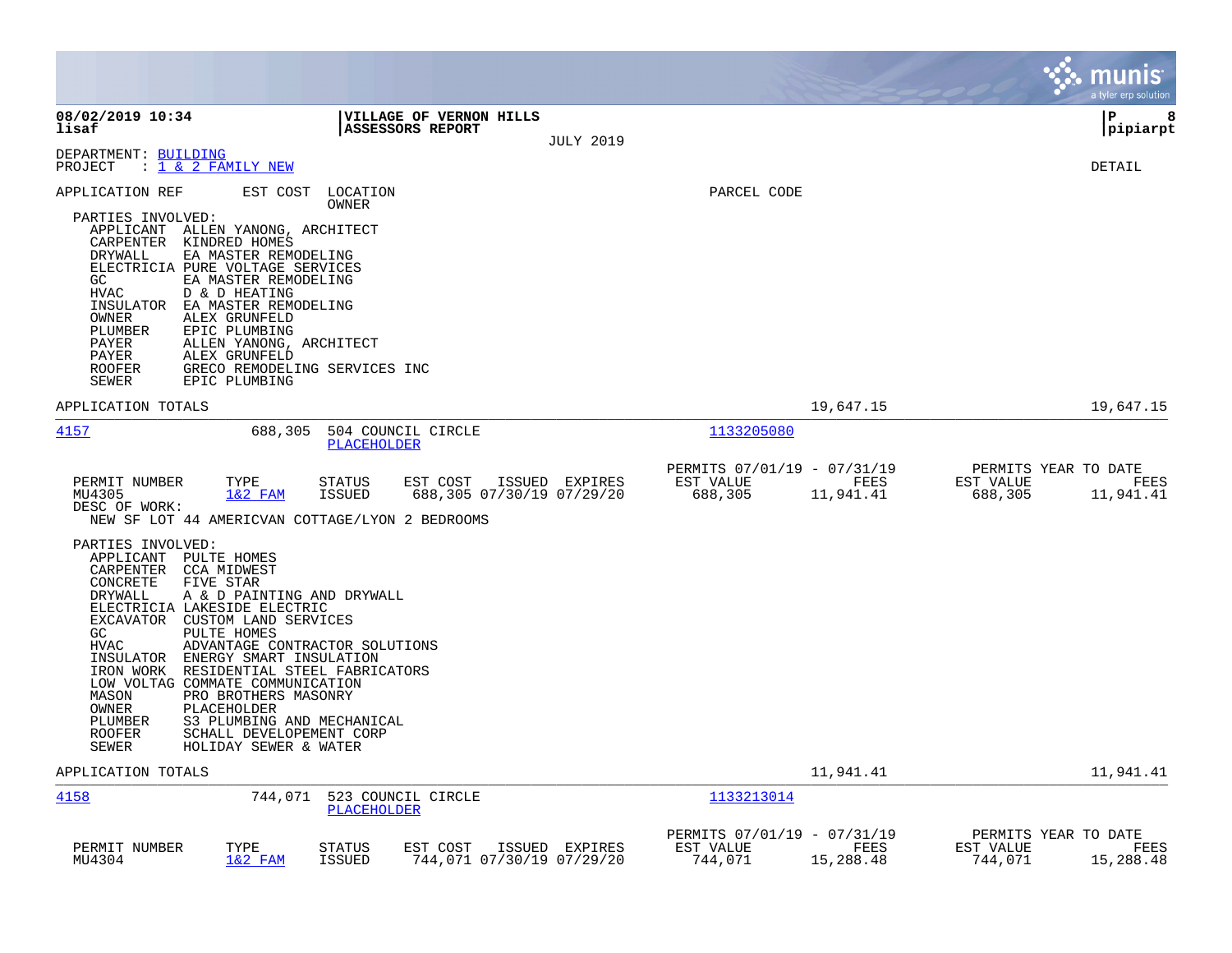|                                                                                                                         |                                                                                                                                                                                                                                                                                                                                                                                                                                                                                                        |                         |                                                    |                  |                                                     |                   |                                              | munis<br>a tyler erp solution |
|-------------------------------------------------------------------------------------------------------------------------|--------------------------------------------------------------------------------------------------------------------------------------------------------------------------------------------------------------------------------------------------------------------------------------------------------------------------------------------------------------------------------------------------------------------------------------------------------------------------------------------------------|-------------------------|----------------------------------------------------|------------------|-----------------------------------------------------|-------------------|----------------------------------------------|-------------------------------|
| 08/02/2019 10:34<br>lisaf                                                                                               |                                                                                                                                                                                                                                                                                                                                                                                                                                                                                                        |                         | VILLAGE OF VERNON HILLS<br><b>ASSESSORS REPORT</b> | <b>JULY 2019</b> |                                                     |                   |                                              | 9<br>l P<br> pipiarpt         |
| DEPARTMENT: BUILDING<br>PROJECT                                                                                         | : <u>1 &amp; 2 FAMILY NEW</u>                                                                                                                                                                                                                                                                                                                                                                                                                                                                          |                         |                                                    |                  |                                                     |                   |                                              | <b>DETAIL</b>                 |
| APPLICATION REF<br>DESC OF WORK:                                                                                        | EST COST LOCATION<br>NEW SF MELROSE / AMERICAN COTTAGE 4 BEDROOMS LOT 96                                                                                                                                                                                                                                                                                                                                                                                                                               | OWNER                   |                                                    |                  | PARCEL CODE                                         |                   |                                              |                               |
| PARTIES INVOLVED:<br>CONCRETE<br>DRYWALL<br>GC.<br>HVAC<br>MASON<br>OWNER<br>PLUMBER<br>PAYER<br><b>ROOFER</b><br>SEWER | APPLICANT PULTE HOMES<br>CARPENTER CCA MIDWEST<br>FIVE STAR<br>A & D PAINTING AND DRYWALL<br>ELECTRICIA LAKESIDE ELECTRIC<br>EXCAVATOR CUSTOM LAND SERVICES<br>PULTE HOMES<br>ADVANTAGE CONTRACTOR SOLUTIONS<br>INSULATOR ENERGY SMART INSULATION<br>IRON WORK RESIDENTIAL STEEL FABRICATORS<br>LOW VOLTAG COMMATE COMMUNICATION<br>PRO BROTHERS MASONRY<br>PLACEHOLDER<br>S3 PLUMBING AND MECHANICAL<br>PULTE HOMES<br>SCHALL DEVELOPEMENT CORP<br>HOLIDAY SEWER & WATER                              |                         |                                                    |                  |                                                     |                   |                                              |                               |
| APPLICATION TOTALS                                                                                                      |                                                                                                                                                                                                                                                                                                                                                                                                                                                                                                        |                         |                                                    |                  |                                                     | 15,288.48         |                                              | 15,288.48                     |
| 4193                                                                                                                    |                                                                                                                                                                                                                                                                                                                                                                                                                                                                                                        | PLACEHOLDER             | 762,437 468 WOODLAND CHASE LANE                    |                  | 1516104045                                          |                   |                                              |                               |
| PERMIT NUMBER<br>MU4313<br>DESC OF WORK:                                                                                | TYPE<br>$1&2$ FAM<br>NEW SINGLE FAM LOT 22 4 BED                                                                                                                                                                                                                                                                                                                                                                                                                                                       | <b>STATUS</b><br>ISSUED | EST COST<br>762,437 07/31/19 07/30/20              | ISSUED EXPIRES   | PERMITS 07/01/19 - 07/31/19<br>EST VALUE<br>762,437 | FEES<br>18,220.35 | PERMITS YEAR TO DATE<br>EST VALUE<br>762,437 | FEES<br>18,220.35             |
| PARTIES INVOLVED:<br>CONCRETE<br>DRYWALL<br>FENCE<br>GC<br>HVAC<br>MASON<br>OWNER<br>PLUMBER<br><b>ROOFER</b><br>SEWER  | APPLICANT ICON BUILDING GROUP<br>CARPENTER DELTA CARPENTRY CONTRACTORS INC<br>UPLAND CONCRETE<br>DECICCO PAINTING & DRYWALL<br>ELECTRICIA INDEPENDENT ELECTRIC<br>EXCAVATOR KEVIN WALSH EXCAVATING INC<br>UNITED RENT A FENCE<br>ICON BUILDING GROUP<br>TEMPCO HEATING & AIR CONDTIONING COMPANY<br>INSULATOR ENERGY SMART INSULATION<br>LOW VOLTAG INDEPENDENT ELECTRIC<br>NORTHERN ILLINOIS CONSTRUCTION<br>PLACEHOLDER<br>S3 PLUMBING AND MECHANICAL<br>TIM COTE, INC<br>KEVIN WALSH EXCAVATING INC |                         |                                                    |                  |                                                     |                   |                                              |                               |
| APPLICATION TOTALS                                                                                                      |                                                                                                                                                                                                                                                                                                                                                                                                                                                                                                        |                         |                                                    |                  |                                                     | 18,220.35         |                                              | 18,220.35                     |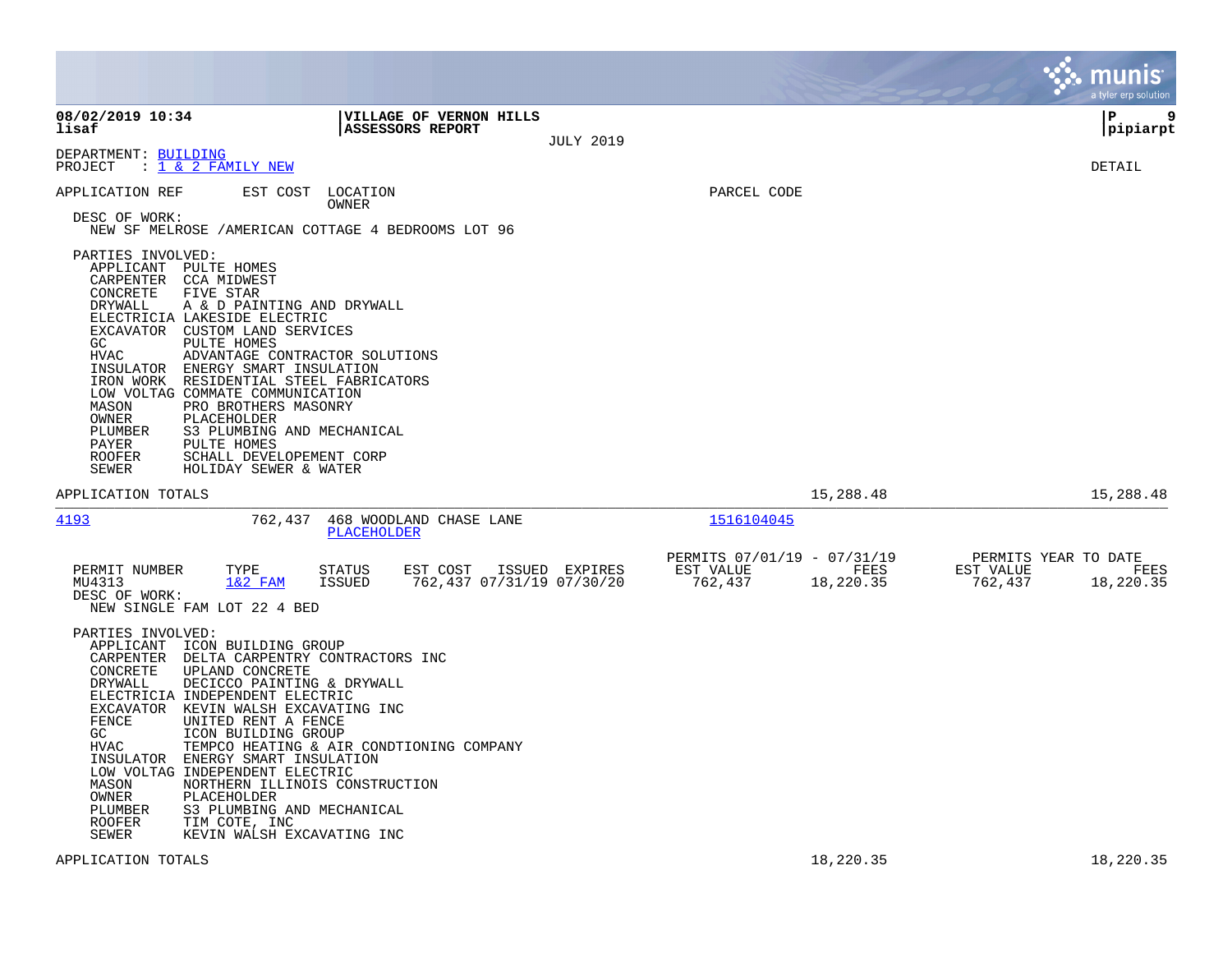|                                                          |          |                                                    |                  |             |           |           | munis<br>a tyler erp solution |
|----------------------------------------------------------|----------|----------------------------------------------------|------------------|-------------|-----------|-----------|-------------------------------|
| 08/02/2019 10:34<br>lisaf                                |          | VILLAGE OF VERNON HILLS<br><b>ASSESSORS REPORT</b> | <b>JULY 2019</b> |             |           |           | 10<br>P<br> pipiarpt          |
| DEPARTMENT: BUILDING<br>$: 1 \& 2$ FAMILY NEW<br>PROJECT |          |                                                    |                  |             |           |           | DETAIL                        |
| APPLICATION REF                                          | EST COST | LOCATION<br>OWNER                                  |                  | PARCEL CODE |           |           |                               |
| PROJECT TOTALS                                           |          |                                                    |                  | 2,994,813   | 65,697.39 | 2,994,813 | 65,697.39                     |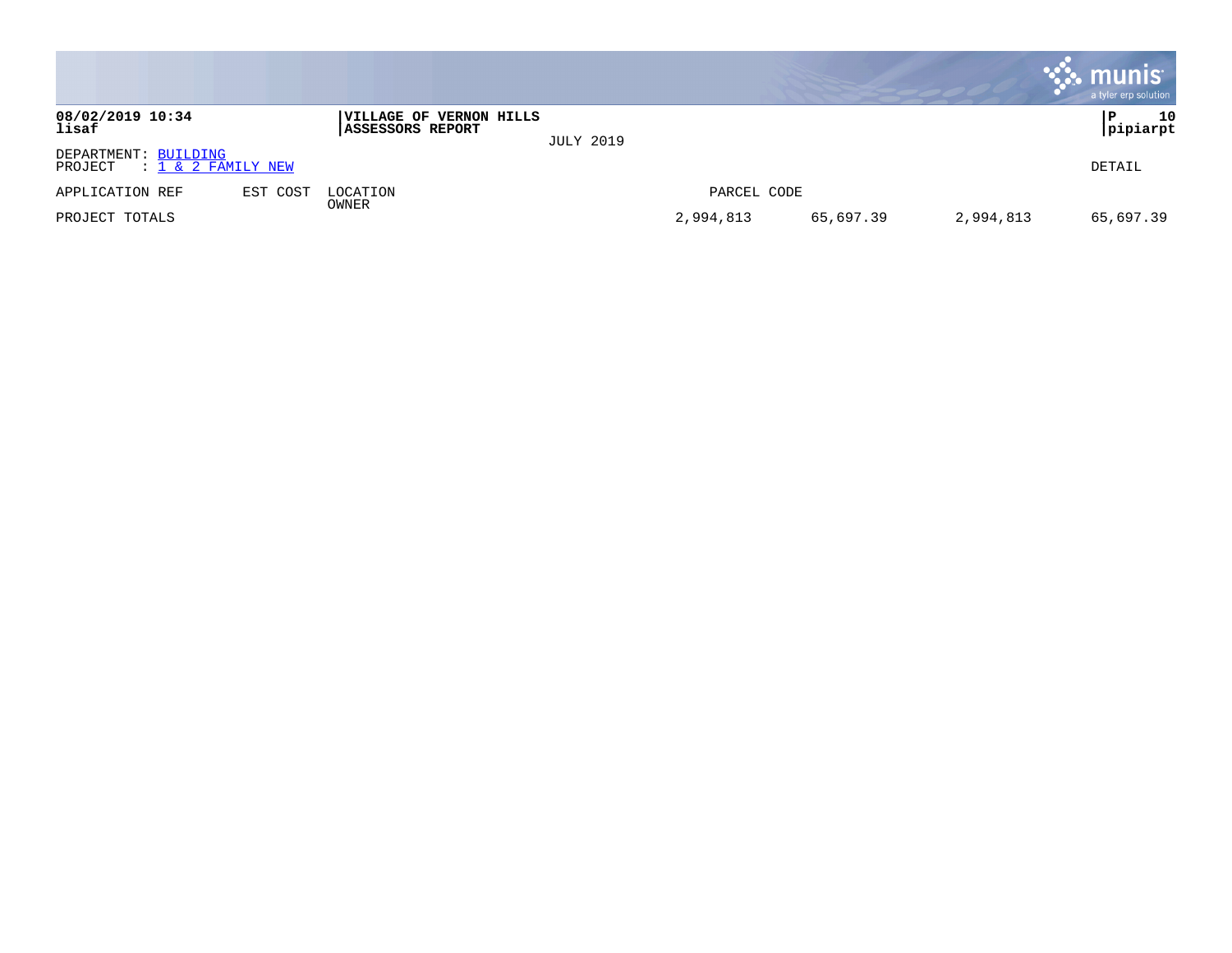|                                                                                                                                                                                                                                                                                                                                                        |                                                                                       |                                                               |                  |                                                     |                  |                                              | munis<br>a tyler erp solution |
|--------------------------------------------------------------------------------------------------------------------------------------------------------------------------------------------------------------------------------------------------------------------------------------------------------------------------------------------------------|---------------------------------------------------------------------------------------|---------------------------------------------------------------|------------------|-----------------------------------------------------|------------------|----------------------------------------------|-------------------------------|
| 08/02/2019 10:34<br>lisaf                                                                                                                                                                                                                                                                                                                              |                                                                                       | VILLAGE OF VERNON HILLS<br><b>ASSESSORS REPORT</b>            | <b>JULY 2019</b> |                                                     |                  |                                              | l P<br>11<br> pipiarpt        |
| DEPARTMENT: BUILDING<br>: COMMERCIAL ALTERATION<br>PROJECT                                                                                                                                                                                                                                                                                             |                                                                                       |                                                               |                  |                                                     |                  |                                              | DETAIL                        |
| APPLICATION REF                                                                                                                                                                                                                                                                                                                                        | EST COST LOCATION<br>OWNER                                                            |                                                               |                  | PARCEL CODE                                         |                  |                                              |                               |
| 3158<br>13,500                                                                                                                                                                                                                                                                                                                                         |                                                                                       | 701 NORTH MILWAUKEE AVE 344<br>INLAND REAL ESTATE CORPORATION |                  | 1503102018                                          |                  |                                              |                               |
| PERMIT NUMBER<br>TYPE<br>MU4209<br>CO NO FEE<br>DESC OF WORK:<br>COMMERCIAL ALTERATION<br>CO - ARTISAN VAPOR COMPANY<br>PARTIES INVOLVED:<br>APPLICANT VERNON HILLS AVC INC<br>ELECTRICIA SEE GREEN INC<br>GC<br>MEYER ENTERPRISES<br>GC<br>VERNON HILLS AVC INC<br>OCCUPANT<br>ARTISIAN VAPOR COMPANY<br>OWNER<br>PAYER<br>VERNON HILLS AVC INC       | <b>STATUS</b><br>COMPLT<br>INLAND REAL ESTATE CORPORATION                             | EST COST<br>13,500 07/12/19 07/11/20                          | ISSUED EXPIRES   | PERMITS 07/01/19 - 07/31/19<br>EST VALUE<br>0       | FEES<br>.00      | PERMITS YEAR TO DATE<br>EST VALUE<br>0       | FEES<br>.00                   |
| APPLICATION TOTALS                                                                                                                                                                                                                                                                                                                                     |                                                                                       |                                                               |                  |                                                     | .00              |                                              | .00                           |
| 3522<br>493,000                                                                                                                                                                                                                                                                                                                                        | <b>PLACEHOLDER</b>                                                                    | 863 NORTH MILWAUKEE AVENUE 900                                |                  | 1134302008                                          |                  |                                              |                               |
| PERMIT NUMBER<br>TYPE<br>MU4124<br>COM ALT<br>DESC OF WORK:<br><b>BUILD OUT: ATHLETA</b>                                                                                                                                                                                                                                                               | <b>STATUS</b><br><b>ISSUED</b>                                                        | EST COST<br>493,000 07/01/19 07/31/20                         | ISSUED EXPIRES   | PERMITS 07/01/19 - 07/31/19<br>EST VALUE<br>493,000 | FEES<br>5,130.00 | PERMITS YEAR TO DATE<br>EST VALUE<br>493,000 | FEES<br>5,130.00              |
| PARTIES INVOLVED:<br>APPLICANT<br>BRR ARCHITECTURE<br>CARPENTER<br>RICK WHITE DEVELOPMENT<br>DRYWALL<br>ALANDE DRYWALL<br>ELECTRICIA GPEC<br>GC<br>GLASS<br>BUILDERS GLASS & MIRROR<br>HVAC<br>MAJOR HEATING & AIR<br>MLL TILE & STONE<br>MASON<br><b>OCCUPANT</b><br>ATHLETA<br>OWNER<br>PLACEHOLDER<br>PLUMBER<br>PAYER<br>BRR ARCHITECTURE<br>PAYER | COMMERCIAL CONTRACTORS INC<br>PROSPECTIVE PLUMBING CORP<br>COMMERCIAL CONTRACTORS INC |                                                               |                  |                                                     |                  |                                              |                               |
| APPLICATION TOTALS                                                                                                                                                                                                                                                                                                                                     |                                                                                       |                                                               |                  |                                                     | 5,130.00         |                                              | 5,130.00                      |
| 3731                                                                                                                                                                                                                                                                                                                                                   | 9,000                                                                                 | 200 NORTH FAIRWAY DR 182<br>ARTHUR J ROGERS & CO              |                  | 1504303178                                          |                  |                                              |                               |
| PERMIT NUMBER<br>TYPE                                                                                                                                                                                                                                                                                                                                  | <b>STATUS</b>                                                                         | EST COST                                                      | ISSUED EXPIRES   | PERMITS 07/01/19 - 07/31/19<br>EST VALUE            | FEES             | PERMITS YEAR TO DATE<br>EST VALUE            | FEES                          |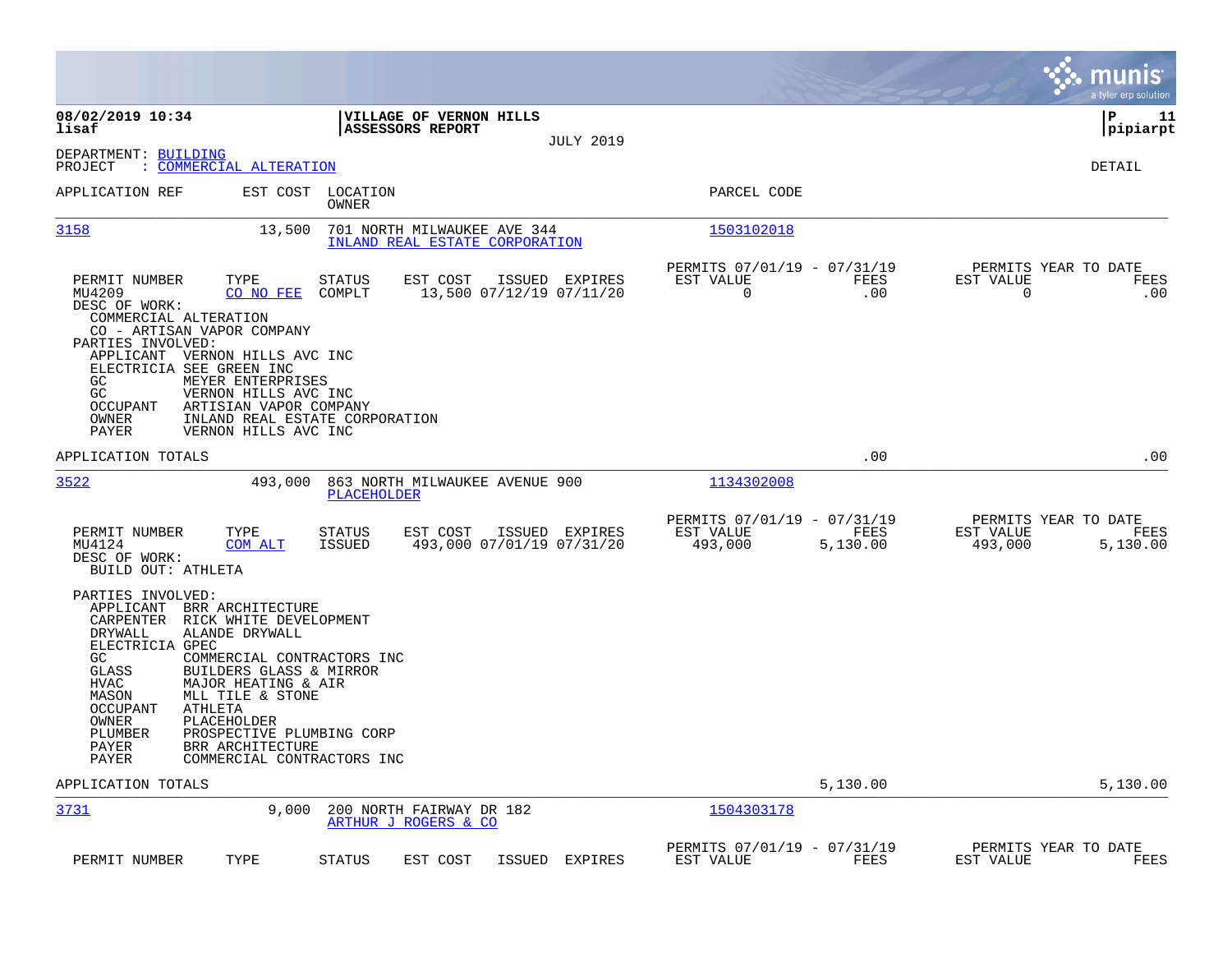|                                                                                                                                                                                                                                                                                                            |                                                    |                                                                  |                  |                                                                 |                         |                                  | munis<br>a tyler erp solution                   |
|------------------------------------------------------------------------------------------------------------------------------------------------------------------------------------------------------------------------------------------------------------------------------------------------------------|----------------------------------------------------|------------------------------------------------------------------|------------------|-----------------------------------------------------------------|-------------------------|----------------------------------|-------------------------------------------------|
| 08/02/2019 10:34<br>lisaf                                                                                                                                                                                                                                                                                  | VILLAGE OF VERNON HILLS<br><b>ASSESSORS REPORT</b> |                                                                  | <b>JULY 2019</b> |                                                                 |                         |                                  | l P<br>12<br> pipiarpt                          |
| DEPARTMENT: BUILDING<br>PROJECT<br>: COMMERCIAL ALTERATION                                                                                                                                                                                                                                                 |                                                    |                                                                  |                  |                                                                 |                         |                                  | DETAIL                                          |
| APPLICATION REF                                                                                                                                                                                                                                                                                            | EST COST LOCATION<br>OWNER                         |                                                                  |                  | PARCEL CODE                                                     |                         |                                  |                                                 |
| MU4303<br>CO NO FEE<br>DESC OF WORK:<br>INTERIOR BUILD OUT: BLACKJACK EXPRESS                                                                                                                                                                                                                              | COMPLT                                             | 9,000 07/30/19 07/29/20                                          |                  | 0                                                               | .00                     | 0                                | .00                                             |
| PARTIES INVOLVED:<br>APPLICANT ARTHUR J ROGERS & CO<br>CARPENTER<br>ARTHUR J ROGERS & CO<br>DRYWALL<br>ARTHUR J ROGERS & CO<br>ELECTRICIA DAHL ELECTRIC<br>GC.<br>ARTHUR J ROGERS & CO<br>OCCUPANT<br>BLACKJACK EXPRESS<br>OWNER<br>ARTHUR J ROGERS & CO<br>PLUMBER<br>H R STEWART MECHANICAL              |                                                    |                                                                  |                  |                                                                 |                         |                                  |                                                 |
| APPLICATION TOTALS                                                                                                                                                                                                                                                                                         |                                                    |                                                                  |                  |                                                                 | .00                     |                                  | .00                                             |
| 3764<br>150,000                                                                                                                                                                                                                                                                                            | 1240 EAST USHY 45 200<br>SHAKER APARTMENTS LLC     |                                                                  |                  | 1515410006                                                      |                         |                                  |                                                 |
| PERMIT NUMBER<br>TYPE<br>MU4211<br>CO NO FEE<br>MU4147<br>COM ALT<br>DESC OF WORK:<br>STARBUCKS: REMODEL                                                                                                                                                                                                   | <b>STATUS</b><br>EST COST<br>COMPLT<br>COMPLT      | ISSUED<br>150,000 07/12/19 07/15/20<br>150,000 07/02/19 07/15/20 | EXPIRES          | PERMITS 07/01/19 - 07/31/19<br>EST VALUE<br>$\Omega$<br>150,000 | FEES<br>.00<br>1,819.00 | EST VALUE<br>$\Omega$<br>150,000 | PERMITS YEAR TO DATE<br>FEES<br>.00<br>1,819.00 |
| PARTIES INVOLVED:<br>APPLICANT<br>STATE PERMITS<br>CARPENTER GEHRETT CONTRACTING<br>ELECTRICIA A & F ELECTRICAL<br>GC<br>JIRSA CONSTRUCTION<br><b>OCCUPANT</b><br>STARBUCKS<br>OWNER<br>SHAKER APARTMENTS LLC<br>PLUMBER<br>PROVENCAL BROS<br>PAYER<br>STATE PERMITS<br>PAYER<br><b>JIRSA CONSTRUCTION</b> |                                                    |                                                                  |                  |                                                                 |                         |                                  |                                                 |
| APPLICATION TOTALS                                                                                                                                                                                                                                                                                         |                                                    |                                                                  |                  |                                                                 | 1,819.00                |                                  | 1,819.00                                        |
| 3999<br>49,000                                                                                                                                                                                                                                                                                             | 3 WEST HAWTHORN PKY 180<br>HAMILTON PARTNERS INC   |                                                                  |                  | 1132415011                                                      |                         |                                  |                                                 |
| PERMIT NUMBER<br>TYPE<br>MU4152<br>COM ALT<br>DESC OF WORK:<br>VANILLA BOX/COMM ALTER - WALLS REMOVED                                                                                                                                                                                                      | STATUS<br>ISSUED                                   | EST COST ISSUED EXPIRES<br>49,000 07/03/19 08/01/20              |                  | PERMITS 07/01/19 - 07/31/19<br>EST VALUE<br>49,000              | FEES<br>690.00          | EST VALUE<br>49,000              | PERMITS YEAR TO DATE<br>FEES<br>690.00          |
| PARTIES INVOLVED:<br>APPLICANT<br>OMNI COMMERCIAL<br>CARPENTER<br>OMNI COMMERCIAL<br>DRYWALL<br>OMNI COMMERCIAL                                                                                                                                                                                            |                                                    |                                                                  |                  |                                                                 |                         |                                  |                                                 |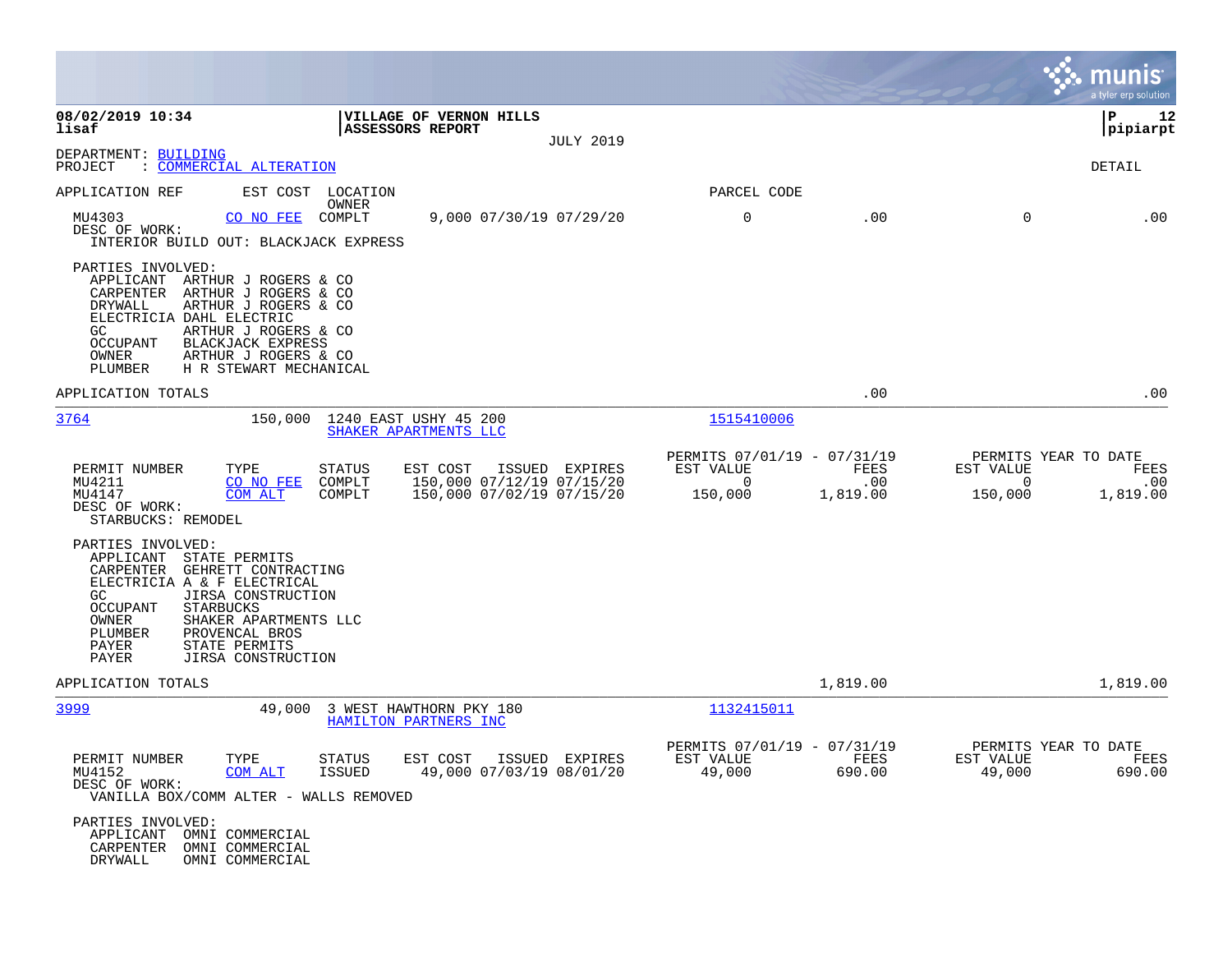|                                                                                                                                                                                                                                                                                                                                                                                                                                    |                                                                                   |                                                                            | munis<br>a tyler erp solution                                       |
|------------------------------------------------------------------------------------------------------------------------------------------------------------------------------------------------------------------------------------------------------------------------------------------------------------------------------------------------------------------------------------------------------------------------------------|-----------------------------------------------------------------------------------|----------------------------------------------------------------------------|---------------------------------------------------------------------|
| 08/02/2019 10:34<br>lisaf                                                                                                                                                                                                                                                                                                                                                                                                          | VILLAGE OF VERNON HILLS<br><b>ASSESSORS REPORT</b><br><b>JULY 2019</b>            |                                                                            | P<br>13<br>pipiarpt                                                 |
| DEPARTMENT: BUILDING<br>PROJECT<br>: COMMERCIAL ALTERATION                                                                                                                                                                                                                                                                                                                                                                         |                                                                                   |                                                                            | DETAIL                                                              |
| EST COST<br>APPLICATION REF<br>ELECTRICIA CONNOR ELECTRIC SERVICE<br>GC.<br>OMNI COMMERCIAL<br>GC<br>LOW VOLTAG CONNOR ELECTRIC SERVICE<br>OWNER<br>HAMILTON PARTNERS INC<br>PLUMBER<br>HAYES INDUSTRIES<br><b>PAYER</b>                                                                                                                                                                                                           | LOCATION<br>OWNER<br>COMMERCIAL BUILDERS SERVICES<br>COMMERCIAL BUILDERS SERVICES | PARCEL CODE                                                                |                                                                     |
| APPLICATION TOTALS                                                                                                                                                                                                                                                                                                                                                                                                                 |                                                                                   | 690.00                                                                     | 690.00                                                              |
| 4013<br>79,550                                                                                                                                                                                                                                                                                                                                                                                                                     | 887 NORTH MILWAUKEE AVENUE 200<br><b>PLACEHOLDER</b>                              | 1134302008                                                                 |                                                                     |
| PERMIT NUMBER<br>TYPE<br>MU4221<br>COM ALT<br>DESC OF WORK:<br>BUILD OUT: BLO                                                                                                                                                                                                                                                                                                                                                      | EST COST<br>ISSUED EXPIRES<br>STATUS<br>79,550 07/16/19 08/01/20<br>ISSUED        | PERMITS 07/01/19 - 07/31/19<br>EST VALUE<br>FEES<br>79,550<br>995.50       | PERMITS YEAR TO DATE<br>EST VALUE<br>FEES<br>79,550<br>995.50       |
| PARTIES INVOLVED:<br>APPLICANT<br>KOLBROOK DESIGN<br>CARPENTER<br>RESA CONSTRUCTION INC<br>CONCRETE<br>RESA CONSTRUCTION INC<br>DRYWALL<br>RESA CONSTRUCTION INC<br>ELECTRICIA RUDA, MICHAL<br>RESA CONSTRUCTION INC<br>GC<br>RESA CONSTRUCTION INC<br><b>HVAC</b><br>LOW VOLTAG RUDA, MICHAL<br><b>OCCUPANT</b><br><b>BLO</b><br>OWNER<br>PLACEHOLDER<br>PLUMBER<br>NATIONAL PIPING SYSTEM INC<br><b>PAYER</b><br>KOLBROOK DESIGN |                                                                                   |                                                                            |                                                                     |
| APPLICATION TOTALS                                                                                                                                                                                                                                                                                                                                                                                                                 |                                                                                   | 995.50                                                                     | 995.50                                                              |
| 4062<br>7,736,636                                                                                                                                                                                                                                                                                                                                                                                                                  | 300 NORTH MILWAUKEE AVE<br>PWA CONTINENTAL EXECUTIVE PARKE, LP                    | 1503302030                                                                 |                                                                     |
| PERMIT NUMBER<br>TYPE<br>MU4217<br>COM ALT<br>DESC OF WORK:<br>COMMERICAL ALTERATION                                                                                                                                                                                                                                                                                                                                               | STATUS<br>EST COST<br>ISSUED EXPIRES<br>7,736,636 07/15/19 07/30/20<br>ISSUED     | PERMITS 07/01/19 - 07/31/19<br>EST VALUE<br>FEES<br>78,109.46<br>7,736,636 | PERMITS YEAR TO DATE<br>EST VALUE<br>FEES<br>7,736,636<br>78,109.46 |
| PARTIES INVOLVED:<br>APPLICANT PEPPER CONSTRUCTION<br>DRYWALL<br>PEPPER CONSTRUCTION<br>ELECTRICIA KELSO-BURNETT<br>GC<br>PEPPER CONSTRUCTION<br>FE MORAN<br>HVAC<br><b>OCCUPANT</b><br>BCU<br>OWNER                                                                                                                                                                                                                               | PWA CONTINENTAL EXECUTIVE PARKE, LP                                               |                                                                            |                                                                     |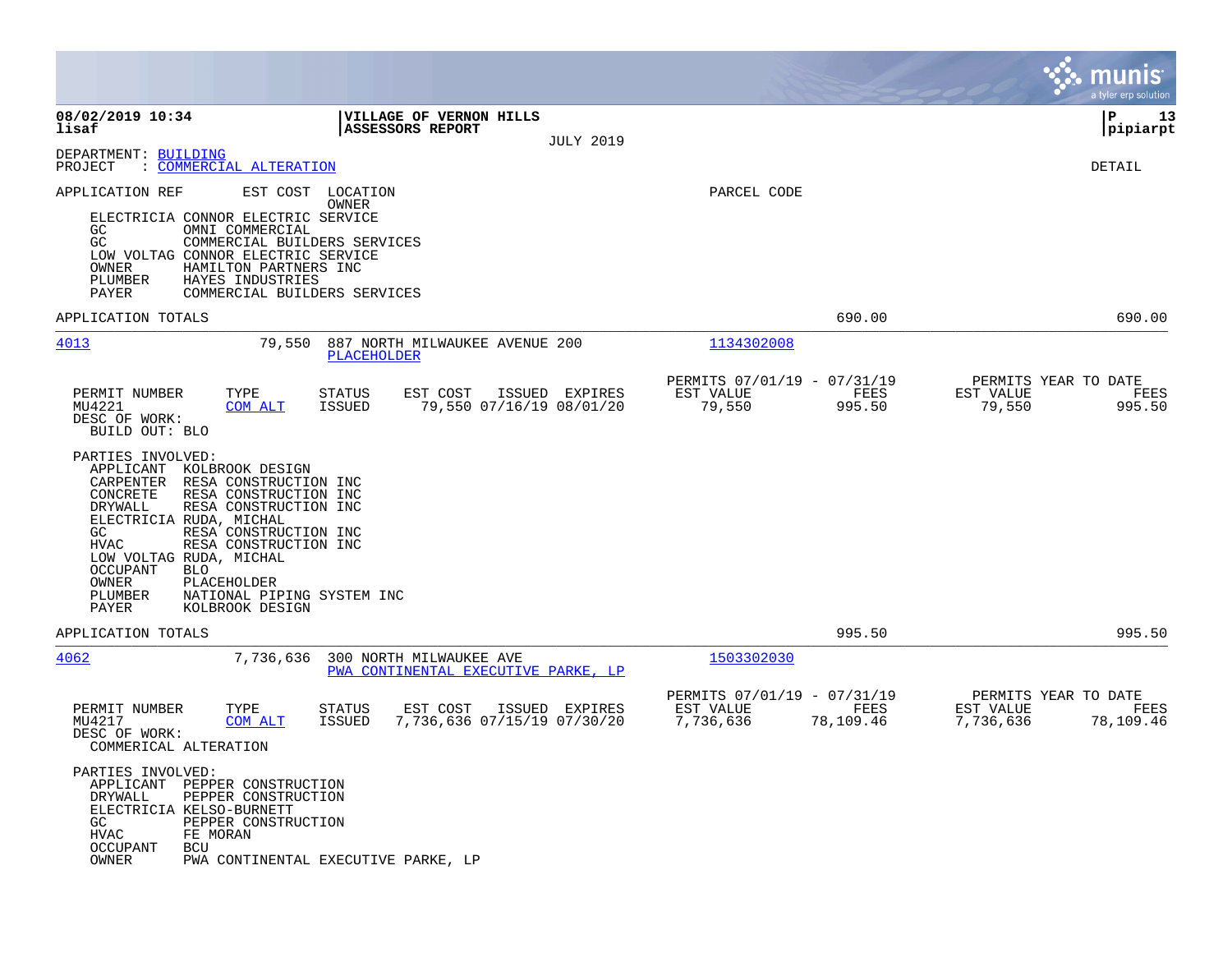|                                                                                                                        |                                                                                                                                                                                     |                                |                                                 |                  |                                                     |                       |                                              | <b>munis</b><br>a tyler erp solution |
|------------------------------------------------------------------------------------------------------------------------|-------------------------------------------------------------------------------------------------------------------------------------------------------------------------------------|--------------------------------|-------------------------------------------------|------------------|-----------------------------------------------------|-----------------------|----------------------------------------------|--------------------------------------|
| 08/02/2019 10:34<br>lisaf                                                                                              |                                                                                                                                                                                     | ASSESSORS REPORT               | VILLAGE OF VERNON HILLS                         | <b>JULY 2019</b> |                                                     |                       |                                              | P<br>14<br> pipiarpt                 |
| DEPARTMENT:<br><b>BUILDING</b><br>PROJECT                                                                              | : COMMERCIAL ALTERATION                                                                                                                                                             |                                |                                                 |                  |                                                     |                       |                                              | DETAIL                               |
| APPLICATION REF<br>PLUMBER<br><b>PAYER</b>                                                                             | EST COST<br>GREAT LAKES PLUMBING & HEATING CO<br>PEPPER CONSTRUCTION                                                                                                                | LOCATION<br>OWNER              |                                                 |                  | PARCEL CODE                                         |                       |                                              |                                      |
| APPLICATION TOTALS                                                                                                     |                                                                                                                                                                                     |                                |                                                 |                  |                                                     | 78,109.46             |                                              | 78,109.46                            |
| 4144                                                                                                                   | 300,000                                                                                                                                                                             | <b>PLACEHOLDER</b>             | 925 NORTH MILWAUKEE AVENUE 200                  |                  | 1134302008                                          |                       |                                              |                                      |
| PERMIT NUMBER<br>MU4294<br>DESC OF WORK:<br>COMMERICAL ALTERATION                                                      | TYPE<br>COM ALT                                                                                                                                                                     | <b>STATUS</b><br><b>ISSUED</b> | EST COST<br>ISSUED<br>300,000 07/29/19 07/28/20 | EXPIRES          | PERMITS 07/01/19 - 07/31/19<br>EST VALUE<br>300,000 | FEES<br>3,200.00      | PERMITS YEAR TO DATE<br>EST VALUE<br>300,000 | FEES<br>3,200.00                     |
| PARTIES INVOLVED:<br>APPLICANT<br>ELECTRICIA<br>GC<br><b>HVAC</b><br>OWNER<br>PLUMBER<br><b>PAYER</b><br><b>ROOFER</b> | VJS CONSTRUCTION<br>TALON ELECTRIC CO<br>VJS CONSTRUCTION<br>AIR-CON REFRIGERATION & HEATING<br>PLACEHOLDER<br>MARTIN PETERSEN COMPANY<br>VJS CONSTRUCTION<br>OLSSON ROOFING CO INC |                                |                                                 |                  |                                                     |                       |                                              |                                      |
| APPLICATION TOTALS<br>PROJECT TOTALS                                                                                   |                                                                                                                                                                                     |                                |                                                 |                  | 8,808,186                                           | 3,200.00<br>89,943.96 | 8,808,186                                    | 3,200.00<br>89,943.96                |

**Contract**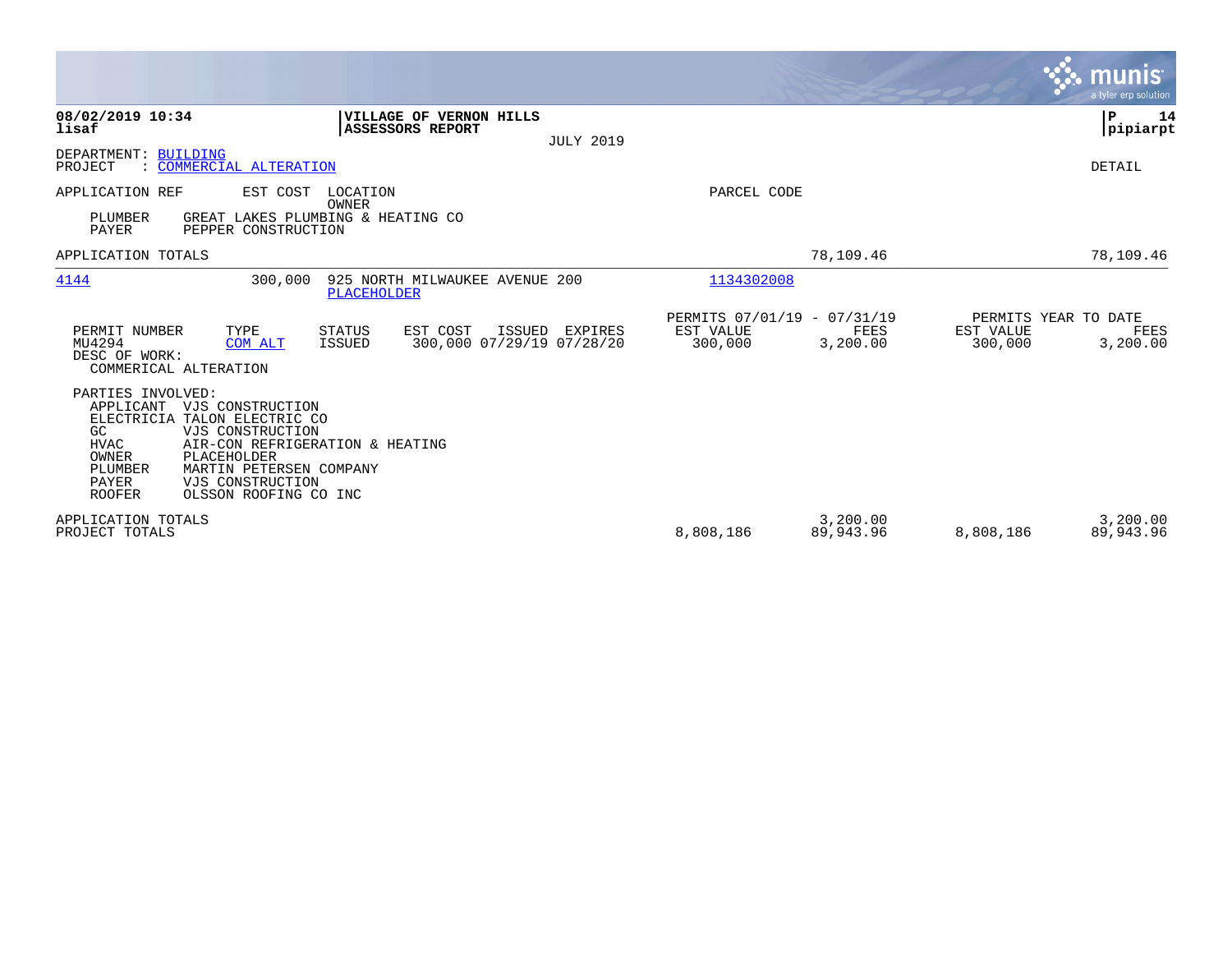|                                                                                                                                                                                                                                                                                                                                                                                                                                                                                                                                                                                                 |                                                                                                                    |                  |                                                            |                             | munis<br>a tyler erp solution                                   |
|-------------------------------------------------------------------------------------------------------------------------------------------------------------------------------------------------------------------------------------------------------------------------------------------------------------------------------------------------------------------------------------------------------------------------------------------------------------------------------------------------------------------------------------------------------------------------------------------------|--------------------------------------------------------------------------------------------------------------------|------------------|------------------------------------------------------------|-----------------------------|-----------------------------------------------------------------|
| 08/02/2019 10:34<br>lisaf                                                                                                                                                                                                                                                                                                                                                                                                                                                                                                                                                                       | VILLAGE OF VERNON HILLS<br><b>ASSESSORS REPORT</b>                                                                 | <b>JULY 2019</b> |                                                            |                             | l P<br>15<br> pipiarpt                                          |
| DEPARTMENT: BUILDING<br>PROJECT : MULTI FAMILY NEW                                                                                                                                                                                                                                                                                                                                                                                                                                                                                                                                              |                                                                                                                    |                  |                                                            |                             | DETAIL                                                          |
| APPLICATION REF                                                                                                                                                                                                                                                                                                                                                                                                                                                                                                                                                                                 | EST COST LOCATION<br>OWNER                                                                                         |                  | PARCEL CODE                                                |                             |                                                                 |
| 2500                                                                                                                                                                                                                                                                                                                                                                                                                                                                                                                                                                                            | 172,608 1228 BYRNE BOULEVARD<br>PLACEHOLDER                                                                        |                  | 1515107096                                                 |                             |                                                                 |
| PERMIT NUMBER<br>TYPE<br>4142<br>RES CO<br>DESC OF WORK:<br>MODEL B, 3 BRS, 2.5 BTHS                                                                                                                                                                                                                                                                                                                                                                                                                                                                                                            | EST COST ISSUED EXPIRES<br>STATUS<br>COMPLT<br>172,608 07/02/19                                                    |                  | PERMITS 07/01/19 - 07/31/19<br>EST VALUE<br>$\overline{0}$ | <b>EXECUTE: PEES</b><br>.00 | PERMITS YEAR TO DATE<br>EST VALUE<br>FEES<br>$\Omega$<br>.00    |
| PARTIES INVOLVED:<br>APPLICANT KINZIE BUILDERS<br>CARPENTER HORIZON CARPENTRY<br>UPLAND CONCRETE<br>CONCRETE<br>RR DRYWALL & PAINTING<br>DRYWALL<br>ELECTRICIA AEROTEC ELECTRIC<br>EXCAVATOR LANDSCAPE CONSTRUCTION CORP<br>KINZIE BUILDERS<br>GC.<br>GC<br>GLASS<br>LAKELAND BUILDING SUPPLY<br>COMBINED SERVICES HVAC<br>HVAC<br>INSULATOR ARC INSULATION<br>IRON WORK CUSTOM ROOFING<br>LOW VOLTAG AEROTEC ELECTRIC<br>MICHIGAN MASONRY CORP<br>MASON<br>OWNER<br>PLACEHOLDER<br>TELEPHONE AEROTEC ELECTRIC<br>PLUMBER<br>PAYER<br>ROOFER<br>EXTERIOR BUILDERS INC<br>SEWER<br>ROAD AND SONS | CHITOWN-MILLCO VERNON HILLS LOT 2 LLC<br>SCHMID CONSTRUCTION PLUMBING SVC<br>CHITOWN-MILLCO VERNON HILLS LOT 2 LLC |                  |                                                            |                             |                                                                 |
| APPLICATION TOTALS                                                                                                                                                                                                                                                                                                                                                                                                                                                                                                                                                                              |                                                                                                                    |                  |                                                            | .00                         | .00                                                             |
| 2501                                                                                                                                                                                                                                                                                                                                                                                                                                                                                                                                                                                            | 163,908 1230 BYRNE BOULEVARD<br><b>PLACEHOLDER</b>                                                                 |                  | 1515107096                                                 |                             |                                                                 |
| PERMIT NUMBER<br>TYPE<br>RES CO<br>4143<br>DESC OF WORK:<br>MODEL A: 3 BR, 2.5 BTHS<br>PARTIES INVOLVED:<br>APPLICANT KINZIE BUILDERS                                                                                                                                                                                                                                                                                                                                                                                                                                                           | STATUS<br>EST COST ISSUED<br>163,908 07/02/19<br>COMPLT                                                            | EXPIRES          | PERMITS 07/01/19 - 07/31/19<br>EST VALUE<br>0              | FEES<br>.00                 | PERMITS YEAR TO DATE<br>EST VALUE<br>FEES<br>$\mathbf 0$<br>.00 |
| CARPENTER HORIZON CARPENTRY<br>CONCRETE<br>UPLAND CONCRETE<br>DRYWALL<br>RR DRYWALL & PAINTING<br>ELECTRICIA AEROTEC ELECTRIC<br>LANDSCAPE CONSTRUCTION CORP<br>EXCAVATOR<br>KINZIE BUILDERS<br>GC.<br>GC                                                                                                                                                                                                                                                                                                                                                                                       | CHITOWN-MILLCO VERNON HILLS LOT 2 LLC                                                                              |                  |                                                            |                             |                                                                 |

**Contract**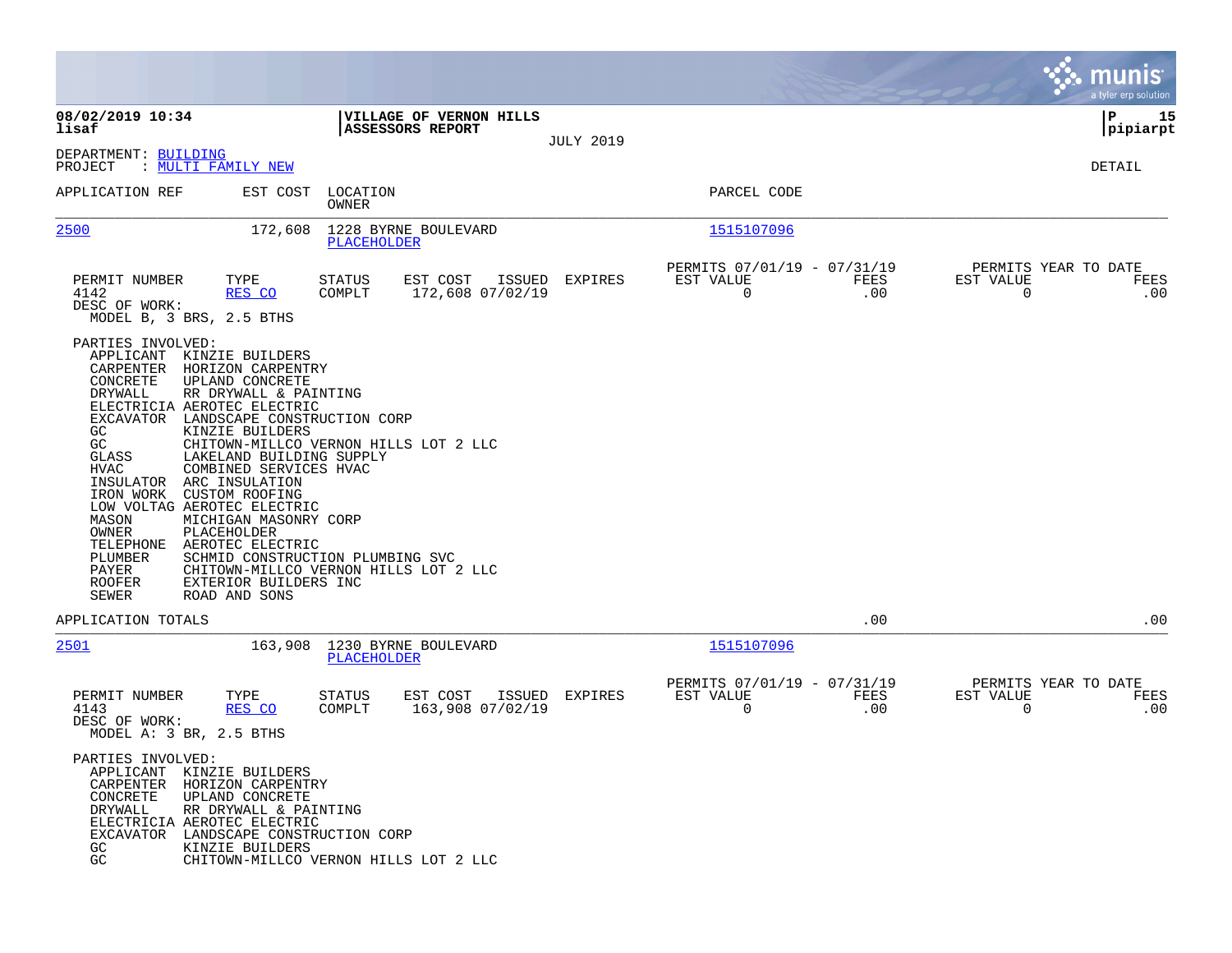|                                                                                                                                                                                                                                                                                                                                                                                                                                                                                                                                                                                                                                                                           |                                                                                                                                                                                              |                                               | munis<br>a tyler erp solution                                                     |
|---------------------------------------------------------------------------------------------------------------------------------------------------------------------------------------------------------------------------------------------------------------------------------------------------------------------------------------------------------------------------------------------------------------------------------------------------------------------------------------------------------------------------------------------------------------------------------------------------------------------------------------------------------------------------|----------------------------------------------------------------------------------------------------------------------------------------------------------------------------------------------|-----------------------------------------------|-----------------------------------------------------------------------------------|
| 08/02/2019 10:34<br>lisaf                                                                                                                                                                                                                                                                                                                                                                                                                                                                                                                                                                                                                                                 | <b>VILLAGE OF VERNON HILLS</b><br>ASSESSORS REPORT                                                                                                                                           | <b>JULY 2019</b>                              | lР<br>16<br> pipiarpt                                                             |
| DEPARTMENT: BUILDING<br>: <u>MULTI FAMILY NEW</u><br>PROJECT                                                                                                                                                                                                                                                                                                                                                                                                                                                                                                                                                                                                              |                                                                                                                                                                                              |                                               | <b>DETAIL</b>                                                                     |
| APPLICATION REF<br>EST COST<br>GLASS<br>LAKELAND BUILDING SUPPLY<br>HVAC<br>COMBINED SERVICES HVAC<br>INSULATOR ARC INSULATION<br>IRON WORK CUSTOM ROOFING<br>LOW VOLTAG AEROTEC ELECTRIC<br>MASON<br>MICHIGAN MASONRY CORP<br>OWNER<br>PLACEHOLDER<br>TELEPHONE AEROTEC ELECTRIC<br>PLUMBER<br>PAYER<br><b>ROOFER</b><br>EXTERIOR BUILDERS INC<br>SEWER<br>ROAD AND SONS                                                                                                                                                                                                                                                                                                 | LOCATION<br>OWNER<br>SCHMID CONSTRUCTION PLUMBING SVC<br>CHITOWN-MILLCO VERNON HILLS LOT 2 LLC                                                                                               | PARCEL CODE                                   |                                                                                   |
| APPLICATION TOTALS                                                                                                                                                                                                                                                                                                                                                                                                                                                                                                                                                                                                                                                        |                                                                                                                                                                                              |                                               | .00<br>.00                                                                        |
| 2502                                                                                                                                                                                                                                                                                                                                                                                                                                                                                                                                                                                                                                                                      | 162,690 1232 BYRNE BOULEVARD<br><b>PLACEHOLDER</b>                                                                                                                                           | 1515107096                                    |                                                                                   |
| PERMIT NUMBER<br>TYPE<br>RES CO<br>4144<br>DESC OF WORK:<br>MODEL A ALT, 3 BR, 2.5 BTHS<br>PARTIES INVOLVED:<br>APPLICANT KINZIE BUILDERS<br>CARPENTER HORIZON CARPENTRY<br>CONCRETE<br>UPLAND CONCRETE<br>DRYWALL<br>RR DRYWALL & PAINTING<br>ELECTRICIA AEROTEC ELECTRIC<br>EXCAVATOR LANDSCAPE CONSTRUCTION CORP<br>GC<br>KINZIE BUILDERS<br>GC<br>GLASS<br>LAKELAND BUILDING SUPPLY<br>HVAC<br>COMBINED SERVICES HVAC<br>INSULATOR ARC INSULATION<br>IRON WORK CUSTOM ROOFING<br>LOW VOLTAG AEROTEC ELECTRIC<br>MASON<br>MICHIGAN MASONRY CORP<br>OWNER<br>PLACEHOLDER<br>TELEPHONE<br>AEROTEC ELECTRIC<br>PLUMBER<br>PAYER<br><b>ROOFER</b><br>EXTERIOR BUILDERS INC | EST COST ISSUED EXPIRES<br><b>STATUS</b><br>COMPLT<br>162,690 07/02/19<br>CHITOWN-MILLCO VERNON HILLS LOT 2 LLC<br>SCHMID CONSTRUCTION PLUMBING SVC<br>CHITOWN-MILLCO VERNON HILLS LOT 2 LLC | PERMITS 07/01/19 - 07/31/19<br>EST VALUE<br>0 | PERMITS YEAR TO DATE<br>FEES<br>EST VALUE<br>FEES<br>.00<br>$\overline{0}$<br>.00 |
| SEWER<br>ROAD AND SONS                                                                                                                                                                                                                                                                                                                                                                                                                                                                                                                                                                                                                                                    |                                                                                                                                                                                              |                                               |                                                                                   |
| APPLICATION TOTALS<br>2503<br>163,908                                                                                                                                                                                                                                                                                                                                                                                                                                                                                                                                                                                                                                     | 1234 BYRNE BOULEVARD                                                                                                                                                                         | 1515107096                                    | .00<br>.00                                                                        |
|                                                                                                                                                                                                                                                                                                                                                                                                                                                                                                                                                                                                                                                                           | <b>PLACEHOLDER</b>                                                                                                                                                                           |                                               |                                                                                   |
|                                                                                                                                                                                                                                                                                                                                                                                                                                                                                                                                                                                                                                                                           |                                                                                                                                                                                              | PERMITS 07/01/19 - 07/31/19                   | PERMITS YEAR TO DATE                                                              |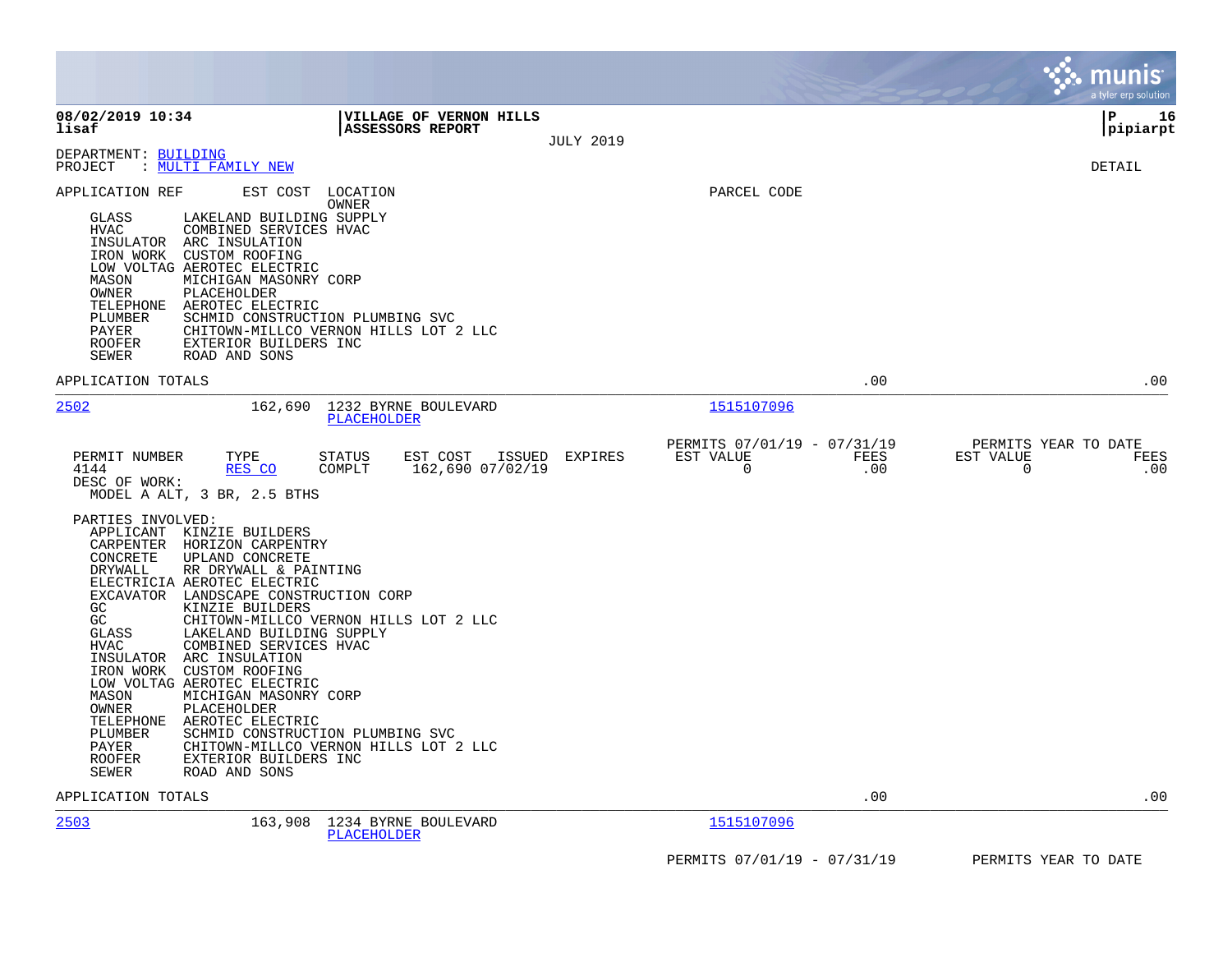|                                                                                                                                                                                           |                                                                                                                                                                                                                                                                                                                                                                                                                                                                                                                                            |                         |                                                         |                |                  |                                               |             |                | a tyler erp solution                |
|-------------------------------------------------------------------------------------------------------------------------------------------------------------------------------------------|--------------------------------------------------------------------------------------------------------------------------------------------------------------------------------------------------------------------------------------------------------------------------------------------------------------------------------------------------------------------------------------------------------------------------------------------------------------------------------------------------------------------------------------------|-------------------------|---------------------------------------------------------|----------------|------------------|-----------------------------------------------|-------------|----------------|-------------------------------------|
| 08/02/2019 10:34<br>lisaf<br>PERMIT NUMBER                                                                                                                                                | TYPE                                                                                                                                                                                                                                                                                                                                                                                                                                                                                                                                       | STATUS                  | VILLAGE OF VERNON HILLS<br>ASSESSORS REPORT<br>EST COST | ISSUED EXPIRES | <b>JULY 2019</b> | EST VALUE                                     | FEES        | EST VALUE      | 17<br>P<br> pipiarpt<br>FEES        |
| DEPARTMENT: BUILDING<br>PROJECT                                                                                                                                                           | : MULTI FAMILY NEW                                                                                                                                                                                                                                                                                                                                                                                                                                                                                                                         |                         |                                                         |                |                  |                                               |             |                | DETAIL                              |
| APPLICATION REF                                                                                                                                                                           | EST COST                                                                                                                                                                                                                                                                                                                                                                                                                                                                                                                                   | LOCATION<br>OWNER       |                                                         |                |                  | PARCEL CODE                                   |             |                |                                     |
| 4145<br>DESC OF WORK:                                                                                                                                                                     | RES CO<br>MODEL A, 3 BR, 2.5 BTHS                                                                                                                                                                                                                                                                                                                                                                                                                                                                                                          | COMPLT                  | 163,908 07/02/19                                        |                |                  | 0                                             | .00         | 0              | .00                                 |
| PARTIES INVOLVED:<br>CARPENTER<br>CONCRETE<br>DRYWALL<br>GC<br>GC<br>GLASS<br>HVAC<br>INSULATOR<br>IRON WORK<br>MASON<br>OWNER<br>TELEPHONE<br>PLUMBER<br>PAYER<br><b>ROOFER</b><br>SEWER | APPLICANT KINZIE BUILDERS<br>HORIZON CARPENTRY<br>UPLAND CONCRETE<br>RR DRYWALL & PAINTING<br>ELECTRICIA AEROTEC ELECTRIC<br>EXCAVATOR LANDSCAPE CONSTRUCTION CORP<br>KINZIE BUILDERS<br>CHITOWN-MILLCO VERNON HILLS LOT 2 LLC<br>LAKELAND BUILDING SUPPLY<br>COMBINED SERVICES HVAC<br>ARC INSULATION<br>CUSTOM ROOFING<br>LOW VOLTAG AEROTEC ELECTRIC<br>MICHIGAN MASONRY CORP<br>PLACEHOLDER<br>AEROTEC ELECTRIC<br>SCHMID CONSTRUCTION PLUMBING SVC<br>CHITOWN-MILLCO VERNON HILLS LOT 2 LLC<br>EXTERIOR BUILDERS INC<br>ROAD AND SONS |                         |                                                         |                |                  |                                               |             |                |                                     |
| APPLICATION TOTALS                                                                                                                                                                        |                                                                                                                                                                                                                                                                                                                                                                                                                                                                                                                                            |                         |                                                         |                |                  |                                               | .00         |                | .00                                 |
| 2504                                                                                                                                                                                      | 172,608                                                                                                                                                                                                                                                                                                                                                                                                                                                                                                                                    | PLACEHOLDER             | 1236 BYRNE BOULEVARD                                    |                |                  | 1515107096                                    |             |                |                                     |
| PERMIT NUMBER<br>4146<br>DESC OF WORK:                                                                                                                                                    | TYPE<br>RES CO<br>MODEL B, 3 BR, 2.5 BTHS                                                                                                                                                                                                                                                                                                                                                                                                                                                                                                  | <b>STATUS</b><br>COMPLT | EST COST<br>172,608 07/02/19                            | ISSUED         | EXPIRES          | PERMITS 07/01/19 - 07/31/19<br>EST VALUE<br>0 | FEES<br>.00 | EST VALUE<br>0 | PERMITS YEAR TO DATE<br>FEES<br>.00 |
| PARTIES INVOLVED:<br>APPLICANT<br>CARPENTER<br>CONCRETE<br>DRYWALL<br>GC.<br>GC<br>GLASS<br>HVAC                                                                                          | KINZIE BUILDERS<br>HORIZON CARPENTRY<br>UPLAND CONCRETE<br>RR DRYWALL & PAINTING<br>ELECTRICIA AEROTEC ELECTRIC<br>EXCAVATOR LANDSCAPE CONSTRUCTION CORP<br>KINZIE BUILDERS<br>CHITOWN-MILLCO VERNON HILLS LOT 2 LLC<br>LAKELAND BUILDING SUPPLY<br>COMBINED SERVICES HVAC<br>INSULATOR ARC INSULATION<br>IRON WORK CUSTOM ROOFING<br>LOW VOLTAG AEROTEC ELECTRIC                                                                                                                                                                          |                         |                                                         |                |                  |                                               |             |                |                                     |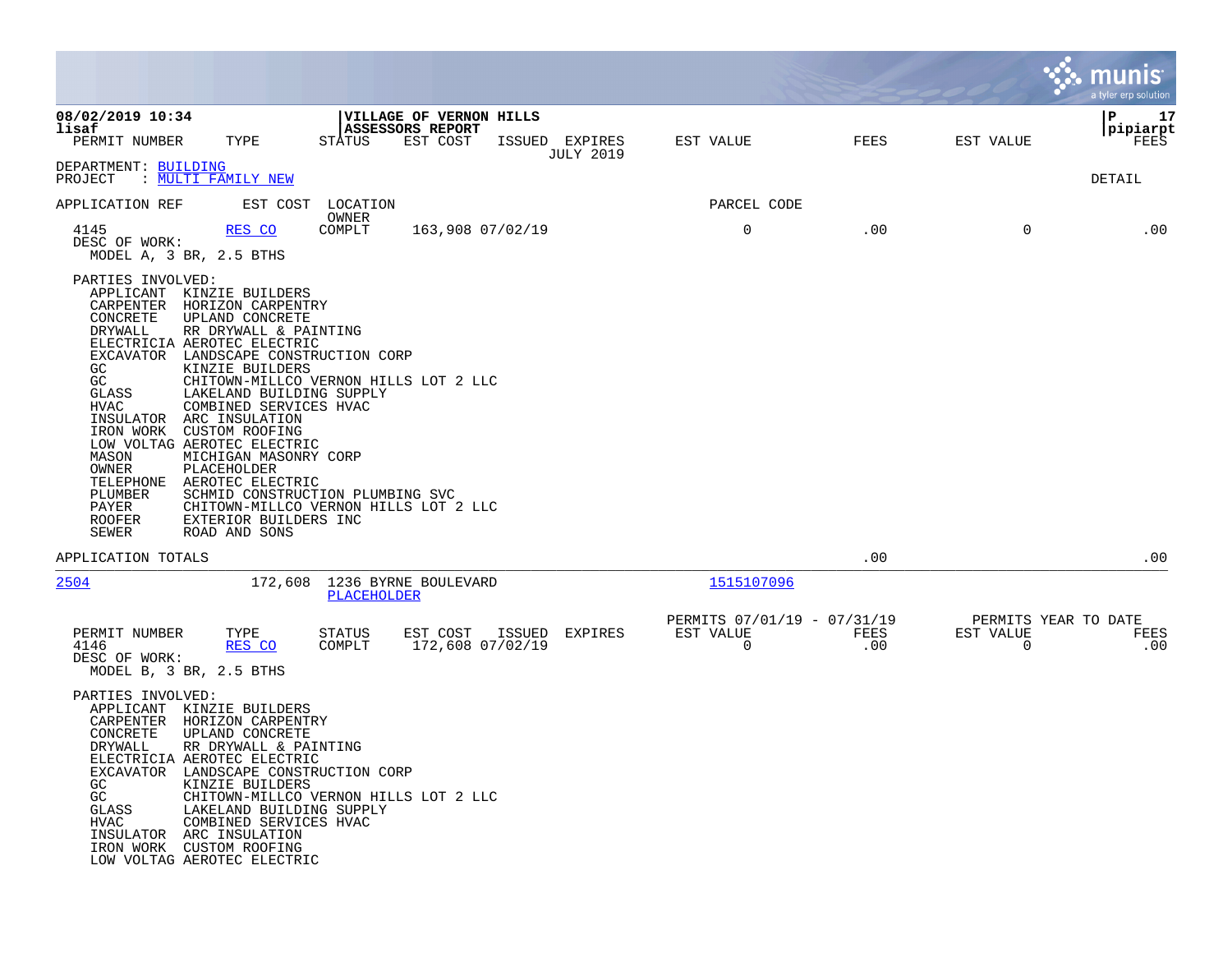|                                                                                                                                                                                                                                                                                                                                                                                                                                                                                                                                                                                                                                                                                                                                                           |                   |                                                         |                    |                                                  | munis<br>a tyler erp solution |
|-----------------------------------------------------------------------------------------------------------------------------------------------------------------------------------------------------------------------------------------------------------------------------------------------------------------------------------------------------------------------------------------------------------------------------------------------------------------------------------------------------------------------------------------------------------------------------------------------------------------------------------------------------------------------------------------------------------------------------------------------------------|-------------------|---------------------------------------------------------|--------------------|--------------------------------------------------|-------------------------------|
| 08/02/2019 10:34<br>VILLAGE OF VERNON HILLS<br>lisaf<br><b>ASSESSORS REPORT</b>                                                                                                                                                                                                                                                                                                                                                                                                                                                                                                                                                                                                                                                                           | <b>JULY 2019</b>  |                                                         |                    |                                                  | l P<br>18<br> pipiarpt        |
| DEPARTMENT: BUILDING<br>: MULTI FAMILY NEW<br>PROJECT                                                                                                                                                                                                                                                                                                                                                                                                                                                                                                                                                                                                                                                                                                     |                   |                                                         |                    |                                                  | <b>DETAIL</b>                 |
| APPLICATION REF<br>EST COST<br>LOCATION<br>OWNER<br>MICHIGAN MASONRY CORP<br>MASON<br><b>OWNER</b><br><b>PLACEHOLDER</b><br>TELEPHONE<br>AEROTEC ELECTRIC<br>PLUMBER<br>SCHMID CONSTRUCTION PLUMBING SVC<br>CHITOWN-MILLCO VERNON HILLS LOT 2 LLC<br>PAYER<br><b>ROOFER</b><br>EXTERIOR BUILDERS INC<br>SEWER<br>ROAD AND SONS                                                                                                                                                                                                                                                                                                                                                                                                                            |                   | PARCEL CODE                                             |                    |                                                  |                               |
| APPLICATION TOTALS                                                                                                                                                                                                                                                                                                                                                                                                                                                                                                                                                                                                                                                                                                                                        |                   |                                                         | .00                |                                                  | .00                           |
| 2507<br>172,608 1212 BYRNE BOULEVARD<br><b>PLACEHOLDER</b>                                                                                                                                                                                                                                                                                                                                                                                                                                                                                                                                                                                                                                                                                                |                   | 1515107096                                              |                    |                                                  |                               |
| PERMIT NUMBER<br>STATUS<br>EST COST<br>TYPE<br>4136<br>RES CO<br>COMPLT<br>172,608 07/02/19<br>DESC OF WORK:<br>MODEL B, 3 BR, 2.5 BTHS<br>PARTIES INVOLVED:<br>APPLICANT KINZIE BUILDERS<br>CARPENTER<br>HORIZON CARPENTRY<br>UPLAND CONCRETE<br>CONCRETE<br>DRYWALL<br>RR DRYWALL & PAINTING<br>ELECTRICIA AEROTEC ELECTRIC<br>EXCAVATOR LANDSCAPE CONSTRUCTION CORP<br>GC<br>KINZIE BUILDERS<br>GC<br>CHITOWN-MILLCO VERNON HILLS LOT 2 LLC<br>GLASS<br>LAKELAND BUILDING SUPPLY<br>HVAC<br>COMBINED SERVICES HVAC<br>INSULATOR ARC INSULATION<br>CUSTOM ROOFING<br>IRON WORK<br>LOW VOLTAG AEROTEC ELECTRIC<br>MASON<br>MICHIGAN MASONRY CORP<br>OWNER<br>PLACEHOLDER<br>AEROTEC ELECTRIC<br>TELEPHONE<br>PLUMBER<br>SCHMID CONSTRUCTION PLUMBING SVC | ISSUED<br>EXPIRES | PERMITS 07/01/19 - 07/31/19<br>EST VALUE<br>$\mathbf 0$ | <b>FEES</b><br>.00 | PERMITS YEAR TO DATE<br>EST VALUE<br>$\mathbf 0$ | FEES<br>.00                   |
| PAYER<br>CHITOWN-MILLCO VERNON HILLS LOT 2 LLC<br>EXTERIOR BUILDERS INC<br><b>ROOFER</b><br>SEWER<br>ROAD AND SONS                                                                                                                                                                                                                                                                                                                                                                                                                                                                                                                                                                                                                                        |                   |                                                         |                    |                                                  |                               |
| APPLICATION TOTALS                                                                                                                                                                                                                                                                                                                                                                                                                                                                                                                                                                                                                                                                                                                                        |                   |                                                         | .00                |                                                  | .00                           |
| 2508<br>163,908 1214 BYRNE BOULEVARD<br>PLACEHOLDER                                                                                                                                                                                                                                                                                                                                                                                                                                                                                                                                                                                                                                                                                                       |                   | 1515107096                                              |                    |                                                  |                               |
| PERMIT NUMBER<br>TYPE<br>STATUS<br>EST COST<br>COMPLT<br>163,908 07/02/19<br>4137<br>RES CO<br>DESC OF WORK:<br>MODEL A, 3 BR, 2.5 BTHS                                                                                                                                                                                                                                                                                                                                                                                                                                                                                                                                                                                                                   | ISSUED<br>EXPIRES | PERMITS 07/01/19 - 07/31/19<br>EST VALUE<br>$\mathbf 0$ | FEES<br>.00        | PERMITS YEAR TO DATE<br>EST VALUE<br>$\Omega$    | FEES<br>.00                   |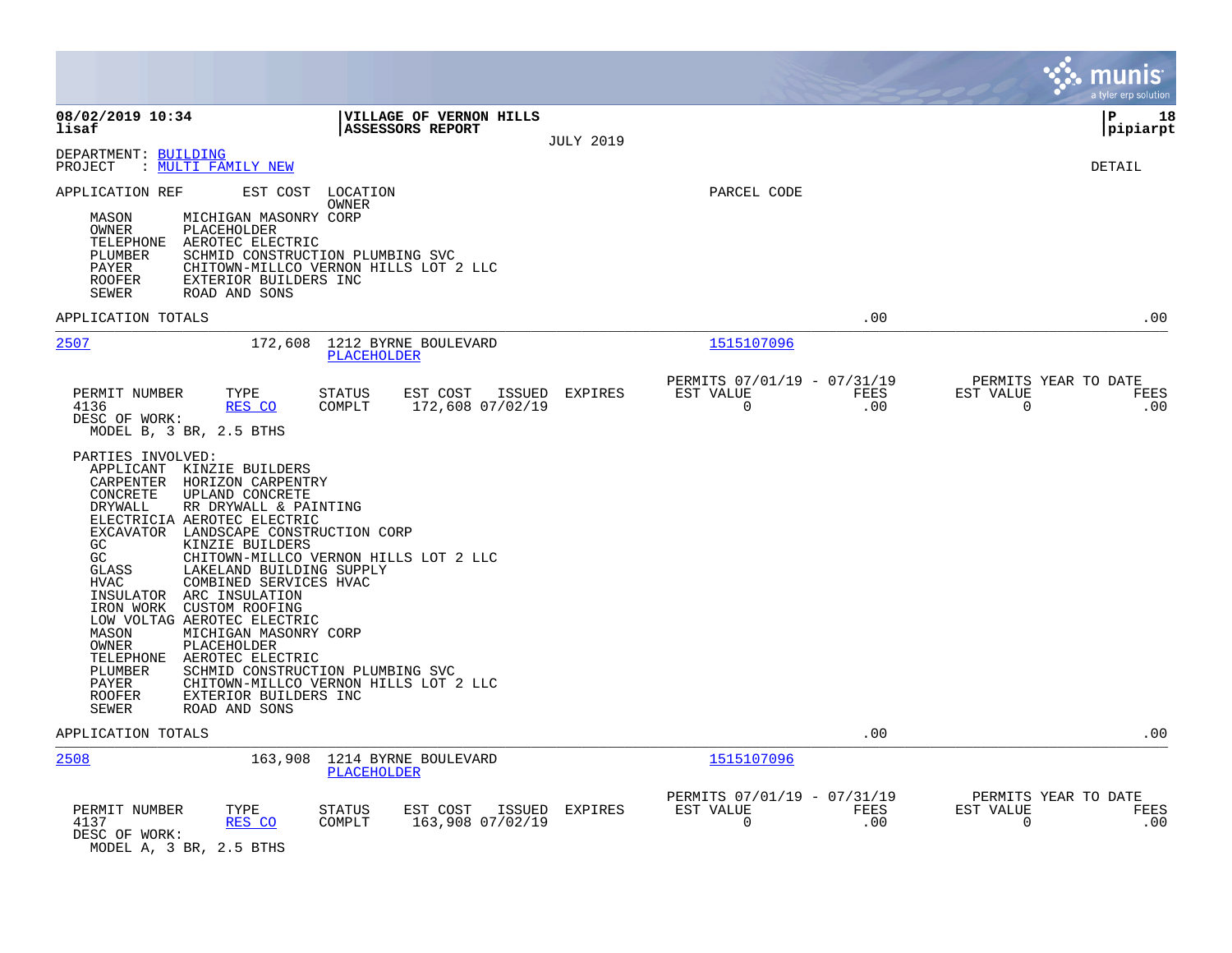|                                                                                                                                                                                                                                         |                                                                                                                                                                                                                                                                                                                                                                                                                                                                                                                                    |                   |                                             |                  |                                           |             |                          | a tyler erp solution |
|-----------------------------------------------------------------------------------------------------------------------------------------------------------------------------------------------------------------------------------------|------------------------------------------------------------------------------------------------------------------------------------------------------------------------------------------------------------------------------------------------------------------------------------------------------------------------------------------------------------------------------------------------------------------------------------------------------------------------------------------------------------------------------------|-------------------|---------------------------------------------|------------------|-------------------------------------------|-------------|--------------------------|----------------------|
| 08/02/2019 10:34<br>lisaf                                                                                                                                                                                                               |                                                                                                                                                                                                                                                                                                                                                                                                                                                                                                                                    |                   | VILLAGE OF VERNON HILLS<br>ASSESSORS REPORT | <b>JULY 2019</b> |                                           |             |                          | P<br>19<br> pipiarpt |
| DEPARTMENT: BUILDING<br>PROJECT                                                                                                                                                                                                         | : <u>MULTI FAMILY NEW</u>                                                                                                                                                                                                                                                                                                                                                                                                                                                                                                          |                   |                                             |                  |                                           |             |                          | DETAIL               |
| APPLICATION REF<br>PARTIES INVOLVED:<br>APPLICANT<br>CARPENTER<br>CONCRETE<br>DRYWALL<br>EXCAVATOR<br>GC.<br>GC<br>GLASS<br>HVAC<br>INSULATOR<br>IRON WORK<br>MASON<br>OWNER<br>TELEPHONE<br>PLUMBER<br>PAYER<br><b>ROOFER</b><br>SEWER | EST COST<br>KINZIE BUILDERS<br>HORIZON CARPENTRY<br>UPLAND CONCRETE<br>RR DRYWALL & PAINTING<br>ELECTRICIA AEROTEC ELECTRIC<br>LANDSCAPE CONSTRUCTION CORP<br>KINZIE BUILDERS<br>CHITOWN-MILLCO VERNON HILLS LOT 2 LLC<br>LAKELAND BUILDING SUPPLY<br>COMBINED SERVICES HVAC<br>ARC INSULATION<br>CUSTOM ROOFING<br>LOW VOLTAG AEROTEC ELECTRIC<br>MICHIGAN MASONRY CORP<br>PLACEHOLDER<br>AEROTEC ELECTRIC<br>SCHMID CONSTRUCTION PLUMBING SVC<br>CHITOWN-MILLCO VERNON HILLS LOT 2 LLC<br>EXTERIOR BUILDERS INC<br>ROAD AND SONS | LOCATION<br>OWNER |                                             |                  | PARCEL CODE                               |             |                          |                      |
| APPLICATION TOTALS                                                                                                                                                                                                                      |                                                                                                                                                                                                                                                                                                                                                                                                                                                                                                                                    |                   |                                             |                  |                                           | .00         |                          | $.00 \,$             |
| 2509                                                                                                                                                                                                                                    | 172,608                                                                                                                                                                                                                                                                                                                                                                                                                                                                                                                            | PLACEHOLDER       | 1216 BYRNE BOULEVARD                        |                  | 1515107096<br>PERMITS 07/01/19 - 07/31/19 |             |                          | PERMITS YEAR TO DATE |
| PERMIT NUMBER<br>4138<br>DESC OF WORK:<br>PARTIES INVOLVED:<br>APPLICANT<br>CARPENTER<br>CONCRETE<br>DRYWALL<br>EXCAVATOR<br>GC.<br>GC<br>GLASS<br>HVAC<br>INSULATOR<br>IRON WORK<br>MASON<br>OWNER<br>TELEPHONE<br>PLUMBER<br>PAYER    | TYPE<br>RES CO<br>MODEL B, 3 BR, 2.5 BTHS<br>KINZIE BUILDERS<br>HORIZON CARPENTRY<br>UPLAND CONCRETE<br>RR DRYWALL & PAINTING<br>ELECTRICIA AEROTEC ELECTRIC<br>LANDSCAPE CONSTRUCTION CORP<br>KINZIE BUILDERS<br>CHITOWN-MILLCO VERNON HILLS LOT 2 LLC<br>LAKELAND BUILDING SUPPLY<br>COMBINED SERVICES HVAC<br>ARC INSULATION<br>CUSTOM ROOFING<br>LOW VOLTAG AEROTEC ELECTRIC<br>MICHIGAN MASONRY CORP<br>PLACEHOLDER<br>AEROTEC ELECTRIC<br>SCHMID CONSTRUCTION PLUMBING SVC<br>CHITOWN-MILLCO VERNON HILLS LOT 2 LLC          | STATUS<br>COMPLT  | EST COST<br>ISSUED<br>172,608 07/02/19      | EXPIRES          | EST VALUE<br>0                            | FEES<br>.00 | EST VALUE<br>$\mathbf 0$ | FEES<br>.00          |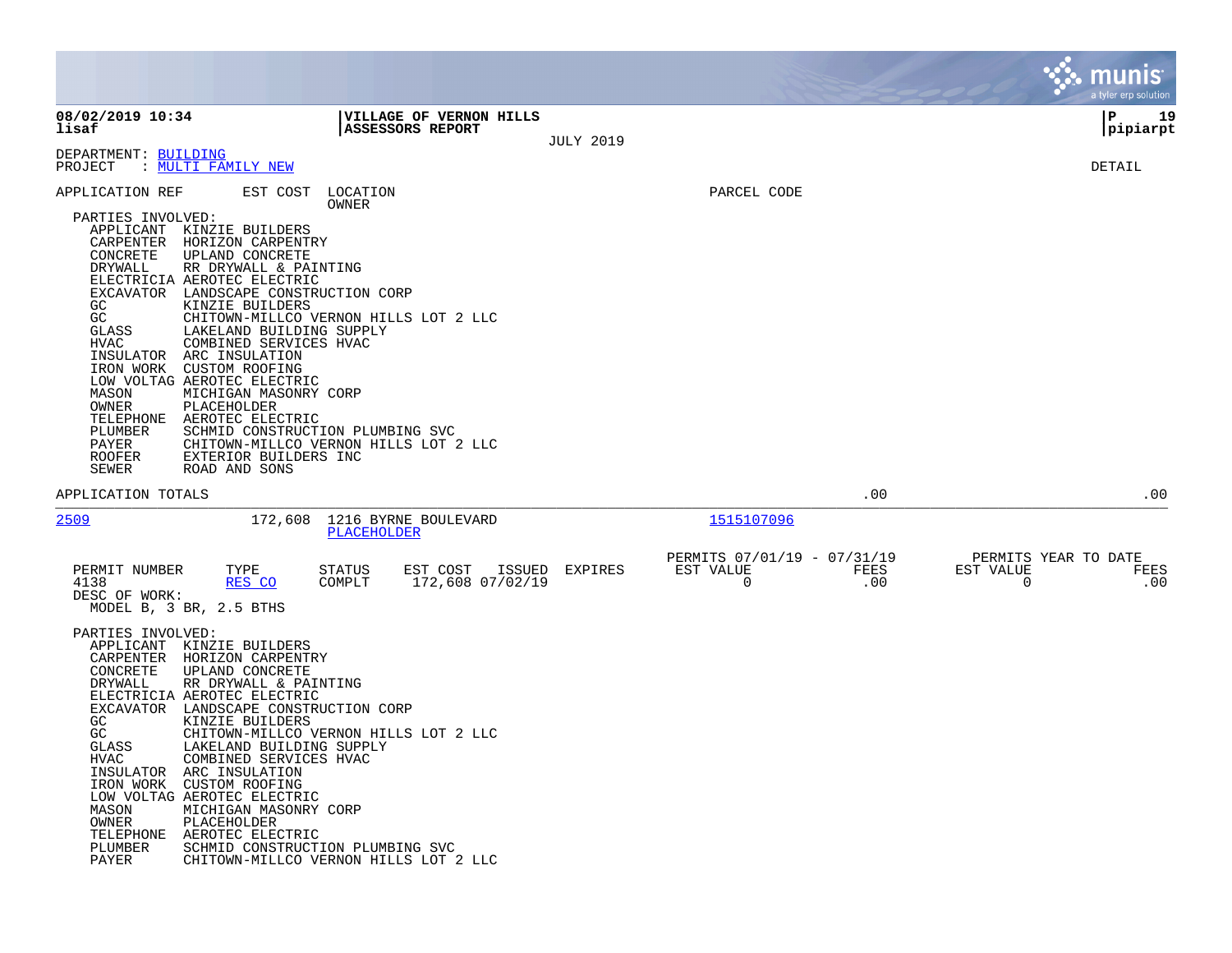|                                                                                                                                                                                                                                                                                                                                                                                                                                                                                                                                                                                                                             |                                                                                                                    |                  |                                                            |             | munis<br>a tyler erp solution                                                |
|-----------------------------------------------------------------------------------------------------------------------------------------------------------------------------------------------------------------------------------------------------------------------------------------------------------------------------------------------------------------------------------------------------------------------------------------------------------------------------------------------------------------------------------------------------------------------------------------------------------------------------|--------------------------------------------------------------------------------------------------------------------|------------------|------------------------------------------------------------|-------------|------------------------------------------------------------------------------|
| 08/02/2019 10:34<br>lisaf                                                                                                                                                                                                                                                                                                                                                                                                                                                                                                                                                                                                   | VILLAGE OF VERNON HILLS<br><b>ASSESSORS REPORT</b>                                                                 | <b>JULY 2019</b> |                                                            |             | 20<br>l P<br> pipiarpt                                                       |
| DEPARTMENT: BUILDING<br>: MULTI FAMILY NEW<br>PROJECT                                                                                                                                                                                                                                                                                                                                                                                                                                                                                                                                                                       |                                                                                                                    |                  |                                                            |             | DETAIL                                                                       |
| APPLICATION REF<br>EST COST                                                                                                                                                                                                                                                                                                                                                                                                                                                                                                                                                                                                 | LOCATION<br>OWNER                                                                                                  |                  | PARCEL CODE                                                |             |                                                                              |
| <b>ROOFER</b><br>EXTERIOR BUILDERS INC<br>SEWER<br>ROAD AND SONS                                                                                                                                                                                                                                                                                                                                                                                                                                                                                                                                                            |                                                                                                                    |                  |                                                            |             |                                                                              |
| APPLICATION TOTALS                                                                                                                                                                                                                                                                                                                                                                                                                                                                                                                                                                                                          |                                                                                                                    |                  |                                                            | .00         | .00                                                                          |
| 2510<br>172,608                                                                                                                                                                                                                                                                                                                                                                                                                                                                                                                                                                                                             | 1202 BYRNE BOULEVARD<br>PLACEHOLDER                                                                                |                  | 1515107096                                                 |             |                                                                              |
| PERMIT NUMBER<br>TYPE<br>4130<br>RES CO<br>DESC OF WORK:<br>MODEL B, 3 BR, 2.5 BTHS                                                                                                                                                                                                                                                                                                                                                                                                                                                                                                                                         | EST COST ISSUED EXPIRES<br>STATUS<br>COMPLT<br>172,608 07/01/19                                                    |                  | PERMITS 07/01/19 - 07/31/19<br>EST VALUE<br>$\mathbf 0$    | FEES<br>.00 | PERMITS YEAR TO DATE<br>EST VALUE<br>FEES<br>0<br>.00                        |
| PARTIES INVOLVED:<br>APPLICANT<br>KINZIE BUILDERS<br>HORIZON CARPENTRY<br>CARPENTER<br>CONCRETE<br>UPLAND CONCRETE<br>DRYWALL<br>RR DRYWALL & PAINTING<br>ELECTRICIA AEROTEC ELECTRIC<br>EXCAVATOR LANDSCAPE CONSTRUCTION CORP<br>GC<br>KINZIE BUILDERS<br>GC<br>GLASS<br>LAKELAND BUILDING SUPPLY<br><b>HVAC</b><br>COMBINED SERVICES HVAC<br>INSULATOR<br>ARC INSULATION<br>IRON WORK<br>CUSTOM ROOFING<br>LOW VOLTAG AEROTEC ELECTRIC<br>MASON<br>MICHIGAN MASONRY CORP<br>OWNER<br>PLACEHOLDER<br>TELEPHONE<br>AEROTEC ELECTRIC<br>PLUMBER<br>PAYER<br><b>ROOFER</b><br>EXTERIOR BUILDERS INC<br>SEWER<br>ROAD AND SONS | CHITOWN-MILLCO VERNON HILLS LOT 2 LLC<br>SCHMID CONSTRUCTION PLUMBING SVC<br>CHITOWN-MILLCO VERNON HILLS LOT 2 LLC |                  |                                                            |             |                                                                              |
| APPLICATION TOTALS                                                                                                                                                                                                                                                                                                                                                                                                                                                                                                                                                                                                          |                                                                                                                    |                  |                                                            | .00         | .00                                                                          |
| 2511<br>163,908                                                                                                                                                                                                                                                                                                                                                                                                                                                                                                                                                                                                             | 1204 BYRNE BOULEVARD<br>PLACEHOLDER                                                                                |                  | 1515107096                                                 |             |                                                                              |
| TYPE<br>PERMIT NUMBER<br>RES CO<br>4131<br>DESC OF WORK:<br>MODEL A, 3 BR, 2.5 BTHS                                                                                                                                                                                                                                                                                                                                                                                                                                                                                                                                         | STATUS<br>EST COST<br>COMPLT<br>163,908 07/01/19                                                                   | ISSUED EXPIRES   | PERMITS 07/01/19 - 07/31/19<br>EST VALUE<br>$\overline{0}$ | FEES<br>.00 | PERMITS YEAR TO DATE<br>EST VALUE<br>FEES<br>.00<br>$\overline{\phantom{0}}$ |
| PARTIES INVOLVED:<br>APPLICANT KINZIE BUILDERS<br>CARPENTER<br>HORIZON CARPENTRY<br>CONCRETE<br>UPLAND CONCRETE<br>DRYWALL<br>RR DRYWALL & PAINTING                                                                                                                                                                                                                                                                                                                                                                                                                                                                         |                                                                                                                    |                  |                                                            |             |                                                                              |

 $\mathcal{L}^{\text{max}}$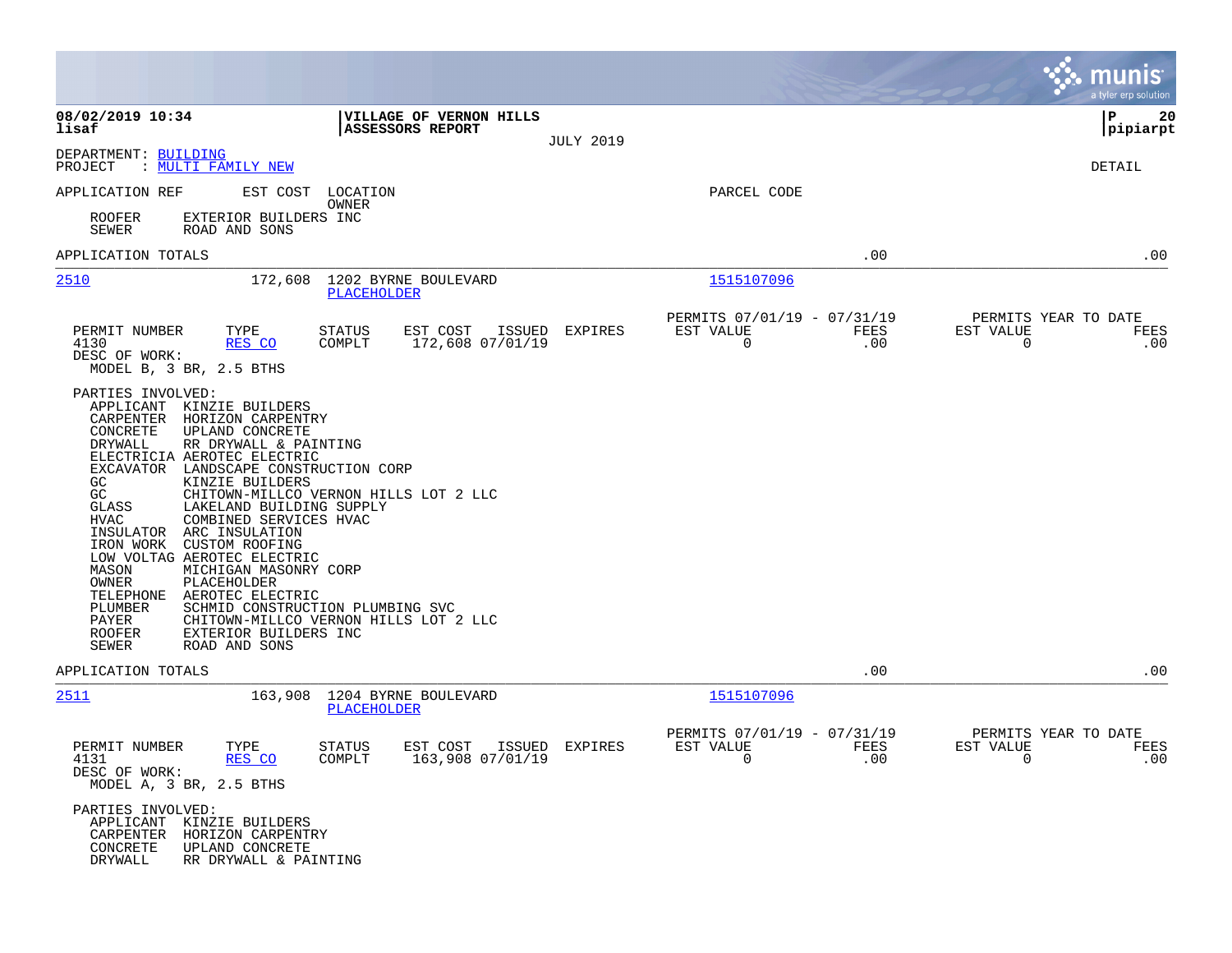|                                                                                                                                                                       |                                                                                                                                                                                                                                                                                                                                                                                                                                                                                                                                                      |                                                   |                                                         |             | munis<br>a tyler erp solution                                   |
|-----------------------------------------------------------------------------------------------------------------------------------------------------------------------|------------------------------------------------------------------------------------------------------------------------------------------------------------------------------------------------------------------------------------------------------------------------------------------------------------------------------------------------------------------------------------------------------------------------------------------------------------------------------------------------------------------------------------------------------|---------------------------------------------------|---------------------------------------------------------|-------------|-----------------------------------------------------------------|
| 08/02/2019 10:34<br>lisaf                                                                                                                                             | <b>ASSESSORS REPORT</b>                                                                                                                                                                                                                                                                                                                                                                                                                                                                                                                              | VILLAGE OF VERNON HILLS<br><b>JULY 2019</b>       |                                                         |             | l P<br>21<br> pipiarpt                                          |
| DEPARTMENT: BUILDING<br>PROJECT                                                                                                                                       | : MULTI FAMILY NEW                                                                                                                                                                                                                                                                                                                                                                                                                                                                                                                                   |                                                   |                                                         |             | DETAIL                                                          |
| APPLICATION REF<br>GC<br>GC<br>GLASS<br>HVAC<br>INSULATOR<br>IRON WORK CUSTOM ROOFING<br>MASON<br>OWNER<br>TELEPHONE<br>PLUMBER<br>PAYER<br><b>ROOFER</b><br>SEWER    | EST COST LOCATION<br>OWNER<br>ELECTRICIA AEROTEC ELECTRIC<br>EXCAVATOR LANDSCAPE CONSTRUCTION CORP<br>KINZIE BUILDERS<br>CHITOWN-MILLCO VERNON HILLS LOT 2 LLC<br>LAKELAND BUILDING SUPPLY<br>COMBINED SERVICES HVAC<br>ARC INSULATION<br>LOW VOLTAG AEROTEC ELECTRIC<br>MICHIGAN MASONRY CORP<br>PLACEHOLDER<br>AEROTEC ELECTRIC<br>SCHMID CONSTRUCTION PLUMBING SVC<br>CHITOWN-MILLCO VERNON HILLS LOT 2 LLC<br>EXTERIOR BUILDERS INC<br>ROAD AND SONS                                                                                             |                                                   | PARCEL CODE                                             |             |                                                                 |
| APPLICATION TOTALS                                                                                                                                                    |                                                                                                                                                                                                                                                                                                                                                                                                                                                                                                                                                      |                                                   |                                                         | .00         | .00                                                             |
| 2513                                                                                                                                                                  | 163,908<br>1208 BYRNE BOULEVARD<br>PLACEHOLDER                                                                                                                                                                                                                                                                                                                                                                                                                                                                                                       |                                                   | 1515107096                                              |             |                                                                 |
| PERMIT NUMBER<br>4132<br>DESC OF WORK:<br>MODEL A, 3 BR, 2.5 BTHS                                                                                                     | TYPE<br>STATUS<br>RES CO<br>COMPLT                                                                                                                                                                                                                                                                                                                                                                                                                                                                                                                   | EST COST<br>EXPIRES<br>ISSUED<br>163,908 07/01/19 | PERMITS 07/01/19 - 07/31/19<br>EST VALUE<br>$\mathbf 0$ | FEES<br>.00 | PERMITS YEAR TO DATE<br>EST VALUE<br>FEES<br>$\mathbf 0$<br>.00 |
| PARTIES INVOLVED:<br>CONCRETE<br>DRYWALL<br>GC<br>GC<br>GLASS<br>HVAC<br>INSULATOR<br>IRON WORK<br>MASON<br>OWNER<br>TELEPHONE<br>PLUMBER<br>PAYER<br>ROOFER<br>SEWER | APPLICANT KINZIE BUILDERS<br>CARPENTER HORIZON CARPENTRY<br>UPLAND CONCRETE<br>RR DRYWALL & PAINTING<br>ELECTRICIA AEROTEC ELECTRIC<br>EXCAVATOR LANDSCAPE CONSTRUCTION CORP<br>KINZIE BUILDERS<br>CHITOWN-MILLCO VERNON HILLS LOT 2 LLC<br>LAKELAND BUILDING SUPPLY<br>COMBINED SERVICES HVAC<br>ARC INSULATION<br>CUSTOM ROOFING<br>LOW VOLTAG AEROTEC ELECTRIC<br>MICHIGAN MASONRY CORP<br>PLACEHOLDER<br>AEROTEC ELECTRIC<br>SCHMID CONSTRUCTION PLUMBING SVC<br>CHITOWN-MILLCO VERNON HILLS LOT 2 LLC<br>EXTERIOR BUILDERS INC<br>ROAD AND SONS |                                                   |                                                         |             |                                                                 |
| APPLICATION TOTALS                                                                                                                                                    |                                                                                                                                                                                                                                                                                                                                                                                                                                                                                                                                                      |                                                   |                                                         | .00         | .00                                                             |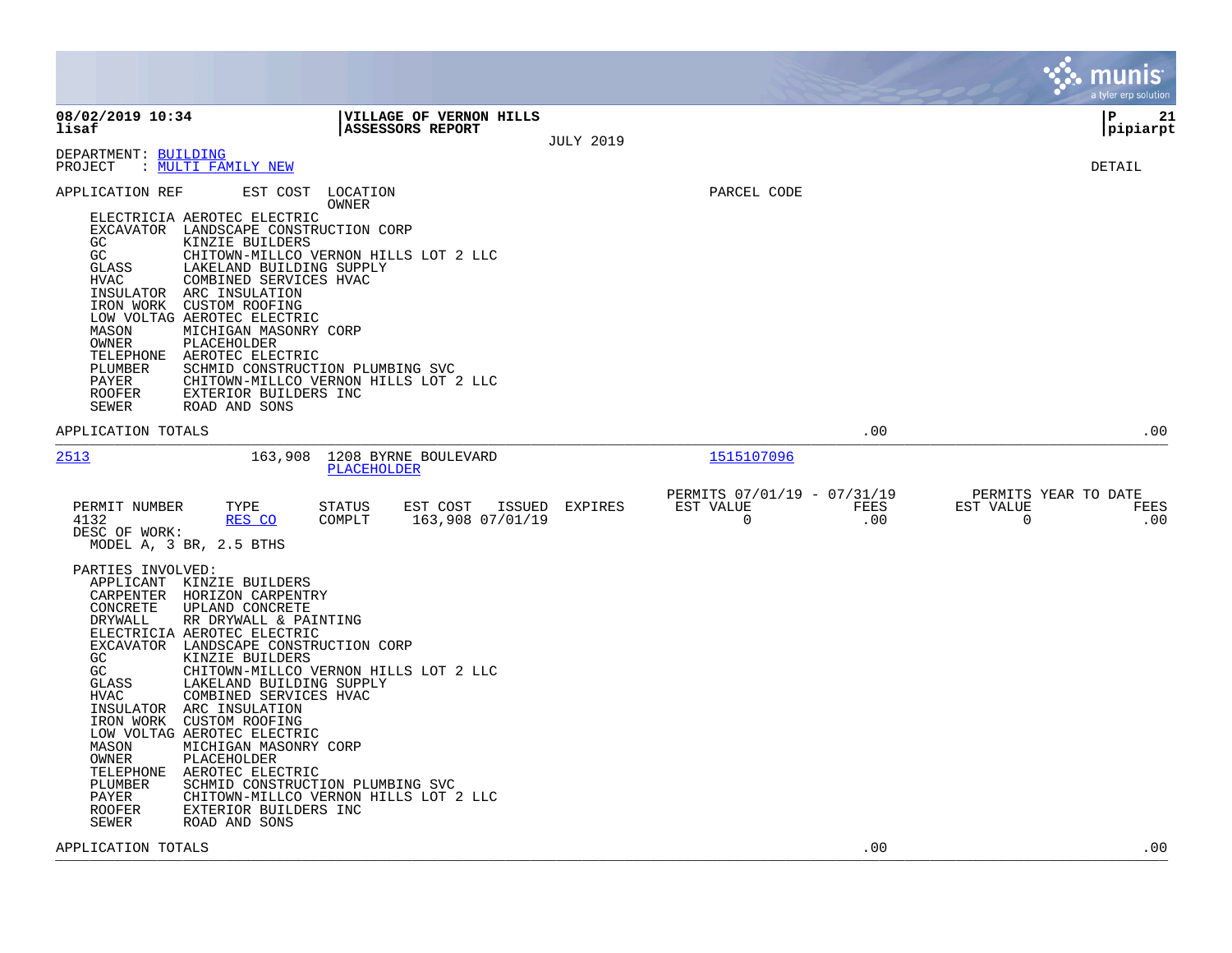|                                                                                                                                                                                                                                   |                                                                                                                                                                                                                                                                                                                                                                         |                                                                                                                    |                                             |                                                         |             |                                               | a tyler erp solution   |
|-----------------------------------------------------------------------------------------------------------------------------------------------------------------------------------------------------------------------------------|-------------------------------------------------------------------------------------------------------------------------------------------------------------------------------------------------------------------------------------------------------------------------------------------------------------------------------------------------------------------------|--------------------------------------------------------------------------------------------------------------------|---------------------------------------------|---------------------------------------------------------|-------------|-----------------------------------------------|------------------------|
| 08/02/2019 10:34<br>lisaf<br><u>2514</u>                                                                                                                                                                                          |                                                                                                                                                                                                                                                                                                                                                                         | VILLAGE OF VERNON HILLS<br>ASSESSORS REPORT<br>172,608 1210 BYRNE BOULEVARD<br>PLACEHOLDER                         |                                             | 1515107096                                              |             |                                               | l P<br>22<br> pipiarpt |
| PERMIT NUMBER                                                                                                                                                                                                                     | TYPE                                                                                                                                                                                                                                                                                                                                                                    | STATUS<br>EST COST                                                                                                 | ISSUED EXPIRES<br><b>JULY 2019</b>          | PERMITS 07/01/19 - 07/31/19<br>EST VALUE                | FEES        | PERMITS YEAR TO DATE<br>EST VALUE             | FEES                   |
| DEPARTMENT: BUILDING<br>PROJECT                                                                                                                                                                                                   | : MULTI FAMILY NEW                                                                                                                                                                                                                                                                                                                                                      |                                                                                                                    |                                             |                                                         |             |                                               | DETAIL                 |
| APPLICATION REF                                                                                                                                                                                                                   |                                                                                                                                                                                                                                                                                                                                                                         | EST COST LOCATION<br>OWNER                                                                                         |                                             | PARCEL CODE                                             |             |                                               |                        |
| 4133<br>DESC OF WORK:<br>MODEL B, 3 BR, 2.5 BTHS                                                                                                                                                                                  | RES CO                                                                                                                                                                                                                                                                                                                                                                  | COMPLT                                                                                                             | 172,608 07/01/19                            | 0                                                       | .00         | $\mathbf{0}$                                  | .00                    |
| PARTIES INVOLVED:<br>APPLICANT KINZIE BUILDERS<br>CONCRETE<br>DRYWALL<br>GC<br>GC<br>GLASS<br><b>HVAC</b><br>INSULATOR ARC INSULATION<br>IRON WORK CUSTOM ROOFING<br>MASON<br>OWNER<br>PLUMBER<br>PAYER<br><b>ROOFER</b><br>SEWER | CARPENTER HORIZON CARPENTRY<br>UPLAND CONCRETE<br>RR DRYWALL & PAINTING<br>ELECTRICIA AEROTEC ELECTRIC<br>EXCAVATOR LANDSCAPE CONSTRUCTION CORP<br>KINZIE BUILDERS<br>LAKELAND BUILDING SUPPLY<br>COMBINED SERVICES HVAC<br>LOW VOLTAG AEROTEC ELECTRIC<br>MICHIGAN MASONRY CORP<br>PLACEHOLDER<br>TELEPHONE AEROTEC ELECTRIC<br>EXTERIOR BUILDERS INC<br>ROAD AND SONS | CHITOWN-MILLCO VERNON HILLS LOT 2 LLC<br>SCHMID CONSTRUCTION PLUMBING SVC<br>CHITOWN-MILLCO VERNON HILLS LOT 2 LLC |                                             |                                                         |             |                                               |                        |
| APPLICATION TOTALS                                                                                                                                                                                                                |                                                                                                                                                                                                                                                                                                                                                                         |                                                                                                                    |                                             |                                                         | .00         |                                               | .00                    |
| 2518                                                                                                                                                                                                                              |                                                                                                                                                                                                                                                                                                                                                                         | 162,690 1222 BYRNE BOULEVARD<br>PLACEHOLDER                                                                        |                                             | 1515107096                                              |             |                                               |                        |
| PERMIT NUMBER<br>4139<br>DESC OF WORK:<br>MODEL A ALT, 3 BR, 2.5 BTHS                                                                                                                                                             | TYPE<br>RES CO                                                                                                                                                                                                                                                                                                                                                          | STATUS<br>COMPLT                                                                                                   | EST COST ISSUED EXPIRES<br>162,690 07/02/19 | PERMITS 07/01/19 - 07/31/19<br>EST VALUE<br>$\mathbf 0$ | FEES<br>.00 | PERMITS YEAR TO DATE<br>EST VALUE<br>$\Omega$ | FEES<br>.00            |
| PARTIES INVOLVED:<br>APPLICANT KINZIE BUILDERS<br>CONCRETE<br>DRYWALL<br>GC.<br>GC<br>GLASS                                                                                                                                       | CARPENTER HORIZON CARPENTRY<br>UPLAND CONCRETE<br>RR DRYWALL & PAINTING<br>ELECTRICIA AEROTEC ELECTRIC<br>EXCAVATOR LANDSCAPE CONSTRUCTION CORP<br>KINZIE BUILDERS<br>LAKELAND BUILDING SUPPLY                                                                                                                                                                          | CHITOWN-MILLCO VERNON HILLS LOT 2 LLC                                                                              |                                             |                                                         |             |                                               |                        |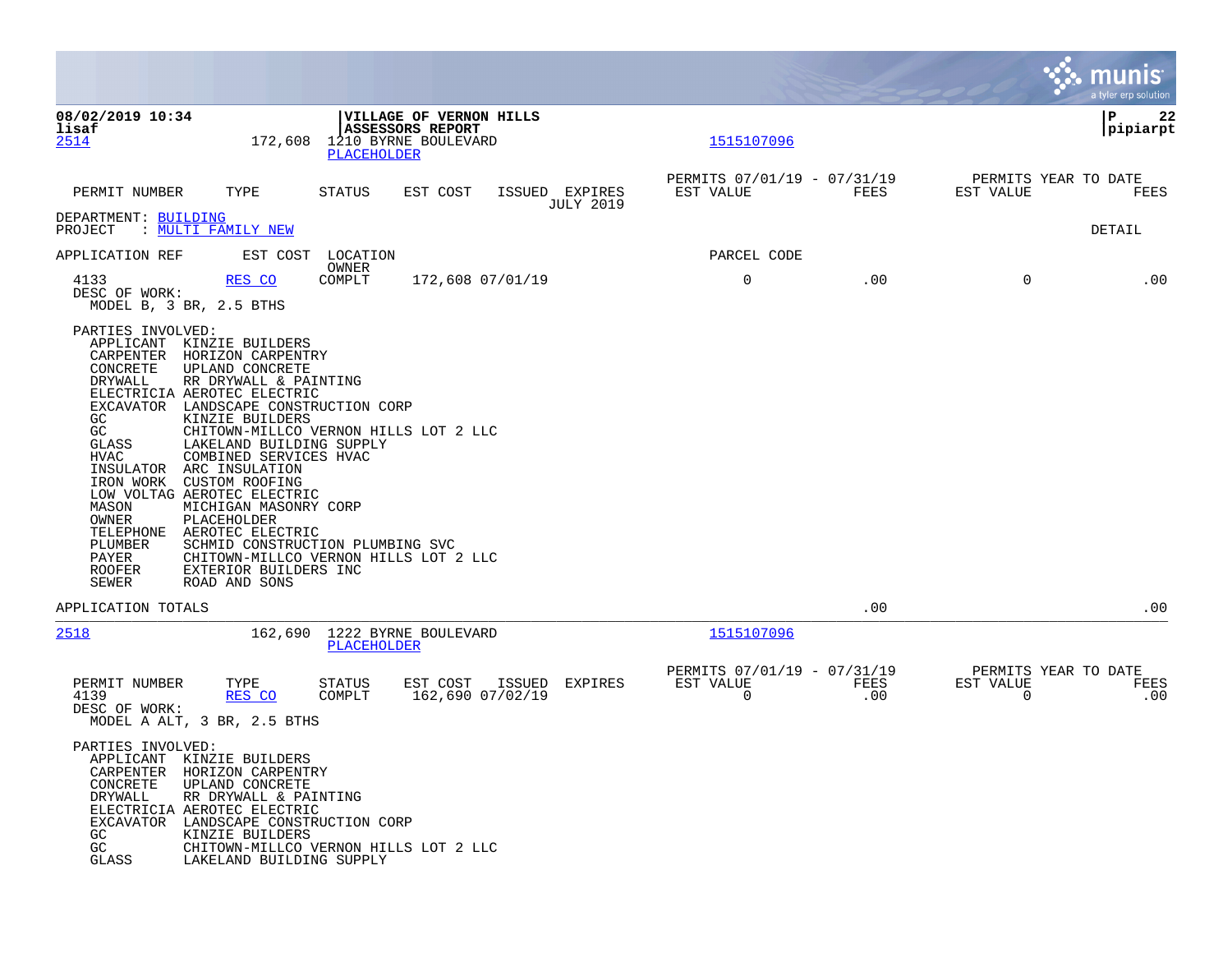|                                                                                                                                                                                                  |                                                                                                                                                                                                                                                                                                                                                                                                                                                                                                                                            |                                        |                  |                                                         |             |                       | munis<br>a tyler erp solution       |
|--------------------------------------------------------------------------------------------------------------------------------------------------------------------------------------------------|--------------------------------------------------------------------------------------------------------------------------------------------------------------------------------------------------------------------------------------------------------------------------------------------------------------------------------------------------------------------------------------------------------------------------------------------------------------------------------------------------------------------------------------------|----------------------------------------|------------------|---------------------------------------------------------|-------------|-----------------------|-------------------------------------|
| 08/02/2019 10:34<br>lisaf                                                                                                                                                                        | <b>ASSESSORS REPORT</b>                                                                                                                                                                                                                                                                                                                                                                                                                                                                                                                    | VILLAGE OF VERNON HILLS                | <b>JULY 2019</b> |                                                         |             |                       | 23<br>l P<br> pipiarpt              |
| DEPARTMENT: BUILDING<br>PROJECT                                                                                                                                                                  | : MULTI FAMILY NEW                                                                                                                                                                                                                                                                                                                                                                                                                                                                                                                         |                                        |                  |                                                         |             |                       | DETAIL                              |
| APPLICATION REF<br><b>HVAC</b><br>INSULATOR<br>MASON<br>OWNER<br>TELEPHONE<br>PLUMBER<br>PAYER<br><b>ROOFER</b><br>SEWER                                                                         | EST COST<br>LOCATION<br>OWNER<br>COMBINED SERVICES HVAC<br>ARC INSULATION<br>IRON WORK CUSTOM ROOFING<br>LOW VOLTAG AEROTEC ELECTRIC<br>MICHIGAN MASONRY CORP<br>PLACEHOLDER<br>AEROTEC ELECTRIC<br>SCHMID CONSTRUCTION PLUMBING SVC<br>CHITOWN-MILLCO VERNON HILLS LOT 2 LLC<br>EXTERIOR BUILDERS INC<br>ROAD AND SONS                                                                                                                                                                                                                    |                                        |                  | PARCEL CODE                                             |             |                       |                                     |
| APPLICATION TOTALS                                                                                                                                                                               |                                                                                                                                                                                                                                                                                                                                                                                                                                                                                                                                            |                                        |                  |                                                         | .00         |                       | .00                                 |
| <u>2519</u>                                                                                                                                                                                      | 163,908 1224 BYRNE BOULEVARD<br>PLACEHOLDER                                                                                                                                                                                                                                                                                                                                                                                                                                                                                                |                                        |                  | 1515107096                                              |             |                       |                                     |
| PERMIT NUMBER<br>4141<br>DESC OF WORK:<br>MODEL A, 3 BR, 2.5 BTHS                                                                                                                                | TYPE<br>STATUS<br>RES CO<br>COMPLT                                                                                                                                                                                                                                                                                                                                                                                                                                                                                                         | EST COST<br>ISSUED<br>163,908 07/02/19 | EXPIRES          | PERMITS 07/01/19 - 07/31/19<br>EST VALUE<br>$\mathbf 0$ | FEES<br>.00 | EST VALUE<br>$\Omega$ | PERMITS YEAR TO DATE<br>FEES<br>.00 |
| PARTIES INVOLVED:<br>CARPENTER<br>CONCRETE<br>DRYWALL<br>GC<br>GC<br>GLASS<br><b>HVAC</b><br>INSULATOR<br>IRON WORK<br>MASON<br>OWNER<br>TELEPHONE<br>PLUMBER<br>PAYER<br><b>ROOFER</b><br>SEWER | APPLICANT KINZIE BUILDERS<br>HORIZON CARPENTRY<br>UPLAND CONCRETE<br>RR DRYWALL & PAINTING<br>ELECTRICIA AEROTEC ELECTRIC<br>EXCAVATOR LANDSCAPE CONSTRUCTION CORP<br>KINZIE BUILDERS<br>CHITOWN-MILLCO VERNON HILLS LOT 2 LLC<br>LAKELAND BUILDING SUPPLY<br>COMBINED SERVICES HVAC<br>ARC INSULATION<br>CUSTOM ROOFING<br>LOW VOLTAG AEROTEC ELECTRIC<br>MICHIGAN MASONRY CORP<br>PLACEHOLDER<br>AEROTEC ELECTRIC<br>SCHMID CONSTRUCTION PLUMBING SVC<br>CHITOWN-MILLCO VERNON HILLS LOT 2 LLC<br>EXTERIOR BUILDERS INC<br>ROAD AND SONS |                                        |                  |                                                         |             |                       |                                     |
| APPLICATION TOTALS<br>PROJECT TOTALS                                                                                                                                                             |                                                                                                                                                                                                                                                                                                                                                                                                                                                                                                                                            |                                        |                  | $\mathbf 0$                                             | .00<br>.00  | 0                     | .00<br>.00                          |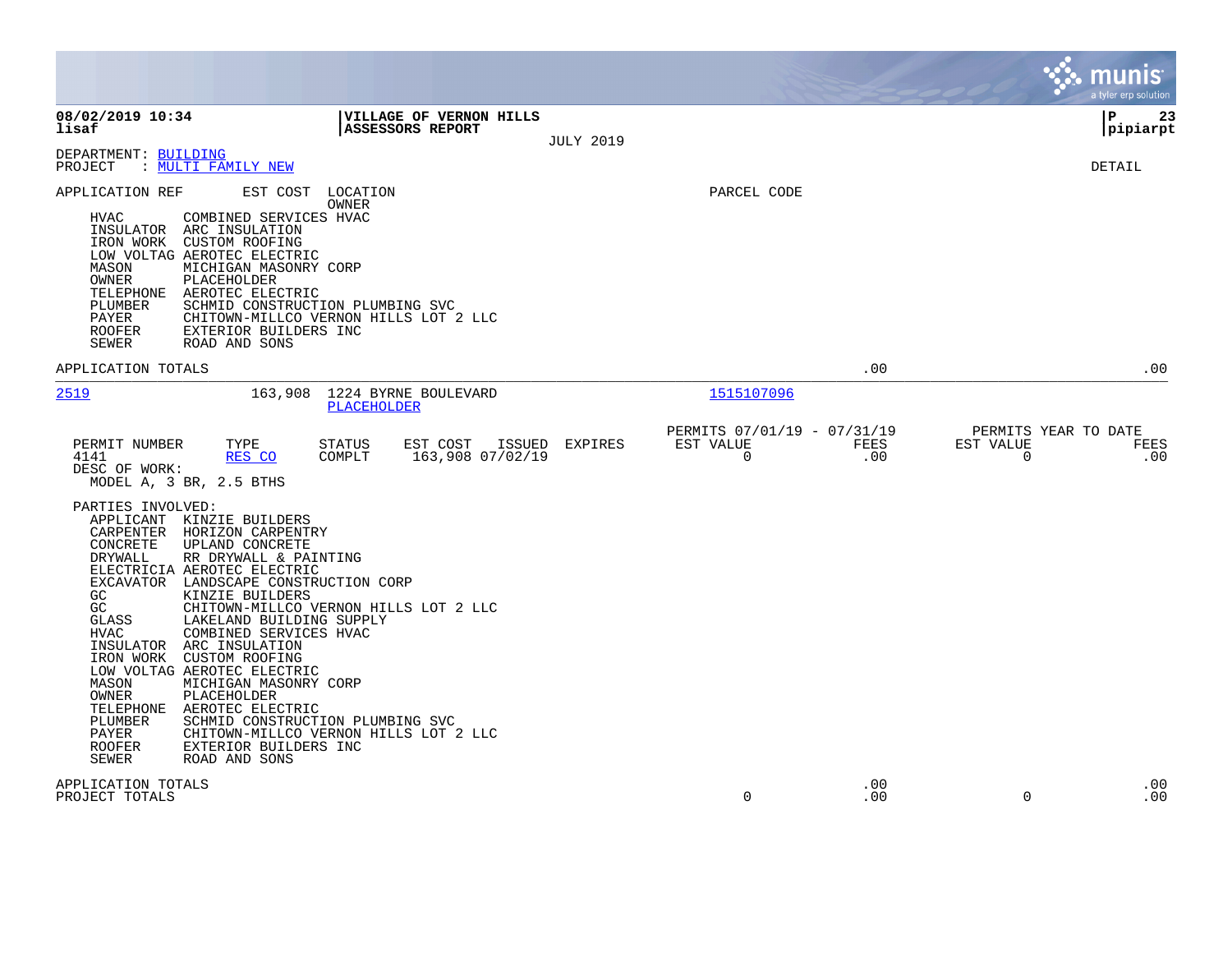|                                                                                                                                         |                                                                                                                                                                          |                                                                          | munis<br>a tyler erp solution                                     |
|-----------------------------------------------------------------------------------------------------------------------------------------|--------------------------------------------------------------------------------------------------------------------------------------------------------------------------|--------------------------------------------------------------------------|-------------------------------------------------------------------|
| 08/02/2019 10:34<br>lisaf                                                                                                               | VILLAGE OF VERNON HILLS<br><b>ASSESSORS REPORT</b><br><b>JULY 2019</b>                                                                                                   |                                                                          | P<br>24<br> pipiarpt                                              |
| DEPARTMENT: BUILDING<br>: AC/FURNACE<br>PROJECT                                                                                         |                                                                                                                                                                          |                                                                          | <b>DETAIL</b>                                                     |
| APPLICATION REF                                                                                                                         | EST COST LOCATION<br>OWNER                                                                                                                                               | PARCEL CODE                                                              |                                                                   |
| 4203                                                                                                                                    | 8,846<br>6 MONTEBELLO DR<br><b>RYAN ARONOFF</b>                                                                                                                          | 1505416006                                                               |                                                                   |
| TYPE<br>PERMIT NUMBER<br>MU4174<br>DESC OF WORK:<br>A/C                                                                                 | EST COST<br>ISSUED EXPIRES<br>STATUS<br><b>AC/FURN</b><br>ISSUED<br>8,846 07/10/19 07/09/20                                                                              | PERMITS 07/01/19 - 07/31/19<br>EST VALUE<br>FEES<br>$\mathbf 0$<br>88.46 | PERMITS YEAR TO DATE<br>EST VALUE<br>FEES<br>88.46<br>0           |
| PARTIES INVOLVED:<br>APPLICANT<br>GC.<br>OWNER<br>RYAN ARONOFF<br>PAYER                                                                 | ABC PLUMBING, HEATING, COOLING, ELECTRIC<br>ABC PLUMBING, HEATING, COOLING, ELECTRIC<br>ABC PLUMBING, HEATING, COOLING, ELECTRIC                                         |                                                                          |                                                                   |
| APPLICATION TOTALS                                                                                                                      |                                                                                                                                                                          | 88.46                                                                    | 88.46                                                             |
| 4204                                                                                                                                    | 6,417 132 JANSEN LN<br>HOMER T & ELSA L GUTIERREZ                                                                                                                        | 1506414023                                                               |                                                                   |
| PERMIT NUMBER<br>TYPE<br>MU4175<br>DESC OF WORK:<br>A/C                                                                                 | EST COST<br>ISSUED EXPIRES<br>STATUS<br>6,417 07/10/19 07/09/20<br>AC/FURN<br>ISSUED                                                                                     | PERMITS 07/01/19 - 07/31/19<br>EST VALUE<br>FEES<br>$\mathbf 0$<br>64.17 | PERMITS YEAR TO DATE<br>EST VALUE<br>FEES<br>$\mathbf 0$<br>64.17 |
| PARTIES INVOLVED:<br>GC<br>OWNER<br><b>ROOFER</b>                                                                                       | APPLICANT ABC PLUMBING, HEATING, COOLING, ELECTRIC<br>ABC PLUMBING, HEATING, COOLING, ELECTRIC<br>HOMER T & ELSA L GUTIERREZ<br>ABC PLUMBING, HEATING, COOLING, ELECTRIC |                                                                          |                                                                   |
| APPLICATION TOTALS                                                                                                                      |                                                                                                                                                                          | 64.17                                                                    | 64.17                                                             |
| 4215                                                                                                                                    | 5,665 1448 MAIDSTONE DRIVE<br><b>JERRY CHRISTOPHER REGISTER</b>                                                                                                          | 1132104029                                                               |                                                                   |
| PERMIT NUMBER<br>TYPE<br>MU4188<br>DESC OF WORK:<br>A/C                                                                                 | <b>STATUS</b><br>EST COST<br>ISSUED EXPIRES<br>COMPLT<br>5,665 07/10/19 07/30/20<br>AC/FURN                                                                              | PERMITS 07/01/19 - 07/31/19<br>EST VALUE<br>FEES<br>$\Omega$<br>56.65    | PERMITS YEAR TO DATE<br>EST VALUE<br>FEES<br>$\Omega$<br>56.65    |
| PARTIES INVOLVED:<br>APPLICANT ARS OF ILLINOIS<br>GC<br>ARS OF ILLINOIS<br>HVAC<br>ARS OF ILLINOIS<br>OWNER<br>ARS OF ILLINOIS<br>PAYER | JERRY CHRISTOPHER REGISTER                                                                                                                                               |                                                                          |                                                                   |
| APPLICATION TOTALS                                                                                                                      |                                                                                                                                                                          | 56.65                                                                    | 56.65                                                             |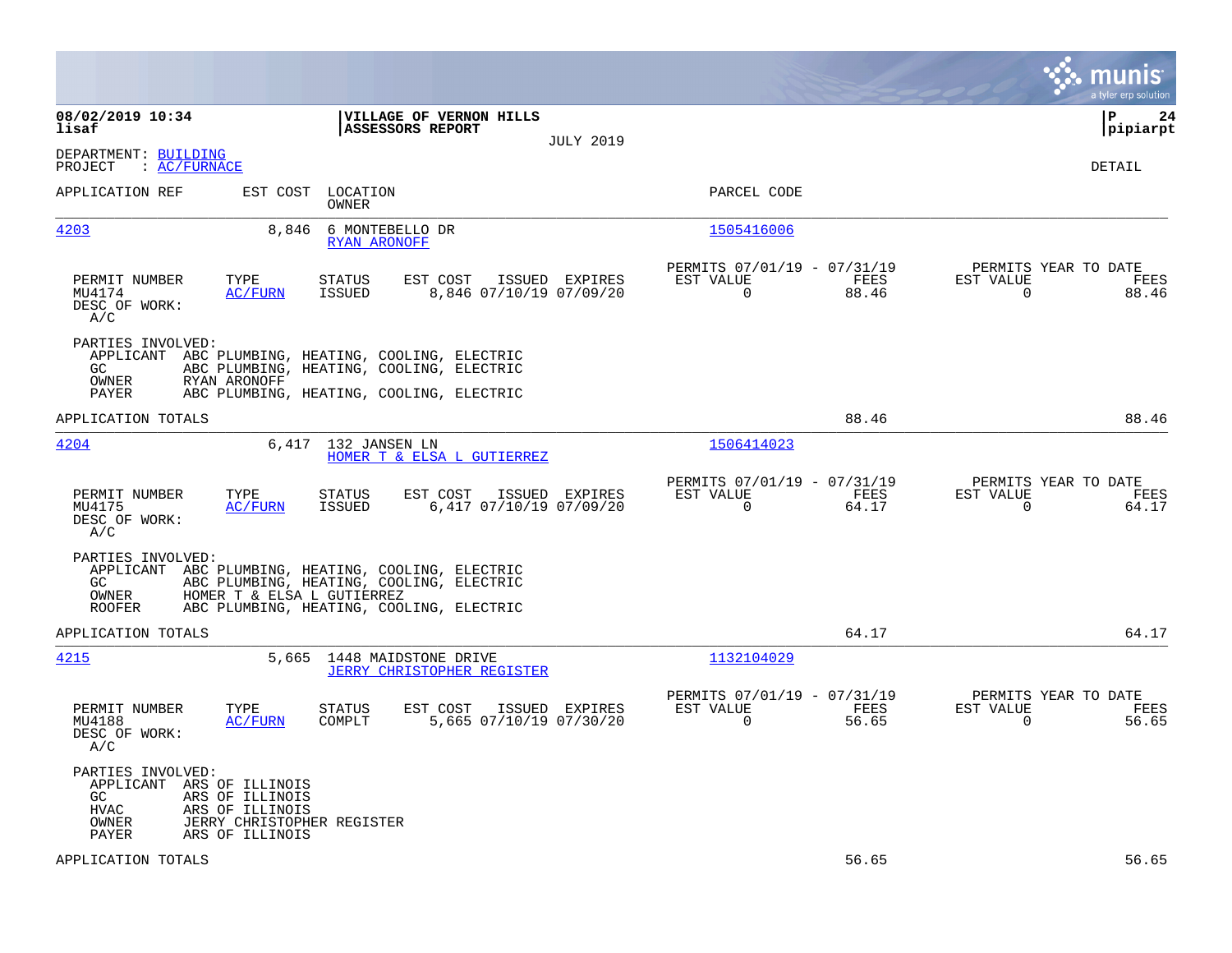|                                                                                                                                                                                                                  |                                                                             |                                                         | munis<br>a tyler erp solution                                                         |
|------------------------------------------------------------------------------------------------------------------------------------------------------------------------------------------------------------------|-----------------------------------------------------------------------------|---------------------------------------------------------|---------------------------------------------------------------------------------------|
| 08/02/2019 10:34<br>lisaf                                                                                                                                                                                        | VILLAGE OF VERNON HILLS<br>ASSESSORS REPORT<br><b>JULY 2019</b>             |                                                         | l P<br>25<br> pipiarpt                                                                |
| DEPARTMENT: BUILDING<br>: AC/FURNACE<br>PROJECT                                                                                                                                                                  |                                                                             |                                                         | DETAIL                                                                                |
| EST COST<br>APPLICATION REF                                                                                                                                                                                      | LOCATION<br>OWNER                                                           | PARCEL CODE                                             |                                                                                       |
| 4241<br>3,239                                                                                                                                                                                                    | 1018 CUMBERLAND CT<br><b>STEVEN ECKMANN</b>                                 | 1132411007                                              |                                                                                       |
| PERMIT NUMBER<br>TYPE<br>MU4224<br>AC/FURN<br>DESC OF WORK:<br>A/C ONLY                                                                                                                                          | ISSUED EXPIRES<br>STATUS<br>EST COST<br>3,239 07/16/19 07/15/20<br>COMPLT   | PERMITS 07/01/19 - 07/31/19<br>EST VALUE<br>$\Omega$    | PERMITS YEAR TO DATE<br>FEES<br>EST VALUE<br>FEES<br>$\Omega$<br>50.00<br>50.00       |
| PARTIES INVOLVED:<br>STEVEN ECKMANN<br>APPLICANT<br>GC.<br>ROBINSON HEATING & COOLING<br>OWNER<br>STEVEN ECKMANN<br>STEVEN ECKMANN<br>PAYER                                                                      |                                                                             |                                                         |                                                                                       |
| APPLICATION TOTALS                                                                                                                                                                                               |                                                                             |                                                         | 50.00<br>50.00                                                                        |
| 4254<br>5,400                                                                                                                                                                                                    | 22 NORTH ROYAL OAK DRIVE<br>PATRICK GARCIA                                  | 1506413024                                              |                                                                                       |
| PERMIT NUMBER<br>TYPE<br><b>AC/FURN</b><br>MU4231<br>DESC OF WORK:<br>A/C                                                                                                                                        | STATUS<br>EST COST<br>ISSUED EXPIRES<br>ISSUED<br>$0$ $07/17/19$ $07/31/20$ | PERMITS 07/01/19 - 07/31/19<br>EST VALUE<br>$\mathbf 0$ | PERMITS YEAR TO DATE<br>FEES<br>EST VALUE<br>FEES<br>54.00<br>$\mathbf 0$<br>54.00    |
| PARTIES INVOLVED:<br>APPLICANT<br>FOUR SEASONS HEATING & AIR<br>GC.<br>FOUR SEASONS HEATING & AIR<br>FOUR SEASONS HEATING & AIR<br><b>HVAC</b><br>PATRICK GARCIA<br>OWNER<br>PAYER<br>FOUR SEASONS HEATING & AIR |                                                                             |                                                         |                                                                                       |
| APPLICATION TOTALS                                                                                                                                                                                               |                                                                             |                                                         | 54.00<br>54.00                                                                        |
| 4284<br>4,500                                                                                                                                                                                                    | 333 LASALLE ST<br>GRIGORIY MITKOVETSKY                                      | 1509308041                                              |                                                                                       |
| PERMIT NUMBER<br>TYPE<br>MU4260<br>AC/FURN<br>DESC OF WORK:<br>NEW FURNACE                                                                                                                                       | EST COST<br>ISSUED EXPIRES<br>STATUS<br>4,500 07/23/19 07/22/20<br>ISSUED   | PERMITS 07/01/19 - 07/31/19<br>EST VALUE<br>$\mathbf 0$ | PERMITS YEAR TO DATE<br>FEES<br>EST VALUE<br>FEES<br>50.00<br>$\overline{0}$<br>50.00 |
| PARTIES INVOLVED:<br>APPLICANT<br>ARS OF ILLINOIS<br>GC.<br>ARS OF ILLINOIS<br>OWNER<br>GRIGORIY MITKOVETSKY<br>PAYER<br>ARS OF ILLINOIS                                                                         |                                                                             |                                                         |                                                                                       |
| APPLICATION TOTALS                                                                                                                                                                                               |                                                                             |                                                         | 50.00<br>50.00                                                                        |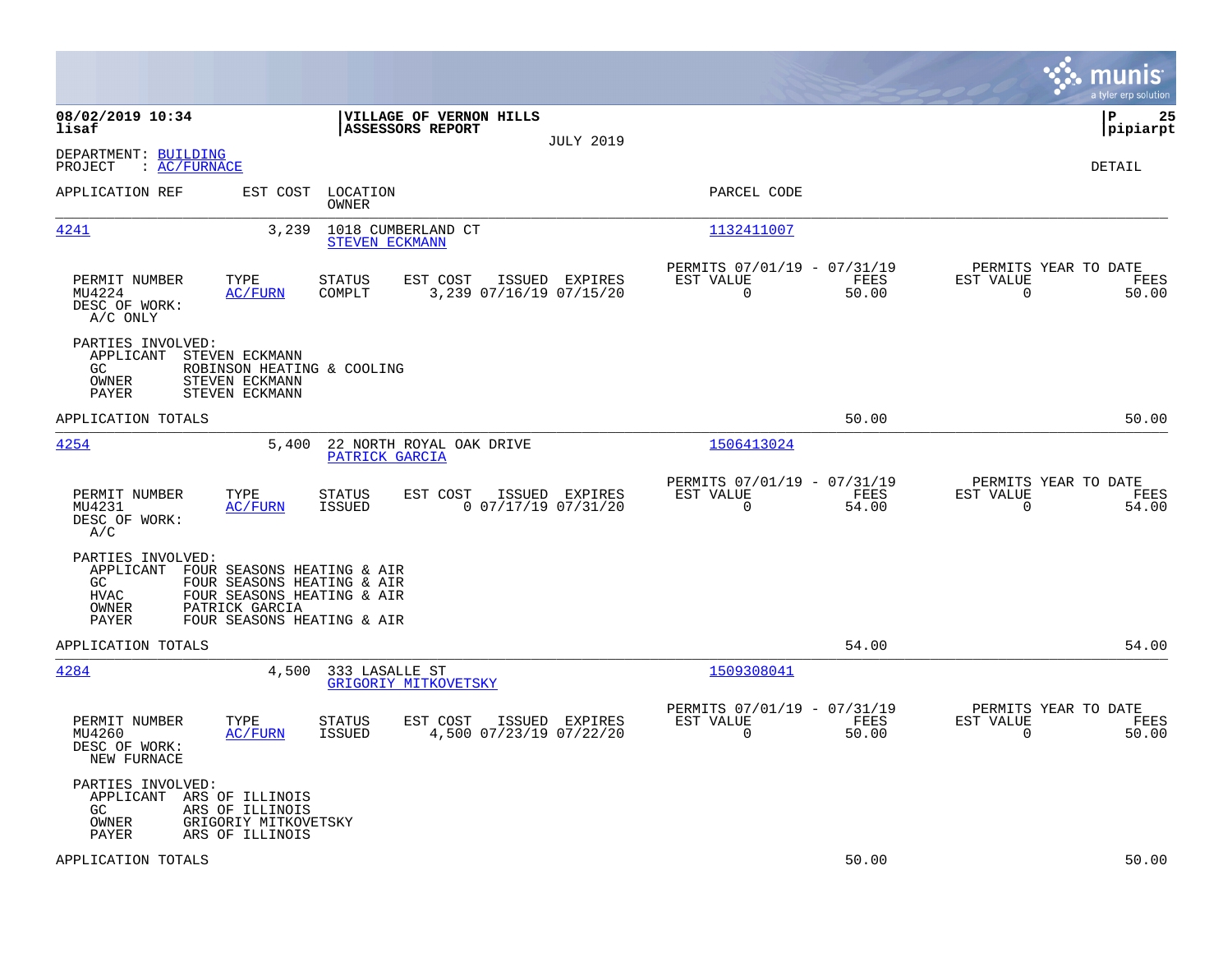|                                                          |                                                     |                                                                                                          |                                              |                                                      |                 |                                   | <b>munis</b><br>a tyler erp solution |
|----------------------------------------------------------|-----------------------------------------------------|----------------------------------------------------------------------------------------------------------|----------------------------------------------|------------------------------------------------------|-----------------|-----------------------------------|--------------------------------------|
| 08/02/2019 10:34<br>lisaf                                |                                                     | <b>VILLAGE OF VERNON HILLS</b><br><b>ASSESSORS REPORT</b>                                                | <b>JULY 2019</b>                             |                                                      |                 |                                   | ∣P<br>26<br> pipiarpt                |
| DEPARTMENT: BUILDING<br>PROJECT                          | $\colon$ AC/FURNACE                                 |                                                                                                          |                                              |                                                      |                 |                                   | DETAIL                               |
| APPLICATION REF                                          | EST COST                                            | LOCATION<br>OWNER                                                                                        |                                              | PARCEL CODE                                          |                 |                                   |                                      |
| 4304                                                     | 5,500                                               | 1411 CLAIRMONT COURT<br>BETTINA PETERSON                                                                 |                                              | 1133101144                                           |                 |                                   |                                      |
| PERMIT NUMBER<br>MU4289<br>DESC OF WORK:                 | TYPE<br>AC/FURN<br>INSTALL FURNACE, A/C, THERMOSTAT | STATUS<br>EST COST<br>ISSUED                                                                             | ISSUED<br>EXPIRES<br>5,500 07/26/19 07/25/20 | PERMITS 07/01/19 - 07/31/19<br>EST VALUE<br>$\Omega$ | FEES<br>55.00   | PERMITS YEAR TO DATE<br>EST VALUE | FEES<br>55.00                        |
| PARTIES INVOLVED:<br>GC<br><b>HVAC</b><br>OWNER<br>PAYER | BETTINA PETERSON                                    | LOMBARDOS HEATING & COOLING CORP<br>LOMBARDOS HEATING & COOLING CORP<br>LOMBARDOS HEATING & COOLING CORP |                                              |                                                      |                 |                                   |                                      |
| APPLICATION TOTALS<br>PROJECT TOTALS                     |                                                     |                                                                                                          |                                              | 0                                                    | 55.00<br>418.28 |                                   | 55.00<br>418.28                      |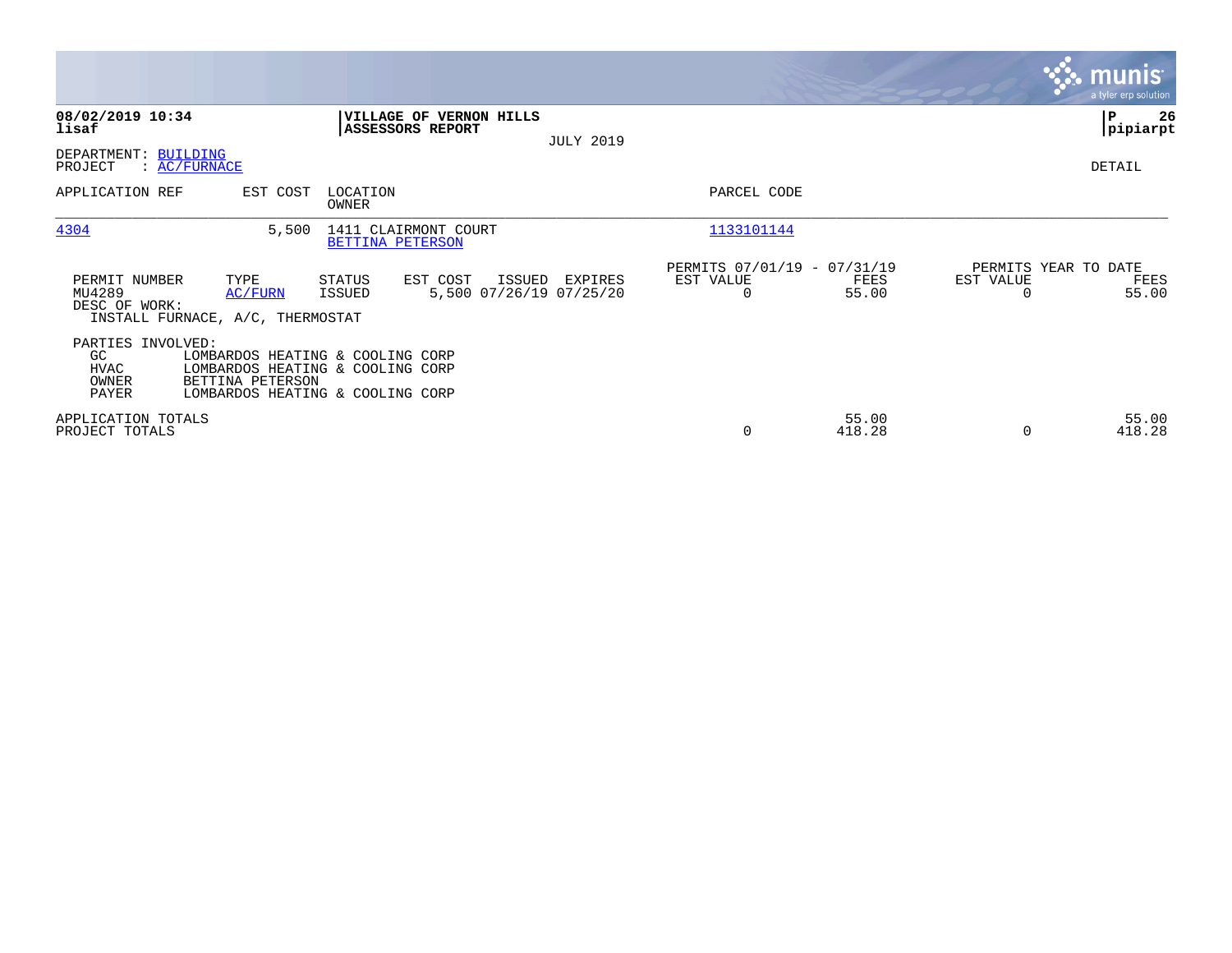|                                                                    |                                                                                                                     |                          |                                                    |                  |                                                      |                  |                                   | <b>munis</b><br>a tyler erp solution |
|--------------------------------------------------------------------|---------------------------------------------------------------------------------------------------------------------|--------------------------|----------------------------------------------------|------------------|------------------------------------------------------|------------------|-----------------------------------|--------------------------------------|
| 08/02/2019 10:34<br>lisaf                                          |                                                                                                                     |                          | <b>VILLAGE OF VERNON HILLS</b><br>ASSESSORS REPORT |                  |                                                      |                  |                                   | 27<br>∣P<br> pipiarpt                |
| DEPARTMENT: BUILDING<br>PROJECT                                    | : ANSUL SYSTEM                                                                                                      |                          |                                                    | <b>JULY 2019</b> |                                                      |                  |                                   | DETAIL                               |
| APPLICATION REF                                                    | EST COST                                                                                                            | LOCATION<br><b>OWNER</b> |                                                    |                  | PARCEL CODE                                          |                  |                                   |                                      |
| 4102                                                               | 3,900                                                                                                               |                          | 252 EAST TOWNLINE ROAD<br>US TRUST-BOA-SAM RES     |                  | 1133302053                                           |                  |                                   |                                      |
| PERMIT NUMBER<br>MU4158<br>DESC OF WORK:<br>ANSUL SYSTEM           | TYPE<br><b>ANSUL</b>                                                                                                | STATUS<br>ISSUED         | EST COST<br>ISSUED<br>3,900 07/08/19 07/07/20      | EXPIRES          | PERMITS 07/01/19 - 07/31/19<br>EST VALUE<br>$\Omega$ | FEES<br>325.00   | PERMITS YEAR TO DATE<br>EST VALUE | FEES<br>325.00                       |
| PARTIES INVOLVED:<br>APPLICANT<br>GC<br>OCCUPANT<br>OWNER<br>PAYER | FOX VALLEY FIRE SYSTEM<br>FOX VALLEY FIRE SYSTEM<br>PANDA EXPRESS<br>US TRUST-BOA-SAM RES<br>FOX VALLEY FIRE SYSTEM |                          |                                                    |                  |                                                      |                  |                                   |                                      |
| APPLICATION TOTALS<br>PROJECT TOTALS                               |                                                                                                                     |                          |                                                    |                  | 0                                                    | 325.00<br>325.00 |                                   | 325.00<br>325.00                     |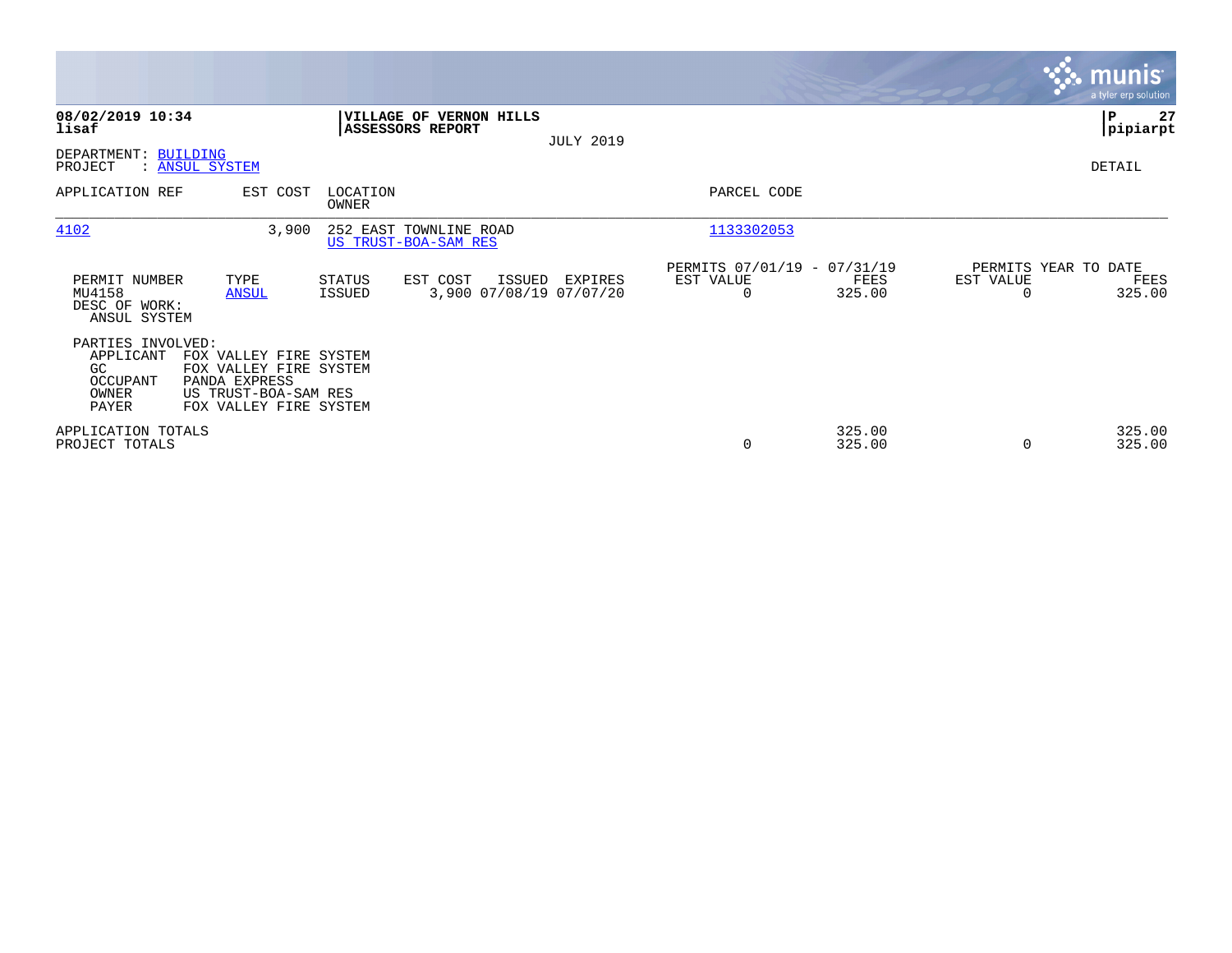|                                                                                    |                                                                                                                                   |                                                          |                  |                                                                        |                                                |                                                                 | munis<br>a tyler erp solution |
|------------------------------------------------------------------------------------|-----------------------------------------------------------------------------------------------------------------------------------|----------------------------------------------------------|------------------|------------------------------------------------------------------------|------------------------------------------------|-----------------------------------------------------------------|-------------------------------|
| 08/02/2019 10:34<br>lisaf                                                          | ASSESSORS REPORT                                                                                                                  | VILLAGE OF VERNON HILLS                                  |                  |                                                                        |                                                |                                                                 | 28<br>ΙP<br> pipiarpt         |
| DEPARTMENT: BUILDING<br>PROJECT                                                    | : NEW BUSINESS NO REMODEL                                                                                                         |                                                          | <b>JULY 2019</b> |                                                                        |                                                |                                                                 | DETAIL                        |
| APPLICATION REF                                                                    | EST COST LOCATION<br>OWNER                                                                                                        |                                                          |                  | PARCEL CODE                                                            |                                                |                                                                 |                               |
| 3973                                                                               | 361 WEST TOWNLINE RD<br>$\Omega$                                                                                                  | ASPEN PARTNERS LOTS 3 & 5 LLC                            |                  | 1505207004                                                             |                                                |                                                                 |                               |
| PERMIT NUMBER<br>MU4140<br>DESC OF WORK:<br>NEW OWNERS - CERT OF OCC               | TYPE<br>STATUS<br>CO NO FEE<br>COMPLT                                                                                             | EST COST<br>$0$ 07/02/19 07/01/20                        | ISSUED EXPIRES   | PERMITS 07/01/19 - 07/31/19<br>EST VALUE<br>$\overline{0}$             | FEES<br>.00                                    | PERMITS YEAR TO DATE<br>EST VALUE<br>$\Omega$                   | FEES<br>.00                   |
| PARTIES INVOLVED:<br>APPLICANT<br>GC.<br>OCCUPANT<br>OWNER<br>PAYER                | THE TANZILLO LAW GROUP<br>THE TANZILLO LAW GROUP<br>BUFFALO WILD WINGS<br>ASPEN PARTNERS LOTS 3 & 5 LLC<br>THE TANZILLO LAW GROUP |                                                          |                  |                                                                        |                                                |                                                                 |                               |
| APPLICATION TOTALS                                                                 |                                                                                                                                   |                                                          |                  |                                                                        | .00                                            |                                                                 | .00                           |
| 4127                                                                               | 0 277 EVERGREEN DR                                                                                                                | MR & MRS GEORGE KONTOS                                   |                  | 1508200029                                                             |                                                |                                                                 |                               |
| PERMIT NUMBER<br>MU4291<br>DESC OF WORK:<br>NEW OWNERS FOR CERT OF OCC             | TYPE<br>STATUS<br>CO NO FEE<br>COMPLT                                                                                             | EST COST ISSUED EXPIRES<br>$0$ 07/26/19 07/25/20         |                  | PERMITS 07/01/19 - 07/31/19<br>EST VALUE<br>$\mathbf 0$                | FEES<br>.00                                    | PERMITS YEAR TO DATE<br>EST VALUE<br>$\mathbf 0$                | FEES<br>.00                   |
| PARTIES INVOLVED:<br>APPLICANT RICARDO PERICO<br>GC.<br>OCCUPANT<br>OWNER<br>PAYER | SALVI SALVI & WIFLER P.C.<br>AL'S PIZZA ITALIA<br>MR & MRS GEORGE KONTOS<br>SALVI SALVI & WIFLER P.C.                             |                                                          |                  |                                                                        |                                                |                                                                 |                               |
| APPLICATION TOTALS                                                                 |                                                                                                                                   |                                                          |                  |                                                                        | .00                                            |                                                                 | .00                           |
| 4183                                                                               | 0 1322 SOUTH MILWAUKEE AVE<br>KELKAR LIVING TRUST                                                                                 |                                                          |                  | 1515401021                                                             |                                                |                                                                 |                               |
| PERMIT NUMBER<br>MU4157<br>MU4310<br>DESC OF WORK:<br>CO: IRV'S LUGGAGE            | TYPE<br>STATUS<br>NO REMODEL COMPLT<br>CO NO FEE COMPLT                                                                           | EST COST<br>$0$ 07/08/19 07/30/20<br>0 07/31/19 07/30/20 | ISSUED EXPIRES   | PERMITS 07/01/19 - 07/31/19<br>EST VALUE<br>$\mathbf 0$<br>$\mathbf 0$ | FEES<br>150.00<br>$\overline{\phantom{0}}$ .00 | PERMITS YEAR TO DATE<br>EST VALUE<br>$\mathbf 0$<br>$\mathbf 0$ | FEES<br>150.00<br>.00         |
| PARTIES INVOLVED:<br>GC<br><b>OCCUPANT</b><br>OWNER<br>PAYER                       | WINDY CITYLUGGAGE AND REPAIR<br>IRV'S LUGGAGE<br>KELKAR LIVING TRUST<br>WINDY CITYLUGGAGE AND REPAIR                              |                                                          |                  |                                                                        |                                                |                                                                 |                               |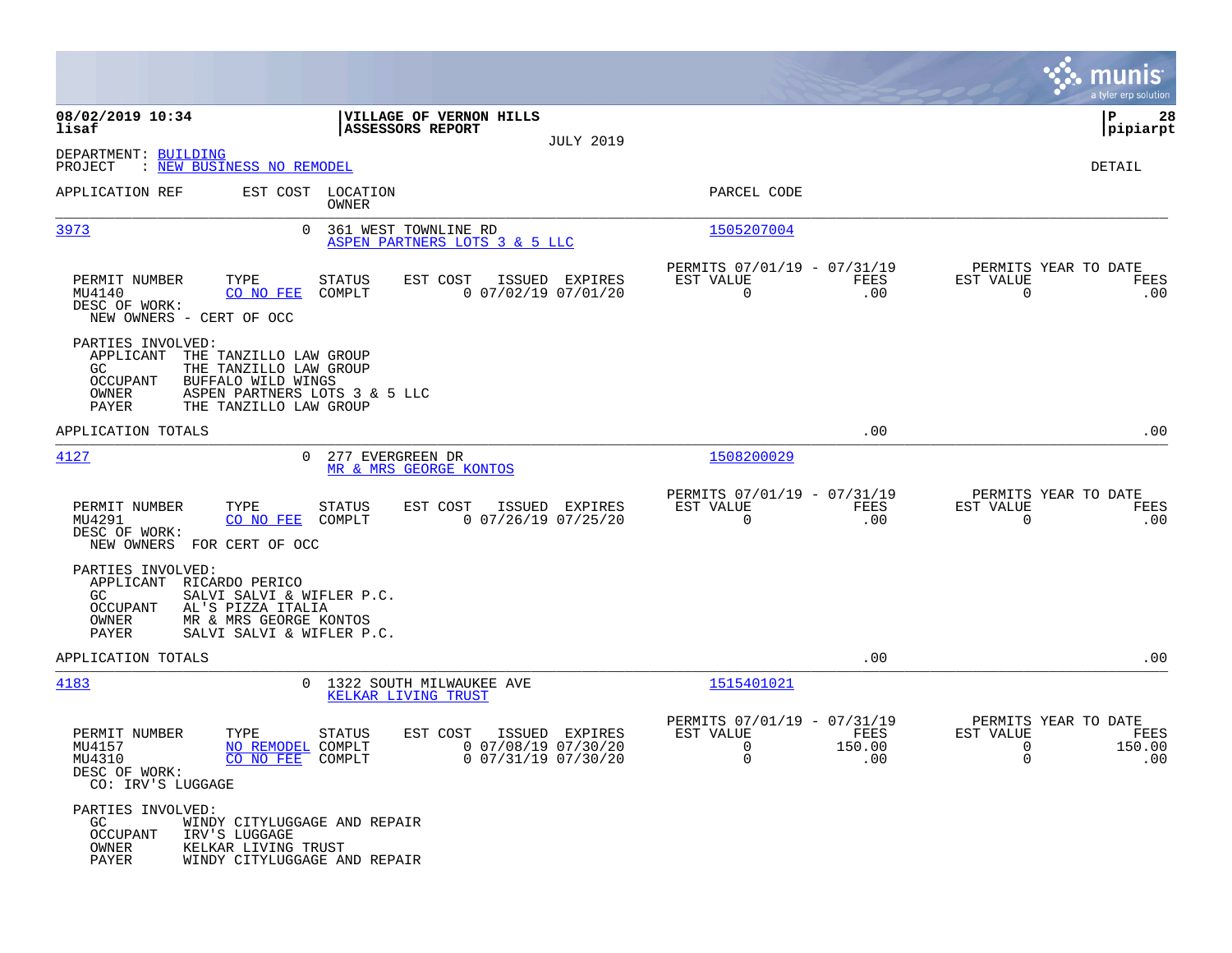|                                                                                                                                                                                                                                                      |                                                                                           | munis<br>a tyler erp solution                                                            |
|------------------------------------------------------------------------------------------------------------------------------------------------------------------------------------------------------------------------------------------------------|-------------------------------------------------------------------------------------------|------------------------------------------------------------------------------------------|
| 08/02/2019 10:34<br>VILLAGE OF VERNON HILLS<br>lisaf<br><b>ASSESSORS REPORT</b><br><b>JULY 2019</b>                                                                                                                                                  |                                                                                           | ΙP<br>29<br> pipiarpt                                                                    |
| DEPARTMENT: BUILDING<br>PROJECT<br>: NEW BUSINESS NO REMODEL                                                                                                                                                                                         |                                                                                           | <b>DETAIL</b>                                                                            |
| APPLICATION REF<br>EST COST LOCATION<br>OWNER                                                                                                                                                                                                        | PARCEL CODE                                                                               |                                                                                          |
| APPLICATION TOTALS                                                                                                                                                                                                                                   | 150.00                                                                                    | 150.00                                                                                   |
| 4198<br>859 WEST END CT 101<br>$\Omega$<br>859 WEST END COURT VENTURE LLC                                                                                                                                                                            | 1132305029                                                                                |                                                                                          |
| PERMIT NUMBER<br>TYPE<br><b>STATUS</b><br>EST COST<br>ISSUED<br>EXPIRES<br>$0$ 07/09/19 07/08/20<br>MU4165<br>NO REMODEL COMPLT<br>CO NO FEE<br>$0$ $07/10/19$ $07/09/20$<br>MU4181<br>COMPLT<br>DESC OF WORK:<br>NEW BUSINESS - BASE SOLUTIONS      | PERMITS 07/01/19 - 07/31/19<br>EST VALUE<br>FEES<br>$\mathbf 0$<br>150.00<br>0<br>.00     | PERMITS YEAR TO DATE<br>EST VALUE<br>FEES<br>$\mathbf 0$<br>150.00<br>$\mathbf 0$<br>.00 |
| PARTIES INVOLVED:<br>APPLICANT<br>BASE SOLUTION LLC<br>BASE SOLUTION LLC<br>GC<br>OCCUPANT<br><b>BASE SOLUTION LLC</b><br>OWNER<br>859 WEST END COURT VENTURE LLC<br>PAYER<br><b>BASE SOLUTION LLC</b>                                               |                                                                                           |                                                                                          |
| APPLICATION TOTALS                                                                                                                                                                                                                                   | 150.00                                                                                    | 150.00                                                                                   |
| 4199<br>$\Omega$<br>637 HAWTHORN CTR<br>CENTENNIAL                                                                                                                                                                                                   | 1133401086                                                                                |                                                                                          |
| PERMIT NUMBER<br>EST COST<br>ISSUED EXPIRES<br>TYPE<br><b>STATUS</b><br>$0$ 07/09/19 07/08/20<br>MU9521<br>NO REMODEL COMPLT<br>MU4179<br>CO NO FEE<br>$0$ $07/10/19$ $07/09/20$<br>COMPLT<br>DESC OF WORK:<br>CERT OF OCC - HUSTLE & MUCLE          | PERMITS 07/01/19 - 07/31/19<br>EST VALUE<br>FEES<br>$\Omega$<br>150.00<br>$\Omega$<br>.00 | PERMITS YEAR TO DATE<br>EST VALUE<br>FEES<br>$\mathbf 0$<br>150.00<br>$\Omega$<br>.00    |
| PARTIES INVOLVED:<br>APPLICANT HUSTLE & MUSCLE<br>GC.<br>HUSTLE & MUSCLE<br><b>OCCUPANT</b><br>HUSTLE & MUSCLE<br>OWNER<br>CENTENNIAL<br>PAYER<br>HUSTLE & MUSCLE                                                                                    |                                                                                           |                                                                                          |
| APPLICATION TOTALS                                                                                                                                                                                                                                   | 150.00                                                                                    | 150.00                                                                                   |
| 4200<br>$\Omega$<br>720 CORPORATE WOODS PKY<br>VAN VLISSINGEN & CO                                                                                                                                                                                   | 1509401058                                                                                |                                                                                          |
| PERMIT NUMBER<br>TYPE<br>EST COST<br>ISSUED<br><b>EXPIRES</b><br>STATUS<br>$0$ 07/09/19 07/08/20<br>MU4170<br>NO REMODEL COMPLT<br>MU4210<br>CO NO FEE<br>COMPLT<br>$0$ $07/12/19$ $07/11/20$<br>DESC OF WORK:<br>CO: SHANNON POHL BADMINTON ACADEMY | PERMITS 07/01/19 - 07/31/19<br>EST VALUE<br>FEES<br>0<br>150.00<br>0<br>.00               | PERMITS YEAR TO DATE<br>EST VALUE<br>FEES<br>$\mathbf 0$<br>150.00<br>$\mathbf 0$<br>.00 |

PARTIES INVOLVED: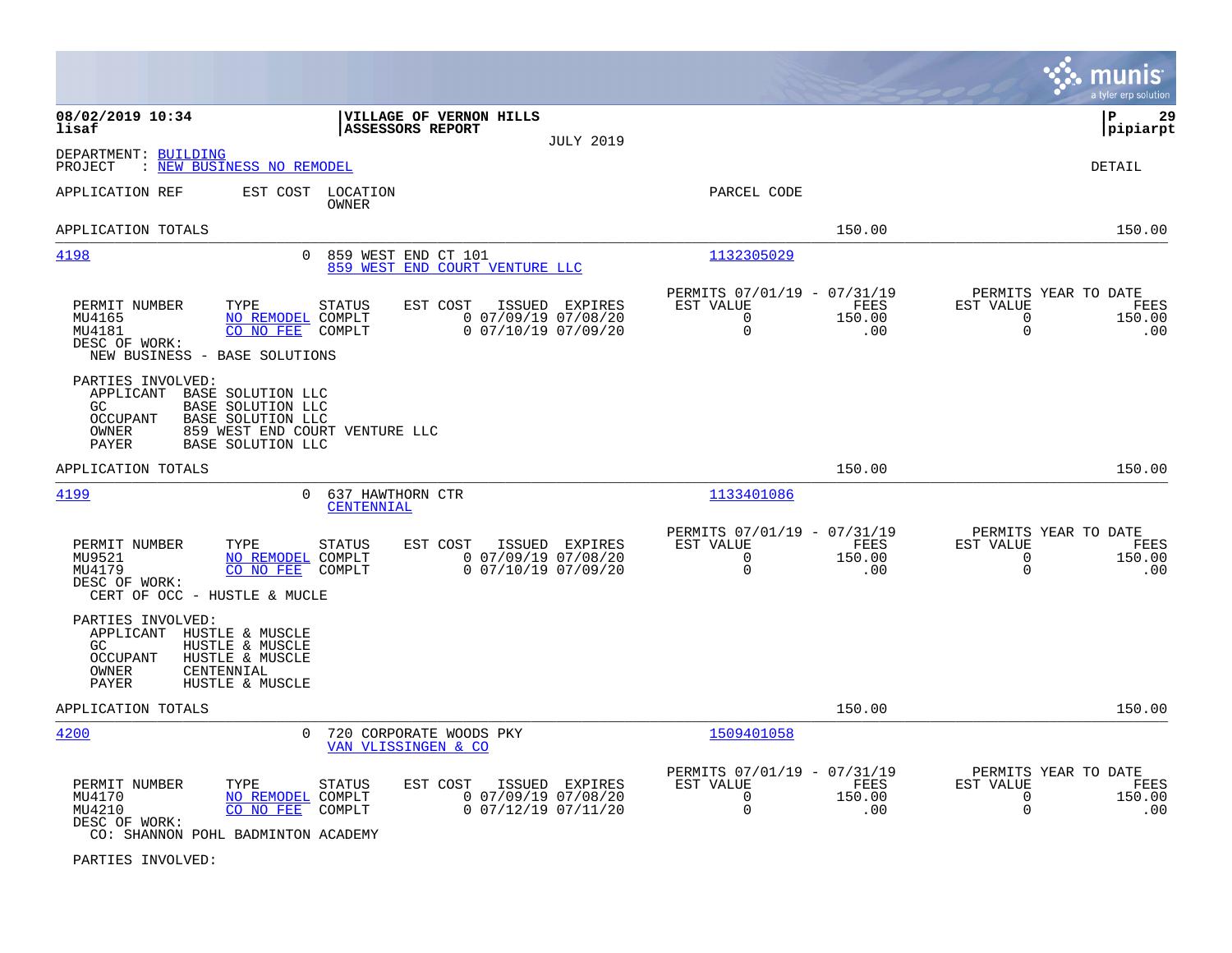|                                                                                                                                                                                                                           |                                                                                  | munis<br>a tyler erp solution                                   |
|---------------------------------------------------------------------------------------------------------------------------------------------------------------------------------------------------------------------------|----------------------------------------------------------------------------------|-----------------------------------------------------------------|
| 08/02/2019 10:34<br>VILLAGE OF VERNON HILLS<br>lisaf<br><b>ASSESSORS REPORT</b><br><b>JULY 2019</b>                                                                                                                       |                                                                                  | ΙP<br>30<br> pipiarpt                                           |
| DEPARTMENT: BUILDING<br>PROJECT<br>: NEW BUSINESS NO REMODEL                                                                                                                                                              |                                                                                  | <b>DETAIL</b>                                                   |
| APPLICATION REF<br>EST COST<br>LOCATION<br><b>OWNER</b><br>GC.<br>SHANNON POHL BADMINTON ACADEMY<br>OCCUPANT<br>SHANNON POHL BADMINTON ACADEMY<br>VAN VLISSINGEN & CO<br>OWNER<br>PAYER<br>SHANNON POHL BADMINTON ACADEMY | PARCEL CODE                                                                      |                                                                 |
| APPLICATION TOTALS                                                                                                                                                                                                        | 150.00                                                                           | 150.00                                                          |
| 4252<br>375 NORTH MILWAUKEE AVE 200<br>$\Omega$<br>BRADFORD VERNON IV LLC                                                                                                                                                 | 1503301029                                                                       |                                                                 |
| TYPE<br>EST COST<br>ISSUED EXPIRES<br>PERMIT NUMBER<br><b>STATUS</b><br>MU4230<br>$0$ $07/17/19$ $07/30/20$<br>NO REMODEL ISSUED<br>DESC OF WORK:<br>NEW C O F O-IDOF                                                     | PERMITS 07/01/19 - 07/31/19<br>EST VALUE<br>FEES<br>$\Omega$<br>150.00           | PERMITS YEAR TO DATE<br>EST VALUE<br>FEES<br>$\Omega$<br>150.00 |
| PARTIES INVOLVED:<br>APPLICANT<br>DIWAN JUBILEE<br>GC.<br>DIWAN JUBILEE DBA IDOF<br><b>OCCUPANT</b><br>DIWAN JUBILEE DBA IDOF<br>OWNER<br>BRADFORD VERNON IV LLC<br><b>PAYER</b><br>DIWAN JUBILEE DBA IDOF                |                                                                                  |                                                                 |
| APPLICATION TOTALS                                                                                                                                                                                                        | 150.00                                                                           | 150.00                                                          |
| 4321<br>551 NORTH MILWAUKEE AVE<br>$\Omega$<br>ASHLEY FURNITURE INDUSTRIES INC                                                                                                                                            | 1503102009                                                                       |                                                                 |
| EST COST<br>PERMIT NUMBER<br>TYPE<br>STATUS<br>ISSUED EXPIRES<br>$0$ $07/31/19$ $07/30/20$<br>MU4308<br>NO REMODEL ISSUED<br>DESC OF WORK:<br>CERTIFICATE OF OCCUPANCY - ASHLEY HOME FURNITURE                            | PERMITS 07/01/19 -<br>07/31/19<br>EST VALUE<br><b>FEES</b><br>$\Omega$<br>150.00 | PERMITS YEAR TO DATE<br>EST VALUE<br>FEES<br>$\Omega$<br>150.00 |
| PARTIES INVOLVED:<br>GC.<br>ASHLEY FURNITURE INDUSTRIES INC<br><b>OCCUPANT</b><br>ASHLEY FURNITURE INDUSTRIES INC<br>OWNER<br>ASHLEY FURNITURE INDUSTRIES INC<br><b>PAYER</b><br>ASHLEY FURNITURE INDUSTRIES INC          |                                                                                  |                                                                 |
| APPLICATION TOTALS<br>PROJECT TOTALS                                                                                                                                                                                      | 150.00<br>0<br>900.00                                                            | 150.00<br>$\Omega$<br>900.00                                    |

**Contract**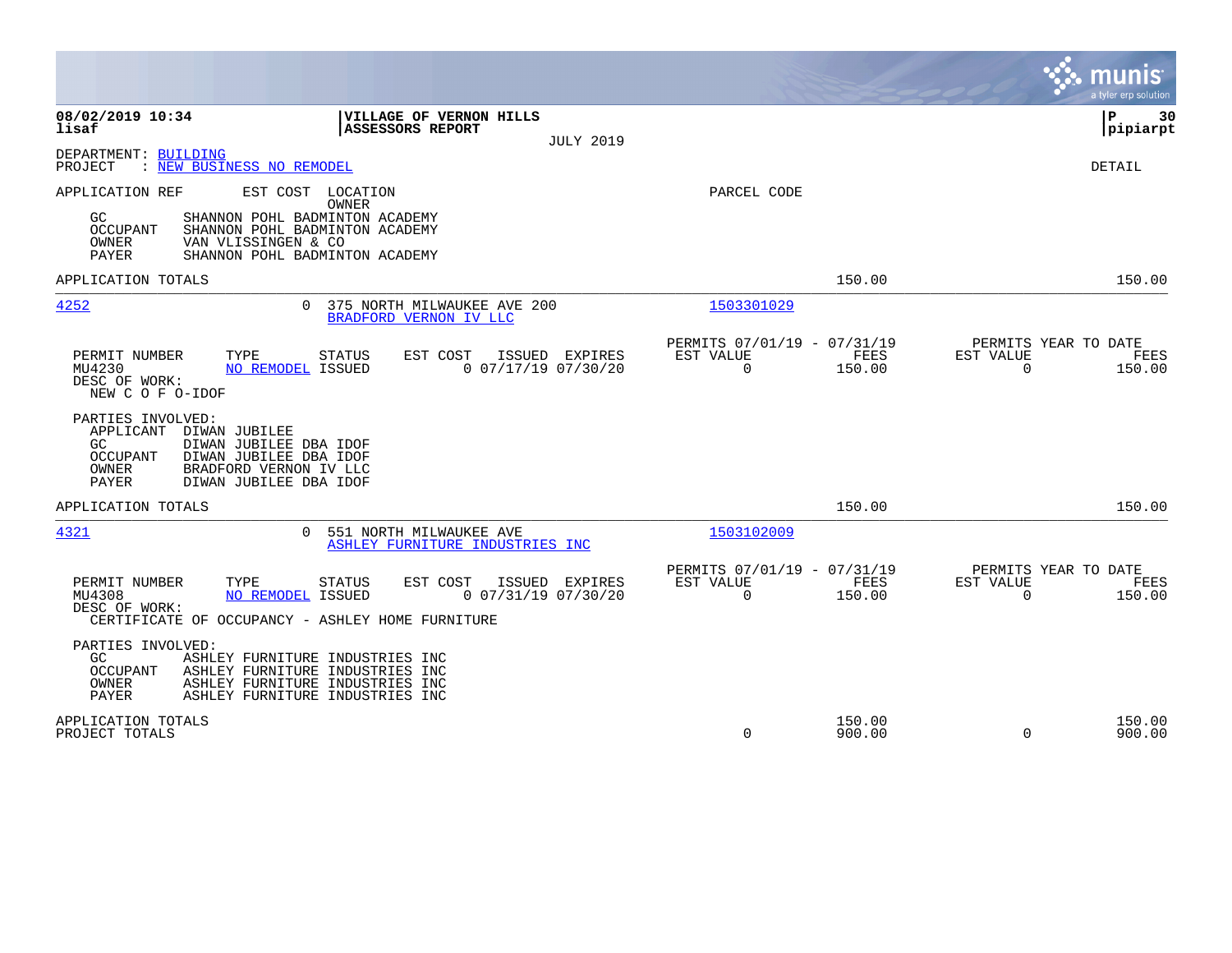|                                                                       |                                                                                                                                   |                         |                                               |                  |                                                      |                |                                               | <b>munis</b><br>a tyler erp solution |
|-----------------------------------------------------------------------|-----------------------------------------------------------------------------------------------------------------------------------|-------------------------|-----------------------------------------------|------------------|------------------------------------------------------|----------------|-----------------------------------------------|--------------------------------------|
| 08/02/2019 10:34<br>lisaf                                             |                                                                                                                                   | <b>ASSESSORS REPORT</b> | VILLAGE OF VERNON HILLS                       | <b>JULY 2019</b> |                                                      |                |                                               | P<br>31<br> pipiarpt                 |
| DEPARTMENT: BUILDING<br>PROJECT                                       | : COMMERCIAL ROOFTOP HVAC                                                                                                         |                         |                                               |                  |                                                      |                |                                               | DETAIL                               |
| APPLICATION REF                                                       | EST COST                                                                                                                          | LOCATION<br>OWNER       |                                               |                  | PARCEL CODE                                          |                |                                               |                                      |
| 4309                                                                  | 7,500                                                                                                                             | 100 LAKEVIEW PARKWAY    | INDCOR PRPOERTIES INC                         |                  | 1504401078                                           |                |                                               |                                      |
| PERMIT NUMBER<br>MU4296<br>DESC OF WORK:                              | TYPE<br>RFTP HVAC<br>REPLACING ROOF TOP UNIT                                                                                      | STATUS<br>ISSUED        | EST COST<br>ISSUED<br>7,500 07/29/19 07/28/20 | EXPIRES          | PERMITS 07/01/19 - 07/31/19<br>EST VALUE<br>$\Omega$ | FEES<br>75.00  | PERMITS YEAR TO DATE<br>EST VALUE<br>$\Omega$ | FEES<br>75.00                        |
| PARTIES INVOLVED:<br>APPLICANT<br>GC<br><b>HVAC</b><br>OWNER<br>PAYER | ASSURANCE HEATING & AIR<br>ASSURANCE HEATING & AIR<br>ASSURANCE HEATING & AIR<br>INDCOR PRPOERTIES INC<br>ASSURANCE HEATING & AIR |                         |                                               |                  |                                                      |                |                                               |                                      |
| APPLICATION TOTALS<br>PROJECT TOTALS                                  |                                                                                                                                   |                         |                                               |                  | $\mathbf 0$                                          | 75.00<br>75.00 | $\Omega$                                      | 75.00<br>75.00                       |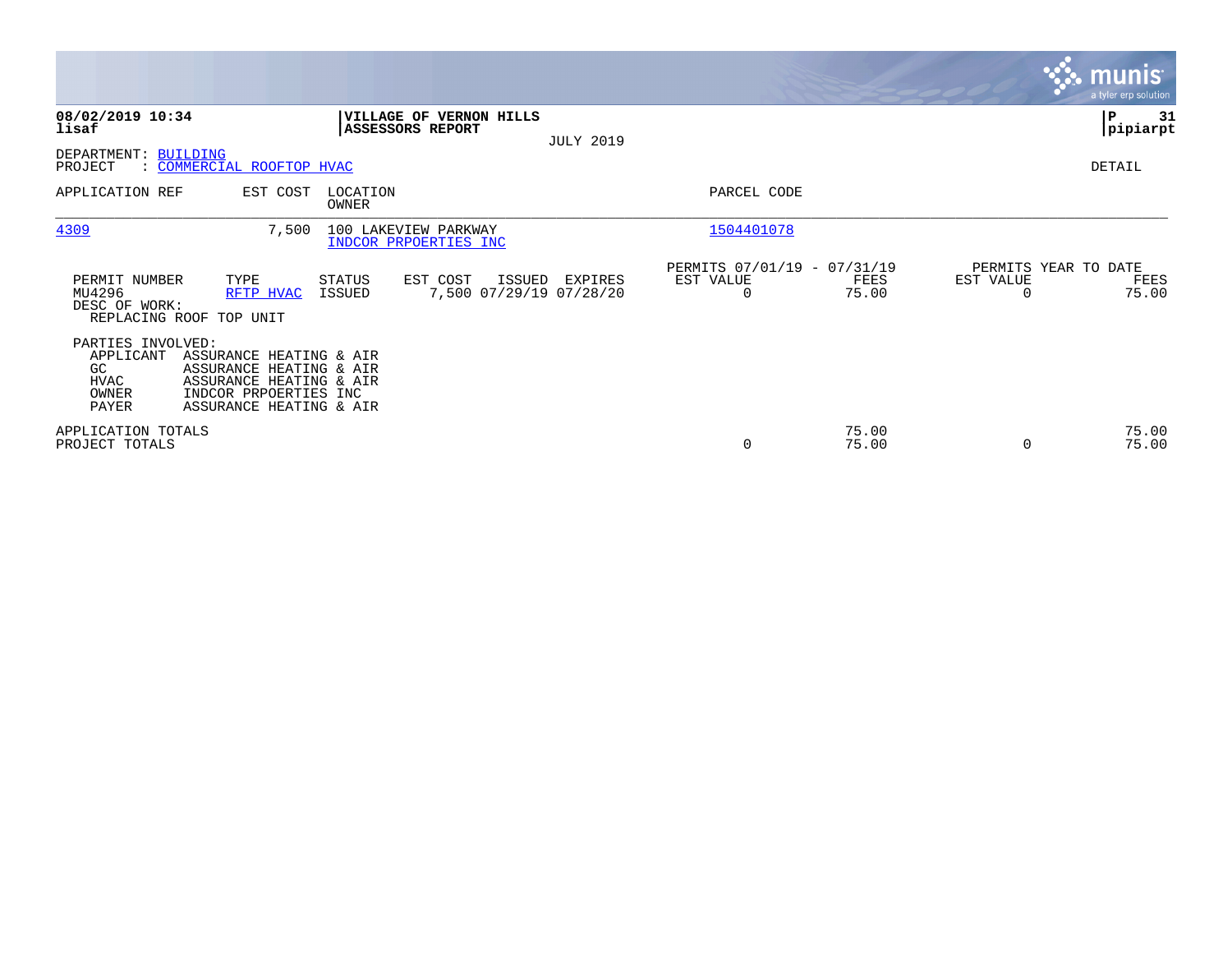|                                                                                                                                                                                                                 |                                                                                         |                                                                           | munis<br>a tyler erp solution                                      |
|-----------------------------------------------------------------------------------------------------------------------------------------------------------------------------------------------------------------|-----------------------------------------------------------------------------------------|---------------------------------------------------------------------------|--------------------------------------------------------------------|
| 08/02/2019 10:34<br>lisaf                                                                                                                                                                                       | VILLAGE OF VERNON HILLS<br>ASSESSORS REPORT<br><b>JULY 2019</b>                         |                                                                           | 32<br>P<br> pipiarpt                                               |
| DEPARTMENT: BUILDING<br>$\therefore$ DECK<br>PROJECT                                                                                                                                                            |                                                                                         |                                                                           | DETAIL                                                             |
| APPLICATION REF<br>EST COST                                                                                                                                                                                     | LOCATION<br>OWNER                                                                       | PARCEL CODE                                                               |                                                                    |
| 3827<br>10,250                                                                                                                                                                                                  | 54 JULIE LN<br><b>THOMAS J &amp; KATHLEEN PRADD</b>                                     | 1506412017                                                                |                                                                    |
| PERMIT NUMBER<br>TYPE<br>MU4190<br><b>DECK</b><br>DESC OF WORK:<br>DECK                                                                                                                                         | EST COST<br>ISSUED EXPIRES<br><b>STATUS</b><br>10,250 07/11/19 07/23/20<br>COMPLT       | PERMITS 07/01/19 - 07/31/19<br>EST VALUE<br>FEES<br>$\mathbf 0$<br>102.50 | PERMITS YEAR TO DATE<br>EST VALUE<br>FEES<br>$\mathbf 0$<br>102.50 |
| PARTIES INVOLVED:<br>APPLICANT A+QUALITY CONTRACTING INC<br>CARPENTER A+QUALITY CONTRACTING INC<br>GC.<br>A+QUALITY CONTRACTING INC<br>OWNER<br>THOMAS J & KATHLEEN PRADD<br>A+QUALITY CONTRACTING INC<br>PAYER |                                                                                         |                                                                           |                                                                    |
| APPLICATION TOTALS                                                                                                                                                                                              |                                                                                         | 102.50                                                                    | 102.50                                                             |
| 4163<br>9,745                                                                                                                                                                                                   | 986 SANCTUARY CT<br>TERRY STECZO                                                        | 1516208025                                                                |                                                                    |
| PERMIT NUMBER<br>TYPE<br>MU4274<br><b>DECK</b><br>DESC OF WORK:<br>DECK                                                                                                                                         | EST COST<br><b>STATUS</b><br>ISSUED EXPIRES<br>9,745 07/24/19 07/23/20<br><b>ISSUED</b> | PERMITS 07/01/19 - 07/31/19<br>EST VALUE<br>FEES<br>$\mathbf 0$<br>97.45  | PERMITS YEAR TO DATE<br>EST VALUE<br>FEES<br>$\mathbf 0$<br>97.45  |
| PARTIES INVOLVED:<br>APPLICANT<br>WOODRIDGE BUILDERS<br>WOODRIDGE BUILDERS<br>GC.<br>OWNER<br>TERRY STECZO<br>PAYER<br>WOODRIDGE BUILDERS                                                                       |                                                                                         |                                                                           |                                                                    |
| APPLICATION TOTALS                                                                                                                                                                                              |                                                                                         | 97.45                                                                     | 97.45                                                              |
| 4164<br>6,428                                                                                                                                                                                                   | 1294 STREAMWOOD LN<br>PLACEHOLDER                                                       | 1133101320                                                                |                                                                    |
| PERMIT NUMBER<br>TYPE<br>MU4196<br>DECK<br>DESC OF WORK:<br>BALCONY REPLACEMENT                                                                                                                                 | <b>STATUS</b><br>EST COST<br>ISSUED EXPIRES<br>6,428 07/11/19 07/10/20<br><b>ISSUED</b> | PERMITS 07/01/19 - 07/31/19<br>EST VALUE<br>FEES<br>$\mathbf 0$<br>64.28  | PERMITS YEAR TO DATE<br>EST VALUE<br>FEES<br>$\mathsf{O}$<br>64.28 |
| PARTIES INVOLVED:<br>APPLICANT<br>MCGILL MANAGEMENT<br>GC.<br>MCGILL MANAGEMENT<br>OWNER<br>PLACEHOLDER<br>PAYER<br>MCGILL MANAGEMENT                                                                           |                                                                                         |                                                                           |                                                                    |
| APPLICATION TOTALS                                                                                                                                                                                              |                                                                                         | 64.28                                                                     | 64.28                                                              |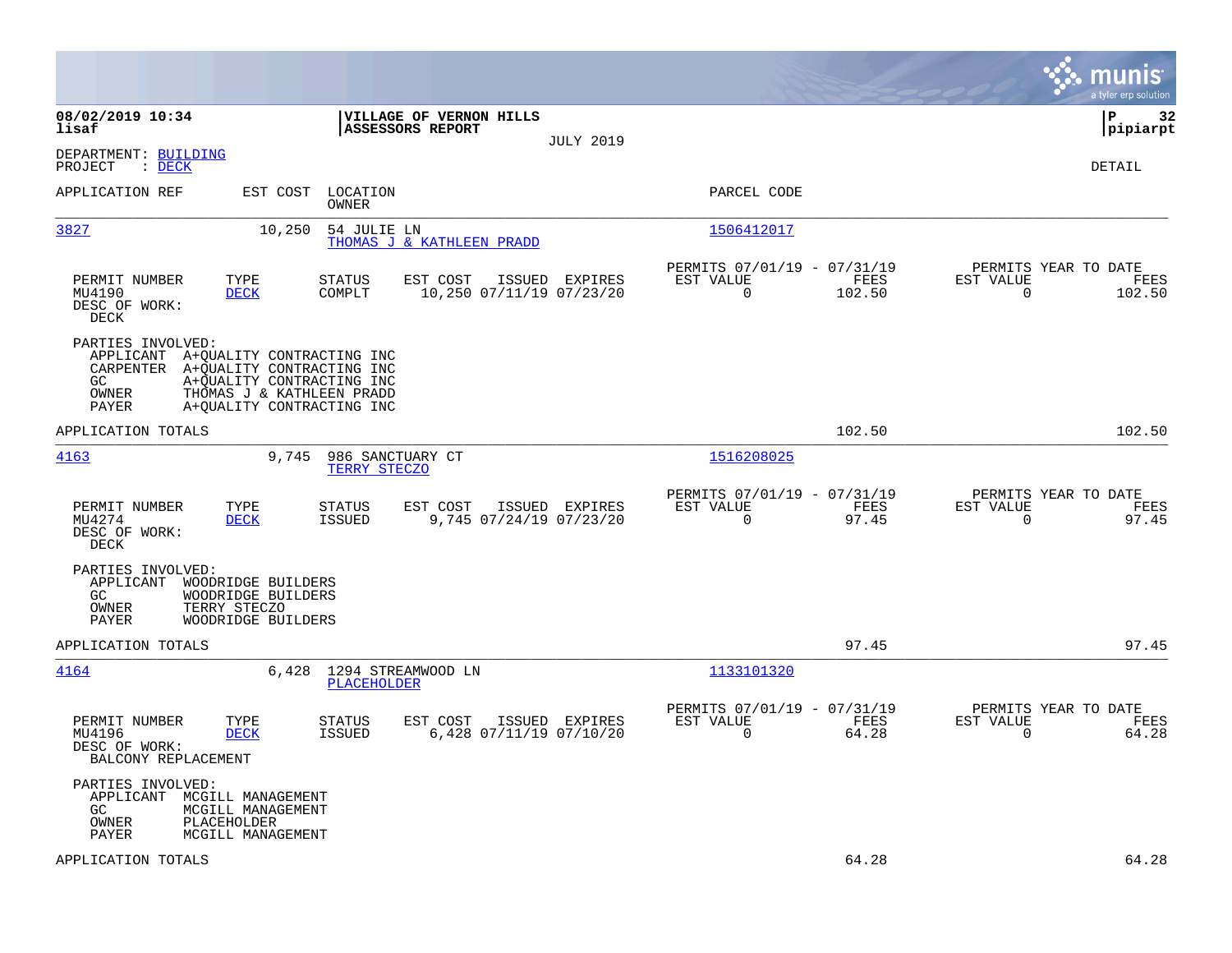|                                                                                                                                                                                   |                                                                          | munis<br>a tyler erp solution                                     |
|-----------------------------------------------------------------------------------------------------------------------------------------------------------------------------------|--------------------------------------------------------------------------|-------------------------------------------------------------------|
| 08/02/2019 10:34<br>VILLAGE OF VERNON HILLS<br>ASSESSORS REPORT<br>lisaf<br><b>JULY 2019</b>                                                                                      |                                                                          | lР<br>33<br> pipiarpt                                             |
| DEPARTMENT: BUILDING<br>PROJECT<br>$\therefore$ DECK                                                                                                                              |                                                                          | DETAIL                                                            |
| APPLICATION REF<br>EST COST LOCATION<br>OWNER                                                                                                                                     | PARCEL CODE                                                              |                                                                   |
| 4165<br>6,428<br>1310 STREAMWOOD LN<br><b>PLACEHOLDER</b>                                                                                                                         | 1133101312                                                               |                                                                   |
| PERMIT NUMBER<br>TYPE<br><b>STATUS</b><br>EST COST<br>ISSUED EXPIRES<br>MU4194<br>6,428 07/11/19 07/10/20<br><b>DECK</b><br>ISSUED<br>DESC OF WORK:<br>BALCONY REPLACEMENT        | PERMITS 07/01/19 - 07/31/19<br>EST VALUE<br>FEES<br>$\Omega$<br>64.28    | PERMITS YEAR TO DATE<br>EST VALUE<br>FEES<br>$\Omega$<br>64.28    |
| PARTIES INVOLVED:<br>APPLICANT MCGILL MANAGEMENT<br>MCGILL MANAGEMENT<br>GC.<br>OWNER<br>PLACEHOLDER<br>PAYER<br>MCGILL MANAGEMENT                                                |                                                                          |                                                                   |
| APPLICATION TOTALS                                                                                                                                                                | 64.28                                                                    | 64.28                                                             |
| 4166<br>6,428 1320 STREAMWOOD LN<br><b>PLACEHOLDER</b>                                                                                                                            | 1133101308                                                               |                                                                   |
| PERMIT NUMBER<br>TYPE<br><b>STATUS</b><br>EST COST<br>ISSUED EXPIRES<br>MU4206<br><b>DECK</b><br><b>ISSUED</b><br>6,428 07/11/19 07/10/20<br>DESC OF WORK:<br>BALCONY REPLACEMENT | PERMITS 07/01/19 - 07/31/19<br>EST VALUE<br>FEES<br>$\mathbf 0$<br>64.28 | PERMITS YEAR TO DATE<br>EST VALUE<br>FEES<br>64.28<br>$\mathbf 0$ |
| PARTIES INVOLVED:<br>APPLICANT MCGILL MANAGEMENT<br>GC<br>MCGILL MANAGEMENT<br>PLACEHOLDER<br>OWNER<br>PAYER<br>MCGILL MANAGEMENT                                                 |                                                                          |                                                                   |
| APPLICATION TOTALS                                                                                                                                                                | 64.28                                                                    | 64.28                                                             |
| 4167<br>6,428 1346 STREAMWOOD LN<br>PLACEHOLDER                                                                                                                                   | 1133101300                                                               |                                                                   |
| PERMIT NUMBER<br>TYPE<br>EST COST<br>ISSUED EXPIRES<br><b>STATUS</b><br>6,428 07/11/19 07/10/20<br>MU4205<br><b>DECK</b><br><b>ISSUED</b><br>DESC OF WORK:<br>BALCONY REPLACMENT  | PERMITS 07/01/19 - 07/31/19<br>EST VALUE<br>FEES<br>$\Omega$<br>64.28    | PERMITS YEAR TO DATE<br>EST VALUE<br>FEES<br>$\mathbf 0$<br>64.28 |
| PARTIES INVOLVED:<br>APPLICANT MCGILL MANAGEMENT<br>GC<br>MCGILL MANAGEMENT<br>PLACEHOLDER<br>OWNER<br>PAYER<br>MCGILL MANAGEMENT                                                 |                                                                          |                                                                   |
| APPLICATION TOTALS                                                                                                                                                                | 64.28                                                                    | 64.28                                                             |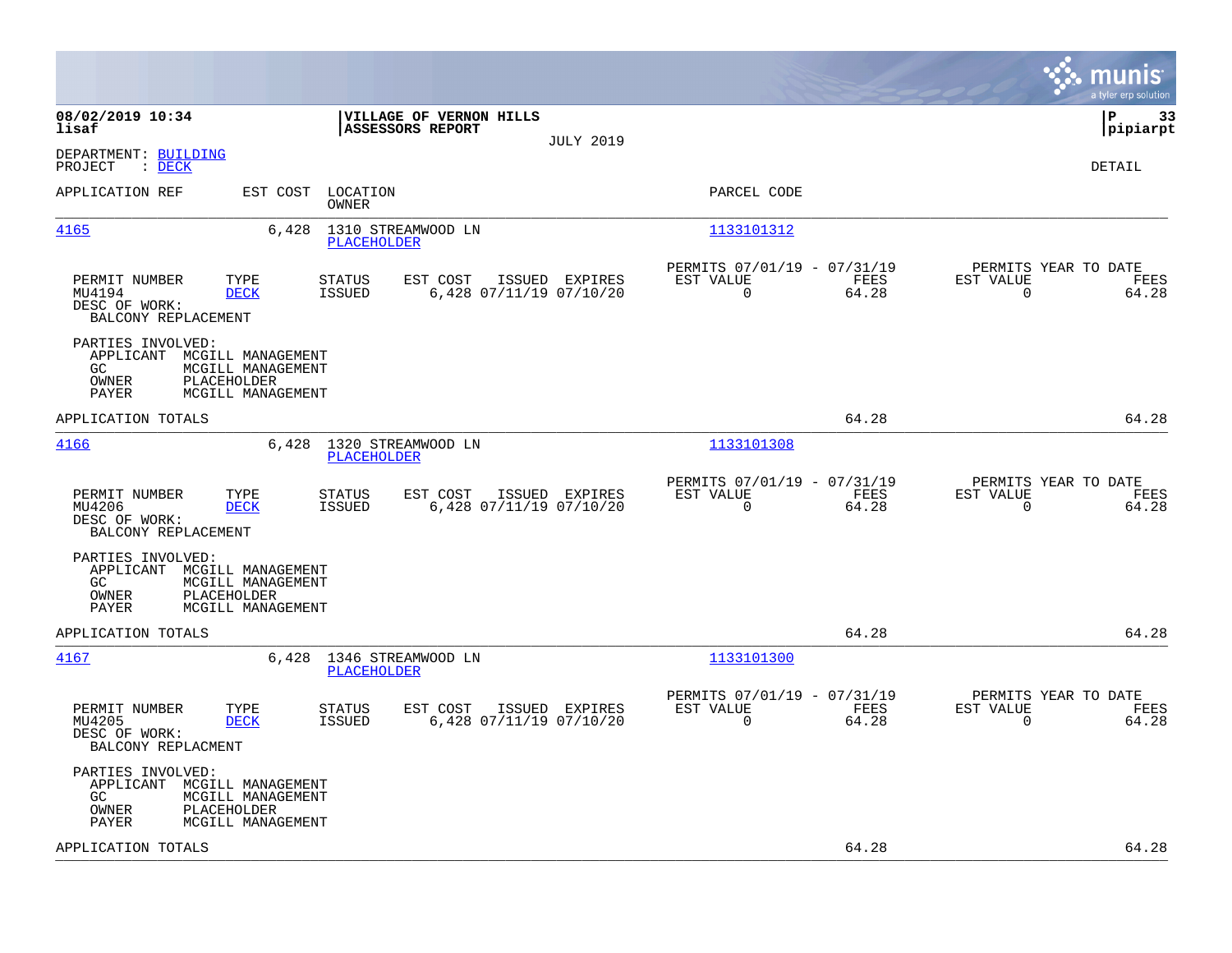|                                                                          |                                                                                    |                                                              |                                                       |                  |                                                         |               |                                                  | munis<br>a tyler erp solution |
|--------------------------------------------------------------------------|------------------------------------------------------------------------------------|--------------------------------------------------------------|-------------------------------------------------------|------------------|---------------------------------------------------------|---------------|--------------------------------------------------|-------------------------------|
| 08/02/2019 10:34<br>lisaf<br>4168                                        | 6,428                                                                              | <b>ASSESSORS REPORT</b><br>1282 STREAMWOOD LN<br>PLACEHOLDER | <b>VILLAGE OF VERNON HILLS</b>                        |                  | 1133101323                                              |               |                                                  | lР<br>34<br> pipiarpt         |
| PERMIT NUMBER                                                            | TYPE                                                                               | STATUS                                                       | EST COST<br>ISSUED EXPIRES                            | <b>JULY 2019</b> | PERMITS 07/01/19 - 07/31/19<br>EST VALUE                | FEES          | PERMITS YEAR TO DATE<br>EST VALUE                | FEES                          |
| DEPARTMENT: BUILDING<br>$\therefore$ DECK<br>PROJECT                     |                                                                                    |                                                              |                                                       |                  |                                                         |               |                                                  | DETAIL                        |
| APPLICATION REF                                                          | EST COST                                                                           | LOCATION<br>OWNER                                            |                                                       |                  | PARCEL CODE                                             |               |                                                  |                               |
| MU4204<br>DESC OF WORK:<br>BALCONY REPLACEMENT                           | <b>DECK</b>                                                                        | <b>ISSUED</b>                                                | 6,428 07/11/19 07/10/20                               |                  | $\mathbf 0$                                             | 64.28         | $\mathbf 0$                                      | 64.28                         |
| PARTIES INVOLVED:<br>APPLICANT MCGILL MANAGEMENT<br>GC<br>OWNER<br>PAYER | MCGILL MANAGEMENT<br>PLACEHOLDER<br>MCGILL MANAGEMENT                              |                                                              |                                                       |                  |                                                         |               |                                                  |                               |
| APPLICATION TOTALS                                                       |                                                                                    |                                                              |                                                       |                  |                                                         | 64.28         |                                                  | 64.28                         |
| 4169                                                                     | 6,428                                                                              | 1318 STREAMWOOD LN<br>PLACEHOLDER                            |                                                       |                  | 1133101307                                              |               |                                                  |                               |
| PERMIT NUMBER<br>MU4193<br>DESC OF WORK:<br>BALCONY REPLACMENT           | TYPE<br><b>DECK</b>                                                                | STATUS<br><b>ISSUED</b>                                      | EST COST<br>ISSUED EXPIRES<br>6,428 07/11/19 07/10/20 |                  | PERMITS 07/01/19 - 07/31/19<br>EST VALUE<br>$\mathbf 0$ | FEES<br>64.28 | PERMITS YEAR TO DATE<br>EST VALUE<br>$\mathbf 0$ | FEES<br>64.28                 |
| PARTIES INVOLVED:<br>APPLICANT MCGILL MANAGEMENT<br>GC<br>OWNER<br>PAYER | MCGILL MANAGEMENT<br>PLACEHOLDER<br>MCGILL MANAGEMENT                              |                                                              |                                                       |                  |                                                         |               |                                                  |                               |
| APPLICATION TOTALS                                                       |                                                                                    |                                                              |                                                       |                  |                                                         | 64.28         |                                                  | 64.28                         |
| 4170                                                                     | 7,068                                                                              | 1301 STREAMWOOD LN<br><b>GARY STEIMLE</b>                    |                                                       |                  | 1133101332                                              |               |                                                  |                               |
| PERMIT NUMBER<br>MU4197<br>DESC OF WORK:<br>BALCONY REPLACEMENT          | TYPE<br><b>DECK</b>                                                                | STATUS<br><b>ISSUED</b>                                      | EST COST<br>ISSUED EXPIRES<br>7,068 07/11/19 07/10/20 |                  | PERMITS 07/01/19 - 07/31/19<br>EST VALUE<br>$\mathbf 0$ | FEES<br>70.68 | PERMITS YEAR TO DATE<br>EST VALUE<br>$\mathbf 0$ | FEES<br>70.68                 |
| PARTIES INVOLVED:<br>APPLICANT<br>GC.<br>OWNER<br>PAYER                  | MCGILL MANAGEMENT<br>MCGILL MANAGEMENT<br><b>GARY STEIMLE</b><br>MCGILL MANAGEMENT |                                                              |                                                       |                  |                                                         |               |                                                  |                               |
| APPLICATION TOTALS                                                       |                                                                                    |                                                              |                                                       |                  |                                                         | 70.68         |                                                  | 70.68                         |
| 4171                                                                     |                                                                                    | 7,068 1336 STREAMWOOD LN                                     |                                                       |                  | 1133101304                                              |               |                                                  |                               |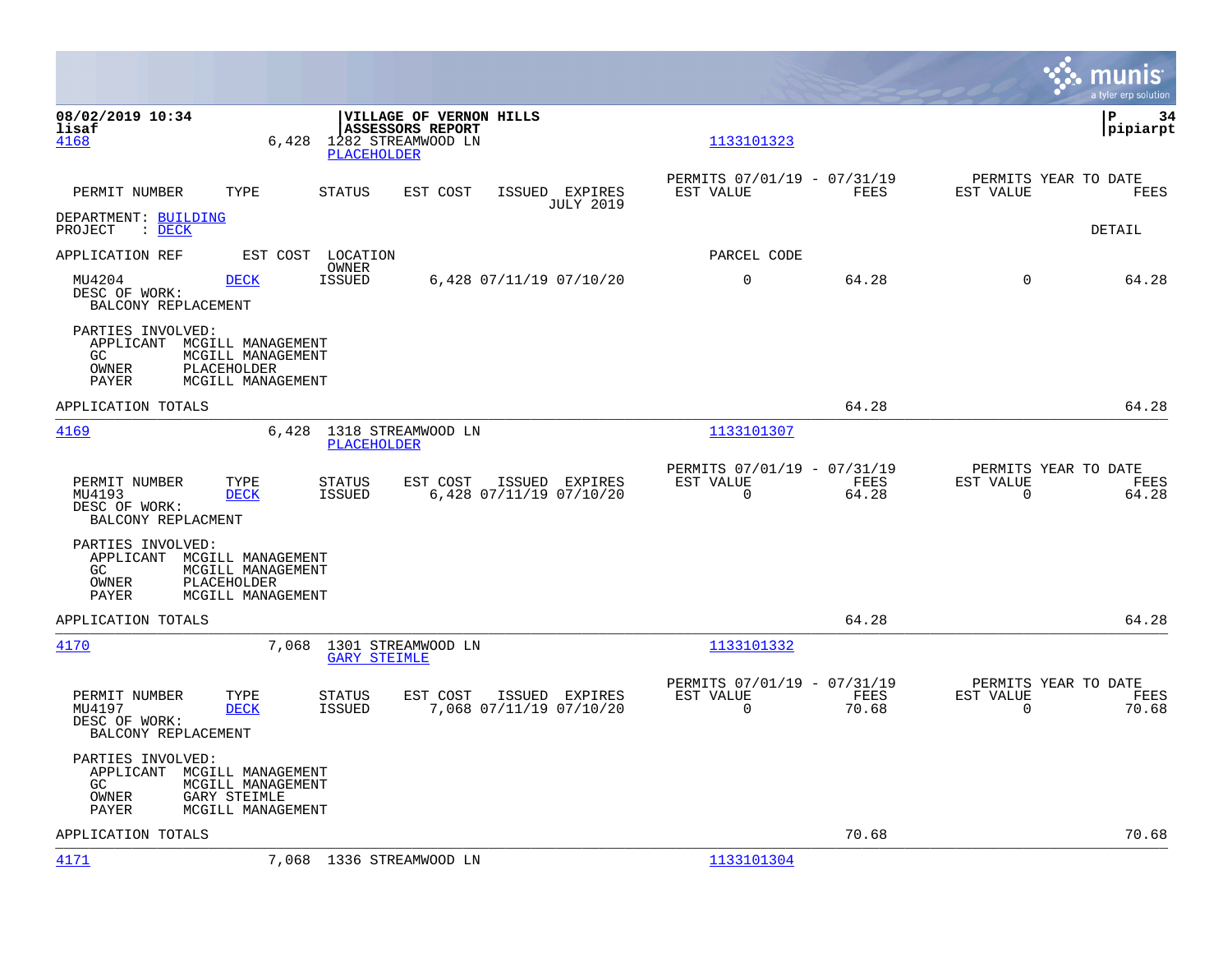|                                                                                                                                                          |                                                                          |                                                 |                                               |                            | munis<br>a tyler erp solution                        |
|----------------------------------------------------------------------------------------------------------------------------------------------------------|--------------------------------------------------------------------------|-------------------------------------------------|-----------------------------------------------|----------------------------|------------------------------------------------------|
| 08/02/2019 10:34<br>lisaf                                                                                                                                | VILLAGE OF VERNON HILLS<br><b>ASSESSORS REPORT</b><br><b>PLACEHOLDER</b> |                                                 |                                               |                            | l P<br>35<br> pipiarpt                               |
| PERMIT NUMBER<br>TYPE                                                                                                                                    | STATUS<br>EST COST                                                       | ISSUED EXPIRES<br>EST VALUE<br><b>JULY 2019</b> | PERMITS 07/01/19 - 07/31/19                   | FEES<br>EST VALUE          | PERMITS YEAR TO DATE<br>FEES                         |
| DEPARTMENT: BUILDING<br>PROJECT : DECK                                                                                                                   |                                                                          |                                                 |                                               |                            | DETAIL                                               |
| APPLICATION REF                                                                                                                                          | EST COST LOCATION                                                        |                                                 | PARCEL CODE                                   |                            |                                                      |
| MU4198<br><b>DECK</b><br>DESC OF WORK:<br>BALCONY REPLACMENT                                                                                             | OWNER<br>ISSUED<br>7,068 07/11/19 07/10/20                               |                                                 | $\mathbf 0$                                   | 70.68                      | $\Omega$<br>70.68                                    |
| PARTIES INVOLVED:<br>APPLICANT<br>MCGILL MANAGEMENT<br>GC.<br>MCGILL MANAGEMENT<br>PLACEHOLDER<br>OWNER<br>PAYER<br>MCGILL MANAGEMENT                    |                                                                          |                                                 |                                               |                            |                                                      |
| APPLICATION TOTALS                                                                                                                                       |                                                                          |                                                 |                                               | 70.68                      | 70.68                                                |
| 4172                                                                                                                                                     | 1344 STREAMWOOD LN<br>7,068<br><b>PLACEHOLDER</b>                        |                                                 | 1133101299                                    |                            |                                                      |
| PERMIT NUMBER<br>TYPE<br>MU4199<br><b>DECK</b><br>DESC OF WORK:<br>BALKCONY REPLACEMENT                                                                  | STATUS<br>EST COST<br>7,068 07/11/19 07/10/20<br>ISSUED                  | ISSUED EXPIRES<br>EST VALUE                     | PERMITS 07/01/19 - 07/31/19<br>$\overline{0}$ | FEES<br>EST VALUE<br>70.68 | PERMITS YEAR TO DATE<br>FEES<br>$\mathbf 0$<br>70.68 |
| PARTIES INVOLVED:<br>APPLICANT<br>MCGILL MANAGEMENT<br>MCGILL MANAGEMENT<br>GC.<br>OWNER<br>PLACEHOLDER<br>PAYER<br>MCGILL MANAGEMENT                    |                                                                          |                                                 |                                               |                            |                                                      |
| APPLICATION TOTALS                                                                                                                                       |                                                                          |                                                 |                                               | 70.68                      | 70.68                                                |
| 4173                                                                                                                                                     | 5,950 1263 STREAMWOOD LN<br><b>PLACEHOLDER</b>                           |                                                 | 1133101360                                    |                            |                                                      |
| PERMIT NUMBER<br>TYPE<br>MU4200<br><b>DECK</b><br>DESC OF WORK:                                                                                          | STATUS<br>EST COST<br><b>ISSUED</b><br>5,950 07/11/19 07/10/20           | ISSUED EXPIRES<br>EST VALUE                     | PERMITS 07/01/19 - 07/31/19<br>$\mathbf 0$    | FEES<br>EST VALUE<br>59.50 | PERMITS YEAR TO DATE<br>FEES<br>$\Omega$<br>59.50    |
| BALCONY REPLACMENT<br>PARTIES INVOLVED:<br>APPLICANT MCGILL MANAGEMENT<br>GC.<br>MCGILL MANAGEMENT<br>PLACEHOLDER<br>OWNER<br>MCGILL MANAGEMENT<br>PAYER |                                                                          |                                                 |                                               |                            |                                                      |
| APPLICATION TOTALS                                                                                                                                       |                                                                          |                                                 |                                               | 59.50                      | 59.50                                                |
| 4174                                                                                                                                                     | 5,950 174 BLUEWATER LN<br><b>PLACEHOLDER</b>                             |                                                 | 1133101296                                    |                            |                                                      |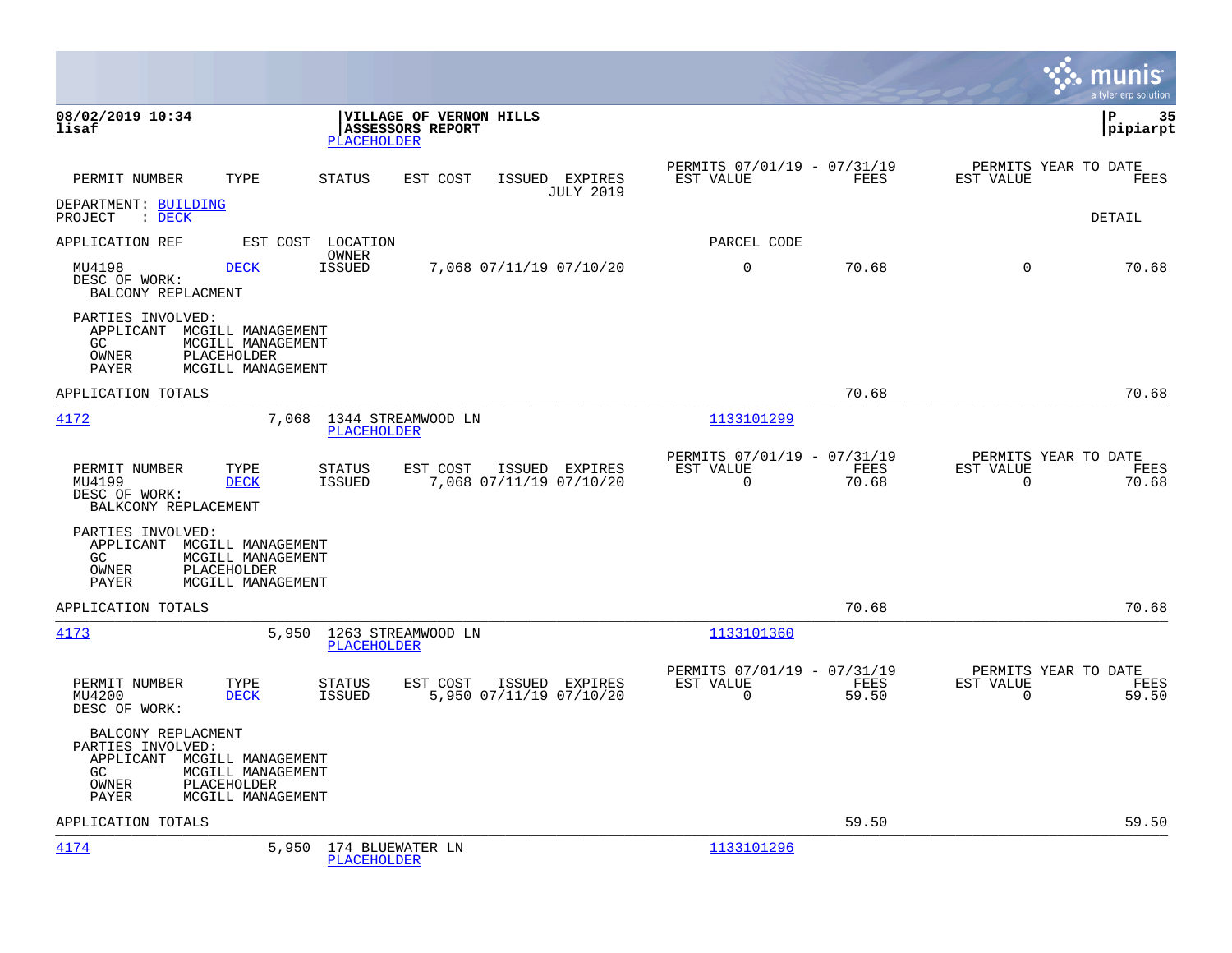|                                                                                                                                                                                                                                                                                   |                                                                        | munis<br>a tyler erp solution                                          |
|-----------------------------------------------------------------------------------------------------------------------------------------------------------------------------------------------------------------------------------------------------------------------------------|------------------------------------------------------------------------|------------------------------------------------------------------------|
| 08/02/2019 10:34<br>VILLAGE OF VERNON HILLS<br>lisaf<br>ASSESSORS REPORT                                                                                                                                                                                                          |                                                                        | 36<br>P<br>pipiarpt                                                    |
| PERMIT NUMBER<br>TYPE<br>ISSUED EXPIRES<br><b>STATUS</b><br>EST COST<br><b>JULY 2019</b>                                                                                                                                                                                          | PERMITS 07/01/19 - 07/31/19<br>EST VALUE<br>FEES                       | PERMITS YEAR TO DATE<br>EST VALUE<br>FEES                              |
| DEPARTMENT: BUILDING<br>: DECK<br>PROJECT                                                                                                                                                                                                                                         |                                                                        | DETAIL                                                                 |
| APPLICATION REF<br>EST COST LOCATION                                                                                                                                                                                                                                              | PARCEL CODE                                                            |                                                                        |
| OWNER<br><b>ISSUED</b><br>5,950 07/11/19 07/31/20<br>MU4202<br><b>DECK</b><br>DESC OF WORK:<br>BALCONY REPLACMENT                                                                                                                                                                 | $\mathbf 0$<br>59.50                                                   | 59.50<br>$\Omega$                                                      |
| PARTIES INVOLVED:<br>APPLICANT MCGILL MANAGEMENT<br>GC<br>MCGILL MANAGEMENT<br>OWNER<br>PLACEHOLDER<br><b>PAYER</b><br>MCGILL MANAGEMENT                                                                                                                                          |                                                                        |                                                                        |
| APPLICATION TOTALS                                                                                                                                                                                                                                                                | 59.50                                                                  | 59.50                                                                  |
| 4175<br>7,068<br>172 BLUEWATER LN<br><b>PLACEHOLDER</b>                                                                                                                                                                                                                           | 1133101295                                                             |                                                                        |
| PERMIT NUMBER<br>TYPE<br><b>STATUS</b><br>EST COST<br>ISSUED EXPIRES<br>7,068 07/11/19 07/31/20<br>MU4203<br><b>DECK</b><br><b>ISSUED</b><br>DESC OF WORK:<br>BALCONY REPLACEMENT                                                                                                 | PERMITS 07/01/19 - 07/31/19<br>EST VALUE<br>FEES<br>$\Omega$<br>70.68  | PERMITS YEAR TO DATE<br>EST VALUE<br>FEES<br>$\Omega$<br>70.68         |
| PARTIES INVOLVED:<br>APPLICANT MCGILL MANAGEMENT<br>GC<br>MCGILL MANAGEMENT<br>PLACEHOLDER<br>OWNER<br>PAYER<br>MCGILL MANAGEMENT                                                                                                                                                 |                                                                        |                                                                        |
| APPLICATION TOTALS                                                                                                                                                                                                                                                                | 70.68                                                                  | 70.68                                                                  |
| 4251<br>456S SYCAMORE ST<br>22,000<br>EDWARD A CWIKLA                                                                                                                                                                                                                             | 1132104087                                                             |                                                                        |
| PERMIT NUMBER<br><b>STATUS</b><br>EST COST<br>ISSUED EXPIRES<br>TYPE<br>22,000 07/29/19 08/01/20<br>MU4295<br><b>DECK</b><br>ISSUED<br>PARTIES INVOLVED:<br>APPLICANT PLATINUM DECKING<br>PLATINUM DECKING<br>GC.<br>OWNER<br>EDWARD A CWIKLA<br><b>PAYER</b><br>PLATINUM DECKING | PERMITS 07/01/19 - 07/31/19<br>EST VALUE<br>FEES<br>220.00<br>$\Omega$ | PERMITS YEAR TO DATE<br><b>EST VALUE</b><br>FEES<br>220.00<br>$\Omega$ |
| APPLICATION TOTALS<br>PROJECT TOTALS                                                                                                                                                                                                                                              | 220.00<br>$\Omega$<br>1,207.35                                         | 220.00<br>$\Omega$<br>1,207.35                                         |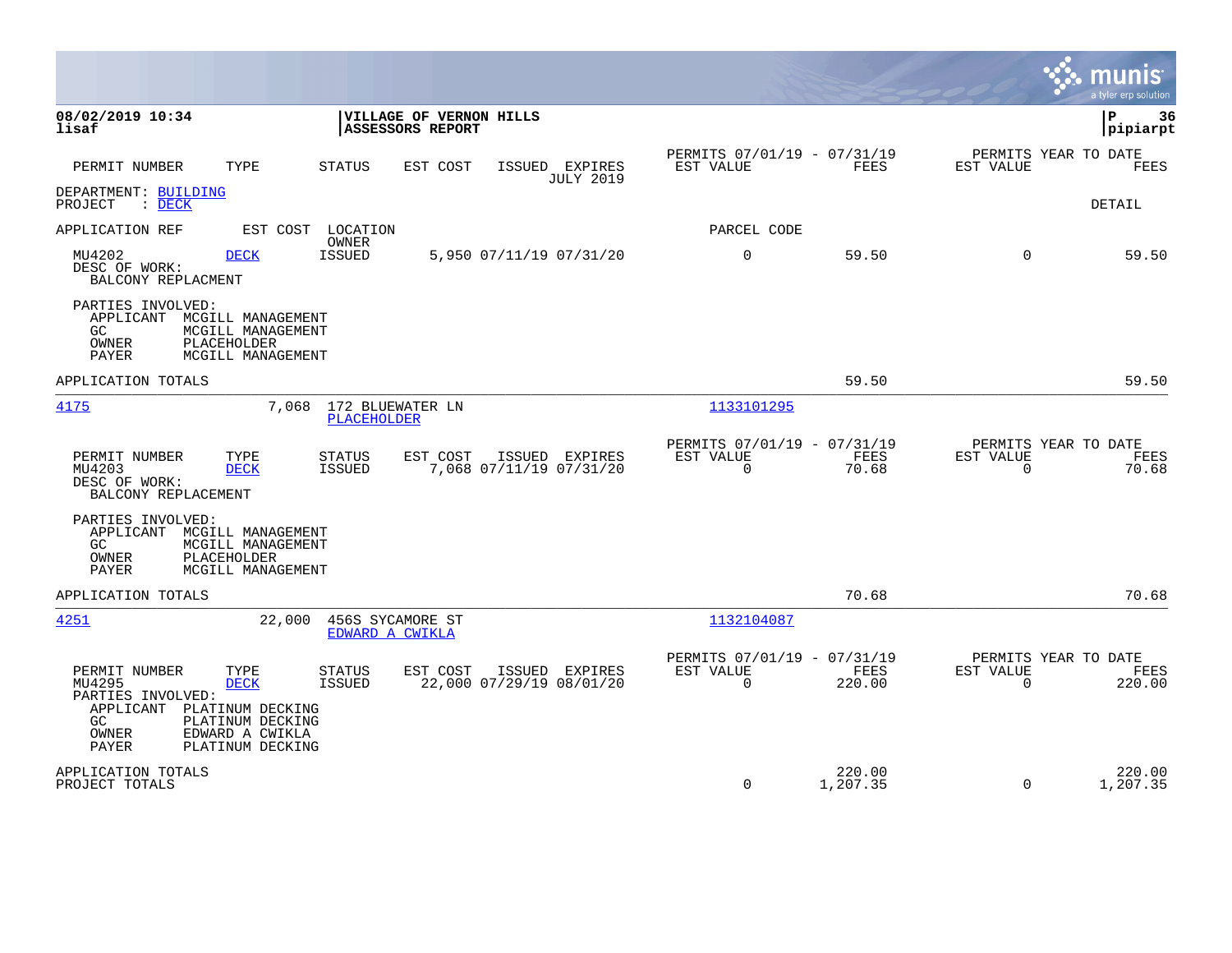|                                                                                                                                                                                                         | munis<br>a tyler erp solution                                                                                                             |
|---------------------------------------------------------------------------------------------------------------------------------------------------------------------------------------------------------|-------------------------------------------------------------------------------------------------------------------------------------------|
| 08/02/2019 10:34<br>VILLAGE OF VERNON HILLS<br>ASSESSORS REPORT<br>lisaf<br><b>JULY 2019</b>                                                                                                            | lР<br>37<br> pipiarpt                                                                                                                     |
| DEPARTMENT: BUILDING<br>PROJECT<br>: DRIVEWAY                                                                                                                                                           | DETAIL                                                                                                                                    |
| APPLICATION REF<br>LOCATION<br>EST COST<br>OWNER                                                                                                                                                        | PARCEL CODE                                                                                                                               |
| 3858<br>59,000<br>WESTWOOD COURT<br>Westwood Unit 2 HOA                                                                                                                                                 | 1505428070                                                                                                                                |
| PERMIT NUMBER<br>TYPE<br>EST COST<br>ISSUED EXPIRES<br>STATUS<br>MU4214<br>59,000 07/15/19 07/18/20<br><b>DRVWY</b><br><b>ISSUED</b><br>DESC OF WORK:<br>VARIOUS ADDRESSES                              | PERMITS 07/01/19 - 07/31/19<br>PERMITS YEAR TO DATE<br>EST VALUE<br>FEES<br>EST VALUE<br>FEES<br>$\Omega$<br>590.00<br>$\Omega$<br>590.00 |
| PARTIES INVOLVED:<br>APPLICANT J & J PAVEMENT REPAIRS<br>GC.<br>J & J PAVEMENT REPAIRS<br>OWNER<br>Westwood Unit 2 HOA                                                                                  |                                                                                                                                           |
| APPLICATION TOTALS                                                                                                                                                                                      | 590.00<br>590.00                                                                                                                          |
| 3952<br>7,695<br>1643 CYPRESS POINTE DR<br>DAARON L & AMY K DOHLER                                                                                                                                      | 1129407001                                                                                                                                |
| EST COST<br>PERMIT NUMBER<br>TYPE<br><b>STATUS</b><br>ISSUED EXPIRES<br>7,695 07/09/19 07/16/20<br>MU4161<br><b>DRVWY</b><br>COMPLT<br>DESC OF WORK:<br>DRIVEWAY AND WALKWAY                            | PERMITS 07/01/19 - 07/31/19<br>PERMITS YEAR TO DATE<br>EST VALUE<br>FEES<br>EST VALUE<br>FEES<br>$\mathbf 0$<br>76.95<br>76.95<br>0       |
| PARTIES INVOLVED:<br>APPLICANT RG ASPHALT AND CONCRETE<br>CONCRETE<br>RG ASPHALT AND CONCRETE<br>RG ASPHALT AND CONCRETE<br>GC.<br>OWNER<br>DAARON L & AMY K DOHLER<br>RG ASPHALT AND CONCRETE<br>PAYER |                                                                                                                                           |
| APPLICATION TOTALS                                                                                                                                                                                      | 76.95<br>76.95                                                                                                                            |
| 4044<br>4,450 114 HAMILTON PL<br>KEITH ROBERTSON & NANCY ULRICH                                                                                                                                         | 1132201023                                                                                                                                |
| PERMIT NUMBER<br>TYPE<br>EST COST<br>STATUS<br>ISSUED EXPIRES<br>4,450 07/02/19 07/30/20<br>MU4134<br><b>DRVWY</b><br>ISSUED<br>DESC OF WORK:<br>DRIVEWAY RIBBONS, FRONT WALKWAY, PATIO REPAIR          | PERMITS 07/01/19 - 07/31/19<br>PERMITS YEAR TO DATE<br>EST VALUE<br>FEES<br>EST VALUE<br>FEES<br>50.00<br>0<br>50.00<br>0                 |
| PARTIES INVOLVED:<br>APPLICANT<br>KEITH ROBERTSON & NANCY ULRICH<br>CONCRETE<br>DAVE'S CONCRETE<br>DAVE'S CONCRETE<br>GC.<br>OWNER<br>KEITH ROBERTSON & NANCY ULRICH                                    |                                                                                                                                           |
| APPLICATION TOTALS                                                                                                                                                                                      | 50.00<br>50.00                                                                                                                            |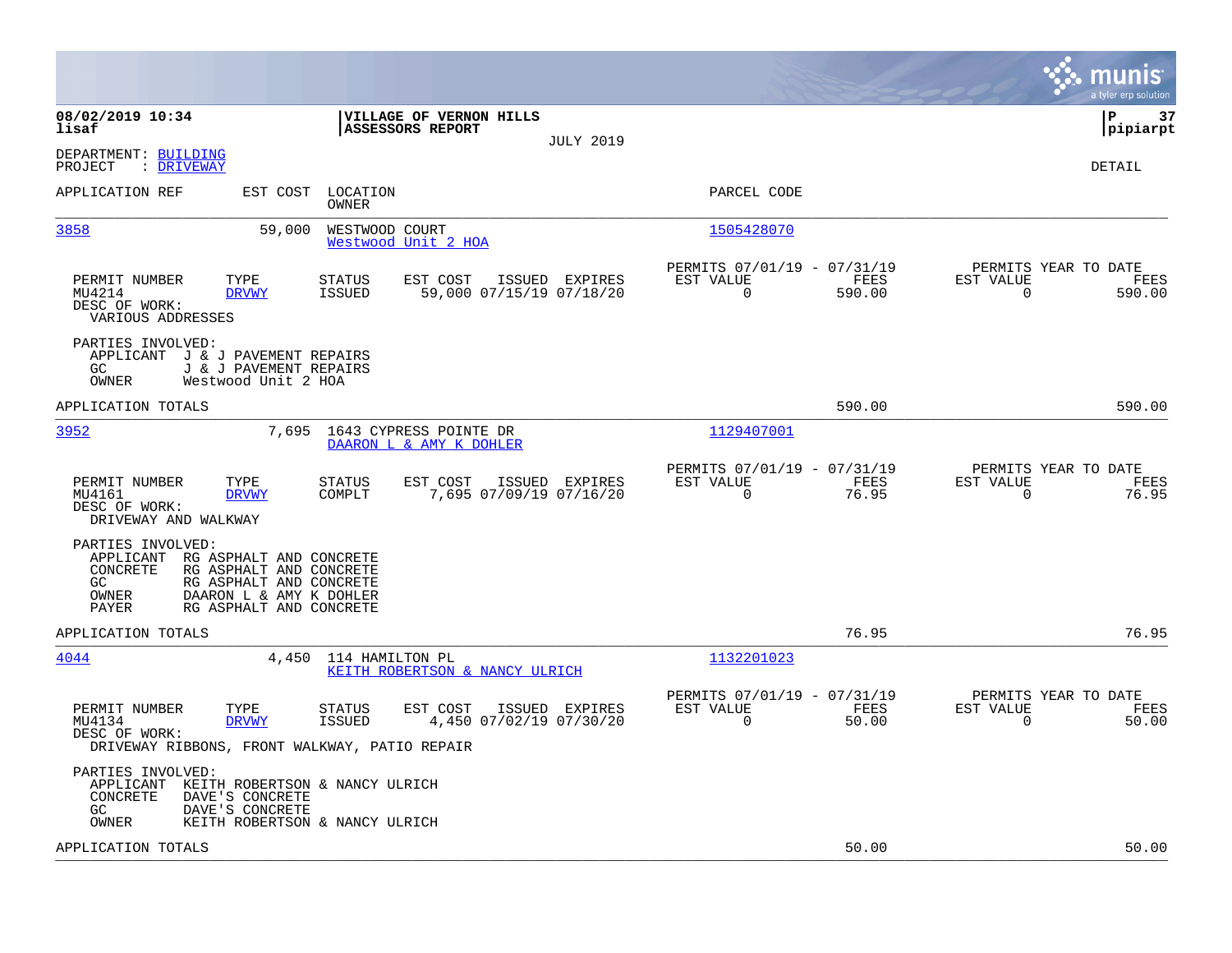|                                                                                                                                                                                                                                                | munis<br>a tyler erp solution                                                                                                |               |
|------------------------------------------------------------------------------------------------------------------------------------------------------------------------------------------------------------------------------------------------|------------------------------------------------------------------------------------------------------------------------------|---------------|
| 08/02/2019 10:34<br>VILLAGE OF VERNON HILLS<br>ASSESSORS REPORT<br>lisaf<br>4086<br>1,500<br>505 CHERRY VALLEY RD<br>AGUSTIN SALGADO & JUANA JAIMES                                                                                            | IΡ<br> pipiarpt<br>1508112004                                                                                                | 38            |
| PERMIT NUMBER<br>TYPE<br><b>STATUS</b><br>EST COST<br>ISSUED EXPIRES                                                                                                                                                                           | PERMITS 07/01/19 - 07/31/19<br>PERMITS YEAR TO DATE<br>EST VALUE<br>FEES<br>EST VALUE<br><b>JULY 2019</b>                    | FEES          |
| DEPARTMENT: BUILDING<br>PROJECT<br>: <u>DRIVEWAY</u>                                                                                                                                                                                           | DETAIL                                                                                                                       |               |
| APPLICATION REF<br>LOCATION<br>EST COST                                                                                                                                                                                                        | PARCEL CODE                                                                                                                  |               |
| OWNER<br>MU4207<br>1,500 07/11/19 07/18/20<br><b>DRVWY</b><br><b>ISSUED</b><br>DESC OF WORK:<br>DRIVEWAY                                                                                                                                       | $\mathbf 0$<br>30.00<br>$\Omega$                                                                                             | 30.00         |
| PARTIES INVOLVED:<br>APPLICANT<br>AGUSTIN SALGADO & JUANA JAIMES<br>CONCRETE<br>RAMIREZ SEALCOATING & LANDSCAPE<br>GC.<br>AGUSTIN SALGADO & JUANA JAIMES<br>OWNER<br>AGUSTIN SALGADO & JUANA JAIMES<br>PAYER<br>AGUSTIN SALGADO & JUANA JAIMES |                                                                                                                              |               |
| APPLICATION TOTALS                                                                                                                                                                                                                             | 30.00                                                                                                                        | 30.00         |
| 4122<br>35 SOUTH OLD CREEK RD<br>2,600<br>ADAM F YORKE & ELIZABETH M TOBOLT                                                                                                                                                                    | 1509110015                                                                                                                   |               |
| PERMIT NUMBER<br>TYPE<br><b>STATUS</b><br>EST COST<br>ISSUED EXPIRES<br>2,600 07/09/19 07/08/20<br>MU4166<br><b>ISSUED</b><br><b>DRVWY</b><br>DESC OF WORK:<br>DRIVEWAY                                                                        | PERMITS 07/01/19 - 07/31/19<br>PERMITS YEAR TO DATE<br>EST VALUE<br>FEES<br>EST VALUE<br>0<br>50.00<br>$\mathbf 0$           | FEES<br>50.00 |
| PARTIES INVOLVED:<br>APPLICANT<br>ADAM F YORKE & ELIZABETH M TOBOLT<br>GC<br>TOTAL PAVING<br>GC<br>ADAM F YORKE & ELIZABETH M TOBOLT<br>OWNER<br>ADAM F YORKE & ELIZABETH M TOBOLT<br>ADAM F YORKE & ELIZABETH M TOBOLT<br>PAYER               |                                                                                                                              |               |
| APPLICATION TOTALS                                                                                                                                                                                                                             | 50.00                                                                                                                        | 50.00         |
| 4148<br>3,800<br>102 SOUTH OLD CREEK RD<br>JOHN E & CHI WEN K DAVIS                                                                                                                                                                            | 1509104028                                                                                                                   |               |
| PERMIT NUMBER<br>TYPE<br>EST COST<br>ISSUED EXPIRES<br>STATUS<br>3,800 07/12/19 07/11/20<br>MU4208<br><b>DRVWY</b><br><b>ISSUED</b><br>DESC OF WORK:<br>DRIVEWAY                                                                               | PERMITS 07/01/19 - 07/31/19<br>PERMITS YEAR TO DATE<br>EST VALUE<br>FEES<br>EST VALUE<br>$\mathbf 0$<br>50.00<br>$\mathbf 0$ | FEES<br>50.00 |
| PARTIES INVOLVED:<br>APPLICANT<br>JOHN E & CHI WEN K DAVIS<br>GC.<br>TOTAL PAVING<br>OWNER<br>JOHN E & CHI WEN K DAVIS<br>JOHN E & CHI WEN K DAVIS<br>PAYER                                                                                    |                                                                                                                              |               |
| APPLICATION TOTALS                                                                                                                                                                                                                             | 50.00                                                                                                                        | 50.00         |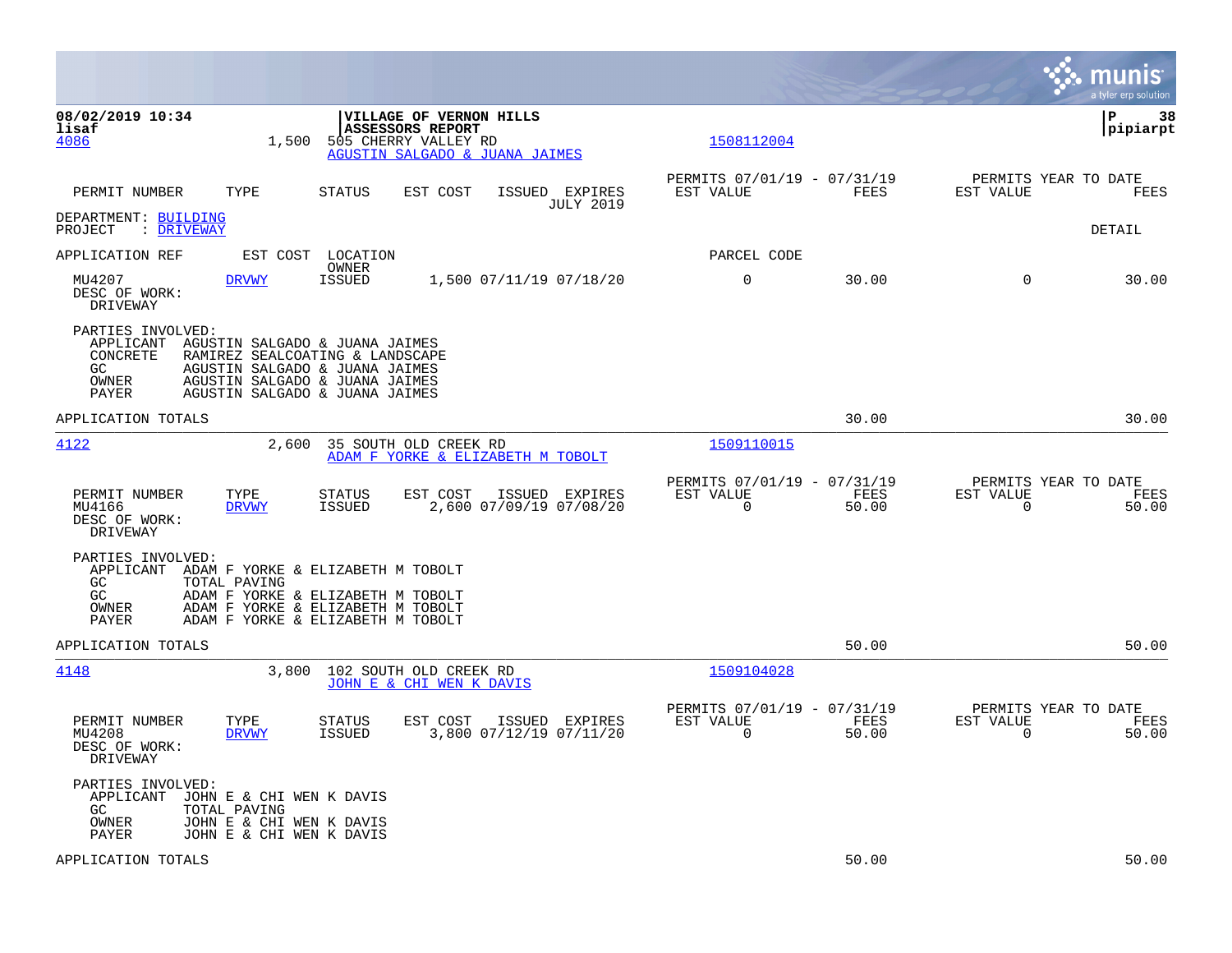|                                                                                                                                           |                                                                                                                   |                                                                          | munis<br>a tyler erp solution                                     |
|-------------------------------------------------------------------------------------------------------------------------------------------|-------------------------------------------------------------------------------------------------------------------|--------------------------------------------------------------------------|-------------------------------------------------------------------|
| 08/02/2019 10:34<br>lisaf                                                                                                                 | VILLAGE OF VERNON HILLS<br>ASSESSORS REPORT<br><b>JULY 2019</b>                                                   |                                                                          | 39<br>P<br> pipiarpt                                              |
| DEPARTMENT: BUILDING<br>PROJECT<br>: DRIVEWAY                                                                                             |                                                                                                                   |                                                                          | DETAIL                                                            |
| APPLICATION REF<br>EST COST                                                                                                               | LOCATION<br>OWNER                                                                                                 | PARCEL CODE                                                              |                                                                   |
| <u>4156</u><br>3,600                                                                                                                      | 154 SOUTH FIORE PKY<br>SUSAN A LANE                                                                               | 1507214021                                                               |                                                                   |
| PERMIT NUMBER<br>TYPE<br>MU4226<br><b>DRVWY</b><br>DESC OF WORK:<br>DRIVEWAY                                                              | STATUS<br>EST COST<br>ISSUED EXPIRES<br><b>ISSUED</b><br>3,600 07/16/19 07/15/20                                  | PERMITS 07/01/19 - 07/31/19<br>EST VALUE<br>FEES<br>$\mathbf 0$<br>50.00 | PERMITS YEAR TO DATE<br>EST VALUE<br>FEES<br>$\mathbf 0$<br>50.00 |
| PARTIES INVOLVED:<br>APPLICANT<br><b>BRANCATO</b><br>CONCRETE<br><b>BRANCATO</b><br>GC<br><b>BRANCATO</b><br>OWNER<br>SUSAN A LANE        |                                                                                                                   |                                                                          |                                                                   |
| APPLICATION TOTALS                                                                                                                        |                                                                                                                   | 50.00                                                                    | 50.00                                                             |
| 4225<br>3,000                                                                                                                             | 312 SOUTHFIELD DR<br>LORI A & ROBERT S BURGESS, TRUSTEES                                                          | 1506401053                                                               |                                                                   |
| TYPE<br>PERMIT NUMBER<br>MU4265<br><b>DRVWY</b><br>DESC OF WORK:<br>DRIVEWAY                                                              | EST COST<br><b>STATUS</b><br>ISSUED EXPIRES<br>3,000 07/23/19 07/22/20<br>ISSUED                                  | PERMITS 07/01/19 - 07/31/19<br>EST VALUE<br>FEES<br>$\mathbf 0$<br>50.00 | PERMITS YEAR TO DATE<br>EST VALUE<br>FEES<br>$\mathbf 0$<br>50.00 |
| PARTIES INVOLVED:<br>APPLICANT<br><b>BRANCATO</b><br>CONCRETE<br><b>BRANCATO</b><br>GC.<br>OWNER<br>PAYER                                 | LORI A & ROBERT S BURGESS, TRUSTEES<br>LORI A & ROBERT S BURGESS, TRUSTEES<br>LORI A & ROBERT S BURGESS, TRUSTEES |                                                                          |                                                                   |
| APPLICATION TOTALS                                                                                                                        |                                                                                                                   | 50.00                                                                    | 50.00                                                             |
| 4230<br>5,426                                                                                                                             | 2278 SARAZEN DR<br><b>ADAM ROOTBERG</b>                                                                           | 1129201043                                                               |                                                                   |
| PERMIT NUMBER<br>TYPE<br>MU4227<br><b>DRVWY</b><br>DESC OF WORK:<br>DRIVEWAY                                                              | STATUS<br>EST COST<br>ISSUED EXPIRES<br>5,426 07/16/19 07/31/20<br><b>ISSUED</b>                                  | PERMITS 07/01/19 - 07/31/19<br>EST VALUE<br>FEES<br>0<br>54.26           | PERMITS YEAR TO DATE<br>EST VALUE<br>FEES<br>$\mathbf 0$<br>54.26 |
| PARTIES INVOLVED:<br>APPLICANT LANDAREN SYSTEM INC<br>GC<br>LANDAREN SYSTEM INC<br>OWNER<br>ADAM ROOTBERG<br>PAYER<br>LANDAREN SYSTEM INC |                                                                                                                   |                                                                          |                                                                   |
| APPLICATION TOTALS                                                                                                                        |                                                                                                                   | 54.26                                                                    | 54.26                                                             |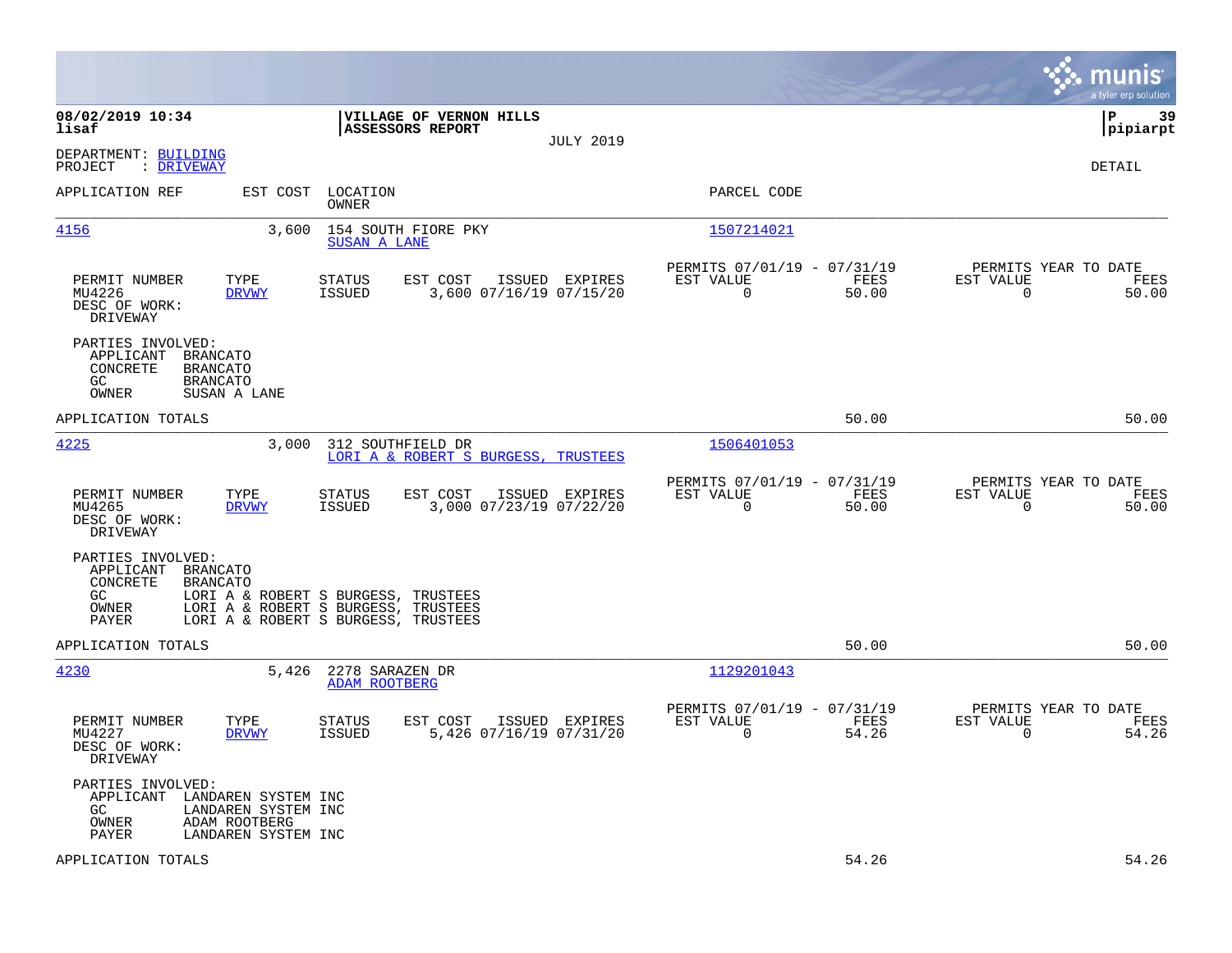|                                                                    |                                                                  |                                         |                                                |                  |                                                      |                    |                                   | munis <sup>®</sup><br>a tyler erp solution |
|--------------------------------------------------------------------|------------------------------------------------------------------|-----------------------------------------|------------------------------------------------|------------------|------------------------------------------------------|--------------------|-----------------------------------|--------------------------------------------|
| 08/02/2019 10:34<br>lisaf                                          |                                                                  | ASSESSORS REPORT                        | VILLAGE OF VERNON HILLS                        | <b>JULY 2019</b> |                                                      |                    |                                   | ∣P<br>40<br> pipiarpt                      |
| DEPARTMENT: BUILDING<br>PROJECT<br>: DRIVEWAY                      |                                                                  |                                         |                                                |                  |                                                      |                    |                                   | DETAIL                                     |
| APPLICATION REF                                                    | EST COST                                                         | LOCATION<br><b>OWNER</b>                |                                                |                  | PARCEL CODE                                          |                    |                                   |                                            |
| 4231                                                               | 12,570                                                           | 179 SHEFFIELD LN<br><b>CAREY GETLIN</b> |                                                |                  | 1508409011                                           |                    |                                   |                                            |
| PERMIT NUMBER<br>MU4249<br>DESC OF WORK:                           | TYPE<br><b>DRVWY</b><br>REPLACE DRIVEWAY, DECK WITH PATIO        | STATUS<br>ISSUED                        | EST COST<br>ISSUED<br>12,570 07/22/19 07/21/20 | EXPIRES          | PERMITS 07/01/19 - 07/31/19<br>EST VALUE<br>$\Omega$ | FEES<br>125.70     | PERMITS YEAR TO DATE<br>EST VALUE | FEES<br>125.70                             |
| PARTIES INVOLVED:<br>APPLICANT<br>CONCRETE<br>GC<br>OWNER<br>PAYER | CAREY GETLIN<br>FORTIS<br>FORTIS<br>CAREY GETLIN<br>CAREY GETLIN |                                         |                                                |                  |                                                      |                    |                                   |                                            |
| APPLICATION TOTALS<br>PROJECT TOTALS                               |                                                                  |                                         |                                                |                  | 0                                                    | 125.70<br>1,126.91 | $\Omega$                          | 125.70<br>1,126.91                         |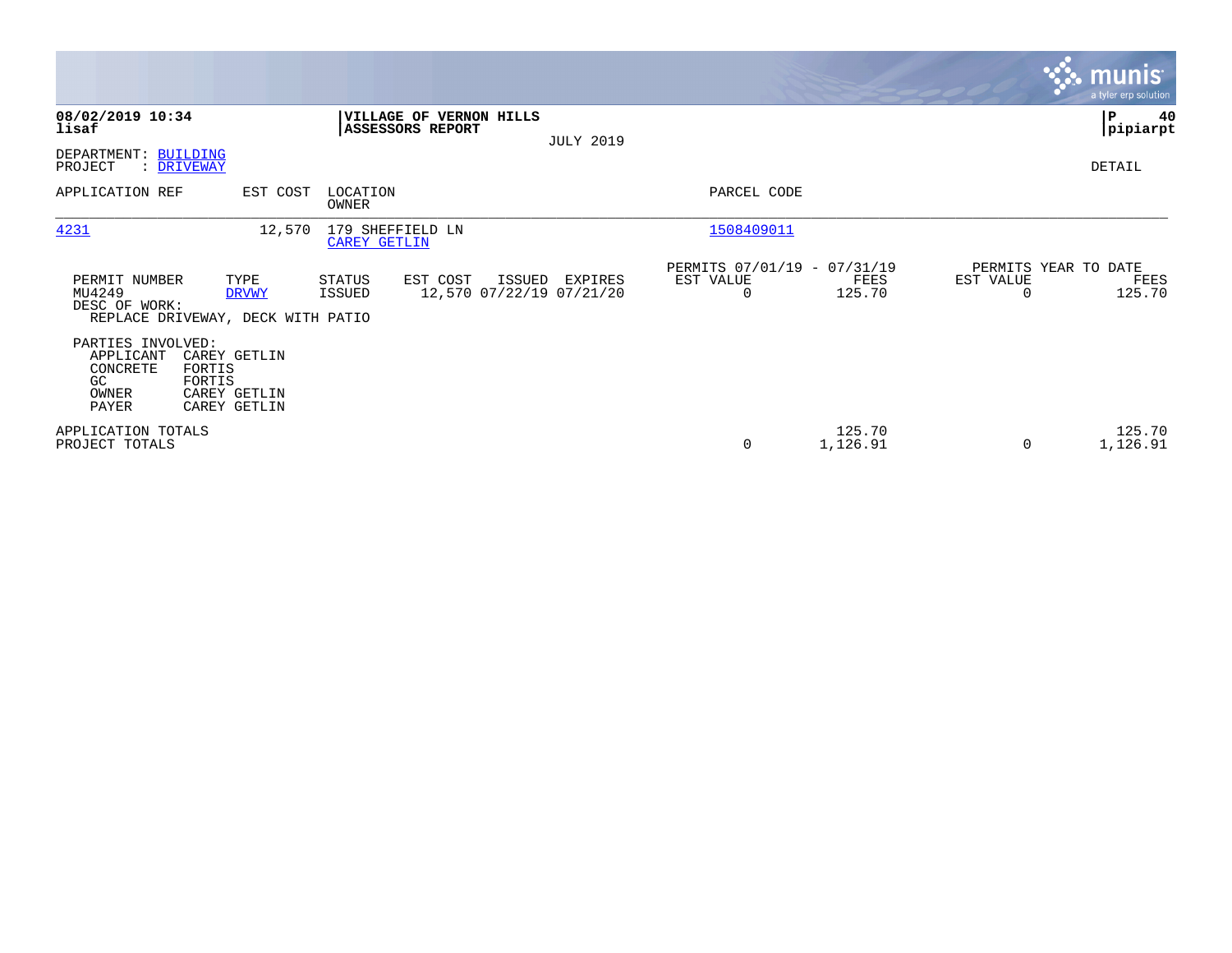|                                                                                    |                                                                                                              |                         |                                             |                  |                                                         |                |                                                  | munis<br>a tyler erp solution |
|------------------------------------------------------------------------------------|--------------------------------------------------------------------------------------------------------------|-------------------------|---------------------------------------------|------------------|---------------------------------------------------------|----------------|--------------------------------------------------|-------------------------------|
| 08/02/2019 10:34<br>lisaf                                                          |                                                                                                              |                         | VILLAGE OF VERNON HILLS<br>ASSESSORS REPORT |                  |                                                         |                |                                                  | P<br>41<br> pipiarpt          |
| DEPARTMENT: BUILDING<br>PROJECT<br>: FENCE                                         |                                                                                                              |                         |                                             | <b>JULY 2019</b> |                                                         |                |                                                  | DETAIL                        |
| APPLICATION REF                                                                    | EST COST                                                                                                     | LOCATION<br>OWNER       |                                             |                  | PARCEL CODE                                             |                |                                                  |                               |
| 4072                                                                               | 10,175                                                                                                       | 72 DEPOT ST             | <b>T KELLER W HANGEBRAUCK</b>               |                  | 1509301006                                              |                |                                                  |                               |
| PERMIT NUMBER<br>MU4153<br>DESC OF WORK:<br>FENCE                                  | TYPE<br><b>FENCE</b>                                                                                         | STATUS<br><b>ISSUED</b> | EST COST<br>10,175 07/05/19 07/19/20        | ISSUED EXPIRES   | PERMITS 07/01/19 - 07/31/19<br>EST VALUE<br>$\mathbf 0$ | FEES<br>101.75 | PERMITS YEAR TO DATE<br>EST VALUE<br>$\mathbf 0$ | FEES<br>101.75                |
| PARTIES INVOLVED:<br>APPLICANT<br>FENCE<br>GC<br>OWNER<br>PAYER                    | PREMIER FENCE<br>PREMIER FENCE<br>PREMIER FENCE<br>T KELLER W HANGEBRAUCK<br>PREMIER FENCE                   |                         |                                             |                  |                                                         |                |                                                  |                               |
| APPLICATION TOTALS                                                                 |                                                                                                              |                         |                                             |                  |                                                         | 101.75         |                                                  | 101.75                        |
| 4099                                                                               | 5,000                                                                                                        |                         | 208 ALEXANDRIA DR<br>RAQUEL M SIMONSON      |                  | 1505405015                                              |                |                                                  |                               |
| PERMIT NUMBER<br>MU4135<br>DESC OF WORK:<br>FENCE                                  | TYPE<br><b>FENCE</b>                                                                                         | STATUS<br>COMPLT        | EST COST<br>5,000 07/02/19 07/18/20         | ISSUED EXPIRES   | PERMITS 07/01/19 - 07/31/19<br>EST VALUE<br>0           | FEES<br>50.00  | PERMITS YEAR TO DATE<br>EST VALUE<br>$\mathbf 0$ | FEES<br>50.00                 |
| PARTIES INVOLVED:<br>APPLICANT<br>FENCE<br>GC<br>OWNER<br>PAYER                    | RAQUEL M SIMONSON<br>AMERI DREAM FENCE & DECK<br>RAOUEL M SIMONSON<br>RAQUEL M SIMONSON<br>RAQUEL M SIMONSON |                         |                                             |                  |                                                         |                |                                                  |                               |
| APPLICATION TOTALS                                                                 |                                                                                                              |                         |                                             |                  |                                                         | 50.00          |                                                  | 50.00                         |
| 4114                                                                               | 9,900                                                                                                        | PLACEHOLDER             | 1310 GARDEN VIEW DRIVE                      |                  | 1133205066                                              |                |                                                  |                               |
| PERMIT NUMBER<br>MU4243<br>DESC OF WORK:<br>FENCE W 2 GATES                        | TYPE<br><b>FENCE</b>                                                                                         | STATUS<br><b>ISSUED</b> | EST COST<br>9,900 07/19/19 07/18/20         | ISSUED EXPIRES   | PERMITS 07/01/19 - 07/31/19<br>EST VALUE<br>0           | FEES<br>99.00  | PERMITS YEAR TO DATE<br>EST VALUE<br>0           | FEES<br>99.00                 |
| PARTIES INVOLVED:<br>APPLICANT CUSTOM BUILT FENCE<br>FENCE<br>GC<br>OWNER<br>PAYER | <b>CUSTOM BUILT FENCE</b><br>CUSTOM BUILT FENCE<br>PLACEHOLDER<br>CUSTOM BUILT FENCE                         |                         |                                             |                  |                                                         |                |                                                  |                               |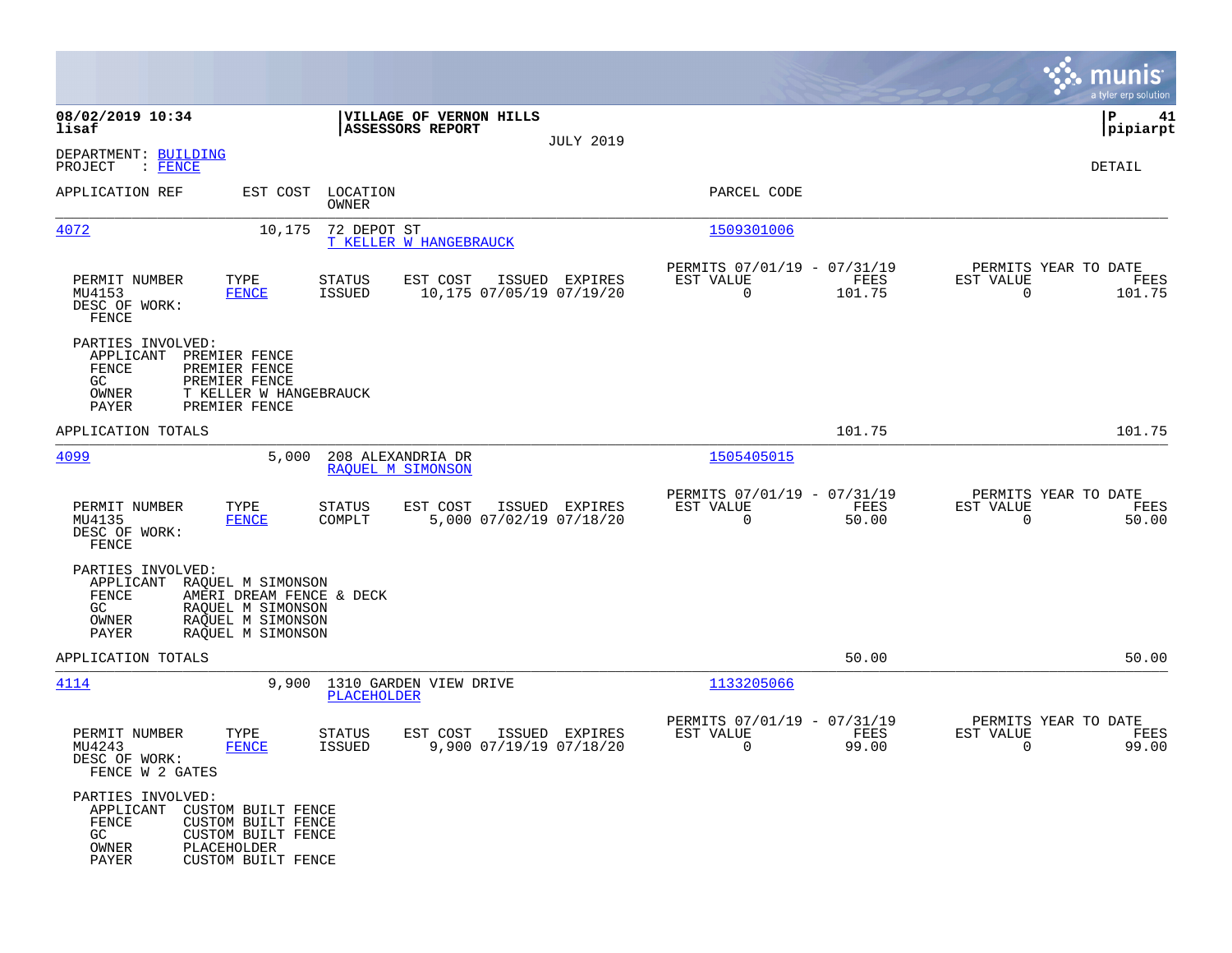|                                                                  |                                                                                                                                 |                         |                                                       |                  |                                                            |               |                                                     | munis<br>a tyler erp solution |
|------------------------------------------------------------------|---------------------------------------------------------------------------------------------------------------------------------|-------------------------|-------------------------------------------------------|------------------|------------------------------------------------------------|---------------|-----------------------------------------------------|-------------------------------|
| 08/02/2019 10:34<br>lisaf                                        |                                                                                                                                 |                         | VILLAGE OF VERNON HILLS<br>ASSESSORS REPORT           | <b>JULY 2019</b> |                                                            |               |                                                     | 42<br>IΡ<br> pipiarpt         |
| DEPARTMENT: BUILDING<br>PROJECT<br>: FENCE                       |                                                                                                                                 |                         |                                                       |                  |                                                            |               |                                                     | DETAIL                        |
| APPLICATION REF                                                  | EST COST                                                                                                                        | LOCATION<br>OWNER       |                                                       |                  | PARCEL CODE                                                |               |                                                     |                               |
| APPLICATION TOTALS                                               |                                                                                                                                 |                         |                                                       |                  |                                                            | 99.00         |                                                     | 99.00                         |
| 4139                                                             | 1,650                                                                                                                           | 80 JANSEN LN            | <b>GARY &amp; CANDACE ANDERSON</b>                    |                  | 1506414029                                                 |               |                                                     |                               |
| PERMIT NUMBER<br>MU4216<br>DESC OF WORK:<br>FENCE/DOG RUN        | TYPE<br><b>FENCE</b>                                                                                                            | <b>STATUS</b><br>ISSUED | EST COST<br>1,650 07/15/19 07/30/20                   | ISSUED EXPIRES   | PERMITS 07/01/19 - 07/31/19<br>EST VALUE<br>0              | FEES<br>50.00 | PERMITS YEAR TO DATE<br>EST VALUE<br>0              | FEES<br>50.00                 |
| PARTIES INVOLVED:<br>APPLICANT<br>FENCE<br>GC.<br>OWNER<br>PAYER | GARY & CANDACE ANDERSON<br>AZTEC FENCE COMPANY<br>GARY & CANDACE ANDERSON<br>GARY & CANDACE ANDERSON<br>GARY & CANDACE ANDERSON |                         |                                                       |                  |                                                            |               |                                                     |                               |
| APPLICATION TOTALS                                               |                                                                                                                                 |                         |                                                       |                  |                                                            | 50.00         |                                                     | 50.00                         |
| 4155                                                             | 4,300                                                                                                                           |                         | 824 CREEK BEND DR<br>KEVIN FARAHMANDPOUR              |                  | 1516101008                                                 |               |                                                     |                               |
| PERMIT NUMBER<br>MU4228<br>DESC OF WORK:<br>FENCE                | TYPE<br><b>FENCE</b>                                                                                                            | STATUS<br><b>ISSUED</b> | EST COST<br>4,300 07/16/19 07/15/20                   | ISSUED EXPIRES   | PERMITS 07/01/19 - 07/31/19<br>EST VALUE<br>0              | FEES<br>50.00 | PERMITS YEAR TO DATE<br>EST VALUE<br>$\mathbf 0$    | FEES<br>50.00                 |
| PARTIES INVOLVED:<br>APPLICANT<br>FENCE<br>GC<br>OWNER           | KEVIN FARAHMANDPOUR<br>PREMIER FENCE<br>KEVIN FARAHMANDPOUR<br>KEVIN FARAHMANDPOUR                                              |                         |                                                       |                  |                                                            |               |                                                     |                               |
| APPLICATION TOTALS                                               |                                                                                                                                 |                         |                                                       |                  |                                                            | 50.00         |                                                     | 50.00                         |
| 4188                                                             | 4,350                                                                                                                           |                         | 57S NORTH STERLING HEIGHTS RD<br>JEFFREY L EICHENBAUM |                  | 1506409028                                                 |               |                                                     |                               |
| PERMIT NUMBER<br>MU4264<br>DESC OF WORK:<br>FENCE                | TYPE<br><b>FENCE</b>                                                                                                            | <b>STATUS</b><br>ISSUED | EST COST<br>4,350 07/29/19 07/28/20                   | ISSUED EXPIRES   | PERMITS 07/01/19 - 07/31/19<br>EST VALUE<br>$\overline{0}$ | FEES<br>50.00 | PERMITS YEAR TO DATE<br>EST VALUE<br>$\overline{0}$ | FEES<br>50.00                 |
| PARTIES INVOLVED:<br>APPLICANT<br>FENCE<br>GC<br>OWNER           | UNIQUE AFFORDABLE FENCE<br>UNIQUE AFFORDABLE FENCE<br>UNIQUE AFFORDABLE FENCE<br>JEFFREY L EICHENBAUM                           |                         |                                                       |                  |                                                            |               |                                                     |                               |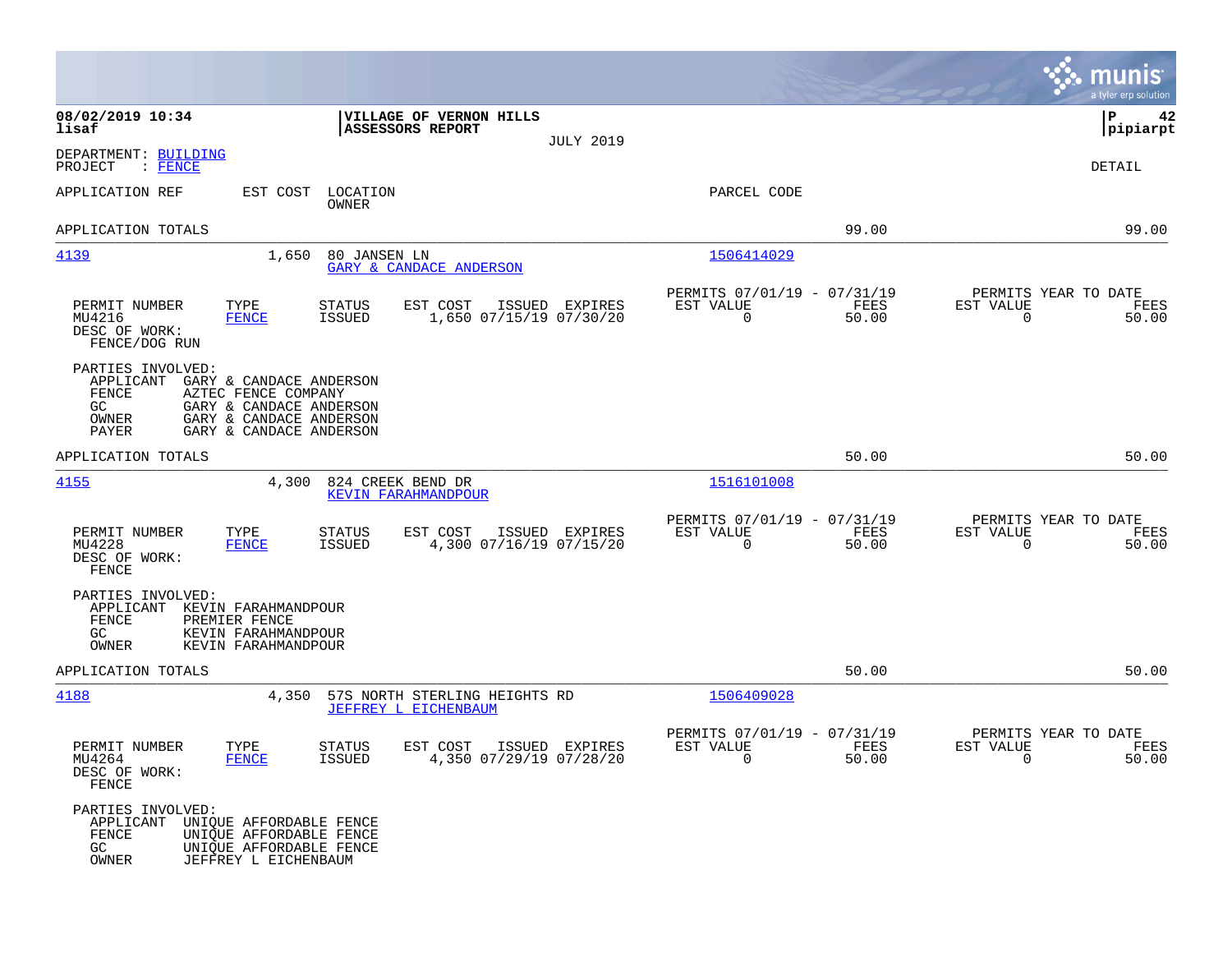|                                                                                                                                                                                                                        |                                                                       | munis<br>a tyler erp solution                                  |
|------------------------------------------------------------------------------------------------------------------------------------------------------------------------------------------------------------------------|-----------------------------------------------------------------------|----------------------------------------------------------------|
| 08/02/2019 10:34<br>VILLAGE OF VERNON HILLS<br>lisaf<br>ASSESSORS REPORT<br><b>JULY 2019</b>                                                                                                                           |                                                                       | P<br>43<br> pipiarpt                                           |
| DEPARTMENT: BUILDING<br>PROJECT<br>: FENCE                                                                                                                                                                             |                                                                       | <b>DETAIL</b>                                                  |
| APPLICATION REF<br>EST COST LOCATION<br>OWNER<br>PAYER<br>JEFFREY L EICHENBAUM                                                                                                                                         | PARCEL CODE                                                           |                                                                |
| APPLICATION TOTALS                                                                                                                                                                                                     | 50.00                                                                 | 50.00                                                          |
| 4189<br>3,800<br>64 SOUTH STERLING HEIGHTS RD<br>JEFFREY S & JACOUELYNN A ONE                                                                                                                                          | 1507211018                                                            |                                                                |
| TYPE<br>PERMIT NUMBER<br>EST COST<br>ISSUED EXPIRES<br>STATUS<br>MU4302<br><b>ISSUED</b><br>3,800 07/29/19 07/28/20<br>FENCE<br>DESC OF WORK:<br>FENCE                                                                 | PERMITS 07/01/19 - 07/31/19<br>EST VALUE<br>FEES<br>0<br>50.00        | PERMITS YEAR TO DATE<br>EST VALUE<br>FEES<br>$\Omega$<br>50.00 |
| PARTIES INVOLVED:<br>APPLICANT<br>JEFFREY S & JACQUELYNN A ONE<br>FENCE<br><b>ACTION FENCE</b><br>GC<br>JEFFREY S & JACQUELYNN A ONE<br>JEFFREY S & JACQUELYNN A ONE<br>OWNER<br>PAYER<br>JEFFREY S & JACQUELYNN A ONE |                                                                       |                                                                |
| APPLICATION TOTALS                                                                                                                                                                                                     | 50.00                                                                 | 50.00                                                          |
| 4201<br>450<br>287 NORTH FIORE PKY<br>KEITH G & CELENE R G RANKIN                                                                                                                                                      | 1506409004                                                            |                                                                |
| PERMIT NUMBER<br>TYPE<br><b>STATUS</b><br>EST COST<br>ISSUED<br>EXPIRES<br>450 07/09/19 07/08/20<br>MU4171<br><b>ISSUED</b><br><b>FENCE</b><br>DESC OF WORK:<br><b>FENCE</b>                                           | PERMITS 07/01/19 - 07/31/19<br>FEES<br>EST VALUE<br>$\Omega$<br>30.00 | PERMITS YEAR TO DATE<br>EST VALUE<br>FEES<br>$\Omega$<br>30.00 |
| PARTIES INVOLVED:<br>APPLICANT<br>KEITH G & CELENE R G RANKIN<br>FENCE<br><b>ACTION FENCE</b><br>KEITH G & CELENE R G RANKIN<br>GC.<br>OWNER<br>KEITH G & CELENE R G RANKIN<br>PAYER<br>KEITH G & CELENE R G RANKIN    |                                                                       |                                                                |
| APPLICATION TOTALS<br>PROJECT TOTALS                                                                                                                                                                                   | 30.00<br>0<br>480.75                                                  | 30.00<br>$\Omega$<br>480.75                                    |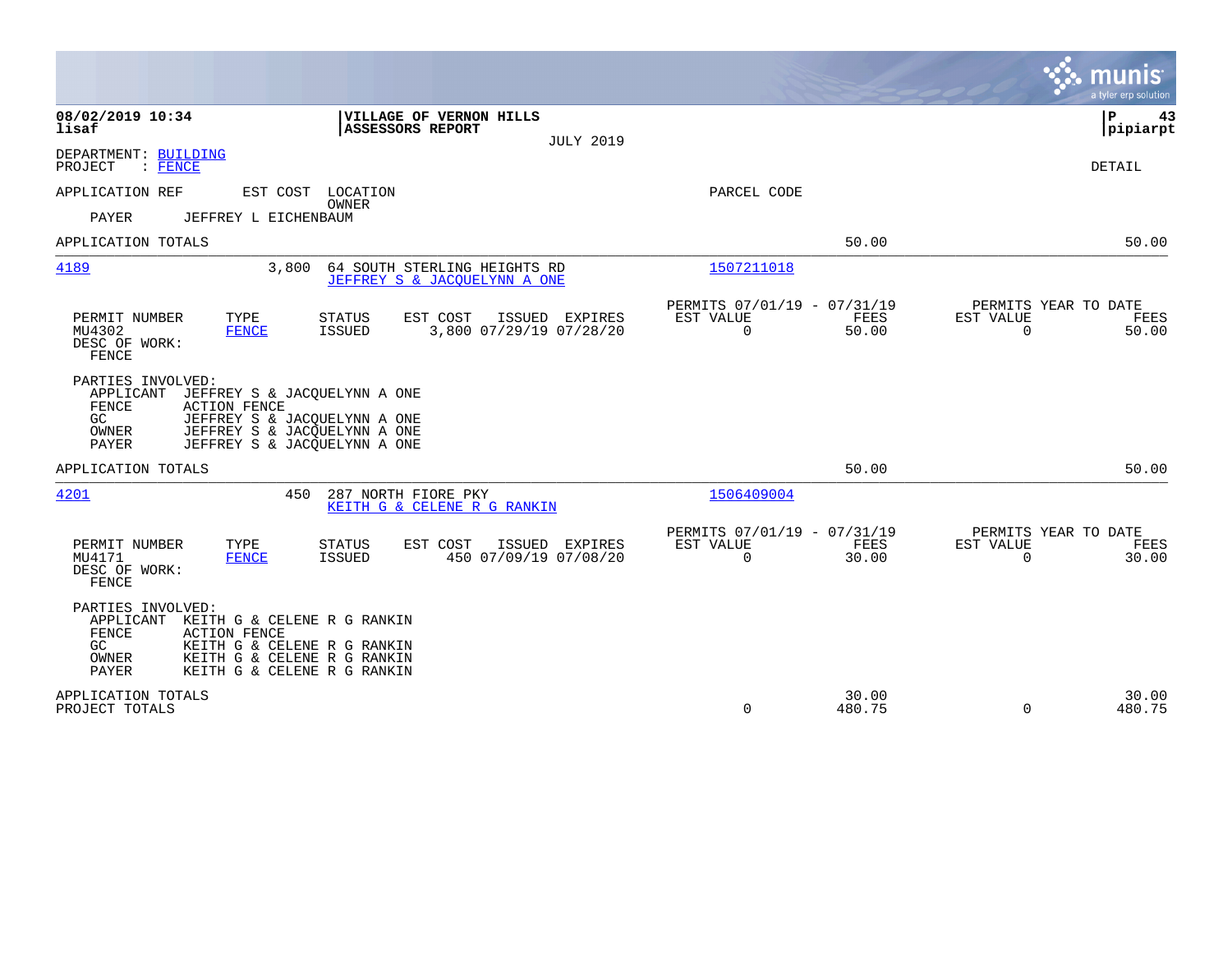|                                                                                                                                                                                                               |                                                          |                  |                                                            |                |                                                     | munis<br>a tyler erp solution |
|---------------------------------------------------------------------------------------------------------------------------------------------------------------------------------------------------------------|----------------------------------------------------------|------------------|------------------------------------------------------------|----------------|-----------------------------------------------------|-------------------------------|
| 08/02/2019 10:34<br>lisaf                                                                                                                                                                                     | VILLAGE OF VERNON HILLS<br>ASSESSORS REPORT              | <b>JULY 2019</b> |                                                            |                |                                                     | IΡ<br>44<br> pipiarpt         |
| DEPARTMENT: BUILDING<br>PROJECT<br>: FIRE ALARM                                                                                                                                                               |                                                          |                  |                                                            |                |                                                     | DETAIL                        |
| APPLICATION REF                                                                                                                                                                                               | EST COST LOCATION<br><b>OWNER</b>                        |                  | PARCEL CODE                                                |                |                                                     |                               |
| 3126<br>1,800                                                                                                                                                                                                 | 1000 NORTH BUTTERFIELD RD 1015<br>NEW CENTURY TOWN LLC   |                  | 1132300046                                                 |                |                                                     |                               |
| PERMIT NUMBER<br>TYPE<br>MU4256<br>FIRE ALARM ISSUED<br>DESC OF WORK:<br>FIRE ALARM - VANILLA BOX                                                                                                             | STATUS<br>EST COST<br>1,800 07/22/19 07/21/20            | ISSUED EXPIRES   | PERMITS 07/01/19 - 07/31/19<br>EST VALUE<br>$\overline{0}$ | FEES<br>290.00 | PERMITS YEAR TO DATE<br>EST VALUE<br>$\overline{0}$ | FEES<br>290.00                |
| PARTIES INVOLVED:<br>ALARM<br>NITECH FIRE & SECURITY<br>APPLICANT<br>NITECH FIRE & SECURITY<br>GC<br>MANAGEMENT/MARKETING SERVICES<br>OWNER<br>NEW CENTURY TOWN LLC<br>PAYER<br>MANAGEMENT/MARKETING SERVICES |                                                          |                  |                                                            |                |                                                     |                               |
| APPLICATION TOTALS                                                                                                                                                                                            |                                                          |                  |                                                            | 290.00         |                                                     | 290.00                        |
| 4126<br>2,500                                                                                                                                                                                                 | 544 LAKEVIEW PARKWAY 204<br>COLLIERS INTERNATIONAL       |                  | 1504202152                                                 |                |                                                     |                               |
| PERMIT NUMBER<br>TYPE<br>MU4219<br>FIRE ALARM ISSUED<br>DESC OF WORK:<br>FIRE ALARM                                                                                                                           | EST COST<br>STATUS<br>2,500 07/16/19 08/01/20            | ISSUED EXPIRES   | PERMITS 07/01/19 - 07/31/19<br>EST VALUE<br>$\mathbf 0$    | FEES<br>295.00 | PERMITS YEAR TO DATE<br>EST VALUE<br>$\Omega$       | FEES<br>295.00                |
| PARTIES INVOLVED:<br>ALARM<br>DETECTION SYSTEMS<br>APPLICANT<br>DETECTION SYSTEMS<br>GC<br>DETECTION SYSTEMS<br>OWNER<br>COLLIERS INTERNATIONAL<br>PAYER<br>DETECTION SYSTEMS                                 |                                                          |                  |                                                            |                |                                                     |                               |
| APPLICATION TOTALS                                                                                                                                                                                            |                                                          |                  |                                                            | 295.00         |                                                     | 295.00                        |
| 4143                                                                                                                                                                                                          | 2,000 958 CORPORATE WOODS PARKWAY<br>VAN VLISSINGEN & CO |                  | 1510302053                                                 |                |                                                     |                               |
| PERMIT NUMBER<br>TYPE<br>MU4233<br>FIRE ALARM ISSUED<br>DESC OF WORK:<br>FIRE ALARM                                                                                                                           | EST COST<br>STATUS<br>2,000 07/18/19 07/17/20            | ISSUED EXPIRES   | PERMITS 07/01/19 - 07/31/19<br>EST VALUE<br>0              | FEES<br>394.00 | PERMITS YEAR TO DATE<br>EST VALUE<br>0              | FEES<br>394.00                |
| PARTIES INVOLVED:<br>HOMESTEAD ELECTRIC<br>ALARM<br>ELECTRICIA HOMESTEAD ELECTRIC<br>GC<br>HOMESTEAD ELECTRIC<br><b>OCCUPANT</b><br>GORILLA ATHLETIC LLC<br>OWNER<br>VAN VLISSINGEN & CO                      |                                                          |                  |                                                            |                |                                                     |                               |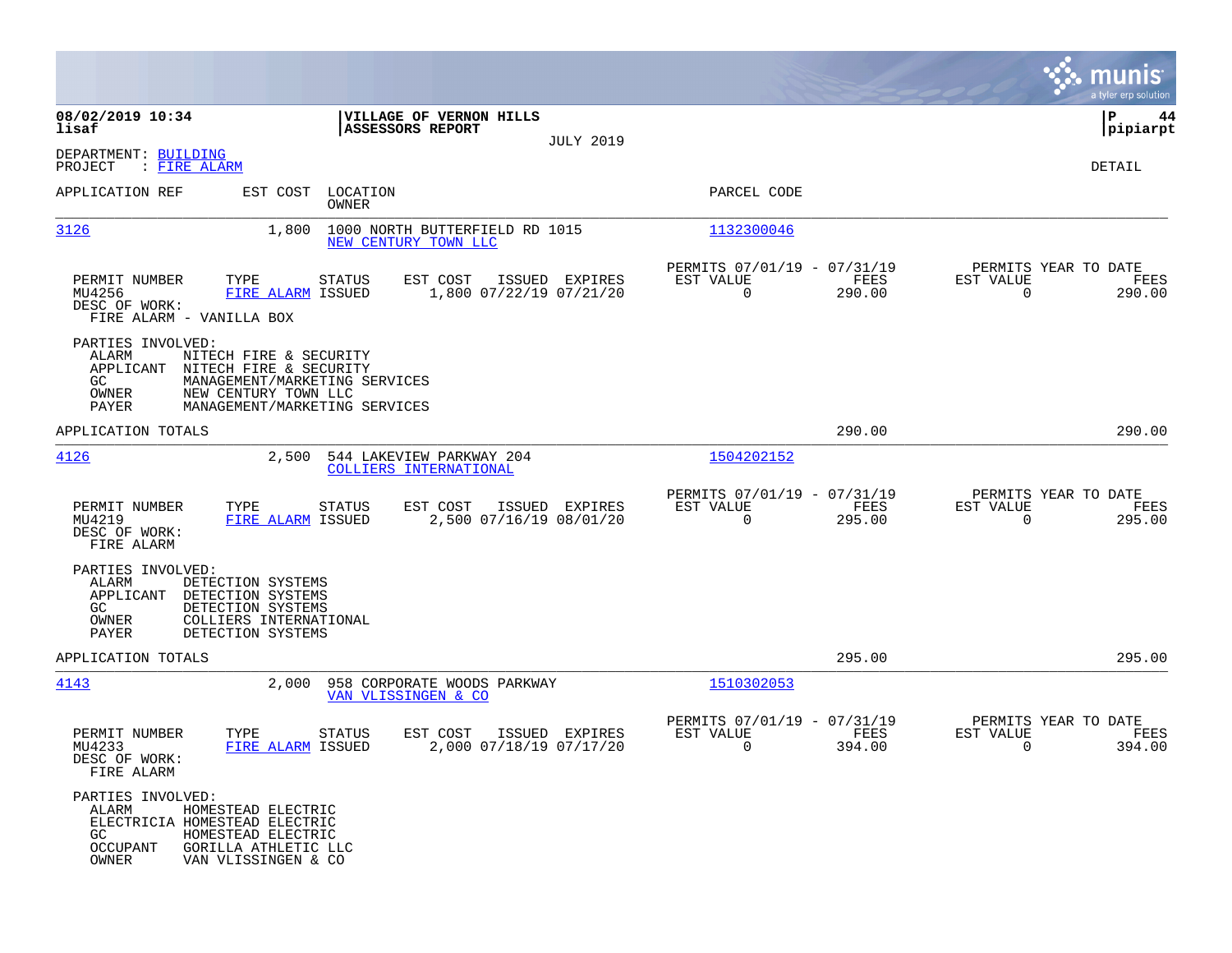|                                                                           |                                                                                                   |                                                         |                  |                                               |                    |                                        | <b>munis</b><br>a tyler erp solution |
|---------------------------------------------------------------------------|---------------------------------------------------------------------------------------------------|---------------------------------------------------------|------------------|-----------------------------------------------|--------------------|----------------------------------------|--------------------------------------|
| 08/02/2019 10:34<br>lisaf                                                 |                                                                                                   | VILLAGE OF VERNON HILLS<br>ASSESSORS REPORT             | <b>JULY 2019</b> |                                               |                    |                                        | $\mathbf P$<br>45<br> pipiarpt       |
| DEPARTMENT: BUILDING<br>PROJECT                                           | <b>FIRE ALARM</b>                                                                                 |                                                         |                  |                                               |                    |                                        | DETAIL                               |
| APPLICATION REF<br>PAYER                                                  | EST COST<br>HOMESTEAD ELECTRIC                                                                    | LOCATION<br>OWNER                                       |                  | PARCEL CODE                                   |                    |                                        |                                      |
| APPLICATION TOTALS                                                        |                                                                                                   |                                                         |                  |                                               | 394.00             |                                        | 394.00                               |
| 4149                                                                      | 3,524                                                                                             | 281 WEST TOWNLINE RD 200<br>THE TAXMAN CORPORATION      |                  | 1505207006                                    |                    |                                        |                                      |
| PERMIT NUMBER<br>MU4172<br>DESC OF WORK:<br>FIRE ALARM                    | TYPE<br>FIRE ALARM ISSUED                                                                         | STATUS<br>EST COST<br>ISSUED<br>3,524 07/10/19 07/09/20 | EXPIRES          | PERMITS 07/01/19 - 07/31/19<br>EST VALUE<br>0 | FEES<br>320.00     | PERMITS YEAR TO DATE<br>EST VALUE<br>O | FEES<br>320.00                       |
| PARTIES INVOLVED:<br>APPLICANT<br>GC<br>OCCUPANT<br>OWNER<br><b>PAYER</b> | ESSCOE, LLC<br>TVG MEDULLA LLC<br>CHIRO ONE WELLNESS<br>THE TAXMAN CORPORATION<br>TVG MEDULLA LLC |                                                         |                  |                                               |                    |                                        |                                      |
| APPLICATION TOTALS<br>PROJECT TOTALS                                      |                                                                                                   |                                                         |                  | 0                                             | 320.00<br>1,299.00 | 0                                      | 320.00<br>1,299.00                   |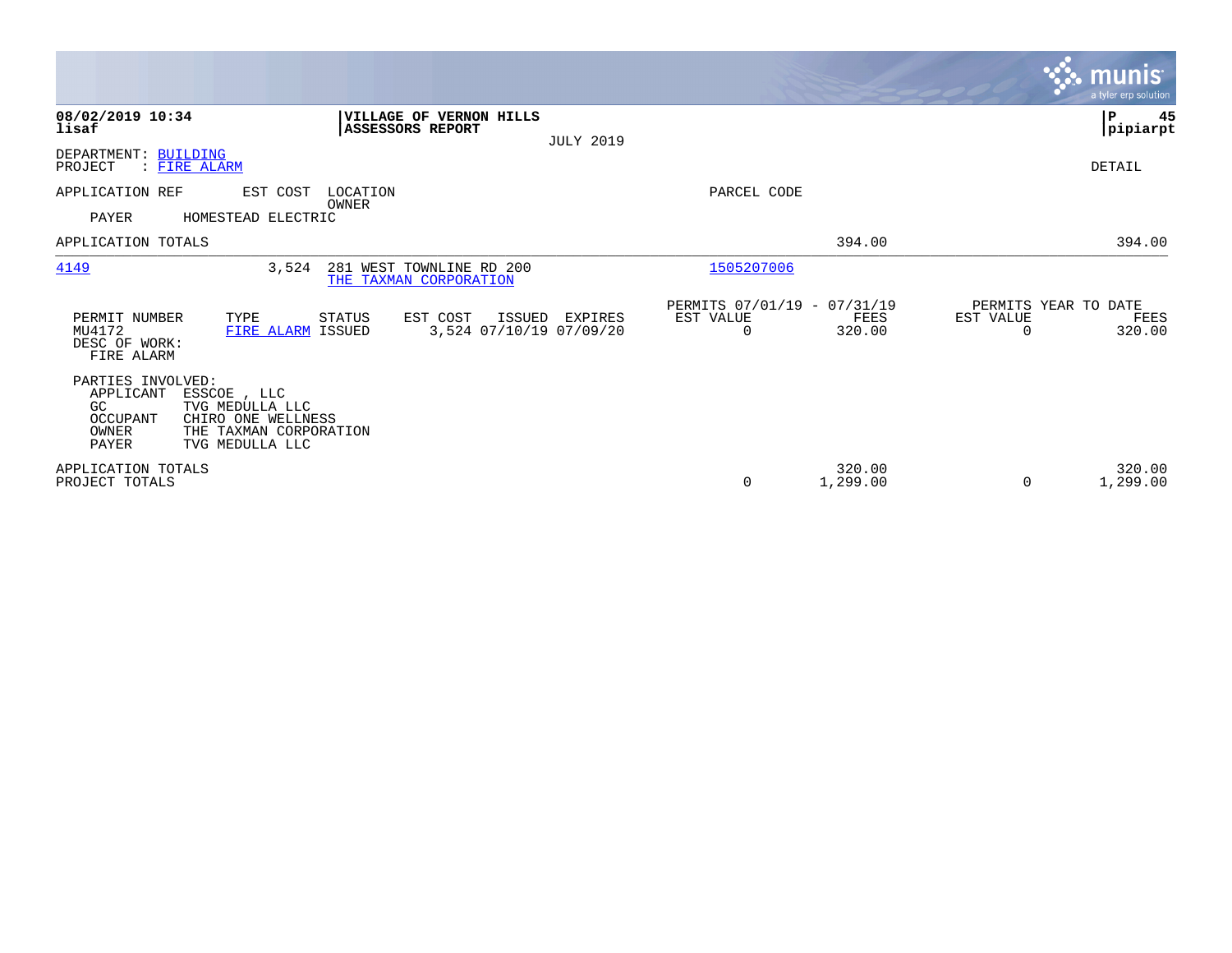|                                                                                                                                                                                                                       |                                                                                   |                                                                           | munis<br>a tyler erp solution                                      |
|-----------------------------------------------------------------------------------------------------------------------------------------------------------------------------------------------------------------------|-----------------------------------------------------------------------------------|---------------------------------------------------------------------------|--------------------------------------------------------------------|
| 08/02/2019 10:34<br>lisaf                                                                                                                                                                                             | VILLAGE OF VERNON HILLS<br>ASSESSORS REPORT                                       |                                                                           | ΙP<br>46<br>pipiarpt                                               |
| DEPARTMENT: BUILDING<br>PROJECT<br>: FIRE SPRINKLER                                                                                                                                                                   | <b>JULY 2019</b>                                                                  |                                                                           | DETAIL                                                             |
| APPLICATION REF<br>EST COST                                                                                                                                                                                           | LOCATION<br>OWNER                                                                 | PARCEL CODE                                                               |                                                                    |
| 3979<br>16,716                                                                                                                                                                                                        | 863 NORTH MILWAUKEE AVENUE 900<br>PLACEHOLDER                                     | 1134302008                                                                |                                                                    |
| PERMIT NUMBER<br>TYPE<br>FIRE SPR<br>MU4250<br>DESC OF WORK:<br>FIRE SPRINKLERS                                                                                                                                       | EST COST<br>ISSUED EXPIRES<br><b>STATUS</b><br>16,716 07/22/19 07/21/20<br>ISSUED | PERMITS 07/01/19 - 07/31/19<br>EST VALUE<br>FEES<br>$\mathbf 0$<br>505.16 | PERMITS YEAR TO DATE<br>EST VALUE<br>FEES<br>$\mathbf 0$<br>505.16 |
| PARTIES INVOLVED:<br>APPLICANT ABSOLUTE FIRE PROTECTION<br>FIRE SPRIN ABSOLUTE FIRE PROTECTION<br>GC.<br>ABSOLUTE FIRE PROTECTION<br>OCCUPANT<br>ATHLETA<br>OWNER<br>PLACEHOLDER<br>PAYER<br>ABSOLUTE FIRE PROTECTION |                                                                                   |                                                                           |                                                                    |
| APPLICATION TOTALS                                                                                                                                                                                                    |                                                                                   | 505.16                                                                    | 505.16                                                             |
| 4004<br>2,250                                                                                                                                                                                                         | 958 CORPORATE WOODS PARKWAY<br>VAN VLISSINGEN & CO                                | 1510302053                                                                |                                                                    |
| PERMIT NUMBER<br>TYPE<br>MU4156<br>FIRE SPR<br>DESC OF WORK:<br>FIRE SPRINKLERS                                                                                                                                       | <b>STATUS</b><br>EST COST<br>ISSUED EXPIRES<br>2,250 07/05/19 07/26/20<br>ISSUED  | PERMITS 07/01/19 - 07/31/19<br>EST VALUE<br>FEES<br>$\Omega$<br>394.00    | PERMITS YEAR TO DATE<br>EST VALUE<br>FEES<br>0<br>394.00           |
| PARTIES INVOLVED:<br>FIRE SPRIN UNITED STATES ALLIANCE FIRE PROTECTION<br>GC<br><b>OCCUPANT</b><br>GORILLA ATHLETIC LLC<br>OWNER<br>VAN VLISSINGEN & CO<br>PAYER                                                      | UNITED STATES ALLIANCE FIRE PROTECTION<br>UNITED STATES ALLIANCE FIRE PROTECTION  |                                                                           |                                                                    |
| APPLICATION TOTALS                                                                                                                                                                                                    |                                                                                   | 394.00                                                                    | 394.00                                                             |
| 4024<br>9,950                                                                                                                                                                                                         | 750 CORPORATE WOODS PARKWAY<br>FREDRIC P & MELANIE G ANDES                        | 1509401065                                                                |                                                                    |
| PERMIT NUMBER<br>TYPE<br>MU4155<br>FIRE SPR<br>DESC OF WORK:<br>FIRE SPRINKLERS                                                                                                                                       | <b>STATUS</b><br>EST COST<br>ISSUED EXPIRES<br>9,950 07/05/19 07/24/20<br>ISSUED  | PERMITS 07/01/19 - 07/31/19<br>EST VALUE<br>FEES<br>$\Omega$<br>416.50    | PERMITS YEAR TO DATE<br>EST VALUE<br>FEES<br>$\Omega$<br>416.50    |
| PARTIES INVOLVED:<br>APPLICANT<br>FIRE SPRIN UNITED STATES ALLIANCE FIRE PROTECTION<br>GC<br>OCCUPANT<br>INTERSTATE BATTERY                                                                                           | UNITED STATES ALLIANCE FIRE PROTECTION<br>UNITED STATES ALLIANCE FIRE PROTECTION  |                                                                           |                                                                    |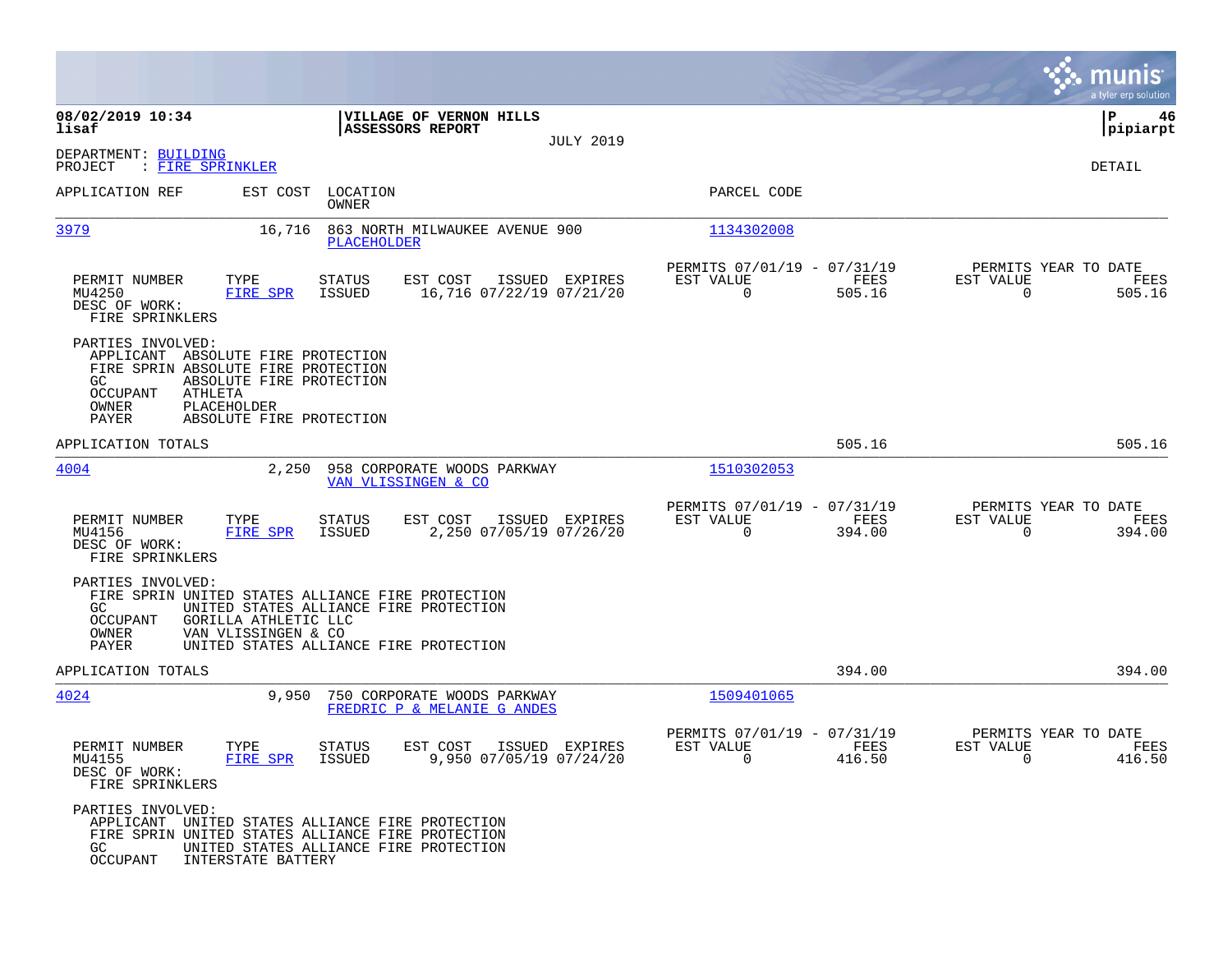|                                                                                                                                           |                                                                                                                                                                                            |                                   |                                                        |                  |                                                         |                | munis<br>a tyler erp solution                                      |
|-------------------------------------------------------------------------------------------------------------------------------------------|--------------------------------------------------------------------------------------------------------------------------------------------------------------------------------------------|-----------------------------------|--------------------------------------------------------|------------------|---------------------------------------------------------|----------------|--------------------------------------------------------------------|
| 08/02/2019 10:34<br>lisaf                                                                                                                 |                                                                                                                                                                                            |                                   | VILLAGE OF VERNON HILLS<br><b>ASSESSORS REPORT</b>     | <b>JULY 2019</b> |                                                         |                | ΙP<br>47<br> pipiarpt                                              |
| DEPARTMENT: BUILDING<br>: FIRE SPRINKLER<br>PROJECT                                                                                       |                                                                                                                                                                                            |                                   |                                                        |                  |                                                         |                | <b>DETAIL</b>                                                      |
| APPLICATION REF                                                                                                                           |                                                                                                                                                                                            | EST COST LOCATION<br><b>OWNER</b> |                                                        |                  | PARCEL CODE                                             |                |                                                                    |
| OWNER<br>PAYER                                                                                                                            | FREDRIC P & MELANIE G ANDES                                                                                                                                                                |                                   | UNITED STATES ALLIANCE FIRE PROTECTION                 |                  |                                                         |                |                                                                    |
| APPLICATION TOTALS                                                                                                                        |                                                                                                                                                                                            |                                   |                                                        |                  |                                                         | 416.50         | 416.50                                                             |
| 4034                                                                                                                                      | 3,000                                                                                                                                                                                      |                                   | 1000 NORTH BUTTERFIELD RD 1033<br>NEW CENTURY TOWN LLC |                  | 1132300046                                              |                |                                                                    |
| PERMIT NUMBER<br>MU4191<br>DESC OF WORK:<br>FIRE SPRINKLER                                                                                | TYPE<br>FIRE SPR                                                                                                                                                                           | <b>STATUS</b><br><b>ISSUED</b>    | EST COST<br>3,000 07/11/19 07/10/20                    | ISSUED EXPIRES   | PERMITS 07/01/19 - 07/31/19<br>EST VALUE<br>$\mathbf 0$ | FEES<br>311.00 | PERMITS YEAR TO DATE<br>EST VALUE<br>FEES<br>$\mathbf 0$<br>311.00 |
| PARTIES INVOLVED:<br>APPLICANT<br>FIRE SPRIN CENTURY AUTOMATIC SPRINKLER CO<br>GC.<br>OCCUPANT<br>OWNER<br>PAYER<br>PAYER                 | CENTURY AUTOMATIC SPRINKLER CO<br>CENTURY AUTOMATIC SPRINKLER CO<br>CFT PACKAGING USA, INC<br>NEW CENTURY TOWN LLC<br>CENTURY AUTOMATIC SPRINKLER CO<br>1000 BUTTERFIELD OPERATING ACCOUNT |                                   |                                                        |                  |                                                         |                |                                                                    |
| APPLICATION TOTALS                                                                                                                        |                                                                                                                                                                                            |                                   |                                                        |                  |                                                         | 311.00         | 311.00                                                             |
| 4145                                                                                                                                      |                                                                                                                                                                                            | PLACEHOLDER                       | 6,735 925 NORTH MILWAUKEE AVENUE 200                   |                  | 1134302008                                              |                |                                                                    |
| PERMIT NUMBER<br>MU4251<br>DESC OF WORK:<br>FIRE SPRINKLERS                                                                               | TYPE<br>FIRE SPR                                                                                                                                                                           | <b>STATUS</b><br>ISSUED           | EST COST<br>6,735 07/22/19 07/21/20                    | ISSUED EXPIRES   | PERMITS 07/01/19 - 07/31/19<br>EST VALUE<br>$\Omega$    | FEES<br>344.00 | PERMITS YEAR TO DATE<br>EST VALUE<br>FEES<br>0<br>344.00           |
| PARTIES INVOLVED:<br>APPLICANT ABSOLUTE FIRE PROTECTION<br>FIRE SPRIN ABSOLUTE FIRE PROTECTION<br>GC<br><b>OCCUPANT</b><br>OWNER<br>PAYER | ABSOLUTE FIRE PROTECTION<br>ADVENT SYSTEMS INC<br>PLACEHOLDER<br>ABSOLUTE FIRE PROTECTION                                                                                                  |                                   |                                                        |                  |                                                         |                |                                                                    |
| APPLICATION TOTALS                                                                                                                        |                                                                                                                                                                                            |                                   |                                                        |                  |                                                         | 344.00         | 344.00                                                             |
| 4150                                                                                                                                      | 8,856                                                                                                                                                                                      | PLACEHOLDER                       | 504 COUNCIL CIRCLE                                     |                  | 1133205080                                              |                |                                                                    |
| PERMIT NUMBER<br>MU4176<br>DESC OF WORK:<br>FIRE SPRINKLER                                                                                | TYPE<br>FIRE SPR                                                                                                                                                                           | STATUS<br><b>ISSUED</b>           | EST COST<br>8,856 07/10/19 07/09/20                    | ISSUED EXPIRES   | PERMITS 07/01/19 - 07/31/19<br>EST VALUE<br>0           | FEES<br>288.56 | PERMITS YEAR TO DATE<br>EST VALUE<br>FEES<br>288.56<br>0           |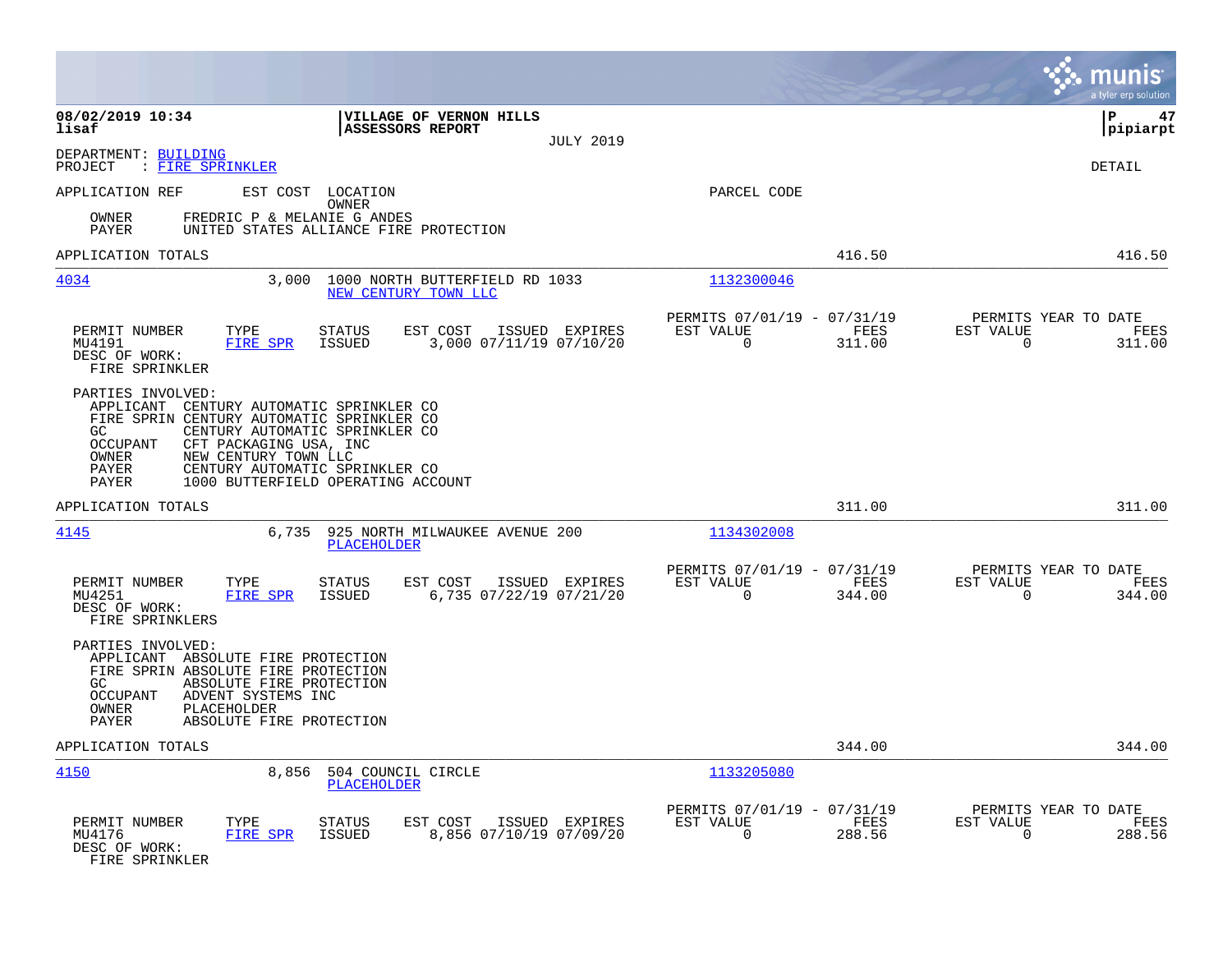|                                                                                                                                                                                                                                                                                                            |                                              |                                               |                    |                                               | munis<br>a tyler erp solution. |
|------------------------------------------------------------------------------------------------------------------------------------------------------------------------------------------------------------------------------------------------------------------------------------------------------------|----------------------------------------------|-----------------------------------------------|--------------------|-----------------------------------------------|--------------------------------|
| 08/02/2019 10:34<br><b>VILLAGE OF VERNON HILLS</b><br>lisaf<br><b>ASSESSORS REPORT</b>                                                                                                                                                                                                                     |                                              |                                               |                    | ÞΡ                                            | 48<br> pipiarpt                |
| DEPARTMENT: BUILDING                                                                                                                                                                                                                                                                                       | <b>JULY 2019</b>                             |                                               |                    |                                               |                                |
| PROJECT<br>: FIRE SPRINKLER                                                                                                                                                                                                                                                                                |                                              |                                               |                    | DETAIL                                        |                                |
| APPLICATION REF<br>EST COST<br>LOCATION<br>OWNER<br>PARTIES INVOLVED:<br>APPLICANT<br>NOVA FIRE PROTECTION<br>FIRE SPRIN NOVA FIRE PROTECTION                                                                                                                                                              |                                              | PARCEL CODE                                   |                    |                                               |                                |
| NOVA FIRE PROTECTION<br>GC.<br>OWNER<br>PLACEHOLDER<br>NOVA FIRE PROTECTION<br>PAYER                                                                                                                                                                                                                       |                                              |                                               |                    |                                               |                                |
| APPLICATION TOTALS                                                                                                                                                                                                                                                                                         |                                              |                                               | 288.56             |                                               | 288.56                         |
| 4217<br>2,550<br>500 NORTH GREENVIEW CT<br>RICHARD M WOLDENBERG                                                                                                                                                                                                                                            |                                              | 1504401098                                    |                    |                                               |                                |
| PERMIT NUMBER<br>EST COST<br>TYPE<br>STATUS<br>MU4290<br>ISSUED<br>FIRE SPR<br>DESC OF WORK:<br>FIRE SPRINKLERS                                                                                                                                                                                            | ISSUED<br>EXPIRES<br>2,550 07/26/19 07/25/20 | PERMITS 07/01/19 - 07/31/19<br>EST VALUE<br>0 | FEES<br>287.00     | PERMITS YEAR TO DATE<br>EST VALUE<br>$\Omega$ | FEES<br>287.00                 |
| PARTIES INVOLVED:<br>APPLICANT<br>UNITED STATES ALLIANCE FIRE PROTECTION<br>FIRE SPRIN UNITED STATES ALLIANCE FIRE PROTECTION<br>UNITED STATES ALLIANCE FIRE PROTECTION<br>GC<br>LEARNING RESOURCES<br><b>OCCUPANT</b><br>RICHARD M WOLDENBERG<br>OWNER<br>PAYER<br>UNITED STATES ALLIANCE FIRE PROTECTION |                                              |                                               |                    |                                               |                                |
| APPLICATION TOTALS<br>PROJECT TOTALS                                                                                                                                                                                                                                                                       |                                              | 0                                             | 287.00<br>2,546.22 | 0                                             | 287.00<br>2,546.22             |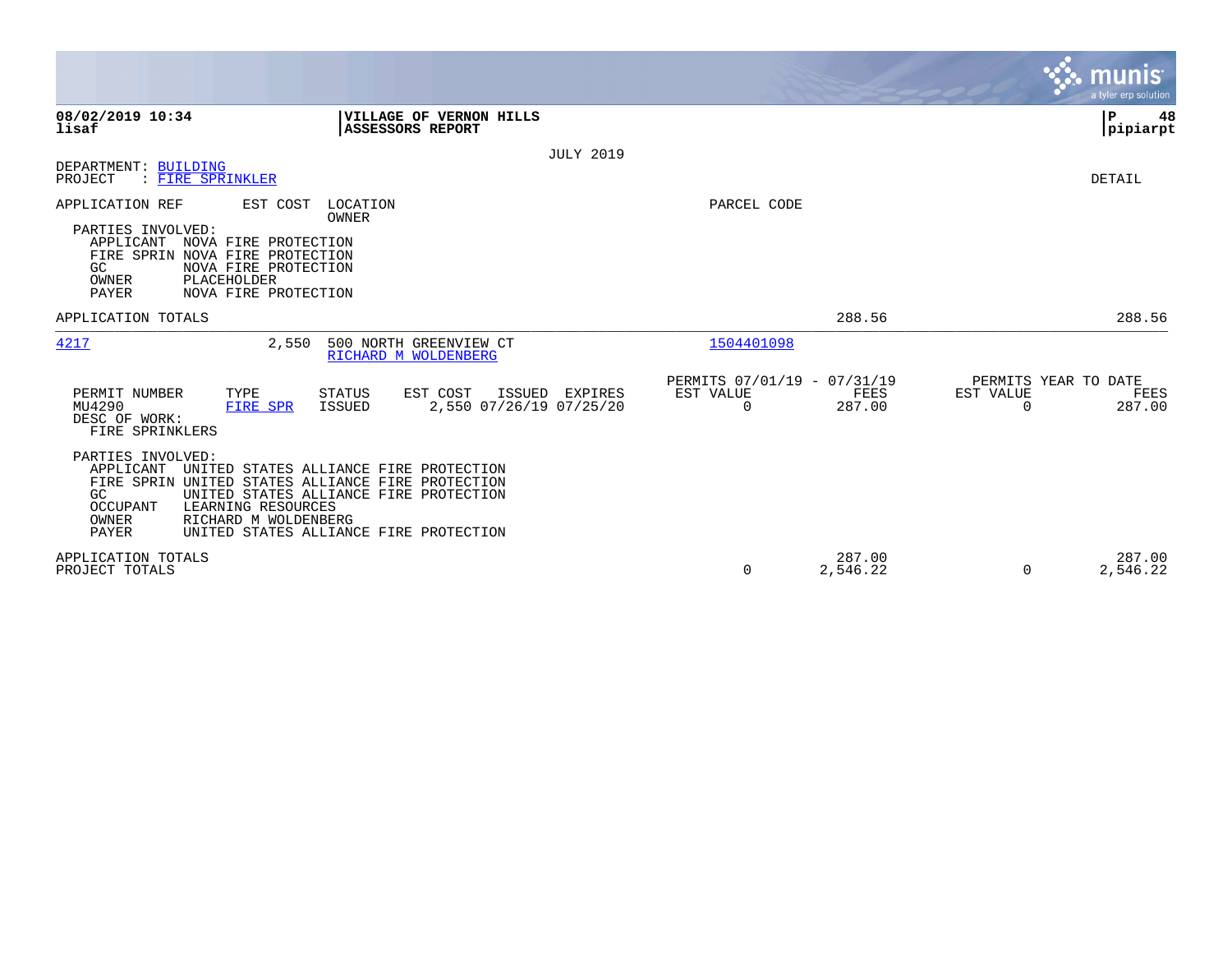|                                                                                                                                                                             | munis<br>a tyler erp solution                                                                                                              |
|-----------------------------------------------------------------------------------------------------------------------------------------------------------------------------|--------------------------------------------------------------------------------------------------------------------------------------------|
| 08/02/2019 10:34<br>VILLAGE OF VERNON HILLS<br>lisaf<br><b>ASSESSORS REPORT</b><br><b>JULY 2019</b>                                                                         | P<br>49<br> pipiarpt                                                                                                                       |
| DEPARTMENT: BUILDING<br>PROJECT<br>: LAWN SPRINKLER                                                                                                                         | DETAIL                                                                                                                                     |
| APPLICATION REF<br>EST COST<br>LOCATION<br>OWNER                                                                                                                            | PARCEL CODE                                                                                                                                |
| 4239<br>1310 GARDEN VIEW DRIVE<br>4,785<br><b>PLACEHOLDER</b>                                                                                                               | 1133205066                                                                                                                                 |
| PERMIT NUMBER<br>TYPE<br>EST COST<br>ISSUED<br>EXPIRES<br>STATUS<br>MU4222<br>4,785 07/16/19 07/15/20<br>LAWN IRRIG ISSUED<br>DESC OF WORK:<br>LAWN SPRINKLER               | PERMITS 07/01/19 - 07/31/19<br>PERMITS YEAR TO DATE<br>EST VALUE<br>FEES<br>EST VALUE<br>FEES<br>$\mathbf 0$<br>50.00<br>$\Omega$<br>50.00 |
| PARTIES INVOLVED:<br>APPLICANT AMERICAN NATIONAL SPRINKLER<br>IRRIGATION AMERICAN NATIONAL SPRINKLER<br><b>OWNER</b><br>PLACEHOLDER<br>PAYER<br>AMERICAN NATIONAL SPRINKLER |                                                                                                                                            |
| APPLICATION TOTALS                                                                                                                                                          | 50.00<br>50.00                                                                                                                             |
| 4242<br>5,251 1314 GARDEN VIEW DRIVE<br>PLACEHOLDER                                                                                                                         | 1133205065                                                                                                                                 |
| PERMIT NUMBER<br>TYPE<br>EST COST<br>ISSUED EXPIRES<br><b>STATUS</b><br>5,251 07/16/19 07/30/20<br>MU4225<br>LAWN IRRIG COMPLT<br>DESC OF WORK:<br>LAWN SPRINKLER           | PERMITS 07/01/19 - 07/31/19<br>PERMITS YEAR TO DATE<br>EST VALUE<br>FEES<br>EST VALUE<br>FEES<br>52.51<br>52.51<br>0<br>$\Omega$           |
| PARTIES INVOLVED:<br>APPLICANT<br>TGF ENTERPRISES<br>GC<br>TGF ENTERPRISES<br>OWNER<br>PLACEHOLDER<br>TGF ENTERPRISES<br>PLUMBER<br>PAYER<br>TGF ENTERPRISES                |                                                                                                                                            |
| APPLICATION TOTALS<br>PROJECT TOTALS                                                                                                                                        | 52.51<br>52.51<br>$\Omega$<br>102.51<br>$\Omega$<br>102.51                                                                                 |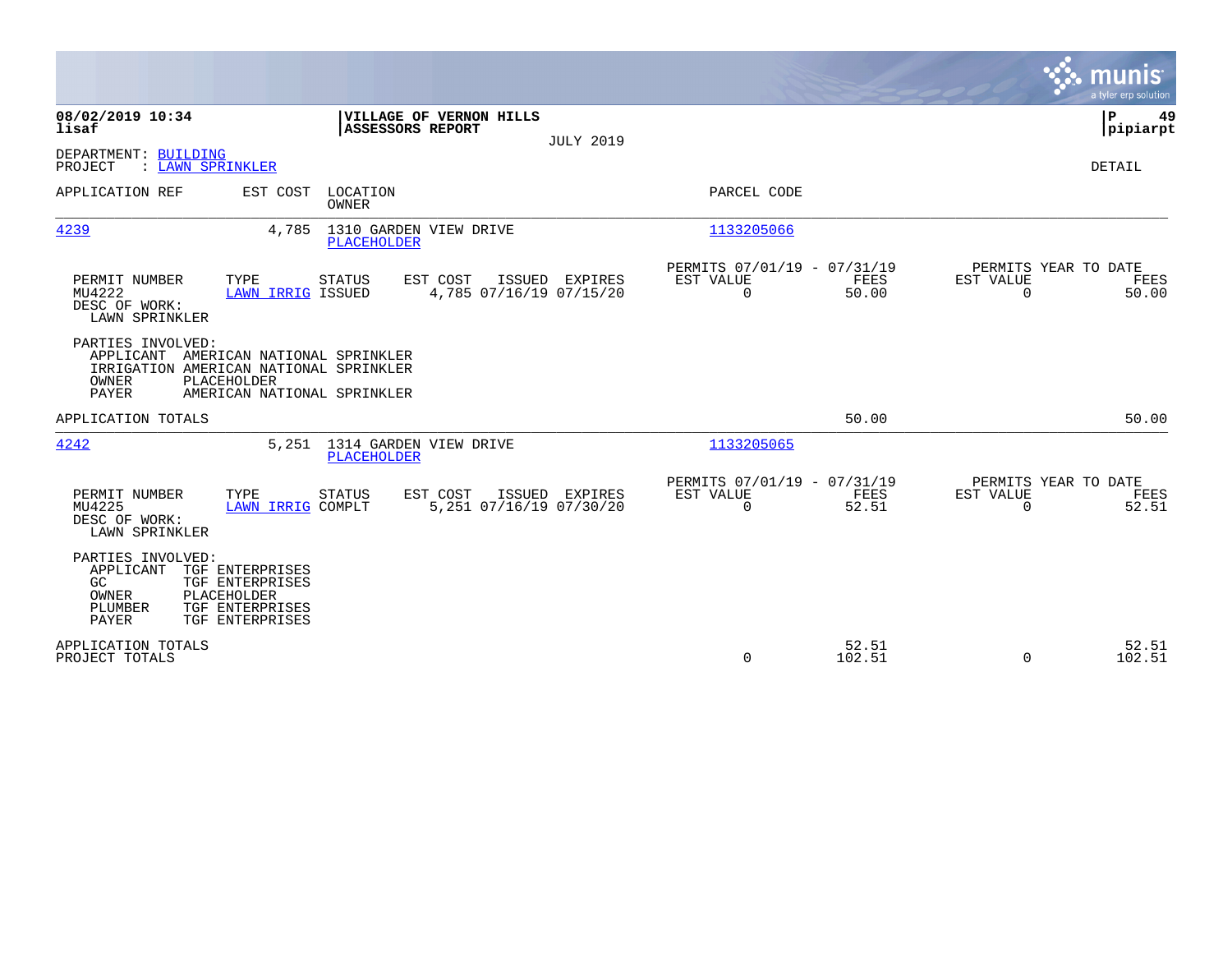|                                                                                                                                                                                                                                                    |                                                                                   |                                                         | munis<br>a tyler erp solution                                                        |
|----------------------------------------------------------------------------------------------------------------------------------------------------------------------------------------------------------------------------------------------------|-----------------------------------------------------------------------------------|---------------------------------------------------------|--------------------------------------------------------------------------------------|
| 08/02/2019 10:34<br>lisaf                                                                                                                                                                                                                          | VILLAGE OF VERNON HILLS<br><b>ASSESSORS REPORT</b>                                |                                                         | 50<br>l P<br> pipiarpt                                                               |
| DEPARTMENT: BUILDING<br>: MISC COMMERCIAL<br>PROJECT                                                                                                                                                                                               |                                                                                   | <b>JULY 2019</b>                                        | DETAIL                                                                               |
| APPLICATION REF<br>EST COST                                                                                                                                                                                                                        | LOCATION<br>OWNER                                                                 | PARCEL CODE                                             |                                                                                      |
| 3951<br>30,000                                                                                                                                                                                                                                     | 500 NORTH GREENVIEW CT<br>RICHARD M WOLDENBERG                                    | 1504401098                                              |                                                                                      |
| PERMIT NUMBER<br>TYPE<br>MISC COMM<br>MU4125<br>DESC OF WORK:<br>INSTALL MODULAR OFFICE IN EXISTING WAREHOUSE                                                                                                                                      | EST COST<br>STATUS<br>ISSUED EXPIRES<br>30,000 07/01/19 06/30/20<br>ISSUED        | PERMITS 07/01/19 - 07/31/19<br>EST VALUE<br>$\mathbf 0$ | PERMITS YEAR TO DATE<br>FEES<br>EST VALUE<br>FEES<br>500.00<br>$\mathbf 0$<br>500.00 |
| PARTIES INVOLVED:<br>APPLICANT<br>ETA HAND 2 MIND<br>MATERIAL SYSTEMS INC<br>CARPENTER<br>ELECTRICIA JR BROWN ELECTRIC<br>GC<br>ETA HAND 2 MIND<br><b>OCCUPANT</b><br>ETA HAND 2 MIND<br>RICHARD M WOLDENBERG<br>OWNER<br>PAYER<br>ETA HAND 2 MIND |                                                                                   |                                                         |                                                                                      |
| APPLICATION TOTALS                                                                                                                                                                                                                                 |                                                                                   |                                                         | 500.00<br>500.00                                                                     |
| 4041<br>8,121                                                                                                                                                                                                                                      | 400 LAKEVIEW PKY 180<br>PWA CONTINENTAL EXECUTIVE PARKE, LP                       | 1504401003                                              |                                                                                      |
| PERMIT NUMBER<br>TYPE<br>MISC COMM<br>MU4163<br>DESC OF WORK:<br>REMOVAL OF A PARTITION WALL                                                                                                                                                       | <b>STATUS</b><br>EST COST<br>ISSUED EXPIRES<br>ISSUED<br>8,121 07/09/19 07/08/20  | PERMITS 07/01/19 - 07/31/19<br>EST VALUE<br>0           | PERMITS YEAR TO DATE<br>FEES<br>EST VALUE<br>FEES<br>281.21<br>$\mathbf 0$<br>281.21 |
| PARTIES INVOLVED:<br>MCNELLY SERVICES INC<br>APPLICANT<br>ELECTRICIA MCNELLY SERVICES INC<br>GC<br>MCNELLY SERVICES INC<br><b>OCCUPANT</b><br>AMERICAN FAMILY INSURANCE<br>OWNER<br>PAYER<br>MCNELLY SERVICES INC                                  | PWA CONTINENTAL EXECUTIVE PARKE, LP                                               |                                                         |                                                                                      |
| APPLICATION TOTALS                                                                                                                                                                                                                                 |                                                                                   |                                                         | 281.21<br>281.21                                                                     |
| 4206<br>19,000                                                                                                                                                                                                                                     | 806 HAWTHORN CTR<br>CENTENNIAL                                                    | 1133401086                                              |                                                                                      |
| PERMIT NUMBER<br>TYPE<br>MU4292<br>MISC COMM<br>DESC OF WORK:<br>MISCELLANEOUS COMMERCIAL                                                                                                                                                          | <b>STATUS</b><br>EST COST<br>ISSUED EXPIRES<br>ISSUED<br>19,000 07/26/19 07/30/20 | PERMITS 07/01/19 - 07/31/19<br>EST VALUE<br>$\Omega$    | PERMITS YEAR TO DATE<br>FEES<br>EST VALUE<br>FEES<br>390.00<br>$\Omega$<br>390.00    |
| PARTIES INVOLVED:<br>APPLICANT<br>QUANTUM BUILDERS<br>CARPENTER<br><b>QUANTUM BUILDERS</b>                                                                                                                                                         |                                                                                   |                                                         |                                                                                      |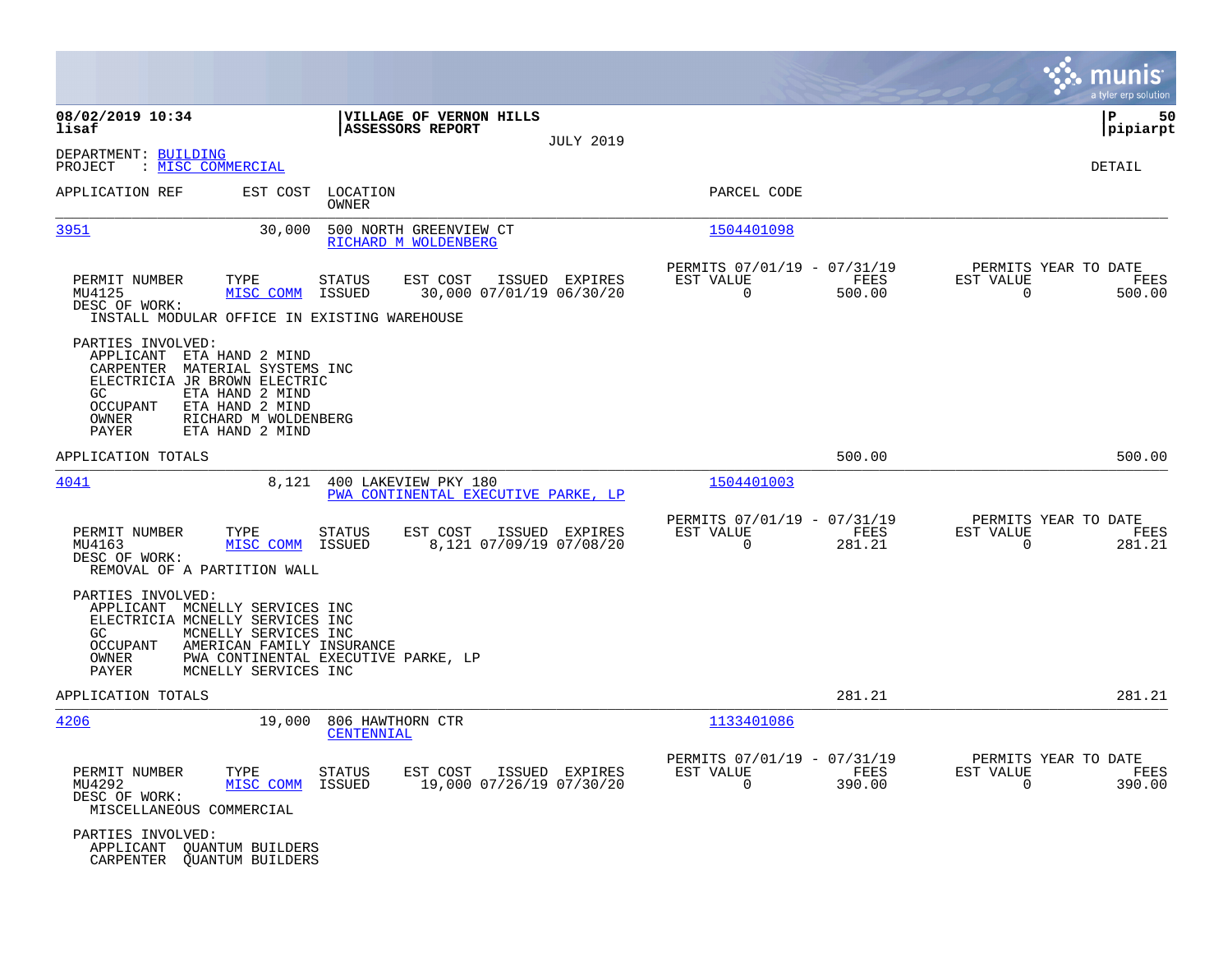|                                                                                                                                                                                                                                                                                           |                                                           |                  |             |                         | $\sim$ munis<br>a tyler erp solution |
|-------------------------------------------------------------------------------------------------------------------------------------------------------------------------------------------------------------------------------------------------------------------------------------------|-----------------------------------------------------------|------------------|-------------|-------------------------|--------------------------------------|
| 08/02/2019 10:34<br>lisaf                                                                                                                                                                                                                                                                 | <b>VILLAGE OF VERNON HILLS</b><br><b>ASSESSORS REPORT</b> | <b>JULY 2019</b> |             |                         | 51<br>∣P<br>pipiarpt                 |
| DEPARTMENT: BUILDING<br>: MISC COMMERCIAL<br>PROJECT                                                                                                                                                                                                                                      |                                                           |                  |             |                         | DETAIL                               |
| EST COST<br>APPLICATION REF<br>DRYWALL<br><b>QUANTUM BUILDERS</b><br>UMBDENSTOCK ELECT<br>ELECTRICIA<br>GC<br>QUANTUM BUILDERS<br><b>OCCUPANT</b><br>TUTTI FRUTTI<br>OWNER<br>CENTENNIAL<br>PLUMBER<br>PELLIGRIN PLUMBING<br>PAYER<br><b>OUANTUM BUILDERS</b><br>SIGN<br>NORTH SHORE SIGN | LOCATION<br>OWNER                                         |                  | PARCEL CODE |                         |                                      |
| APPLICATION TOTALS<br>PROJECT TOTALS                                                                                                                                                                                                                                                      |                                                           |                  | 0           | 390.00<br>1,171.21<br>0 | 390.00<br>1,171.21                   |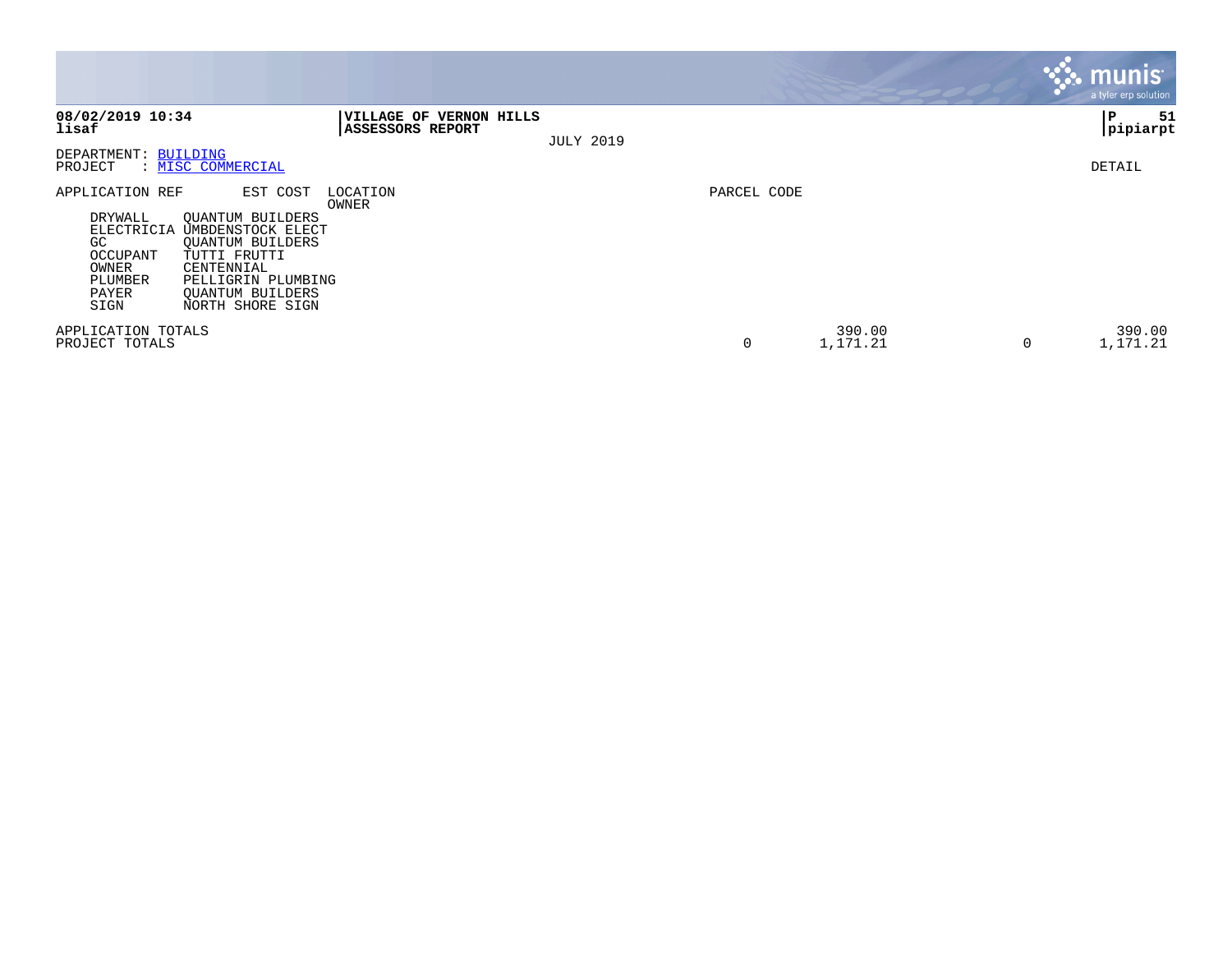|                                                                                         |                                                                                                                     |                         |                                               |                  |                                               |                |                       | <b>munis</b><br>a tyler erp solution. |
|-----------------------------------------------------------------------------------------|---------------------------------------------------------------------------------------------------------------------|-------------------------|-----------------------------------------------|------------------|-----------------------------------------------|----------------|-----------------------|---------------------------------------|
| 08/02/2019 10:34<br>lisaf                                                               |                                                                                                                     | <b>ASSESSORS REPORT</b> | VILLAGE OF VERNON HILLS                       | <b>JULY 2019</b> |                                               |                |                       | P<br>52<br> pipiarpt                  |
| DEPARTMENT: BUILDING<br>PROJECT                                                         | : MISC ELECTRIC COMM                                                                                                |                         |                                               |                  |                                               |                |                       | DETAIL                                |
| APPLICATION REF                                                                         | EST COST                                                                                                            | LOCATION<br>OWNER       |                                               |                  | PARCEL CODE                                   |                |                       |                                       |
| 4186                                                                                    | 5,000                                                                                                               | VAN VLISSINGEN & CO     | 700 CORPORATE WOODS PARKWAY                   |                  | 1509401055                                    |                |                       |                                       |
| PERMIT NUMBER<br>MU4218<br>DESC OF WORK:<br>MISC ELECT                                  | TYPE<br>MISC ELEC                                                                                                   | STATUS<br><b>ISSUED</b> | EST COST<br>ISSUED<br>5,000 07/16/19 07/15/20 | EXPIRES          | PERMITS 07/01/19 - 07/31/19<br>EST VALUE<br>0 | FEES<br>75.00  | EST VALUE<br>$\Omega$ | PERMITS YEAR TO DATE<br>FEES<br>75.00 |
| PARTIES INVOLVED:<br>APPLICANT<br>ELECTRICIA<br>GC<br>OCCUPANT<br>OWNER<br><b>PAYER</b> | BUILD CORPS INC<br>HOMESTEAD ELECTRIC<br>BUILD CORPS INC<br>ADVERSITY VBC<br>VAN VLISSINGEN & CO<br>BUILD CORPS INC |                         |                                               |                  |                                               |                |                       |                                       |
| APPLICATION TOTALS<br>PROJECT TOTALS                                                    |                                                                                                                     |                         |                                               |                  | $\mathbf 0$                                   | 75.00<br>75.00 | 0                     | 75.00<br>75.00                        |

**Contract**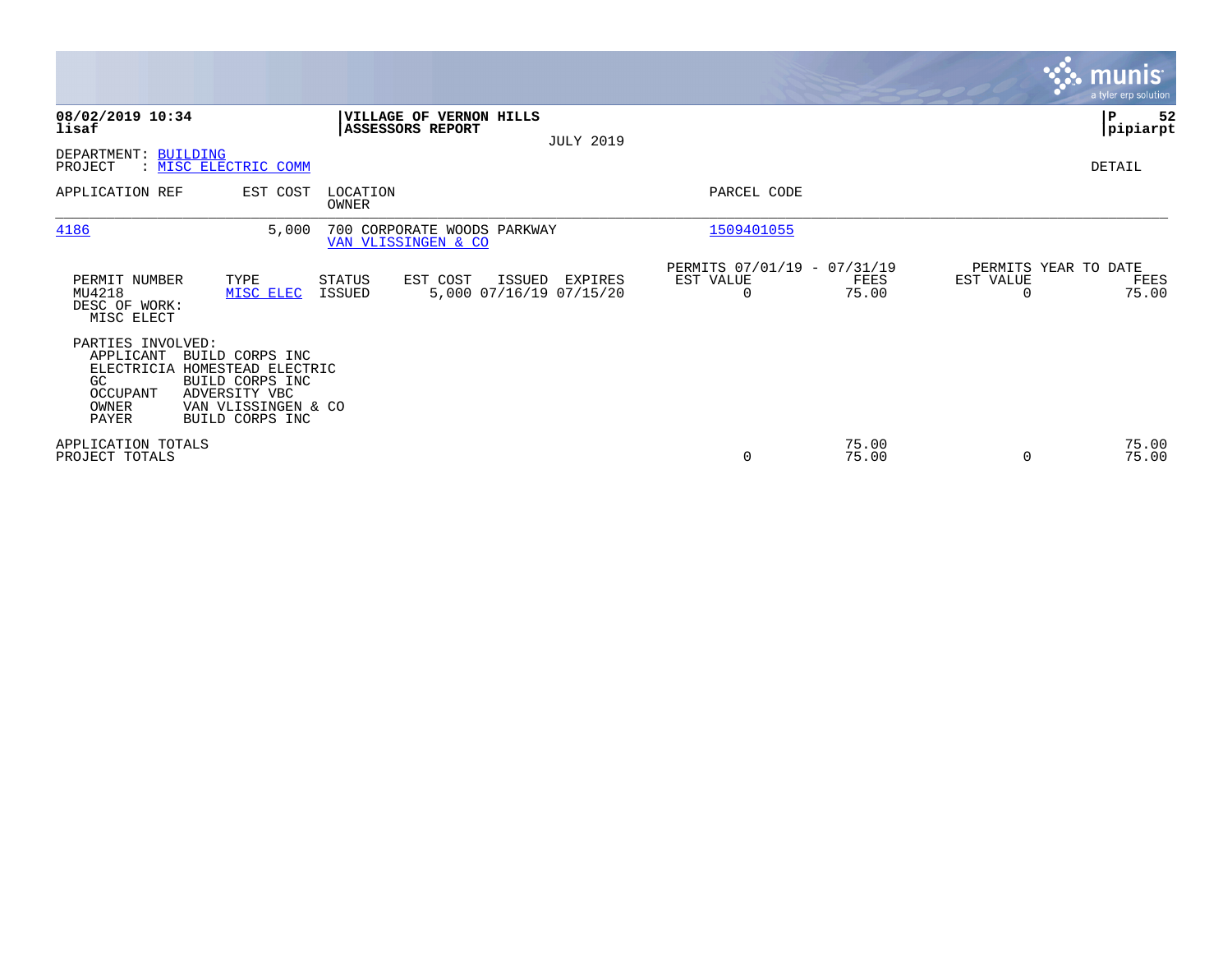|                                                                                                                                             |                                                               |                                                   |                                                    |                  |                                                         |                |                                                  | munis<br>a tyler erp solution |
|---------------------------------------------------------------------------------------------------------------------------------------------|---------------------------------------------------------------|---------------------------------------------------|----------------------------------------------------|------------------|---------------------------------------------------------|----------------|--------------------------------------------------|-------------------------------|
| 08/02/2019 10:34<br>lisaf                                                                                                                   |                                                               |                                                   | VILLAGE OF VERNON HILLS<br><b>ASSESSORS REPORT</b> | <b>JULY 2019</b> |                                                         |                |                                                  | P<br>53<br> pipiarpt          |
| DEPARTMENT: BUILDING<br>PROJECT                                                                                                             | : <u>MIS ELEC RESIDENTIAL</u>                                 |                                                   |                                                    |                  |                                                         |                |                                                  | <b>DETAIL</b>                 |
| APPLICATION REF                                                                                                                             |                                                               | EST COST LOCATION<br>OWNER                        |                                                    |                  | PARCEL CODE                                             |                |                                                  |                               |
| 4082                                                                                                                                        | 11,781                                                        | 601 AVON CT                                       | PATRICK BYRNE & SHARON TEIPEL                      |                  | 1505203024                                              |                |                                                  |                               |
| PERMIT NUMBER<br>MU4149<br>DESC OF WORK:<br>ROOF MOUNTED SOLAR SYSTEM                                                                       | TYPE<br><b>ELEC RES</b>                                       | STATUS<br>ISSUED                                  | EST COST<br>11,781 07/02/19 07/01/20               | ISSUED EXPIRES   | PERMITS 07/01/19 - 07/31/19<br>EST VALUE<br>$\mathbf 0$ | FEES<br>117.81 | PERMITS YEAR TO DATE<br>EST VALUE<br>$\Omega$    | FEES<br>117.81                |
| PARTIES INVOLVED:<br>APPLICANT VIVINT SOLAR<br>ELECTRICIA VIVINT SOLAR<br>GC<br>OWNER<br>PAYER                                              | VIVINT SOLAR<br>PATRICK BYRNE & SHARON TEIPEL<br>VIVINT SOLAR |                                                   |                                                    |                  |                                                         |                |                                                  |                               |
| APPLICATION TOTALS                                                                                                                          |                                                               |                                                   |                                                    |                  |                                                         | 117.81         |                                                  | 117.81                        |
| 4083                                                                                                                                        | 25,641                                                        | 221 NOBLE CIR                                     | <b>JAMES A &amp; JUDY MEROLA</b>                   |                  | 1508401075                                              |                |                                                  |                               |
| PERMIT NUMBER<br>MU4148<br>DESC OF WORK:<br>ROOFTOP SOLAR PANELS                                                                            | TYPE<br>ELEC RES                                              | STATUS<br>ISSUED                                  | EST COST<br>25,641 07/02/19 07/01/20               | ISSUED EXPIRES   | PERMITS 07/01/19 - 07/31/19<br>EST VALUE<br>$\mathbf 0$ | FEES<br>256.41 | PERMITS YEAR TO DATE<br>EST VALUE<br>$\Omega$    | FEES<br>256.41                |
| PARTIES INVOLVED:<br>APPLICANT VIVINT SOLAR<br>ELECTRICIA VIVINT SOLAR<br>GC.<br>$\sqrt{\text{OWNER}}$<br>PAYER                             | VIVINT SOLAR<br>JAMES A & JUDY MEROLA<br>VIVINT SOLAR         |                                                   |                                                    |                  |                                                         |                |                                                  |                               |
| APPLICATION TOTALS                                                                                                                          |                                                               |                                                   |                                                    |                  |                                                         | 256.41         |                                                  | 256.41                        |
| 4124                                                                                                                                        |                                                               | 10,395    105    ADAIR    COURT<br>NANCY C GENSON |                                                    |                  | 1504103008                                              |                |                                                  |                               |
| PERMIT NUMBER<br>MU4167<br>DESC OF WORK:<br>SOLAR PV SYSTEMS                                                                                | TYPE<br>ELEC RES                                              | <b>STATUS</b><br><b>ISSUED</b>                    | EST COST<br>10,395 07/09/19 07/08/20               | ISSUED EXPIRES   | PERMITS 07/01/19 - 07/31/19<br>EST VALUE<br>$\mathbf 0$ | FEES<br>103.95 | PERMITS YEAR TO DATE<br>EST VALUE<br>$\mathbf 0$ | FEES<br>103.95                |
| PARTIES INVOLVED:<br>APPLICANT VININT SOLAR DEVELPOMENT<br>ELECTRICIA DONALD STAUFFER<br>ELECTRICIA VININT SOLAR DEVELPOMENT<br>GC<br>OWNER | VININT SOLAR DEVELPOMENT<br>NANCY C GENSON                    |                                                   |                                                    |                  |                                                         |                |                                                  |                               |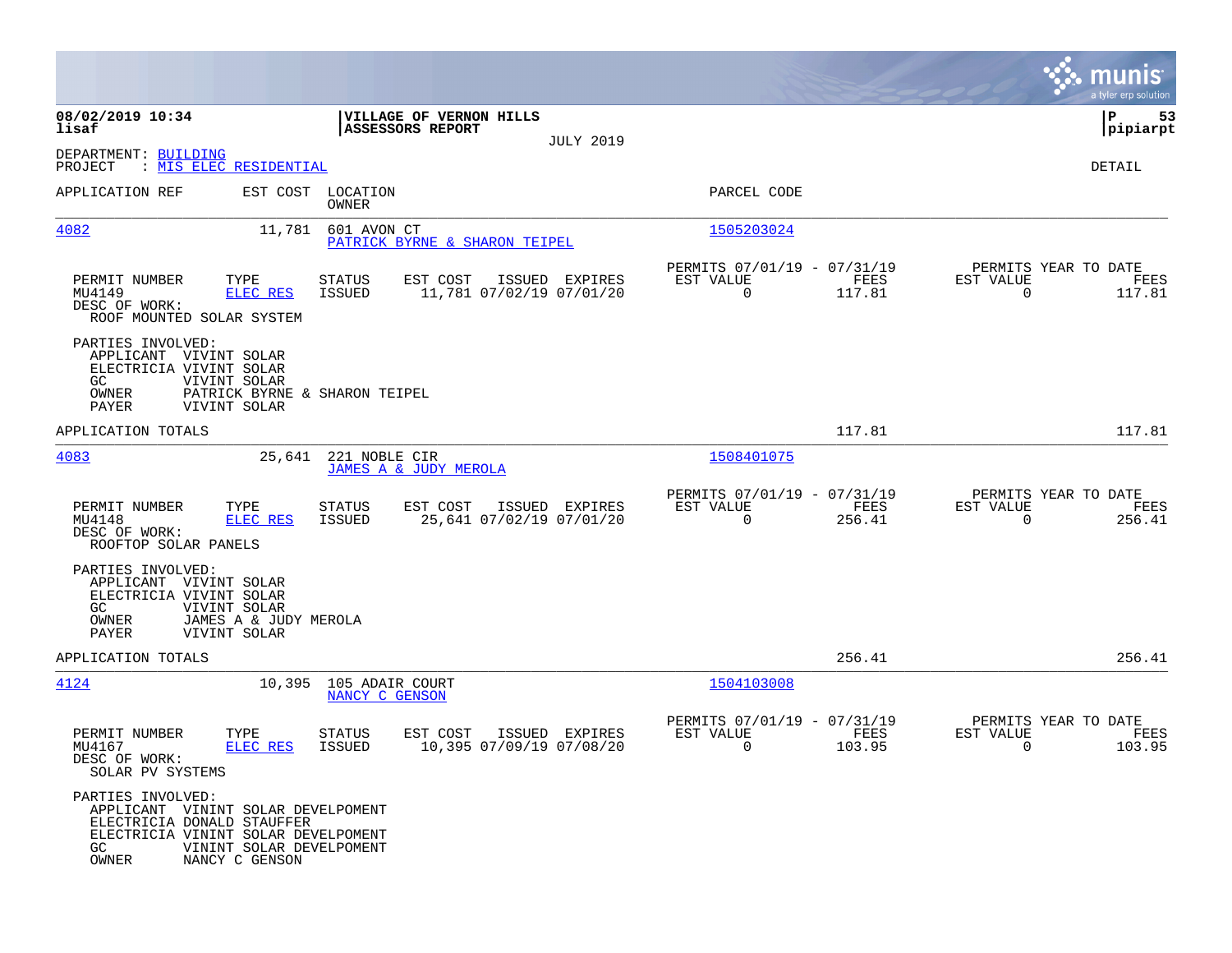|                                                                                                                                                                                                                                       |                                                                                         |                                                                           | munis<br>a tyler erp solution                                      |
|---------------------------------------------------------------------------------------------------------------------------------------------------------------------------------------------------------------------------------------|-----------------------------------------------------------------------------------------|---------------------------------------------------------------------------|--------------------------------------------------------------------|
| 08/02/2019 10:34<br>lisaf                                                                                                                                                                                                             | VILLAGE OF VERNON HILLS<br><b>ASSESSORS REPORT</b><br><b>JULY 2019</b>                  |                                                                           | ΙP<br>54<br> pipiarpt                                              |
| DEPARTMENT: BUILDING<br>: MIS ELEC RESIDENTIAL<br>PROJECT                                                                                                                                                                             |                                                                                         |                                                                           | DETAIL                                                             |
| APPLICATION REF<br>EST COST LOCATION                                                                                                                                                                                                  |                                                                                         | PARCEL CODE                                                               |                                                                    |
| <b>PAYER</b><br>VININT SOLAR DEVELPOMENT                                                                                                                                                                                              | OWNER                                                                                   |                                                                           |                                                                    |
| APPLICATION TOTALS                                                                                                                                                                                                                    |                                                                                         | 103.95                                                                    | 103.95                                                             |
| 4125<br>12,474                                                                                                                                                                                                                        | 312S ALEXANDRIA DR<br><b>JOHN JOSEPH SANTIAGO</b>                                       | 1505204027                                                                |                                                                    |
| PERMIT NUMBER<br>TYPE<br>MU4168<br><b>ELEC RES</b><br>DESC OF WORK:<br>SOLAR PVC SYSTEM                                                                                                                                               | EST COST<br>ISSUED EXPIRES<br>STATUS<br><b>ISSUED</b><br>12,474 07/09/19 07/08/20       | PERMITS 07/01/19 - 07/31/19<br>EST VALUE<br>FEES<br>$\mathbf 0$<br>124.74 | PERMITS YEAR TO DATE<br>EST VALUE<br>FEES<br>$\mathbf 0$<br>124.74 |
| PARTIES INVOLVED:<br>APPLICANT VININT SOLAR DEVELPOMENT<br>ELECTRICIA DONALD STAUFFER<br>ELECTRICIA VININT SOLAR DEVELPOMENT<br>GC.<br>VININT SOLAR DEVELPOMENT<br>OWNER<br>JOHN JOSEPH SANTIAGO<br>VININT SOLAR DEVELPOMENT<br>PAYER |                                                                                         |                                                                           |                                                                    |
| APPLICATION TOTALS                                                                                                                                                                                                                    |                                                                                         | 124.74                                                                    | 124.74                                                             |
| 4185<br>3,940                                                                                                                                                                                                                         | 11 MONTEBELLO DR<br><b>STEPHEN LIMER</b>                                                | 1508206001                                                                |                                                                    |
| PERMIT NUMBER<br>TYPE<br><b>ELEC RES</b><br>MU4262<br>DESC OF WORK:<br>REPLACE AN EXISTING 100 TO 200AMP FOR ELECT CAR CHARGER                                                                                                        | <b>STATUS</b><br>EST COST<br>ISSUED EXPIRES<br>3,940 07/23/19 07/22/20<br><b>ISSUED</b> | PERMITS 07/01/19 - 07/31/19<br>EST VALUE<br>FEES<br>$\mathbf 0$<br>50.00  | PERMITS YEAR TO DATE<br>EST VALUE<br>FEES<br>50.00<br>0            |
| PARTIES INVOLVED:<br>APPLICANT ALLSTATE ELECTRIC<br>ELECTRICIA ALLSTATE ELECTRIC<br>GC.<br>ALLSTATE ELECTRIC<br>OWNER<br>STEPHEN LIMER<br>ALLSTATE ELECTRIC<br>PAYER                                                                  |                                                                                         |                                                                           |                                                                    |
| APPLICATION TOTALS                                                                                                                                                                                                                    |                                                                                         | 50.00                                                                     | 50.00                                                              |
| 4202<br>7,671                                                                                                                                                                                                                         | 335 CHERRY VALLEY RD<br>DOUGLAS & JUNE MOORE                                            | 1508107049                                                                |                                                                    |
| PERMIT NUMBER<br>TYPE<br>MU4173<br><b>ELEC RES</b><br>DESC OF WORK:<br>REPLACE 100 AMP & PANEL INSTALL GROUNDING & SURGE INSIDE                                                                                                       | <b>STATUS</b><br>EST COST<br>ISSUED EXPIRES<br>7,671 07/10/19 07/09/20<br><b>ISSUED</b> | PERMITS 07/01/19 - 07/31/19<br>EST VALUE<br>FEES<br>$\mathbf 0$<br>76.71  | PERMITS YEAR TO DATE<br>EST VALUE<br>FEES<br>76.71<br>$\mathbf 0$  |
| PARTIES INVOLVED:<br>APPLICANT ABC PLUMBING, HEATING, COOLING, ELECTRIC                                                                                                                                                               |                                                                                         |                                                                           |                                                                    |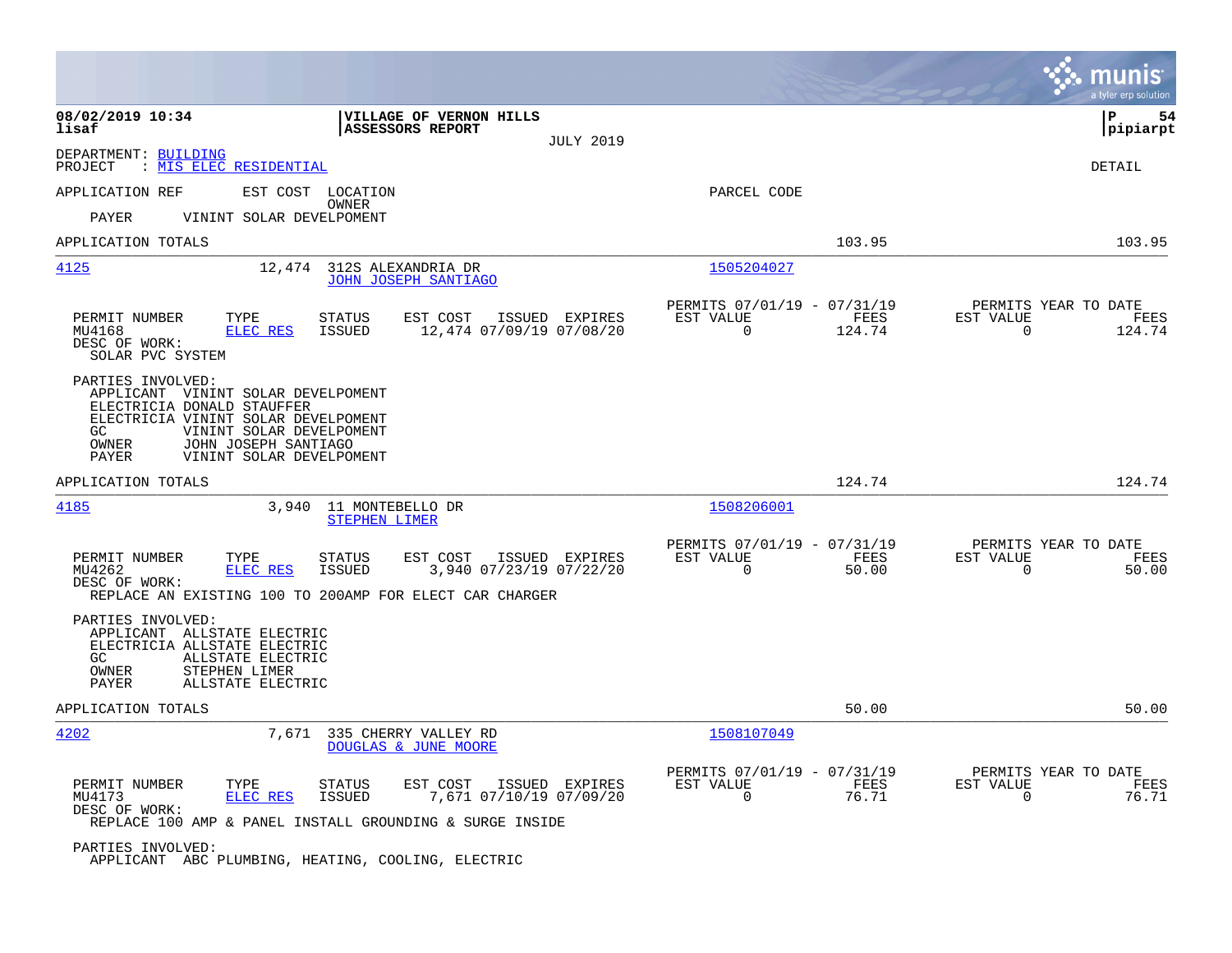|                                                                                                                                                                                                                                                  |                                                     |             |                      | <b>munis</b><br>a tyler erp solution |
|--------------------------------------------------------------------------------------------------------------------------------------------------------------------------------------------------------------------------------------------------|-----------------------------------------------------|-------------|----------------------|--------------------------------------|
| 08/02/2019 10:34<br>lisaf<br><b>ASSESSORS REPORT</b>                                                                                                                                                                                             | <b> VILLAGE OF VERNON HILLS</b><br><b>JULY 2019</b> |             |                      | 55<br>P<br> pipiarpt                 |
| DEPARTMENT: BUILDING<br>: MIS ELEC RESIDENTIAL<br>PROJECT                                                                                                                                                                                        |                                                     |             |                      | DETAIL                               |
| APPLICATION REF<br>EST COST<br>LOCATION<br>OWNER<br>ELECTRICIA ABC PLUMBING, HEATING, COOLING, ELECTRIC<br>ABC PLUMBING, HEATING, COOLING, ELECTRIC<br>GC.<br>DOUGLAS & JUNE MOORE<br>OWNER<br>PAYER<br>ABC PLUMBING, HEATING, COOLING, ELECTRIC |                                                     | PARCEL CODE |                      |                                      |
| APPLICATION TOTALS<br>PROJECT TOTALS                                                                                                                                                                                                             |                                                     | 0           | 76.71<br>729.62<br>0 | 76.71<br>729.62                      |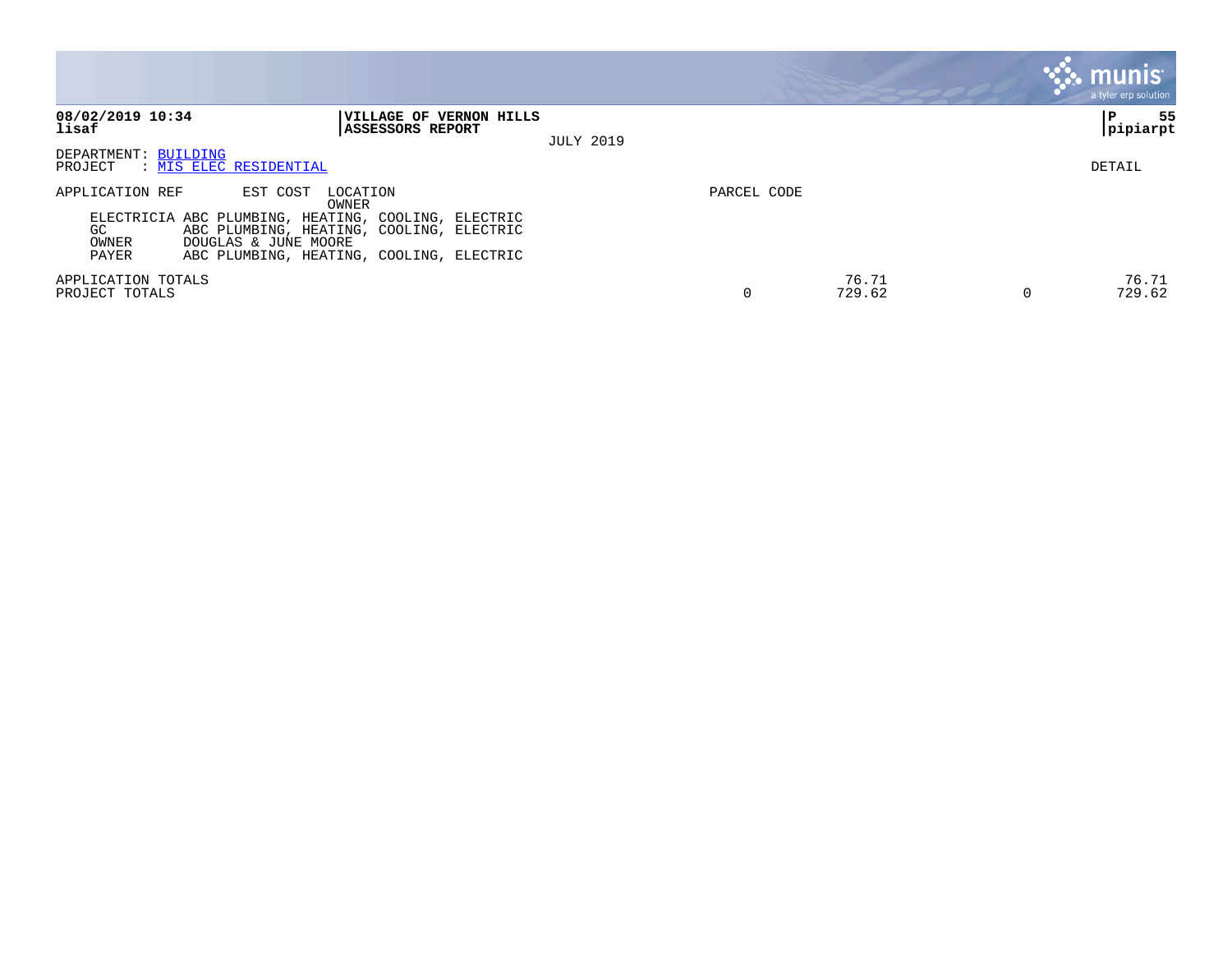|                                                                                                                                                                                                                                                    |                                                                                          |                                                                           | munis<br>a tyler erp solution                                   |
|----------------------------------------------------------------------------------------------------------------------------------------------------------------------------------------------------------------------------------------------------|------------------------------------------------------------------------------------------|---------------------------------------------------------------------------|-----------------------------------------------------------------|
| 08/02/2019 10:34<br>lisaf                                                                                                                                                                                                                          | VILLAGE OF VERNON HILLS<br>ASSESSORS REPORT                                              |                                                                           | ∣P<br>56<br>pipiarpt                                            |
| DEPARTMENT: BUILDING<br>: MISC RESIDENTIAL<br>PROJECT                                                                                                                                                                                              | <b>JULY 2019</b>                                                                         |                                                                           | DETAIL                                                          |
| APPLICATION REF                                                                                                                                                                                                                                    | EST COST LOCATION<br>OWNER                                                               | PARCEL CODE                                                               |                                                                 |
| 4087<br>46,623                                                                                                                                                                                                                                     | 473 EVERGREEN DR<br><b>JOHN FILIPPI</b>                                                  | 1508403007                                                                |                                                                 |
| PERMIT NUMBER<br>TYPE<br>MU4160<br>MISC RES<br>DESC OF WORK:<br>KITCHEN/BASEMENT REMODEL                                                                                                                                                           | <b>STATUS</b><br>EST COST<br>ISSUED EXPIRES<br><b>ISSUED</b><br>46,623 07/08/19 07/07/20 | PERMITS 07/01/19 - 07/31/19<br>EST VALUE<br>FEES<br>$\Omega$<br>466.23    | PERMITS YEAR TO DATE<br>EST VALUE<br>FEES<br>$\Omega$<br>466.23 |
| PARTIES INVOLVED:<br>APPLICANT<br>JOHN FILIPPI<br>CARPENTER KITCHEN DISCOUNTERS OF AMERICA INC<br>DRYWALL<br>P CAHILL J GRANGER<br>ELECTRICIA VILLAGE ELECTRIC LLC<br>GC.<br>GC<br>JOHN FILIPPI<br>OWNER<br>JOHN FILIPPI<br>PLUMBER<br>LZ PLUMBING | KITCHEN DISCOUNTERS OF AMERICA INC                                                       |                                                                           |                                                                 |
| APPLICATION TOTALS                                                                                                                                                                                                                                 |                                                                                          | 466.23                                                                    | 466.23                                                          |
| 4116<br>46,000                                                                                                                                                                                                                                     | 344 COLONIAL DR<br><b>JULIE C HARTY</b>                                                  | 1128111006                                                                |                                                                 |
| PERMIT NUMBER<br>TYPE<br>MU4212<br>MISC RES<br>DESC OF WORK:<br>BATHROOM REMODEL                                                                                                                                                                   | <b>STATUS</b><br>EST COST<br>ISSUED EXPIRES<br>46,000 07/15/19 07/30/20<br><b>ISSUED</b> | PERMITS 07/01/19 - 07/31/19<br>EST VALUE<br>FEES<br>$\mathbf 0$<br>460.00 | PERMITS YEAR TO DATE<br>EST VALUE<br>FEES<br>460.00<br>0        |
| PARTIES INVOLVED:<br>APPLICANT IDEA HOME VENTURES INC<br>ELECTRICIA YURII PYLYPCHUK<br>GC<br>IDEA HOME VENTURES INC<br>OWNER<br>JULIE C HARTY<br>PLUMBER                                                                                           | ROQUE"S PLUMBING & SEWER SERVICES INC                                                    |                                                                           |                                                                 |
| APPLICATION TOTALS                                                                                                                                                                                                                                 |                                                                                          | 460.00                                                                    | 460.00                                                          |
| 4135<br>63,780                                                                                                                                                                                                                                     | 33 MONTEBELLO DR<br>NICHOLAS S & ELIZABETH COLLINS                                       | 1508206012                                                                |                                                                 |
| PERMIT NUMBER<br>TYPE<br>MU4220<br>MISC RES<br>DESC OF WORK:<br>SUNROOM ADDITION                                                                                                                                                                   | STATUS<br>EST COST<br>ISSUED EXPIRES<br><b>ISSUED</b><br>63,780 07/16/19 07/15/20        | PERMITS 07/01/19 - 07/31/19<br>EST VALUE<br>FEES<br>0<br>637.80           | PERMITS YEAR TO DATE<br>EST VALUE<br>FEES<br>0<br>637.80        |
| PARTIES INVOLVED:<br>APPLICANT<br>WOODLAND EXTERIORS INC<br>CONCRETE<br>BELL CONCRETE                                                                                                                                                              |                                                                                          |                                                                           |                                                                 |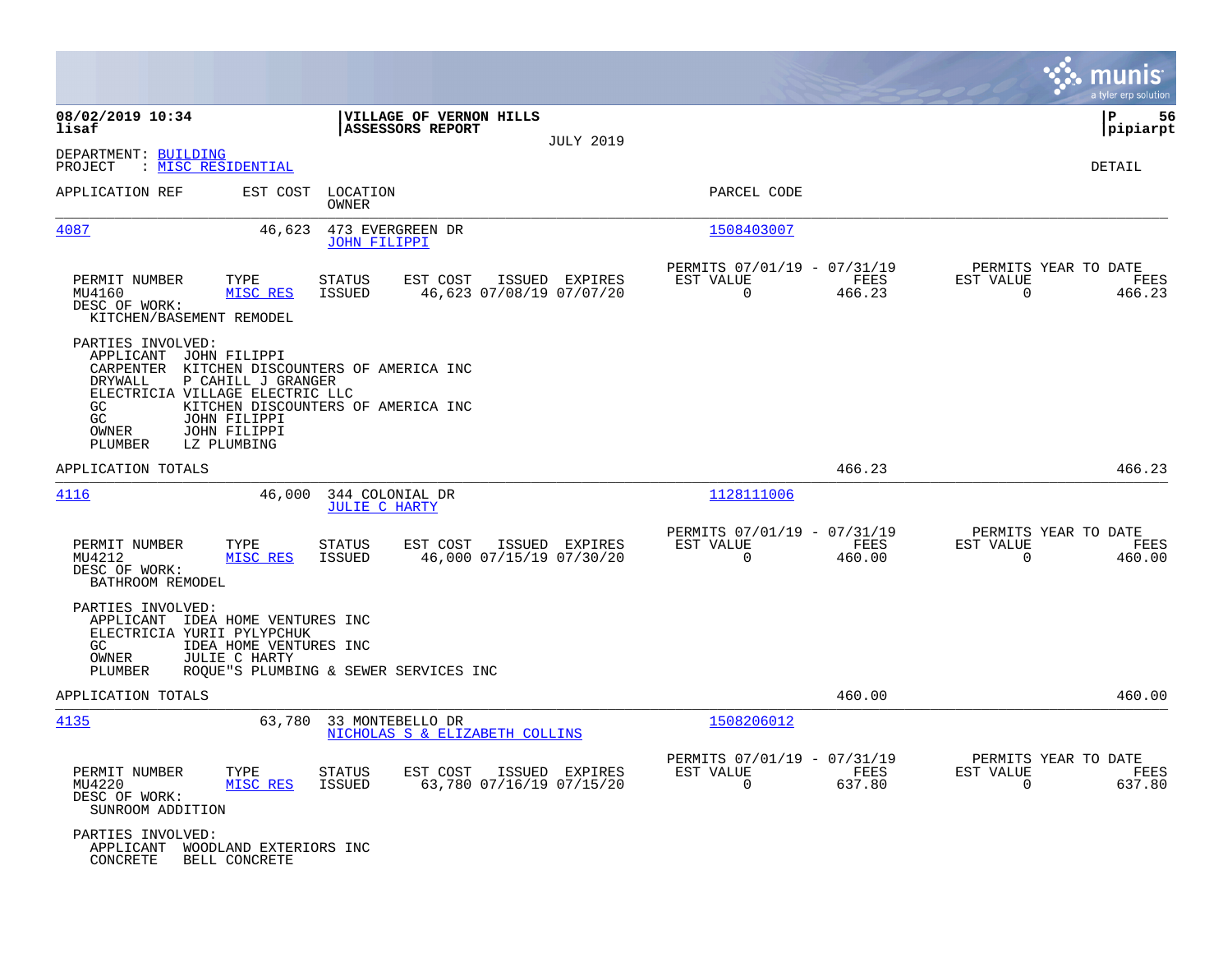|                                                                                                                                                                                                                                                                       |                                                                           | munis<br>a tyler erp solution                                             |
|-----------------------------------------------------------------------------------------------------------------------------------------------------------------------------------------------------------------------------------------------------------------------|---------------------------------------------------------------------------|---------------------------------------------------------------------------|
| 08/02/2019 10:34<br>VILLAGE OF VERNON HILLS<br>lisaf<br>ASSESSORS REPORT<br><b>JULY 2019</b>                                                                                                                                                                          |                                                                           | l P<br>57<br> pipiarpt                                                    |
| DEPARTMENT: BUILDING<br>: <u>MISC RESIDENTIAL</u><br>PROJECT                                                                                                                                                                                                          |                                                                           | <b>DETAIL</b>                                                             |
| APPLICATION REF<br>EST COST LOCATION<br>OWNER<br>ELECTRICIA MARIOTTI ELECTRIC<br>WOODLAND EXTERIORS INC<br>GC.<br>OWNER<br>NICHOLAS S & ELIZABETH COLLINS<br>PAYER<br>WOODLAND EXTERIORS INC<br><b>ROOFER</b><br>LANDMARK ROOFING                                     | PARCEL CODE                                                               |                                                                           |
| APPLICATION TOTALS                                                                                                                                                                                                                                                    | 637.80                                                                    | 637.80                                                                    |
| 4232<br>373 CHESTERFIELD LN<br>21,029<br><b>SCOTT SHAPIRO</b>                                                                                                                                                                                                         | 1508216005                                                                |                                                                           |
| PERMIT NUMBER<br>TYPE<br><b>STATUS</b><br>EST COST<br>ISSUED EXPIRES<br>MU4309<br>21,029 07/31/19 08/01/20<br>MISC RES<br>ISSUED<br>DESC OF WORK:<br><b>BASEMENT REMODEL</b>                                                                                          | PERMITS 07/01/19 - 07/31/19<br>EST VALUE<br>FEES<br>$\mathbf 0$<br>210.29 | PERMITS YEAR TO DATE<br>EST VALUE<br>FEES<br>$\mathbf 0$<br>210.29        |
| PARTIES INVOLVED:<br>APPLICANT<br>D & E CONSTRUCTION<br>D & E CONSTRUCTION<br>GC<br>OWNER<br>SCOTT SHAPIRO<br>PAYER<br>D & E CONSTRUCTION                                                                                                                             |                                                                           |                                                                           |
| APPLICATION TOTALS                                                                                                                                                                                                                                                    | 210.29                                                                    | 210.29                                                                    |
| 4237<br>10,000<br>849 BELLE ISLE LN<br>VENKATESH & CHANDRA KORAVADI                                                                                                                                                                                                   | 1506411004                                                                |                                                                           |
| PERMIT NUMBER<br>TYPE<br><b>STATUS</b><br>EST COST<br>ISSUED EXPIRES<br>MU4293<br>MISC RES<br>ISSUED<br>10,000 07/29/19 07/28/20<br>DESC OF WORK:<br>KITCHEN & BATH REMODEL                                                                                           | PERMITS 07/01/19 - 07/31/19<br>EST VALUE<br>FEES<br>$\mathbf 0$<br>100.00 | PERMITS YEAR TO DATE<br>EST VALUE<br><b>FEES</b><br>$\mathbf 0$<br>100.00 |
| PARTIES INVOLVED:<br>APPLICANT FELIKS KLEBAN<br>ELECTRICIA STATE ELECTRIC INCORPORATED<br>GC.<br>FELIKS KLEBAN<br>GLASS<br>ROCK SOLID CONSTRUCTION GROUP<br><b>OWNER</b><br>VENKATESH & CHANDRA KORAVADI<br>PLUMBER<br>FELIKS KLEBAN<br><b>PAYER</b><br>FELIKS KLEBAN |                                                                           |                                                                           |
| APPLICATION TOTALS<br>PROJECT TOTALS                                                                                                                                                                                                                                  | 100.00<br>$\Omega$<br>1,874.32                                            | 100.00<br>$\Omega$<br>1,874.32                                            |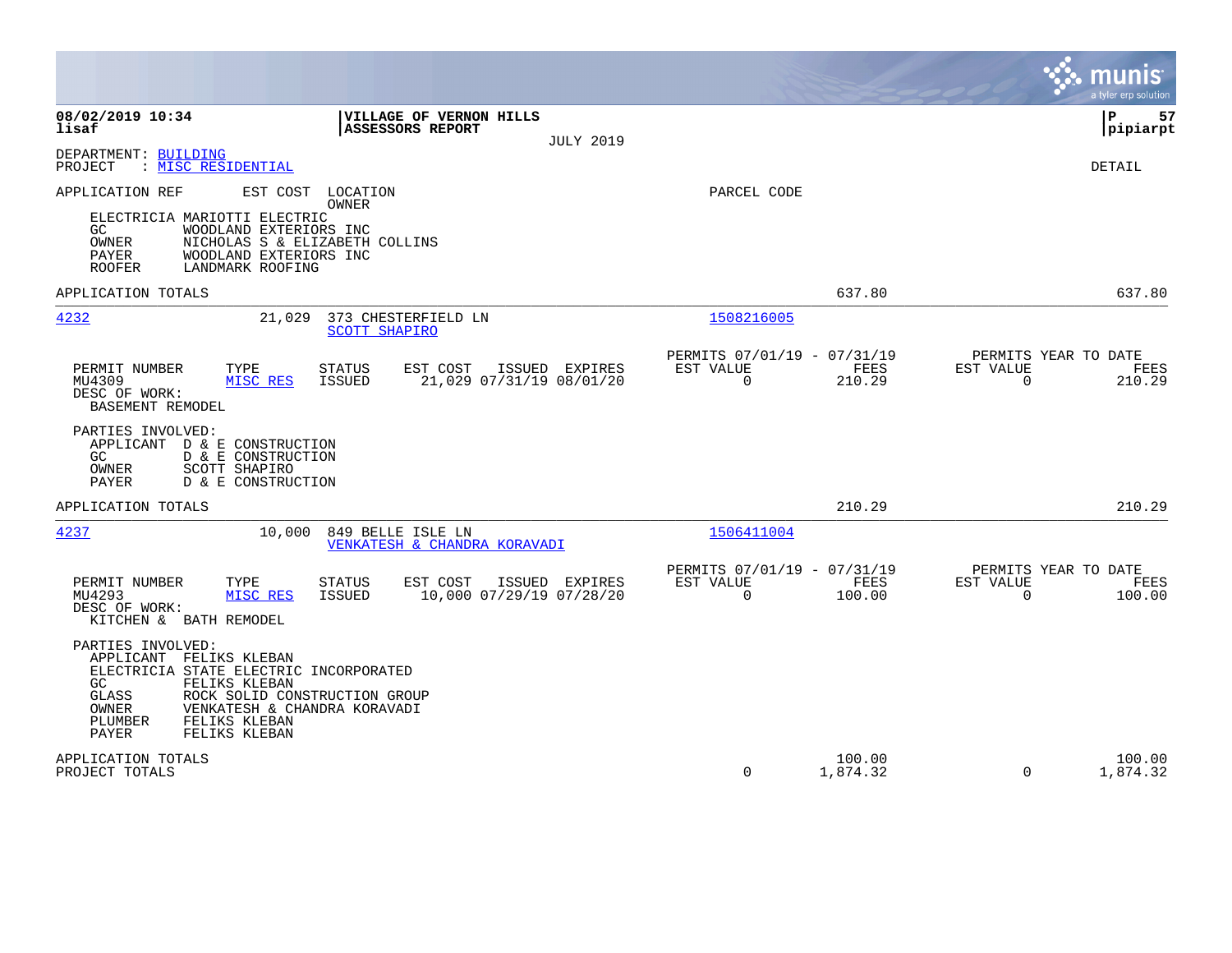|                                                                                                                                                                                                      |                                                                        | munis<br>a tyler erp solution                                      |
|------------------------------------------------------------------------------------------------------------------------------------------------------------------------------------------------------|------------------------------------------------------------------------|--------------------------------------------------------------------|
| 08/02/2019 10:34<br>VILLAGE OF VERNON HILLS<br>lisaf<br><b>ASSESSORS REPORT</b><br><b>JULY 2019</b>                                                                                                  |                                                                        | l P<br>58<br> pipiarpt                                             |
| DEPARTMENT: BUILDING<br>PROJECT<br>: PARKING LOT                                                                                                                                                     |                                                                        | <b>DETAIL</b>                                                      |
| APPLICATION REF<br>EST COST<br>LOCATION<br>OWNER                                                                                                                                                     | PARCEL CODE                                                            |                                                                    |
| 4093<br>6,964<br>700 CORPORATE WOODS PARKWAY<br>VAN VLISSINGEN & CO                                                                                                                                  | 1509401055                                                             |                                                                    |
| PERMIT NUMBER<br>TYPE<br><b>STATUS</b><br>EST COST<br>ISSUED EXPIRES<br>MU4169<br>PKG LOT<br><b>ISSUED</b><br>6,964 07/09/19 07/08/20<br>DESC OF WORK:<br>PARKING LOT                                | PERMITS 07/01/19 - 07/31/19<br>EST VALUE<br>FEES<br>$\Omega$<br>279.00 | PERMITS YEAR TO DATE<br>EST VALUE<br>FEES<br>$\Omega$<br>279.00    |
| PARTIES INVOLVED:<br>APPLICANT<br>CHADWICK CONSTRUCTION<br>CHADWICK CONSTRUCTION<br>GC.<br>OCCUPANT<br>VAN VLISSINGEN & CO<br>OWNER<br>VAN VLISSINGEN & CO                                           |                                                                        |                                                                    |
| APPLICATION TOTALS                                                                                                                                                                                   | 279.00                                                                 | 279.00                                                             |
| 4094<br>8,979<br>750 CORPORATE WOODS PARKWAY<br>FREDRIC P & MELANIE G ANDES                                                                                                                          | 1509401065                                                             |                                                                    |
| EST COST<br>PERMIT NUMBER<br>TYPE<br><b>STATUS</b><br>ISSUED EXPIRES<br><b>ISSUED</b><br>8,979 07/18/19 07/17/20<br>MU4234<br>PKG LOT<br>DESC OF WORK:<br>PARKING LOT                                | PERMITS 07/01/19 - 07/31/19<br>EST VALUE<br>FEES<br>0<br>359.00        | PERMITS YEAR TO DATE<br>EST VALUE<br>FEES<br>$\mathbf 0$<br>359.00 |
| PARTIES INVOLVED:<br>APPLICANT<br>CHADWICK CONSTRUCTION<br>GC.<br>CHADWICK CONSTRUCTION<br>OCCUPANT<br>VAN VLISSINGEN & CO<br>OWNER<br>FREDRIC P & MELANIE G ANDES<br>PAYER<br>CHADWICK CONSTRUCTION |                                                                        |                                                                    |
| APPLICATION TOTALS                                                                                                                                                                                   | 359.00                                                                 | 359.00                                                             |
| 4234<br>10,000<br>261 WEST TOWNLINE RD<br><b>WALGREEN CO</b>                                                                                                                                         | 1505207007                                                             |                                                                    |
| PERMIT NUMBER<br>TYPE<br>STATUS<br>EST COST<br>ISSUED EXPIRES<br>MU4275<br>PKG LOT<br><b>ISSUED</b><br>10,000 07/24/19 07/23/20<br>DESC OF WORK:<br>PARKING LOT MAINTENANCE 261-471 TOWNLINE         | PERMITS 07/01/19 - 07/31/19<br>EST VALUE<br>FEES<br>$\Omega$<br>248.00 | PERMITS YEAR TO DATE<br>EST VALUE<br>FEES<br>248.00<br>$\Omega$    |
| PARTIES INVOLVED:<br>APPLICANT PATRIOT MAINTENANCE INC<br>PATRIOT MAINTENANCE INC<br>GC.<br>OWNER<br>WALGREEN CO                                                                                     |                                                                        |                                                                    |
| APPLICATION TOTALS                                                                                                                                                                                   | 248.00                                                                 | 248.00                                                             |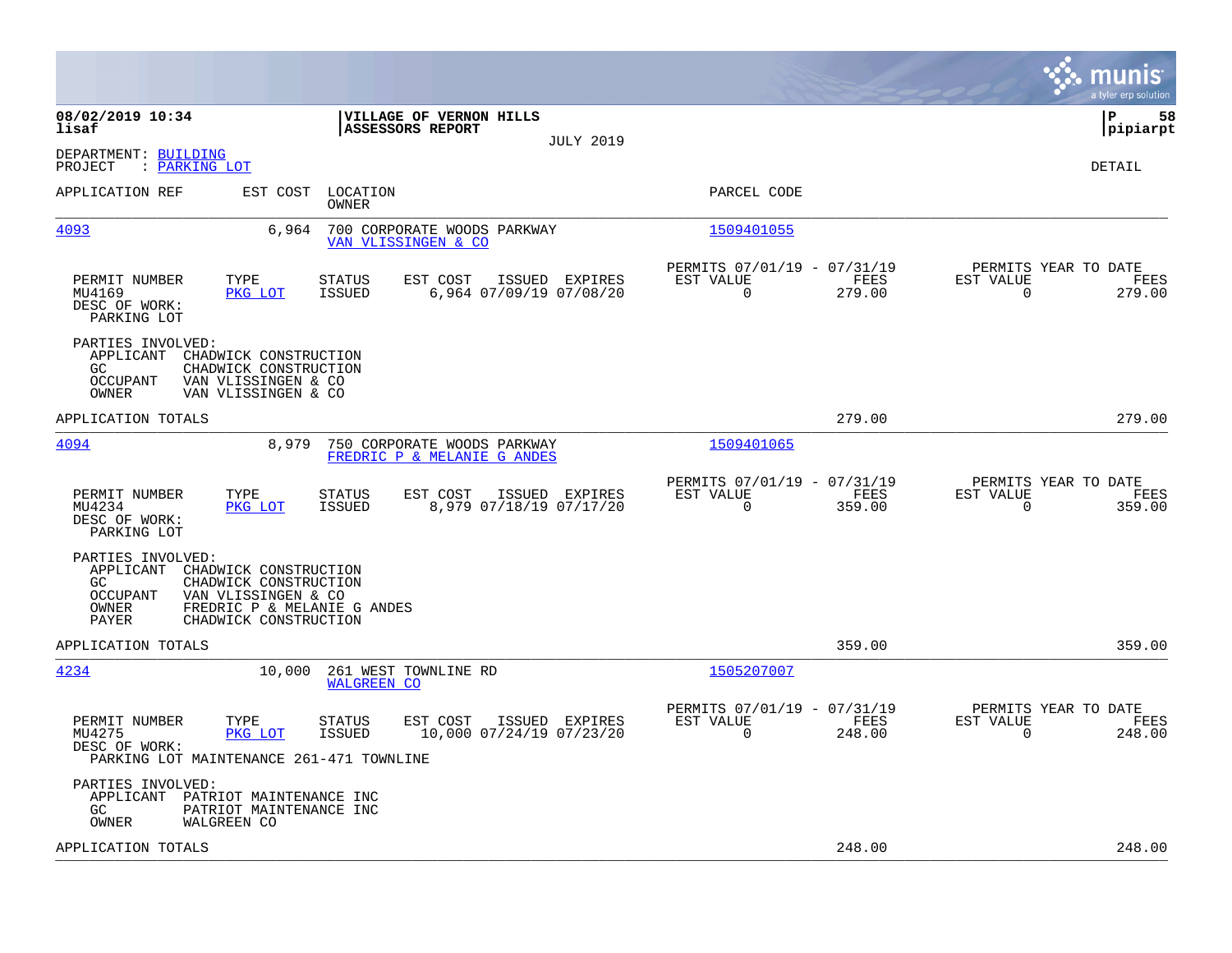|                                                                                                                                                                                                     |                                             |                                                            |                  |                          | munis<br>a tyler erp solution            |
|-----------------------------------------------------------------------------------------------------------------------------------------------------------------------------------------------------|---------------------------------------------|------------------------------------------------------------|------------------|--------------------------|------------------------------------------|
| 08/02/2019 10:34<br>VILLAGE OF VERNON HILLS<br>ASSESSORS REPORT<br>lisaf<br>4259<br>13,544<br>1000 NORTH BUTTERFIELD RD<br>NEW CENTURY TOWN LLC                                                     |                                             | 1132300046                                                 |                  |                          | P<br>59<br> pipiarpt                     |
| PERMIT NUMBER<br>TYPE<br><b>STATUS</b><br>EST COST                                                                                                                                                  | ISSUED EXPIRES<br><b>JULY 2019</b>          | PERMITS 07/01/19 - 07/31/19<br>EST VALUE                   | FEES             | EST VALUE                | PERMITS YEAR TO DATE<br>FEES             |
| DEPARTMENT: BUILDING<br>: PARKING LOT<br>PROJECT                                                                                                                                                    |                                             |                                                            |                  |                          | <b>DETAIL</b>                            |
| APPLICATION REF<br>EST COST LOCATION<br>OWNER                                                                                                                                                       |                                             | PARCEL CODE                                                |                  |                          |                                          |
| MU4237<br>PKG LOT<br><b>ISSUED</b><br>DESC OF WORK:<br>PARKING LOT SEALCOAT STRIPING                                                                                                                | 13,544 07/18/19 07/17/20                    | $\mathbf 0$                                                | .00              | $\Omega$                 | .00                                      |
| PARTIES INVOLVED:<br>APPLICANT MIDWEST BLACKTOP<br>GC<br>MIDWEST BLACKTOP<br><b>OCCUPANT</b><br>CRAIG/STEVEN DEVELOPMENT<br>OWNER<br>NEW CENTURY TOWN LLC                                           |                                             |                                                            |                  |                          |                                          |
| APPLICATION TOTALS                                                                                                                                                                                  |                                             |                                                            | .00              |                          | .00                                      |
| 4265<br>2,134<br>701 NORTH MILWAUKEE AVE 356<br>FIRST AMERICAN BANK                                                                                                                                 |                                             | 1503102004                                                 |                  |                          |                                          |
| <b>STATUS</b><br>EST COST<br>PERMIT NUMBER<br>TYPE<br>MU4239<br>PKG LOT<br>ISSUED<br>DESC OF WORK:<br>SEAL COAT/RESTRIPING                                                                          | ISSUED EXPIRES<br>2,134 07/18/19 07/17/20   | PERMITS 07/01/19 - 07/31/19<br>EST VALUE<br>$\overline{0}$ | FEES<br>.00      | EST VALUE<br>$\mathbf 0$ | PERMITS YEAR TO DATE<br>FEES<br>.00      |
| PARTIES INVOLVED:<br>APPLICANT MAUL PAVING<br>GC<br>MAUL PAVING<br><b>OCCUPANT</b><br>FIRST AMERICAN BANK<br>OWNER<br>FIRST AMERICAN BANK                                                           |                                             |                                                            |                  |                          |                                          |
| APPLICATION TOTALS                                                                                                                                                                                  |                                             |                                                            | .00              |                          | .00                                      |
| 4269<br>350,893<br>680 WOODLANDS PKY<br>HEALTHY WAY OF LIFE III, LLC                                                                                                                                |                                             | 1510305004                                                 |                  |                          |                                          |
| <b>STATUS</b><br>EST COST<br>PERMIT NUMBER<br>TYPE<br>MU4311<br>PKG LOT<br><b>ISSUED</b><br>DESC OF WORK:<br>PAVING                                                                                 | ISSUED EXPIRES<br>350,893 07/31/19 07/30/20 | PERMITS 07/01/19 - 07/31/19<br>EST VALUE<br>$\Omega$       | FEES<br>5,263.00 | EST VALUE<br>$\Omega$    | PERMITS YEAR TO DATE<br>FEES<br>5,263.00 |
| PARTIES INVOLVED:<br>APPLICANT MANEVAL CONSTRUCTION<br>GC.<br>MANEVAL CONSTRUCTION<br><b>OCCUPANT</b><br>LIFETIME FITNESS<br>HEALTHY WAY OF LIFE III, LLC<br>OWNER<br>PAYER<br>MANEVAL CONSTRUCTION |                                             |                                                            |                  |                          |                                          |
| APPLICATION TOTALS                                                                                                                                                                                  |                                             |                                                            | 5,263.00         |                          | 5,263.00                                 |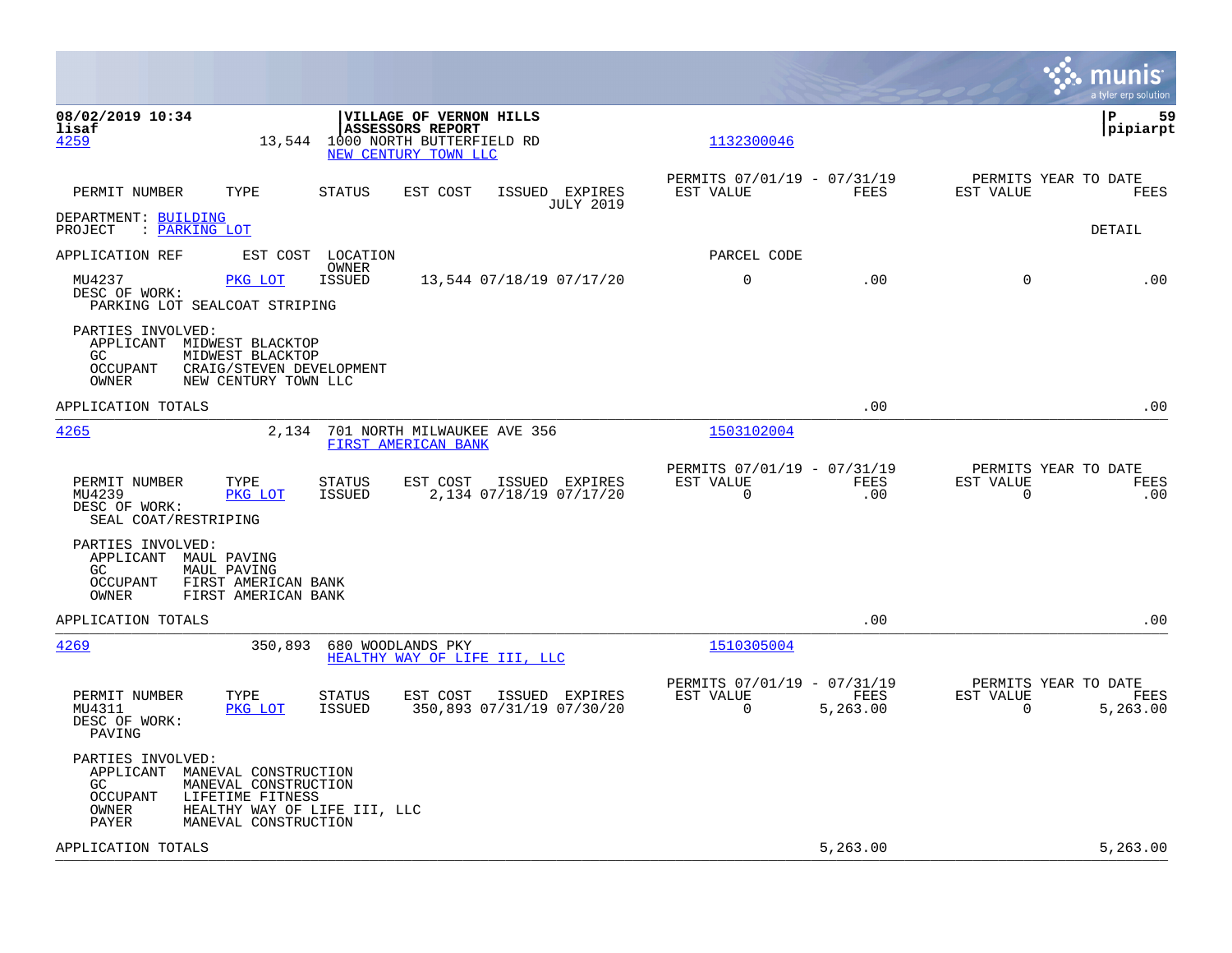|                                                                                                                                                                  |                                                      |                    |                                               | munis<br>a tyler erp solution  |
|------------------------------------------------------------------------------------------------------------------------------------------------------------------|------------------------------------------------------|--------------------|-----------------------------------------------|--------------------------------|
| 08/02/2019 10:34<br>VILLAGE OF VERNON HILLS<br>lisaf<br><b>ASSESSORS REPORT</b><br>4300<br>730 LAKEVIEW PKY<br>2,950<br>CHICAGO TITLE LAND TRUST CO              | 1504111016                                           |                    |                                               | $\mathbf P$<br>60<br> pipiarpt |
| PERMIT NUMBER<br>TYPE<br>EST COST<br><b>STATUS</b><br>ISSUED EXPIRES<br><b>JULY 2019</b>                                                                         | PERMITS 07/01/19 - 07/31/19<br>EST VALUE             | <b>FEES</b>        | PERMITS YEAR TO DATE<br>EST VALUE             | <b>FEES</b>                    |
| DEPARTMENT: BUILDING<br>: PARKING LOT<br>PROJECT                                                                                                                 |                                                      |                    |                                               | DETAIL                         |
| EST COST<br>LOCATION<br>APPLICATION REF                                                                                                                          | PARCEL CODE                                          |                    |                                               |                                |
| OWNER<br>MU4287<br>2,950 07/25/19 07/24/20<br><b>ISSUED</b><br>PKG LOT<br>DESC OF WORK:<br>SEALCOAT/STRIPING PARKING LOT                                         | $\mathbf 0$                                          | .00                | $\Omega$                                      | .00                            |
| PARTIES INVOLVED:<br>APPLICANT<br>REMKE INDUSTRIES<br>GC<br>SMOOTH PAVING<br>GC<br>REMKE INDUSTRIES<br>OWNER<br>CHICAGO TITLE LAND TRUST CO                      |                                                      |                    |                                               |                                |
| APPLICATION TOTALS                                                                                                                                               |                                                      | .00                |                                               | .00                            |
| 4324<br>1805 CRENSHAW CIRCLE<br>3,922<br>COUNTY OF LAKE                                                                                                          | 1128407002                                           |                    |                                               |                                |
| PERMIT NUMBER<br>TYPE<br>EST COST<br>ISSUED<br>STATUS<br>EXPIRES<br>3,922 07/31/19 07/30/20<br>MU4312<br>ISSUED<br>PKG LOT<br>DESC OF WORK:<br>SEALCOAT/STRIPING | PERMITS 07/01/19 - 07/31/19<br>EST VALUE<br>$\Omega$ | <b>FEES</b><br>.00 | PERMITS YEAR TO DATE<br>EST VALUE<br>$\Omega$ | FEES<br>.00                    |
| PARTIES INVOLVED:<br>APPLICANT<br>DUBOIS PAVING COMPANY<br>GC<br>DUBOIS PAVING COMPANY<br>COUNTY OF LAKE<br>OWNER                                                |                                                      |                    |                                               |                                |
| APPLICATION TOTALS<br>PROJECT TOTALS                                                                                                                             | $\Omega$                                             | .00<br>6,149.00    | $\Omega$                                      | .00<br>6,149.00                |

the contract of the contract of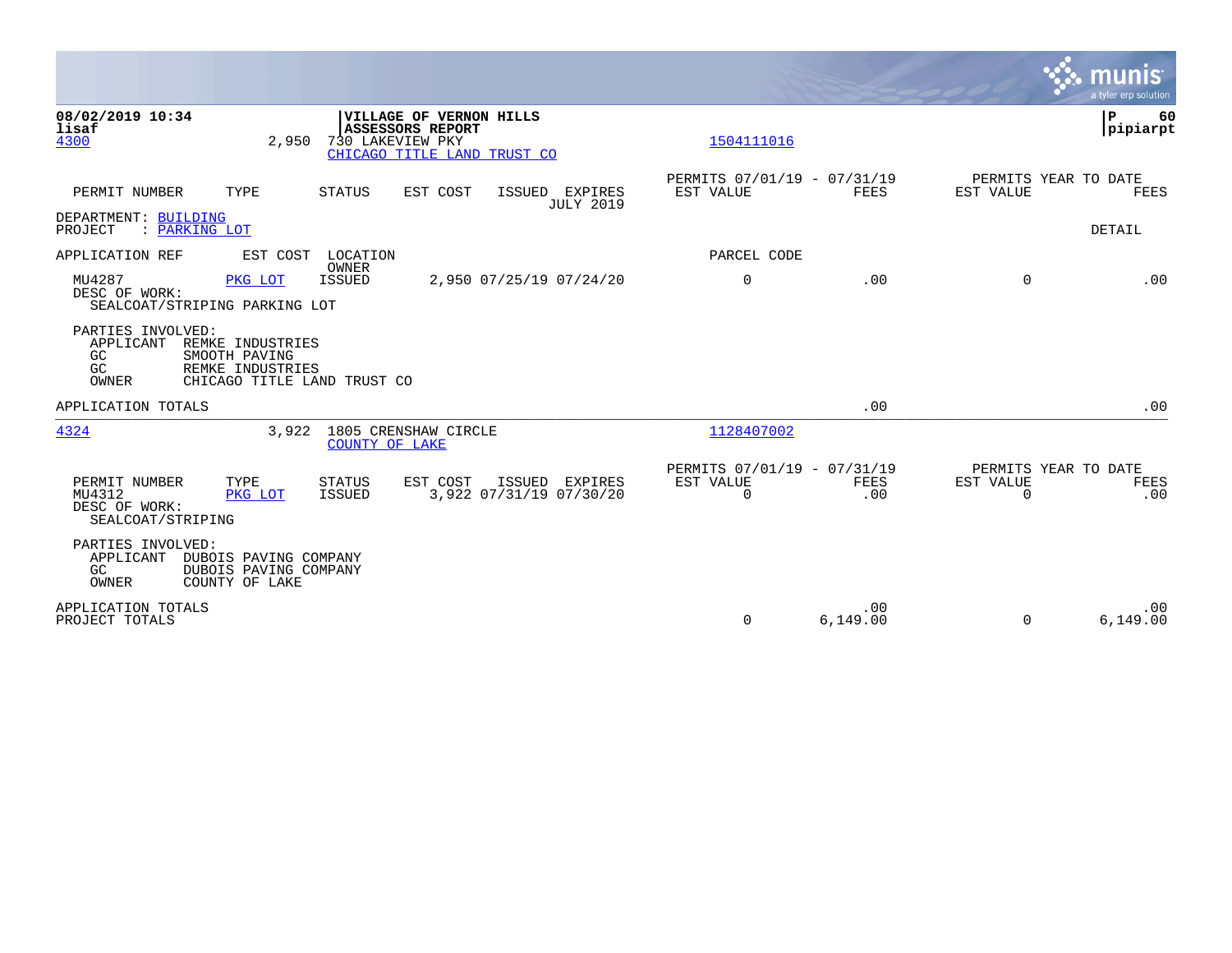|                                                                                              |                                                                                                                |                                            |                                                                                                                                                                          |                  |                                                         |                |                                                  | munis<br>a tyler erp solution |
|----------------------------------------------------------------------------------------------|----------------------------------------------------------------------------------------------------------------|--------------------------------------------|--------------------------------------------------------------------------------------------------------------------------------------------------------------------------|------------------|---------------------------------------------------------|----------------|--------------------------------------------------|-------------------------------|
| 08/02/2019 10:34<br>lisaf                                                                    |                                                                                                                |                                            | VILLAGE OF VERNON HILLS<br><b>ASSESSORS REPORT</b>                                                                                                                       | <b>JULY 2019</b> |                                                         |                |                                                  | l P<br>61<br> pipiarpt        |
| DEPARTMENT: BUILDING<br>PROJECT<br>: PATIO                                                   |                                                                                                                |                                            |                                                                                                                                                                          |                  |                                                         |                |                                                  | <b>DETAIL</b>                 |
| APPLICATION REF                                                                              |                                                                                                                | EST COST LOCATION<br>OWNER                 |                                                                                                                                                                          |                  | PARCEL CODE                                             |                |                                                  |                               |
| <u>4096</u>                                                                                  | 19,145                                                                                                         | 629 INSULL DRIVE<br><b>ANDREA REYNOLDS</b> |                                                                                                                                                                          |                  | 1133205085                                              |                |                                                  |                               |
| PERMIT NUMBER<br>MU4242<br>DESC OF WORK:<br>PATIO AND SIDEWALK                               | TYPE<br><b>PATIO</b>                                                                                           | <b>STATUS</b><br><b>ISSUED</b>             | EST COST<br>19,145 07/19/19 07/30/20                                                                                                                                     | ISSUED EXPIRES   | PERMITS 07/01/19 - 07/31/19<br>EST VALUE<br>$\mathbf 0$ | FEES<br>191.45 | PERMITS YEAR TO DATE<br>EST VALUE<br>$\mathbf 0$ | FEES<br>191.45                |
| PARTIES INVOLVED:<br>APPLICANT POUL'S LANDSCAPING<br>GC.<br>OWNER                            | POUL'S LANDSCAPING<br>ANDREA REYNOLDS                                                                          |                                            |                                                                                                                                                                          |                  |                                                         |                |                                                  |                               |
| APPLICATION TOTALS                                                                           |                                                                                                                |                                            |                                                                                                                                                                          |                  |                                                         | 191.45         |                                                  | 191.45                        |
| 4097                                                                                         | 15,000                                                                                                         | 386 MARSEILLES ST                          | DAVID J & MAUREEN M COLLIER                                                                                                                                              |                  | 1509302031                                              |                |                                                  |                               |
| PERMIT NUMBER<br>MU4127<br>DESC OF WORK:<br>REMOVE & REPLACE PATIO W STAMPED CONCRETE & WALK | TYPE<br><b>PATIO</b>                                                                                           | <b>STATUS</b><br><b>ISSUED</b>             | EST COST<br>15,000 07/01/19 06/30/20                                                                                                                                     | ISSUED EXPIRES   | PERMITS 07/01/19 - 07/31/19<br>EST VALUE<br>$\mathbf 0$ | FEES<br>150.00 | PERMITS YEAR TO DATE<br>EST VALUE<br>$\mathbf 0$ | FEES<br>150.00                |
| PARTIES INVOLVED:<br>APPLICANT<br>GC.<br>OWNER<br><b>PAYER</b>                               | DAVID J & MAUREEN M COLLIER<br>CREATIVE CONCRETE<br>DAVID J & MAUREEN M COLLIER<br>DAVID J & MAUREEN M COLLIER |                                            |                                                                                                                                                                          |                  |                                                         |                |                                                  |                               |
| APPLICATION TOTALS                                                                           |                                                                                                                |                                            |                                                                                                                                                                          |                  |                                                         | 150.00         |                                                  | 150.00                        |
| 4115                                                                                         | 13,000                                                                                                         | 201 ARRON CT                               | CHRISTOPHER GARRETT SELF & LAURA WARREN                                                                                                                                  |                  | 1505405027                                              |                |                                                  |                               |
| PERMIT NUMBER<br>MU4164<br>DESC OF WORK:<br>PATIO, WALK & FIRE PIT                           | TYPE<br><b>PATIO</b>                                                                                           | STATUS<br><b>ISSUED</b>                    | EST COST<br>13,000 07/09/19 07/08/20                                                                                                                                     | ISSUED EXPIRES   | PERMITS 07/01/19 - 07/31/19<br>EST VALUE<br>$\Omega$    | FEES<br>130.00 | PERMITS YEAR TO DATE<br>EST VALUE<br>$\Omega$    | FEES<br>130.00                |
| PARTIES INVOLVED:<br>APPLICANT<br>GC.<br>GC<br>OWNER<br>PAYER                                | CREATIVE CONCRETE                                                                                              |                                            | CHRISTOPHER GARRETT SELF & LAURA WARREN<br>CHRISTOPHER GARRETT SELF & LAURA WARREN<br>CHRISTOPHER GARRETT SELF & LAURA WARREN<br>CHRISTOPHER GARRETT SELF & LAURA WARREN |                  |                                                         |                |                                                  |                               |
| APPLICATION TOTALS                                                                           |                                                                                                                |                                            |                                                                                                                                                                          |                  |                                                         | 130.00         |                                                  | 130.00                        |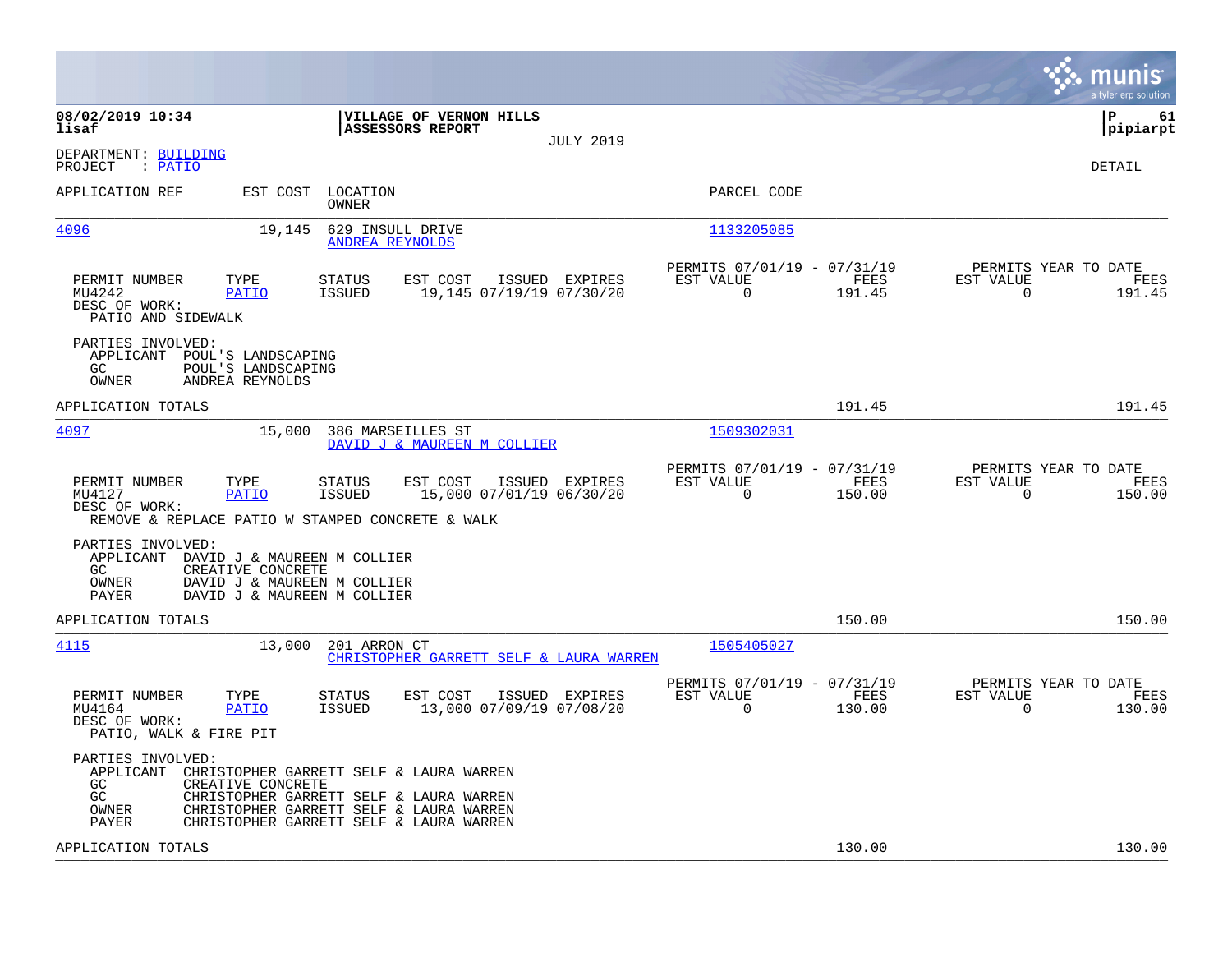|                                                                                                                                                         |                                                                                                    |                                           |                                                      |                 |                                               | munis<br>a tyler erp solution |
|---------------------------------------------------------------------------------------------------------------------------------------------------------|----------------------------------------------------------------------------------------------------|-------------------------------------------|------------------------------------------------------|-----------------|-----------------------------------------------|-------------------------------|
| 08/02/2019 10:34<br>lisaf<br>4179                                                                                                                       | VILLAGE OF VERNON HILLS<br><b>ASSESSORS REPORT</b><br>7 LEXINGTON DR<br>9,850<br>R LEUNG E SALCEDO |                                           | 1504101051                                           |                 |                                               | P<br>62<br> pipiarpt          |
| PERMIT NUMBER<br>TYPE                                                                                                                                   | <b>STATUS</b><br>EST COST                                                                          | ISSUED EXPIRES<br><b>JULY 2019</b>        | PERMITS 07/01/19 - 07/31/19<br>EST VALUE             | <b>FEES</b>     | PERMITS YEAR TO DATE<br>EST VALUE             | FEES                          |
| DEPARTMENT: BUILDING<br>: PATIO<br>PROJECT                                                                                                              |                                                                                                    |                                           |                                                      |                 |                                               | DETAIL                        |
| APPLICATION REF<br>EST COST                                                                                                                             | LOCATION                                                                                           |                                           | PARCEL CODE                                          |                 |                                               |                               |
| MU4252<br><b>PATIO</b><br>DESC OF WORK:<br>PATIO                                                                                                        | OWNER<br>ISSUED                                                                                    | 9,850 07/22/19 07/21/20                   | $\mathbf 0$                                          | 98.50           | $\Omega$                                      | 98.50                         |
| PARTIES INVOLVED:<br>APPLICANT<br>A & J LANDSCAPE INC<br>GC<br>A & J LANDSCAPE INC<br>OWNER<br>R LEUNG E SALCEDO<br><b>PAYER</b><br>A & J LANDSCAPE INC |                                                                                                    |                                           |                                                      |                 |                                               |                               |
| APPLICATION TOTALS                                                                                                                                      |                                                                                                    |                                           |                                                      | 98.50           |                                               | 98.50                         |
| 4261                                                                                                                                                    | 8,150<br>456S SYCAMORE ST<br>EDWARD A CWIKLA                                                       |                                           | 1132104087                                           |                 |                                               |                               |
| PERMIT NUMBER<br>TYPE<br>MU4285<br><b>PATIO</b><br>DESC OF WORK:<br>BRICK PAVER PATIO                                                                   | EST COST<br><b>STATUS</b><br>ISSUED                                                                | ISSUED EXPIRES<br>8,150 07/25/19 07/24/20 | PERMITS 07/01/19 - 07/31/19<br>EST VALUE<br>$\Omega$ | FEES<br>81.50   | PERMITS YEAR TO DATE<br>EST VALUE<br>$\Omega$ | FEES<br>81.50                 |
| PARTIES INVOLVED:<br>APPLICANT<br>EDWARD A CWIKLA<br>GC<br>OWNER<br>EDWARD A CWIKLA<br><b>PAYER</b><br>EDWARD A CWIKLA                                  | COUNTRY BRICK PAVING LANDSCAPING                                                                   |                                           |                                                      |                 |                                               |                               |
| APPLICATION TOTALS<br>PROJECT TOTALS                                                                                                                    |                                                                                                    |                                           | $\Omega$                                             | 81.50<br>651.45 | $\Omega$                                      | 81.50<br>651.45               |

 $\mathcal{L}^{\text{max}}$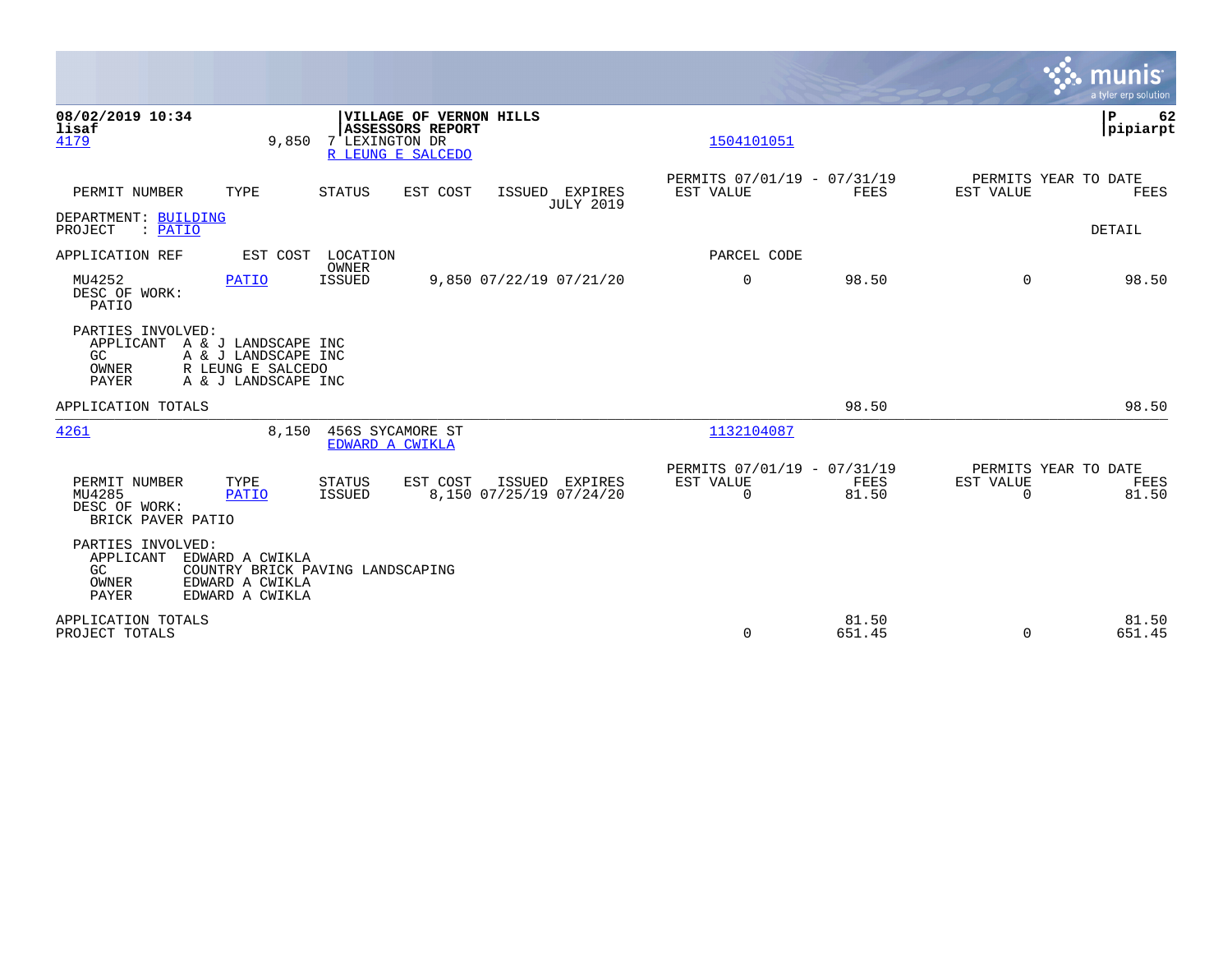|                                                                    |                                                                                                                |                                                   |                                   |                  |                                               |                |                                   | <b>munis</b><br>a tyler erp solution |
|--------------------------------------------------------------------|----------------------------------------------------------------------------------------------------------------|---------------------------------------------------|-----------------------------------|------------------|-----------------------------------------------|----------------|-----------------------------------|--------------------------------------|
| 08/02/2019 10:34<br>lisaf                                          |                                                                                                                | <b>ASSESSORS REPORT</b>                           | <b>VILLAGE OF VERNON HILLS</b>    | <b>JULY 2019</b> |                                               |                |                                   | ∣P<br>63<br> pipiarpt                |
| DEPARTMENT: BUILDING<br>PROJECT                                    | : SIDEWALK                                                                                                     |                                                   |                                   |                  |                                               |                |                                   | DETAIL                               |
| APPLICATION REF                                                    | EST COST                                                                                                       | LOCATION<br>OWNER                                 |                                   |                  | PARCEL CODE                                   |                |                                   |                                      |
| 3859                                                               | 3,110                                                                                                          | 394 CHESTERFIELD LN<br>JANET S & RICARD W ADELMAN |                                   |                  | 1508215005                                    |                |                                   |                                      |
| PERMIT NUMBER<br>MU4238<br>DESC OF WORK:<br>SIDEWALK               | TYPE<br><b>SIDEWALK</b>                                                                                        | <b>STATUS</b><br>EST COST<br><b>ISSUED</b>        | ISSUED<br>3,110 07/18/19 07/19/20 | EXPIRES          | PERMITS 07/01/19 - 07/31/19<br>EST VALUE<br>0 | FEES<br>50.00  | PERMITS YEAR TO DATE<br>EST VALUE | FEES<br>50.00                        |
| PARTIES INVOLVED:<br>APPLICANT<br>CONCRETE<br>GC<br>OWNER<br>PAYER | GARVEC LANDSCAPES<br>GARVEC LANDSCAPES<br>GARVEC LANDSCAPES<br>JANET S & RICARD W ADELMAN<br>GARVEC LANDSCAPES |                                                   |                                   |                  |                                               |                |                                   |                                      |
| APPLICATION TOTALS<br>PROJECT TOTALS                               |                                                                                                                |                                                   |                                   |                  | 0                                             | 50.00<br>50.00 | $\Omega$                          | 50.00<br>50.00                       |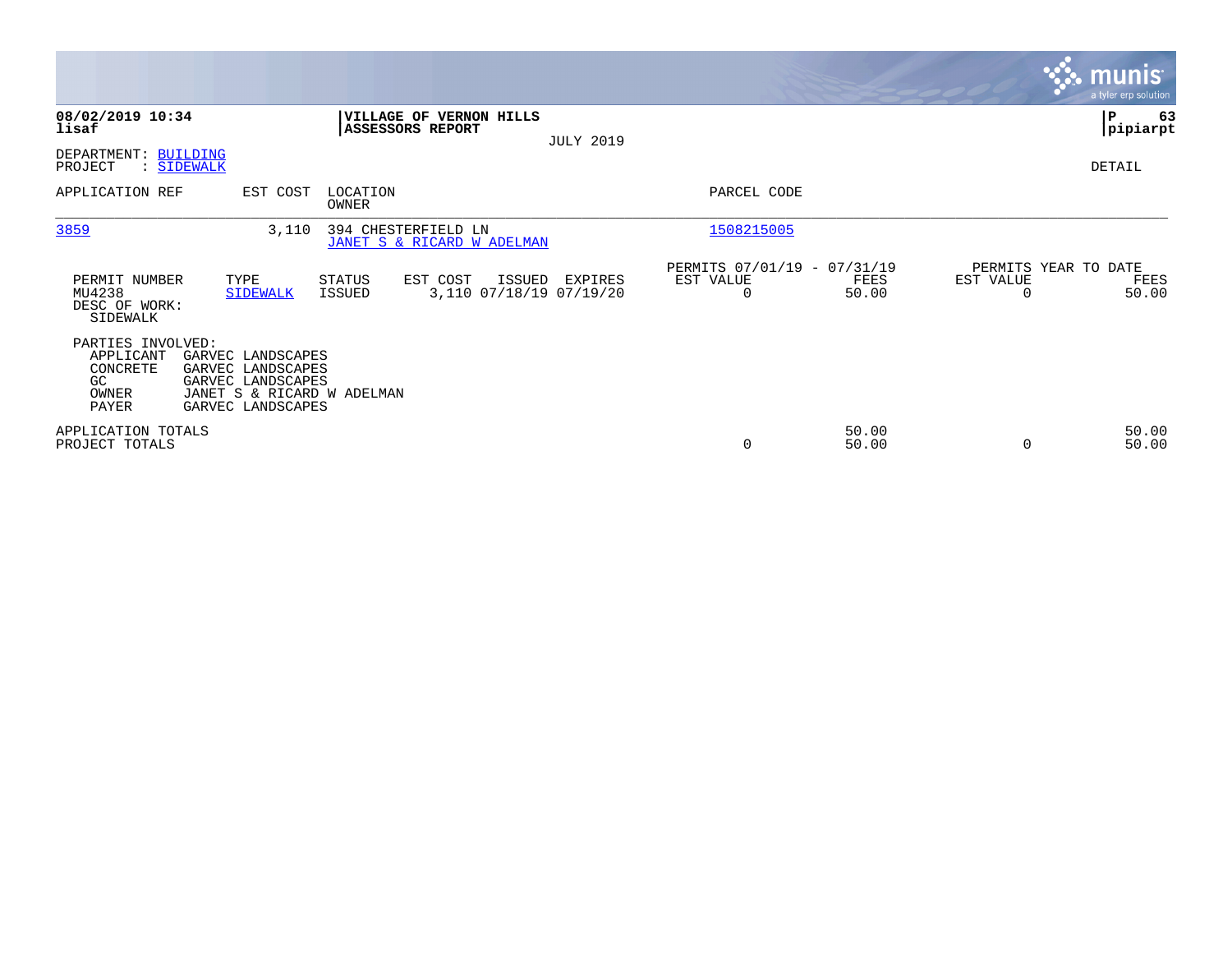|                                                                                              |                                                                                                                             |                                |                                                    |                  |                                                         |                       |                                               | munis<br>a tyler erp solution |
|----------------------------------------------------------------------------------------------|-----------------------------------------------------------------------------------------------------------------------------|--------------------------------|----------------------------------------------------|------------------|---------------------------------------------------------|-----------------------|-----------------------------------------------|-------------------------------|
| 08/02/2019 10:34<br>lisaf                                                                    |                                                                                                                             |                                | VILLAGE OF VERNON HILLS<br><b>ASSESSORS REPORT</b> |                  |                                                         |                       |                                               | 64<br>IΡ<br> pipiarpt         |
| DEPARTMENT: BUILDING<br>PROJECT<br>: <u>REROOF</u>                                           |                                                                                                                             |                                |                                                    | <b>JULY 2019</b> |                                                         |                       |                                               | DETAIL                        |
| APPLICATION REF                                                                              | EST COST                                                                                                                    | LOCATION<br>OWNER              |                                                    |                  | PARCEL CODE                                             |                       |                                               |                               |
| 4159                                                                                         | 13,985                                                                                                                      | 352 SYCAMORE ST<br>TIM FAITSCH |                                                    |                  | 1132208007                                              |                       |                                               |                               |
| PERMIT NUMBER<br>MU4150<br>DESC OF WORK:<br>REROOF                                           | TYPE<br><b>REROOF</b>                                                                                                       | STATUS<br><b>ISSUED</b>        | EST COST<br>13,985 07/02/19 07/01/20               | ISSUED EXPIRES   | PERMITS 07/01/19 - 07/31/19<br>EST VALUE<br>$\mathbf 0$ | FEES<br>139.85        | PERMITS YEAR TO DATE<br>EST VALUE<br>$\Omega$ | FEES<br>139.85                |
| PARTIES INVOLVED:<br>APPLICANT AAA BETTER ROOF INC<br>GC.<br>OWNER<br>PAYER<br><b>ROOFER</b> | AAA BETTER ROOF INC<br>TIM FAITSCH<br>AAA BETTER ROOF INC<br>AAA BETTER ROOF INC                                            |                                |                                                    |                  |                                                         |                       |                                               |                               |
| APPLICATION TOTALS                                                                           |                                                                                                                             |                                |                                                    |                  |                                                         | 139.85                |                                               | 139.85                        |
| 4161                                                                                         | 8,000                                                                                                                       | 412 ELM TREE LN                | ARKADIUSZ & ZOFIA SALWA                            |                  | 1504105013                                              |                       |                                               |                               |
| PERMIT NUMBER<br>MU4151<br>DESC OF WORK:<br><b>REROOF</b>                                    | TYPE<br><b>REROOF</b>                                                                                                       | STATUS<br>COMPLT               | EST COST<br>8,000 07/03/19 07/16/20                | ISSUED EXPIRES   | PERMITS 07/01/19 - 07/31/19<br>EST VALUE<br>$\mathbf 0$ | FEES<br>80.00         | PERMITS YEAR TO DATE<br>EST VALUE<br>$\Omega$ | FEES<br>80.00                 |
| PARTIES INVOLVED:<br>APPLICANT<br>GC.<br>OWNER<br>PAYER<br><b>ROOFER</b>                     | HOUSETOP CONSTRUCTION<br>HOUSETOP CONSTRUCTION<br>ARKADIUSZ & ZOFIA SALWA<br>HOUSETOP CONSTRUCTION<br>HOUSETOP CONSTRUCTION |                                |                                                    |                  |                                                         |                       |                                               |                               |
| APPLICATION TOTALS                                                                           |                                                                                                                             |                                |                                                    |                  |                                                         | 80.00                 |                                               | 80.00                         |
| 4178                                                                                         | 45,726                                                                                                                      |                                | 831 CREEK BEND DR<br>HOWARD & DEBRA BAKER          |                  | 1516102004                                              |                       |                                               |                               |
| PERMIT NUMBER<br>MU4154<br>DESC OF WORK:<br>REROOF                                           | TYPE<br><b>REROOF</b>                                                                                                       | <b>STATUS</b><br><b>ISSUED</b> | EST COST<br>45,726 07/05/19 07/04/20               | ISSUED EXPIRES   | PERMITS 07/01/19 - 07/31/19<br>EST VALUE<br>0           | <b>FEES</b><br>457.26 | PERMITS YEAR TO DATE<br>EST VALUE<br>0        | FEES<br>457.26                |
| PARTIES INVOLVED:<br>APPLICANT<br>GC.<br>OWNER<br>PAYER<br><b>ROOFER</b>                     | SHAKE GUYS<br>SHAKE GUYS<br>HOWARD & DEBRA BAKER<br>SHAKE GUYS<br>SHAKE GUYS                                                |                                |                                                    |                  |                                                         |                       |                                               |                               |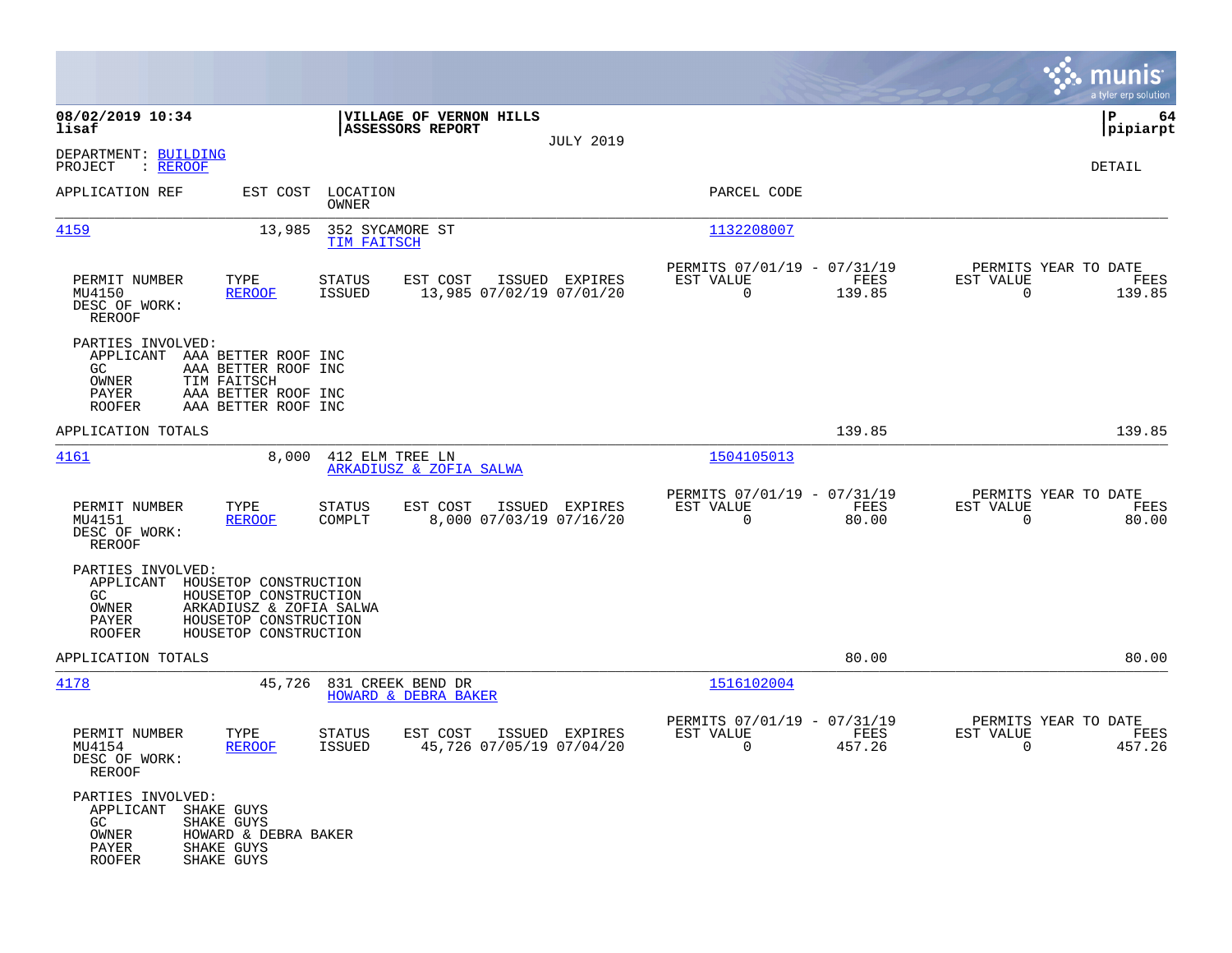|                                                                          |                                                                                                        |                                |                                             |                  |                                                         |                |                                                  | munis<br>a tyler erp solution |
|--------------------------------------------------------------------------|--------------------------------------------------------------------------------------------------------|--------------------------------|---------------------------------------------|------------------|---------------------------------------------------------|----------------|--------------------------------------------------|-------------------------------|
| 08/02/2019 10:34<br>lisaf                                                |                                                                                                        |                                | VILLAGE OF VERNON HILLS<br>ASSESSORS REPORT | <b>JULY 2019</b> |                                                         |                |                                                  | lР<br>65<br> pipiarpt         |
| DEPARTMENT: BUILDING<br>: REROOF<br>PROJECT                              |                                                                                                        |                                |                                             |                  |                                                         |                |                                                  | DETAIL                        |
| APPLICATION REF                                                          | EST COST                                                                                               | LOCATION<br>OWNER              |                                             |                  | PARCEL CODE                                             |                |                                                  |                               |
| APPLICATION TOTALS                                                       |                                                                                                        |                                |                                             |                  |                                                         | 457.26         |                                                  | 457.26                        |
| 4187                                                                     | 6,000                                                                                                  | 214 AMBER LN<br>TOM G CHANG    |                                             |                  | 1505422019                                              |                |                                                  |                               |
| PERMIT NUMBER<br>MU4159<br>DESC OF WORK:<br><b>REROOF</b>                | TYPE<br><b>REROOF</b>                                                                                  | <b>STATUS</b><br>COMPLT        | EST COST<br>6,000 07/08/19 07/16/20         | ISSUED EXPIRES   | PERMITS 07/01/19 - 07/31/19<br>EST VALUE<br>$\mathbf 0$ | FEES<br>60.00  | PERMITS YEAR TO DATE<br>EST VALUE<br>$\mathbf 0$ | FEES<br>60.00                 |
| PARTIES INVOLVED:<br>APPLICANT<br>GC<br>OWNER<br>PAYER<br>ROOFER         | JARO ROOFING<br>JARO ROOFING<br>TOM G CHANG<br><b>JARO ROOFING</b><br><b>JARO ROOFING</b>              |                                |                                             |                  |                                                         |                |                                                  |                               |
| APPLICATION TOTALS                                                       |                                                                                                        |                                |                                             |                  |                                                         | 60.00          |                                                  | 60.00                         |
| 4207                                                                     | 36,366                                                                                                 | 1417 PINEHURST DR              | P LIPSON D CHROBAK                          |                  | 1133112045                                              |                |                                                  |                               |
| PERMIT NUMBER<br>MU4178<br>DESC OF WORK:<br>BLDG 1417-1441               | TYPE<br><b>REROOF</b>                                                                                  | <b>STATUS</b><br><b>ISSUED</b> | EST COST<br>36,366 07/10/19 07/09/20        | ISSUED EXPIRES   | PERMITS 07/01/19 - 07/31/19<br>EST VALUE<br>$\mathbf 0$ | FEES<br>363.66 | PERMITS YEAR TO DATE<br>EST VALUE<br>0           | FEES<br>363.66                |
| PARTIES INVOLVED:<br>APPLICANT<br>GC.<br>OWNER<br>PAYER<br><b>ROOFER</b> | BARRY ROOFING INC<br>BARRY ROOFING INC<br>P LIPSON D CHROBAK<br>BARRY ROOFING INC<br>BARRY ROOFING INC |                                |                                             |                  |                                                         |                |                                                  |                               |
| APPLICATION TOTALS                                                       |                                                                                                        |                                |                                             |                  |                                                         | 363.66         |                                                  | 363.66                        |
| 4208                                                                     | 46,792                                                                                                 | 1416 PINEHURST DR              | YATHEESH NAGARIMADUGU & LAKSHMI CHADIVE     |                  | 1133111011                                              |                |                                                  |                               |
| PERMIT NUMBER<br>MU4180<br>DESC OF WORK:<br>BLDG 1416-1446               | TYPE<br><b>REROOF</b>                                                                                  | <b>STATUS</b><br><b>ISSUED</b> | EST COST<br>46,792 07/10/19 07/09/20        | ISSUED EXPIRES   | PERMITS 07/01/19 - 07/31/19<br>EST VALUE<br>$\mathbf 0$ | FEES<br>467.92 | PERMITS YEAR TO DATE<br>EST VALUE<br>0           | FEES<br>467.92                |
| PARTIES INVOLVED:<br>APPLICANT<br>GC<br>OWNER                            | BARRY ROOFING INC<br>BARRY ROOFING INC                                                                 |                                | YATHEESH NAGARIMADUGU & LAKSHMI CHADIVE     |                  |                                                         |                |                                                  |                               |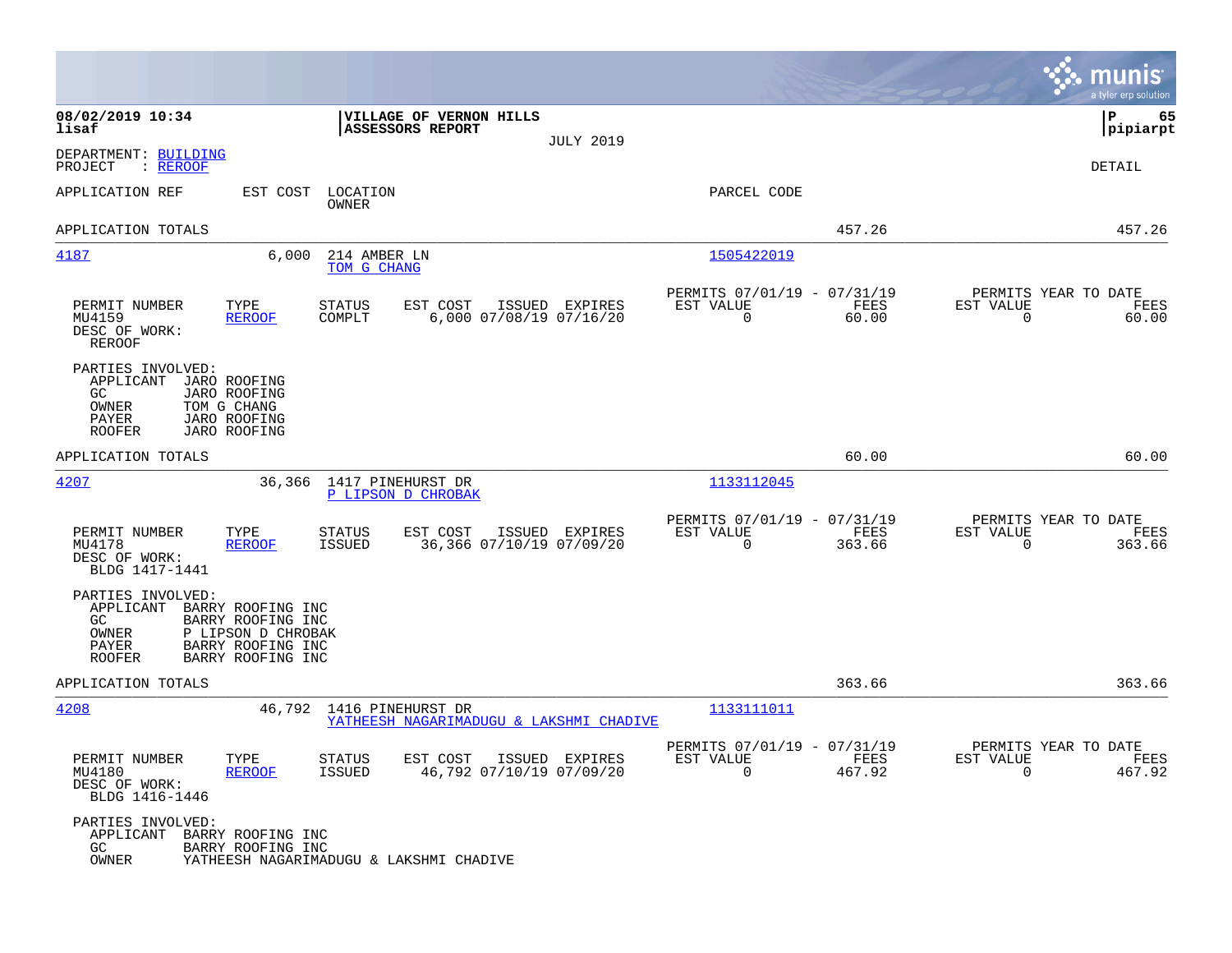|                                                                          |                                                                                                            |                                        |                                                    |                  |                                                         |                |                                                  | munis<br>a tyler erp solution |
|--------------------------------------------------------------------------|------------------------------------------------------------------------------------------------------------|----------------------------------------|----------------------------------------------------|------------------|---------------------------------------------------------|----------------|--------------------------------------------------|-------------------------------|
| 08/02/2019 10:34<br>lisaf                                                |                                                                                                            |                                        | VILLAGE OF VERNON HILLS<br><b>ASSESSORS REPORT</b> | <b>JULY 2019</b> |                                                         |                |                                                  | P<br>66<br> pipiarpt          |
| DEPARTMENT: BUILDING<br>: REROOF<br>PROJECT                              |                                                                                                            |                                        |                                                    |                  |                                                         |                |                                                  | <b>DETAIL</b>                 |
| APPLICATION REF                                                          |                                                                                                            | EST COST LOCATION<br>OWNER             |                                                    |                  | PARCEL CODE                                             |                |                                                  |                               |
| PAYER<br><b>ROOFER</b>                                                   | BARRY ROOFING INC<br>BARRY ROOFING INC                                                                     |                                        |                                                    |                  |                                                         |                |                                                  |                               |
| APPLICATION TOTALS                                                       |                                                                                                            |                                        |                                                    |                  |                                                         | 467.92         |                                                  | 467.92                        |
| 4209                                                                     | 36,366                                                                                                     | 393 PINE LAKE CIR<br>R ONOZATO Y ZHANG |                                                    |                  | 1133112025                                              |                |                                                  |                               |
| PERMIT NUMBER<br>MU4182<br>DESC OF WORK:<br>BLDG 393-401                 | TYPE<br><b>REROOF</b>                                                                                      | <b>STATUS</b><br><b>ISSUED</b>         | EST COST<br>36,366 07/10/19 07/09/20               | ISSUED EXPIRES   | PERMITS 07/01/19 - 07/31/19<br>EST VALUE<br>$\Omega$    | FEES<br>363.66 | PERMITS YEAR TO DATE<br>EST VALUE<br>0           | FEES<br>363.66                |
| PARTIES INVOLVED:<br>APPLICANT<br>GC.<br>OWNER<br>PAYER<br><b>ROOFER</b> | BARRY ROOFING INC<br>BARRY ROOFING INC<br>R ONOZATO Y ZHANG<br>BARRY ROOFING INC<br>BARRY ROOFING INC      |                                        |                                                    |                  |                                                         |                |                                                  |                               |
| APPLICATION TOTALS                                                       |                                                                                                            |                                        |                                                    |                  |                                                         | 363.66         |                                                  | 363.66                        |
| <u>4210</u>                                                              | 46,792                                                                                                     | 486 PINE LAKE CIR                      | STUART A & JANET MOORE                             |                  | 1133115008                                              |                |                                                  |                               |
| PERMIT NUMBER<br>MU4183<br>DESC OF WORK:<br>BLDG 486-496                 | TYPE<br><b>REROOF</b>                                                                                      | <b>STATUS</b><br>ISSUED                | EST COST<br>46,792 07/10/19 07/09/20               | ISSUED EXPIRES   | PERMITS 07/01/19 - 07/31/19<br>EST VALUE<br>$\Omega$    | FEES<br>467.92 | PERMITS YEAR TO DATE<br>EST VALUE<br>$\Omega$    | FEES<br>467.92                |
| PARTIES INVOLVED:<br>APPLICANT<br>GC.<br>OWNER<br>PAYER<br><b>ROOFER</b> | BARRY ROOFING INC<br>BARRY ROOFING INC<br>STUART A & JANET MOORE<br>BARRY ROOFING INC<br>BARRY ROOFING INC |                                        |                                                    |                  |                                                         |                |                                                  |                               |
| APPLICATION TOTALS                                                       |                                                                                                            |                                        |                                                    |                  |                                                         | 467.92         |                                                  | 467.92                        |
| 4211                                                                     | 46,792                                                                                                     | 1372 PINEHURST DR                      | ANISH SARAN & NANDITA JENA                         |                  | 1133111040                                              |                |                                                  |                               |
| PERMIT NUMBER<br>MU4184<br>DESC OF WORK:<br>BLDG 1372-1402               | TYPE<br><b>REROOF</b>                                                                                      | <b>STATUS</b><br>ISSUED                | EST COST<br>46,792 07/10/19 07/09/20               | ISSUED EXPIRES   | PERMITS 07/01/19 - 07/31/19<br>EST VALUE<br>$\mathbf 0$ | FEES<br>467.92 | PERMITS YEAR TO DATE<br>EST VALUE<br>$\mathbf 0$ | FEES<br>467.92                |
| PARTIES INVOLVED:<br>APPLICANT BARRY ROOFING INC                         |                                                                                                            |                                        |                                                    |                  |                                                         |                |                                                  |                               |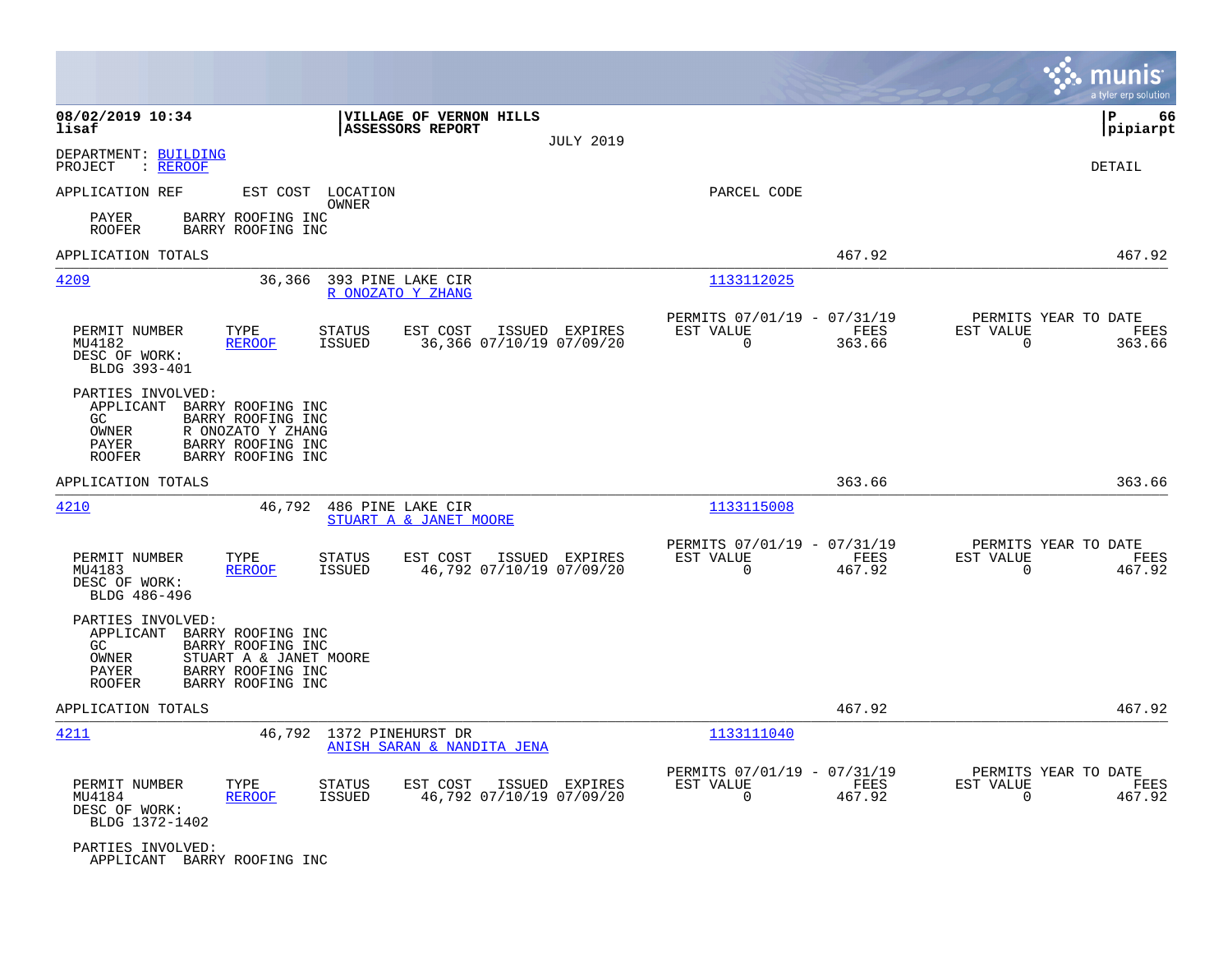|                                                                                                                                                                               |                                                                           | munis<br>a tyler erp solution                                      |
|-------------------------------------------------------------------------------------------------------------------------------------------------------------------------------|---------------------------------------------------------------------------|--------------------------------------------------------------------|
| 08/02/2019 10:34<br>VILLAGE OF VERNON HILLS<br>lisaf<br>ASSESSORS REPORT<br><b>JULY 2019</b>                                                                                  |                                                                           | lР<br>67<br> pipiarpt                                              |
| DEPARTMENT: BUILDING<br>PROJECT<br>: <u>REROOF</u>                                                                                                                            |                                                                           | DETAIL                                                             |
| APPLICATION REF<br>EST COST LOCATION<br>OWNER                                                                                                                                 | PARCEL CODE                                                               |                                                                    |
| BARRY ROOFING INC<br>GC.<br>ANISH SARAN & NANDITA JENA<br>OWNER<br>BARRY ROOFING INC<br>PAYER<br><b>ROOFER</b><br>BARRY ROOFING INC                                           |                                                                           |                                                                    |
| APPLICATION TOTALS                                                                                                                                                            | 467.92                                                                    | 467.92                                                             |
| 4212<br>41,616<br>341 PINE LAKE CIR<br>K KROL I KARPOV                                                                                                                        | 1133111032                                                                |                                                                    |
| PERMIT NUMBER<br>TYPE<br><b>STATUS</b><br>EST COST<br>ISSUED EXPIRES<br>ISSUED<br>41,616 07/10/19 07/25/20<br>MU4185<br><b>REROOF</b><br>DESC OF WORK:<br>BLDG 341-351        | PERMITS 07/01/19 - 07/31/19<br>EST VALUE<br>FEES<br>0<br>416.16           | PERMITS YEAR TO DATE<br>EST VALUE<br>FEES<br>$\mathbf 0$<br>416.16 |
| PARTIES INVOLVED:<br>APPLICANT BARRY ROOFING INC<br>GC<br>BARRY ROOFING INC<br>OWNER<br>K KROL I KARPOV<br>PAYER<br>BARRY ROOFING INC<br>BARRY ROOFING INC<br><b>ROOFER</b>   |                                                                           |                                                                    |
| APPLICATION TOTALS                                                                                                                                                            | 416.16                                                                    | 416.16                                                             |
| 4213<br>31,721 418 PINE LAKE CIR<br><b>JOHN QUALIZZA</b>                                                                                                                      | 1133103016                                                                |                                                                    |
| PERMIT NUMBER<br>TYPE<br><b>STATUS</b><br>EST COST<br>ISSUED EXPIRES<br><b>ISSUED</b><br>31,721 07/10/19 07/09/20<br>MU4186<br><b>REROOF</b><br>DESC OF WORK:<br>BLDG 418-424 | PERMITS 07/01/19 - 07/31/19<br>EST VALUE<br>FEES<br>$\mathbf 0$<br>317.21 | PERMITS YEAR TO DATE<br>EST VALUE<br>FEES<br>$\mathbf 0$<br>317.21 |
| PARTIES INVOLVED:<br>APPLICANT BARRY ROOFING INC<br>GC.<br>BARRY ROOFING INC<br>OWNER<br>JOHN QUALIZZA<br>PAYER<br>BARRY ROOFING INC<br><b>ROOFER</b><br>BARRY ROOFING INC    |                                                                           |                                                                    |
| APPLICATION TOTALS                                                                                                                                                            | 317.21                                                                    | 317.21                                                             |
| 4214<br>31,898 476 PINE LAKE CIR<br><b>JONATHON R SCARDINA</b>                                                                                                                | 1133205012                                                                |                                                                    |
| PERMIT NUMBER<br>TYPE<br><b>STATUS</b><br>EST COST<br>ISSUED EXPIRES<br>31,898 07/10/19 07/09/20<br>MU4187<br><b>REROOF</b><br><b>ISSUED</b><br>DESC OF WORK:<br>BLDG 476-482 | PERMITS 07/01/19 - 07/31/19<br>EST VALUE<br>FEES<br>$\Omega$<br>318.98    | PERMITS YEAR TO DATE<br>EST VALUE<br>FEES<br>318.98<br>$\Omega$    |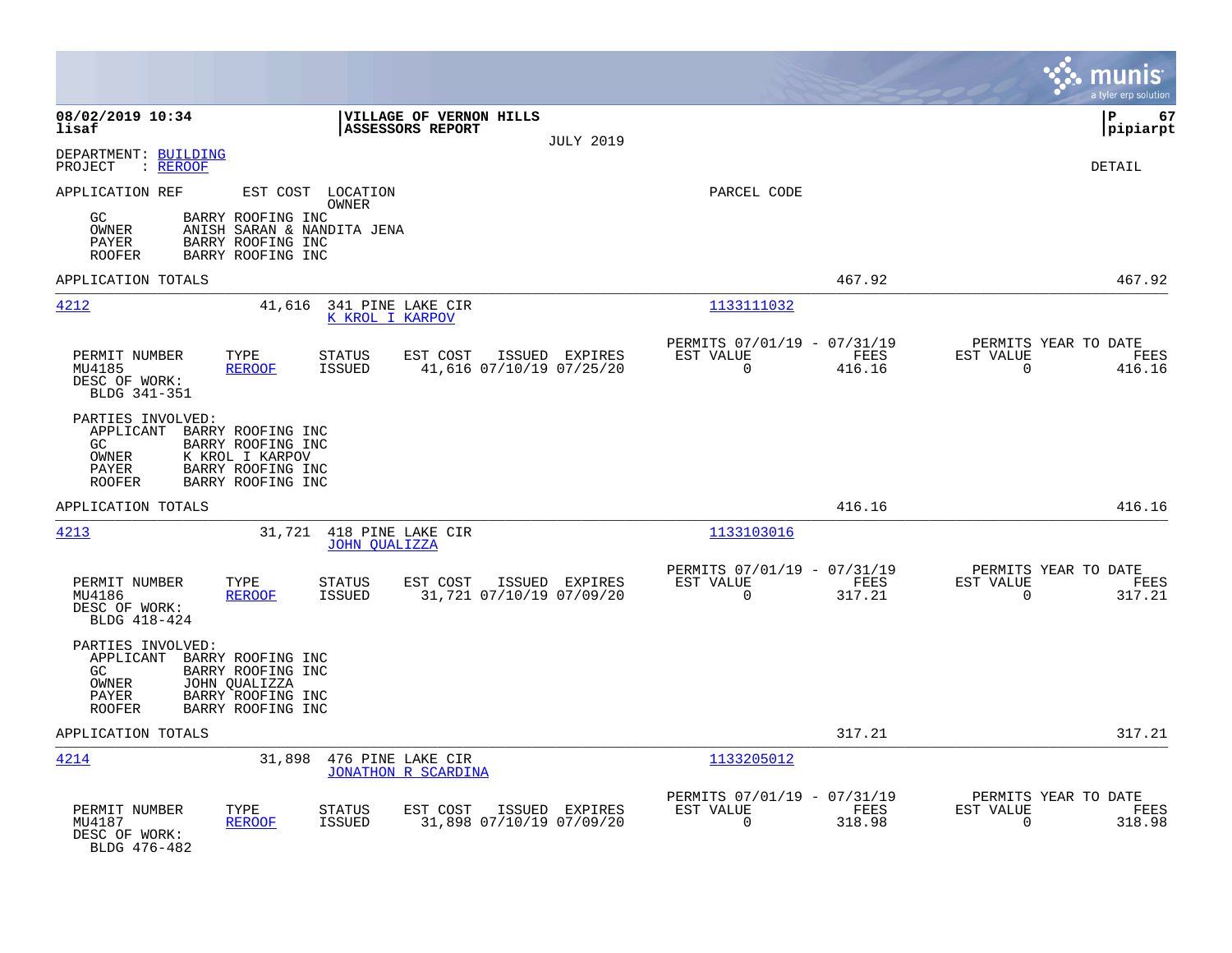|                                                                                                                                                                                                          |                                                                                  |                                                                          | munis<br>a tyler erp solution                                     |
|----------------------------------------------------------------------------------------------------------------------------------------------------------------------------------------------------------|----------------------------------------------------------------------------------|--------------------------------------------------------------------------|-------------------------------------------------------------------|
| 08/02/2019 10:34<br>lisaf                                                                                                                                                                                | VILLAGE OF VERNON HILLS<br>ASSESSORS REPORT<br><b>JULY 2019</b>                  |                                                                          | l P<br>68<br> pipiarpt                                            |
| DEPARTMENT: BUILDING<br>: REROOF<br>PROJECT                                                                                                                                                              |                                                                                  |                                                                          | DETAIL                                                            |
| APPLICATION REF<br>EST COST                                                                                                                                                                              | LOCATION<br>OWNER                                                                | PARCEL CODE                                                              |                                                                   |
| PARTIES INVOLVED:<br>APPLICANT<br>BARRY ROOFING INC<br>BARRY ROOFING INC<br>GC.<br>OWNER<br>JONATHON R SCARDINA<br><b>PAYER</b><br>BARRY ROOFING INC<br>BARRY ROOFING INC<br><b>ROOFER</b>               |                                                                                  |                                                                          |                                                                   |
| APPLICATION TOTALS                                                                                                                                                                                       |                                                                                  | 318.98                                                                   | 318.98                                                            |
| 4219<br>2,800                                                                                                                                                                                            | 317 CHERRY VALLEY RD<br><b>GARY COX</b>                                          | 1508107040                                                               |                                                                   |
| PERMIT NUMBER<br>TYPE<br>MU4192<br><b>REROOF</b><br>DESC OF WORK:<br><b>REROOF</b>                                                                                                                       | <b>STATUS</b><br>EST COST<br>ISSUED EXPIRES<br>2,800 07/11/19 07/19/20<br>COMPLT | PERMITS 07/01/19 - 07/31/19<br>EST VALUE<br>FEES<br>$\mathbf 0$<br>50.00 | PERMITS YEAR TO DATE<br>EST VALUE<br>FEES<br>$\mathbf 0$<br>50.00 |
| PARTIES INVOLVED:<br>APPLICANT A-1 SECURITY ROOFING<br>A-1 SECURITY ROOFING<br>GC.<br>OWNER<br>GARY COX<br>A-1 SECURITY ROOFING<br>PAYER<br><b>ROOFER</b><br>A-1 SECURITY ROOFING                        |                                                                                  |                                                                          |                                                                   |
| APPLICATION TOTALS                                                                                                                                                                                       |                                                                                  | 50.00                                                                    | 50.00                                                             |
| 4220<br>6,319                                                                                                                                                                                            | 10 SOUTHFIELD DR<br>SHOUKATH M & SAKINA A ALI                                    | 1506414016                                                               |                                                                   |
| PERMIT NUMBER<br>TYPE<br>MU4195<br><b>REROOF</b><br>DESC OF WORK:<br><b>REROOF</b>                                                                                                                       | <b>STATUS</b><br>EST COST<br>ISSUED EXPIRES<br>COMPLT<br>6,319 07/11/19 07/22/20 | PERMITS 07/01/19 - 07/31/19<br>EST VALUE<br>FEES<br>$\mathbf 0$<br>63.19 | PERMITS YEAR TO DATE<br>EST VALUE<br>FEES<br>$\mathbf 0$<br>63.19 |
| PARTIES INVOLVED:<br>APPLICANT<br>LAKE COUNTY ROOFS INC<br>GC<br>LAKE COUNTY ROOFS INC<br>OWNER<br>SHOUKATH M & SAKINA A ALI<br>LAKE COUNTY ROOFS INC<br>PAYER<br>LAKE COUNTY ROOFS INC<br><b>ROOFER</b> |                                                                                  |                                                                          |                                                                   |
| APPLICATION TOTALS                                                                                                                                                                                       |                                                                                  | 63.19                                                                    | 63.19                                                             |
| 4233<br>7,000                                                                                                                                                                                            | 22 NORTH ROYAL OAK DRIVE<br>PATRICK GARCIA                                       | 1506413024                                                               |                                                                   |
| PERMIT NUMBER<br>TYPE<br>MU4213<br><b>REROOF</b><br>DESC OF WORK:                                                                                                                                        | EST COST<br>STATUS<br>ISSUED EXPIRES<br>7,000 07/15/19 07/14/20<br><b>ISSUED</b> | PERMITS 07/01/19 - 07/31/19<br>EST VALUE<br>FEES<br>$\mathbf 0$<br>70.00 | PERMITS YEAR TO DATE<br>EST VALUE<br>FEES<br>70.00<br>0           |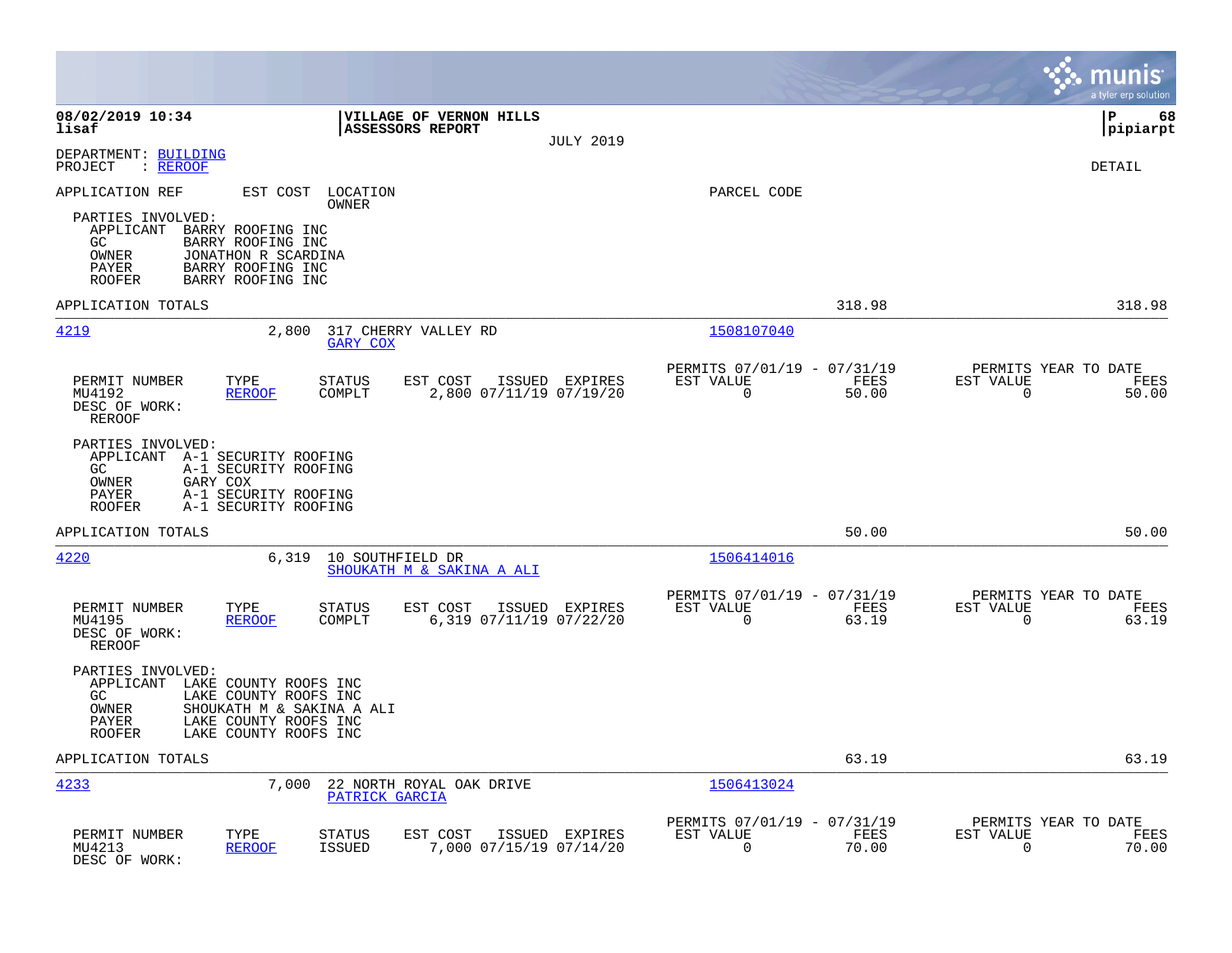|                                                                                                                                                                                                               |                                                                           | munis<br>a tyler erp solution                                      |
|---------------------------------------------------------------------------------------------------------------------------------------------------------------------------------------------------------------|---------------------------------------------------------------------------|--------------------------------------------------------------------|
| 08/02/2019 10:34<br><b>VILLAGE OF VERNON HILLS</b><br>lisaf<br><b>ASSESSORS REPORT</b><br><b>REOOF</b>                                                                                                        |                                                                           | 69<br>l P<br> pipiarpt                                             |
| <b>JULY 2019</b><br>DEPARTMENT: BUILDING<br>PROJECT<br>: REROOF                                                                                                                                               |                                                                           | DETAIL                                                             |
| APPLICATION REF<br>EST COST LOCATION<br>OWNER                                                                                                                                                                 | PARCEL CODE                                                               |                                                                    |
| PARTIES INVOLVED:<br>APPLICANT<br>E&L ROOFING & WINDOWS LLC<br>GC<br>E&L ROOFING & WINDOWS LLC<br>OWNER<br>PATRICK GARCIA<br>E&L ROOFING & WINDOWS LLC<br>PAYER<br>E&L ROOFING & WINDOWS LLC<br><b>ROOFER</b> |                                                                           |                                                                    |
| APPLICATION TOTALS                                                                                                                                                                                            | 70.00                                                                     | 70.00                                                              |
| 4268<br>11,300<br>272 CAMARGO CT<br>MONCY A VARUGHESE                                                                                                                                                         | 1132213009                                                                |                                                                    |
| PERMIT NUMBER<br>TYPE<br><b>STATUS</b><br>EST COST<br>ISSUED EXPIRES<br>MU4241<br><b>REROOF</b><br><b>ISSUED</b><br>11,300 07/19/19 07/18/20<br>DESC OF WORK:<br>REROOF                                       | PERMITS 07/01/19 - 07/31/19<br>EST VALUE<br>FEES<br>$\mathbf 0$<br>113.00 | PERMITS YEAR TO DATE<br>EST VALUE<br>FEES<br>$\mathbf 0$<br>113.00 |
| PARTIES INVOLVED:<br>APPLICANT<br>UNITED HOME IMPROVEMENT<br>GC.<br>UNITED HOME IMPROVEMENT<br>OWNER<br>MONCY A VARUGHESE<br>UNITED HOME IMPROVEMENT<br>PAYER<br><b>ROOFER</b><br>UNITED HOME IMPROVEMENT     |                                                                           |                                                                    |
| APPLICATION TOTALS                                                                                                                                                                                            | 113.00                                                                    | 113.00                                                             |
| 4277<br>6,260<br>309 ONWENTSIA RD<br>DANIEL PANFIL & KERRIE ANN SULLIVAN                                                                                                                                      | 1504303018                                                                |                                                                    |
| PERMIT NUMBER<br>TYPE<br><b>STATUS</b><br>EST COST<br>ISSUED EXPIRES<br><b>ISSUED</b><br>6,260 07/22/19 07/21/20<br>MU4248<br><b>REROOF</b><br>DESC OF WORK:<br>ROOF                                          | PERMITS 07/01/19 - 07/31/19<br>EST VALUE<br>FEES<br>$\Omega$<br>62.60     | PERMITS YEAR TO DATE<br>EST VALUE<br>FEES<br>$\Omega$<br>62.60     |
| PARTIES INVOLVED:<br>GC<br>A B EDWARD ENTERPRISES<br>OWNER<br>DANIEL PANFIL & KERRIE ANN SULLIVAN<br>PAYER<br>A B<br>EDWARD ENTERPRISES<br>EDWARD ENTERPRISES<br><b>ROOFER</b><br>A B                         |                                                                           |                                                                    |
| APPLICATION TOTALS                                                                                                                                                                                            | 62.60                                                                     | 62.60                                                              |
| 4295<br>25,343<br>116 HAMILTON PL<br>EVAN L CRAIG & PAULA S BEIK                                                                                                                                              | 1132201022                                                                |                                                                    |
| PERMIT NUMBER<br>TYPE<br>EST COST<br>ISSUED EXPIRES<br><b>STATUS</b><br>MU4284<br><b>REROOF</b><br><b>ISSUED</b><br>25,343 07/25/19 07/24/20                                                                  | PERMITS 07/01/19 - 07/31/19<br>EST VALUE<br>FEES<br>0<br>253.43           | PERMITS YEAR TO DATE<br>EST VALUE<br>FEES<br>0<br>253.43           |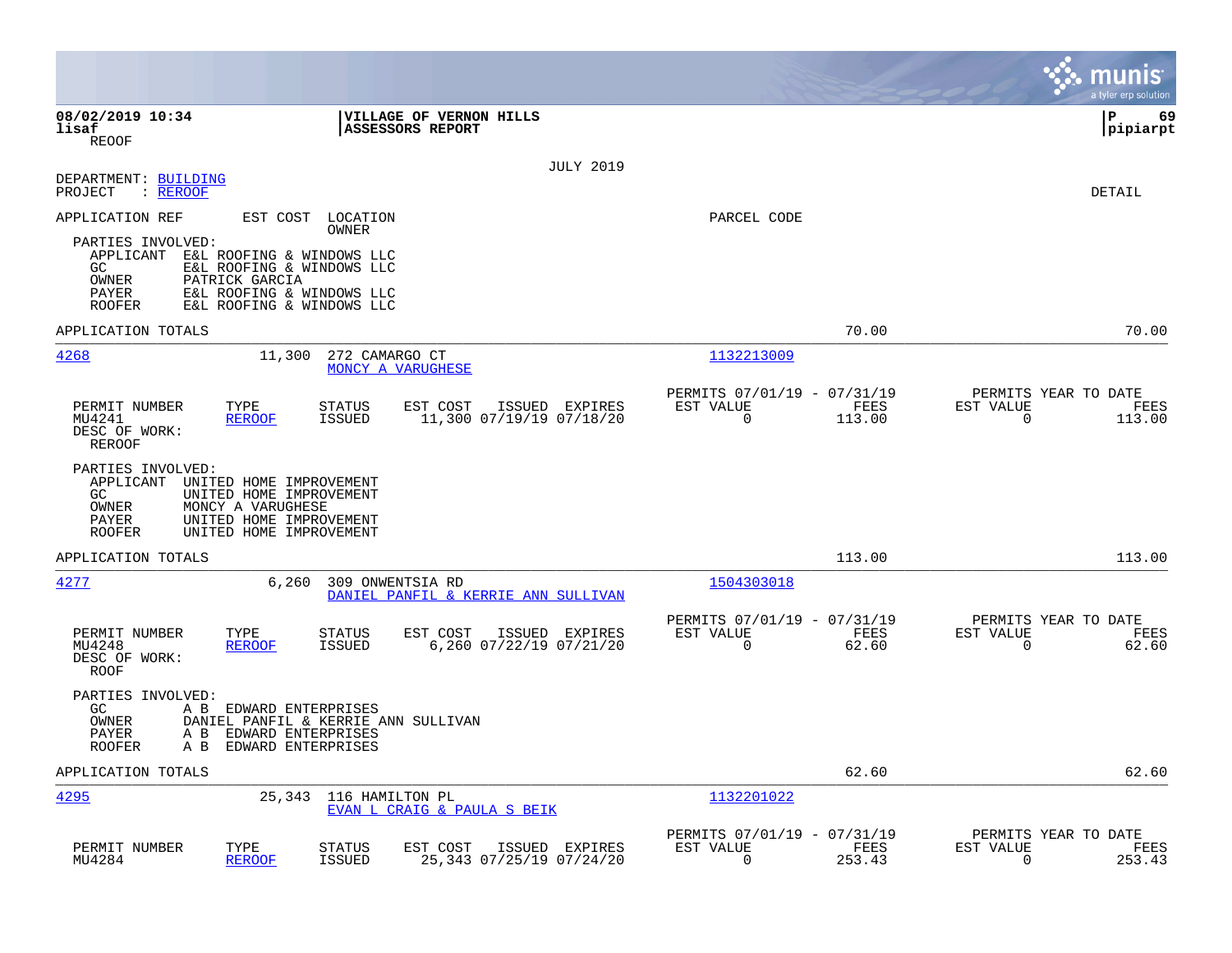|                                                                                                                                                                                                        |                                                                                          |                                                                           | a tyler erp solution                                            |
|--------------------------------------------------------------------------------------------------------------------------------------------------------------------------------------------------------|------------------------------------------------------------------------------------------|---------------------------------------------------------------------------|-----------------------------------------------------------------|
| 08/02/2019 10:34<br>lisaf                                                                                                                                                                              | VILLAGE OF VERNON HILLS<br><b>ASSESSORS REPORT</b><br><b>JULY 2019</b>                   |                                                                           | l P<br>70<br> pipiarpt                                          |
| DEPARTMENT: BUILDING<br>: REROOF<br>PROJECT                                                                                                                                                            |                                                                                          |                                                                           | <b>DETAIL</b>                                                   |
| APPLICATION REF<br>EST COST<br>DESC OF WORK:<br><b>REROOF</b>                                                                                                                                          | LOCATION<br>OWNER                                                                        | PARCEL CODE                                                               |                                                                 |
| PARTIES INVOLVED:<br>APPLICANT BEST-4-U<br>GC<br>$BEST-4-U$<br>OWNER<br>EVAN L CRAIG & PAULA S BEIK<br>PAYER<br>$BEST-4-IJ$<br>$BEST-4-U$<br><b>ROOFER</b>                                             |                                                                                          |                                                                           |                                                                 |
| APPLICATION TOTALS                                                                                                                                                                                     |                                                                                          | 253.43                                                                    | 253.43                                                          |
| 4299<br>395,920                                                                                                                                                                                        | 1011 WOODLANDS PKY<br>VAN VLISSINGEN & CO                                                | 1515104007                                                                |                                                                 |
| PERMIT NUMBER<br>TYPE<br>MU4286<br><b>REROOF</b><br>DESC OF WORK:<br>REROOF                                                                                                                            | EST COST<br>ISSUED EXPIRES<br>STATUS<br>395,920 07/25/19 07/24/20<br><b>ISSUED</b>       | PERMITS 07/01/19 - 07/31/19<br>EST VALUE<br>FEES<br>$\Omega$<br>3,959.20  | PERMITS YEAR TO DATE<br>EST VALUE<br>FEES<br>0<br>3,959.20      |
| PARTIES INVOLVED:<br>APPLICANT<br>GILLESPIE DESIGN GROUP<br>GC.<br>OCCUPANT<br>SYSMEX CENTER FOR LEARNING<br>VAN VLISSINGEN & CO<br>OWNER<br>PAYER<br>A-1 ROOFING COMPANY<br><b>ROOFER</b>             | CORPORATE WOODS ENTERPRISES LLC<br>CORPORATE WOODS ENTERPRISES LLC                       |                                                                           |                                                                 |
| APPLICATION TOTALS                                                                                                                                                                                     |                                                                                          | 3,959.20                                                                  | 3,959.20                                                        |
| 4317<br>13,000                                                                                                                                                                                         | 586 ONTARIO ST<br>JONATHAN & CAREY BERKE                                                 | 1509314016                                                                |                                                                 |
| TYPE<br>PERMIT NUMBER<br>MU4301<br><b>REROOF</b><br>DESC OF WORK:<br><b>REROOF</b>                                                                                                                     | ISSUED EXPIRES<br><b>STATUS</b><br>EST COST<br>13,000 07/29/19 07/28/20<br><b>ISSUED</b> | PERMITS 07/01/19 - 07/31/19<br>FEES<br>EST VALUE<br>$\mathbf 0$<br>130.00 | PERMITS YEAR TO DATE<br>EST VALUE<br>FEES<br>$\Omega$<br>130.00 |
| PARTIES INVOLVED:<br>APPLICANT<br>JARVIS EXTERIORS<br>GC<br><b>JARVIS EXTERIORS</b><br>OWNER<br>JONATHAN & CAREY BERKE<br>PAYER<br><b>JARVIS EXTERIORS</b><br><b>ROOFER</b><br><b>JARVIS EXTERIORS</b> |                                                                                          |                                                                           |                                                                 |
| APPLICATION TOTALS<br>PROJECT TOTALS                                                                                                                                                                   |                                                                                          | 130.00<br>$\mathbf 0$<br>8,621.96                                         | 130.00<br>8,621.96<br>$\Omega$                                  |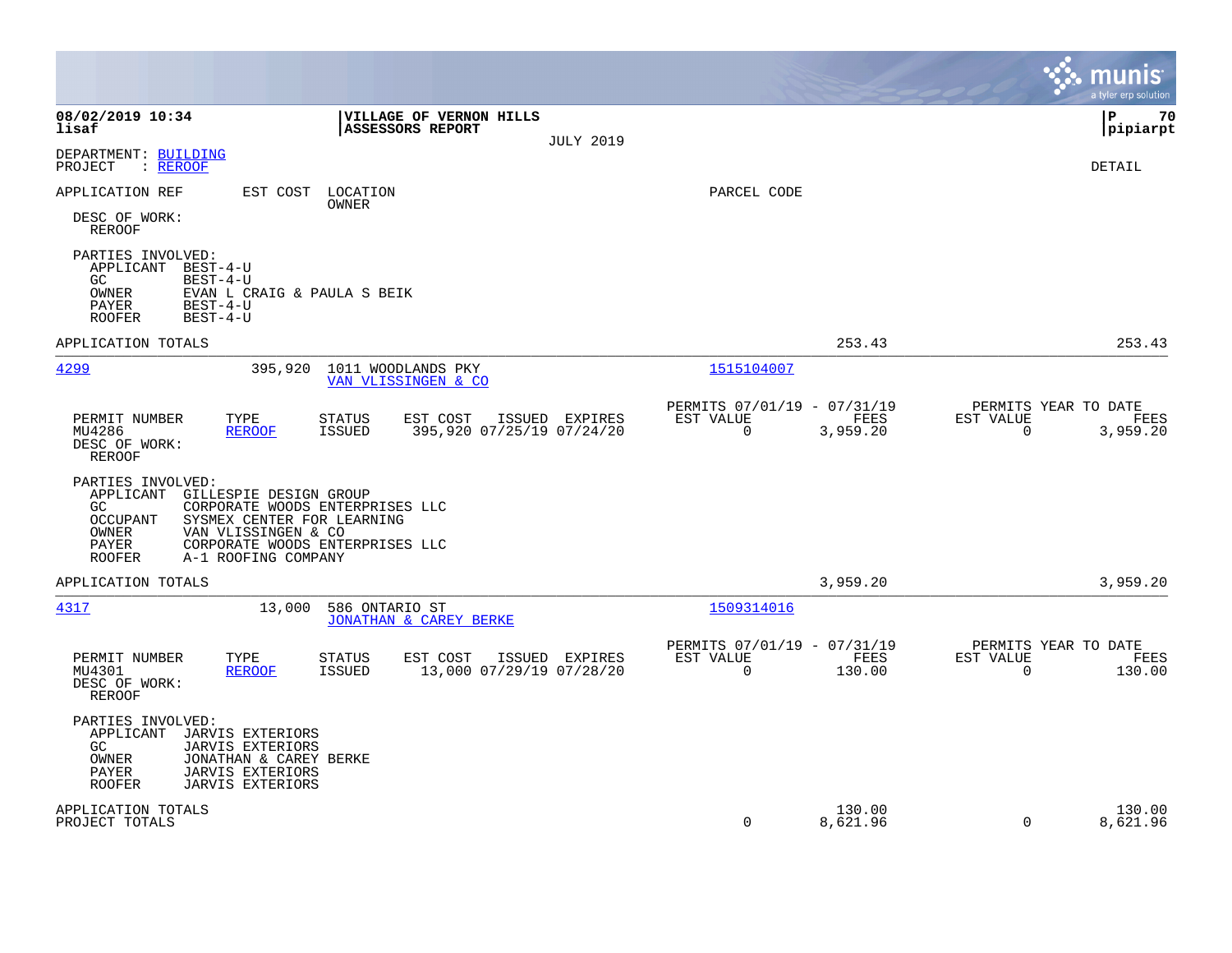|                                                                                    |                                                                                                 |                         |                                                               |                  |                                               |                |           | <b>munis</b><br>a tyler erp solution  |
|------------------------------------------------------------------------------------|-------------------------------------------------------------------------------------------------|-------------------------|---------------------------------------------------------------|------------------|-----------------------------------------------|----------------|-----------|---------------------------------------|
| 08/02/2019 10:34<br>lisaf                                                          |                                                                                                 | <b>ASSESSORS REPORT</b> | VILLAGE OF VERNON HILLS                                       | <b>JULY 2019</b> |                                               |                |           | ∣P<br>71<br> pipiarpt                 |
| DEPARTMENT: BUILDING<br>PROJECT                                                    | : SECURITY SYSTEM                                                                               |                         |                                                               |                  |                                               |                |           | DETAIL                                |
| APPLICATION REF                                                                    | EST COST                                                                                        | LOCATION<br>OWNER       |                                                               |                  | PARCEL CODE                                   |                |           |                                       |
| 4221                                                                               | 219                                                                                             |                         | 701 NORTH MILWAUKEE AVE 344<br>INLAND REAL ESTATE CORPORATION |                  | 1503102018                                    |                |           |                                       |
| PERMIT NUMBER<br>MU4201<br>DESC OF WORK:<br>SECURITY SYSTEM                        | TYPE<br><b>SEC SYSTEM</b>                                                                       | STATUS<br>COMPLT        | EST COST<br>ISSUED<br>219 07/11/19 07/10/20                   | EXPIRES          | PERMITS 07/01/19 - 07/31/19<br>EST VALUE<br>0 | FEES<br>75.00  | EST VALUE | PERMITS YEAR TO DATE<br>FEES<br>75.00 |
| PARTIES INVOLVED:<br><b>ALARM</b><br>APPLICANT<br>GC<br>OCCUPANT<br>OWNER<br>PAYER | PROCOM<br>PROCOM<br>PROCOM<br>ARTISAN VAPOR COMPANY<br>INLAND REAL ESTATE CORPORATION<br>PROCOM |                         |                                                               |                  |                                               |                |           |                                       |
| APPLICATION TOTALS<br>PROJECT TOTALS                                               |                                                                                                 |                         |                                                               |                  | 0                                             | 75.00<br>75.00 | $\Omega$  | 75.00<br>75.00                        |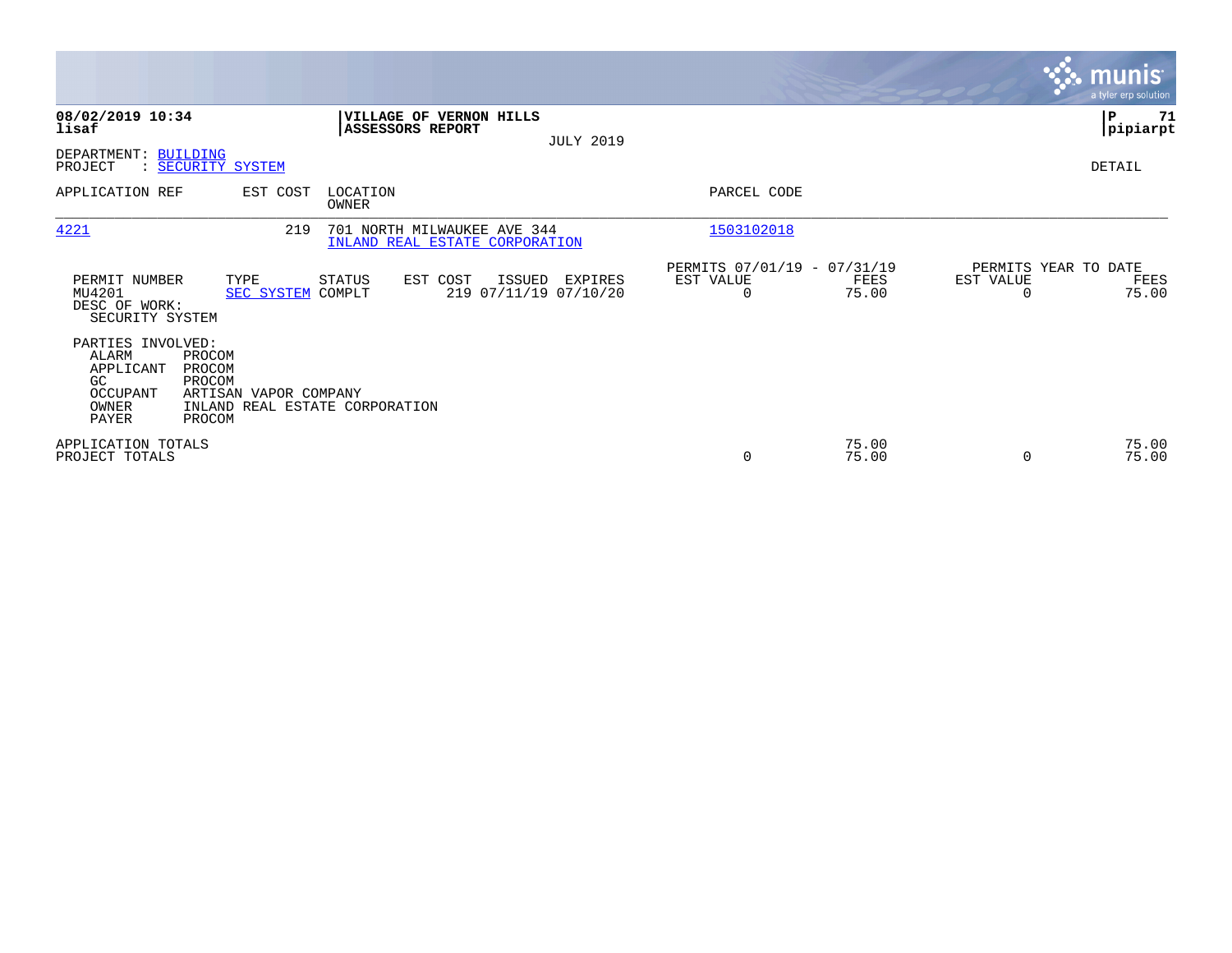|                                                                                                                                                                                                                                                     |                                                                       | munis<br>a tyler erp solution                                  |
|-----------------------------------------------------------------------------------------------------------------------------------------------------------------------------------------------------------------------------------------------------|-----------------------------------------------------------------------|----------------------------------------------------------------|
| 08/02/2019 10:34<br>VILLAGE OF VERNON HILLS<br>lisaf<br><b>ASSESSORS REPORT</b><br><b>JULY 2019</b>                                                                                                                                                 |                                                                       | P<br>72<br> pipiarpt                                           |
| DEPARTMENT: BUILDING<br>PROJECT<br>: SEWER REPAIR                                                                                                                                                                                                   |                                                                       | DETAIL                                                         |
| EST COST<br>APPLICATION REF<br>LOCATION<br>OWNER                                                                                                                                                                                                    | PARCEL CODE                                                           |                                                                |
| 119 THORNE GROVE DR<br>4288<br>3,400<br>VINCENT & PAMELA J SOTTILE                                                                                                                                                                                  | 1507209047                                                            |                                                                |
| TYPE<br>EST COST<br>PERMIT NUMBER<br><b>STATUS</b><br>ISSUED<br>EXPIRES<br>3,400 07/24/19 07/29/20<br>MU4279<br>SEWER REP<br>COMPLT<br>DESC OF WORK:<br>SEWER REPAIR                                                                                | PERMITS 07/01/19 - 07/31/19<br>EST VALUE<br>FEES<br>$\Omega$<br>50.00 | PERMITS YEAR TO DATE<br>EST VALUE<br>FEES<br>$\Omega$<br>50.00 |
| PARTIES INVOLVED:<br>APPLICANT<br>TANGNEY & SONS pLUMBING AND SEWER<br>GC<br>TANGNEY & SONS pLUMBING AND SEWER<br>OWNER<br>VINCENT & PAMELA J SOTTILE<br>TANGNEY & SONS pLUMBING AND SEWER<br>PLUMBER<br>PAYER<br>TANGNEY & SONS pLUMBING AND SEWER |                                                                       |                                                                |
| APPLICATION TOTALS                                                                                                                                                                                                                                  | 50.00                                                                 | 50.00                                                          |
| 4289<br>2,800<br>106 BURNSIDE CT<br><b>STEVEN LEVIN</b>                                                                                                                                                                                             | 1132416114                                                            |                                                                |
| PERMIT NUMBER<br>TYPE<br><b>STATUS</b><br>EST COST<br>ISSUED EXPIRES<br>2,800 07/24/19 07/29/20<br>MU4280<br>SEWER REP<br>COMPLT<br>DESC OF WORK:<br>SEWER LINE REPAIR BACKYARD                                                                     | PERMITS 07/01/19 - 07/31/19<br>FEES<br>EST VALUE<br>$\Omega$<br>50.00 | PERMITS YEAR TO DATE<br>EST VALUE<br>FEES<br>$\Omega$<br>50.00 |
| PARTIES INVOLVED:<br>GC<br>DRAIN & PLUMBING SERVICES<br>OWNER<br>STEVEN LEVIN<br>PLUMBER<br>DRAIN & PLUMBING SERVICES<br>PAYER<br>DRAIN & PLUMBING SERVICES                                                                                         |                                                                       |                                                                |
| APPLICATION TOTALS<br>PROJECT TOTALS                                                                                                                                                                                                                | 50.00<br>0<br>100.00                                                  | 50.00<br>$\Omega$<br>100.00                                    |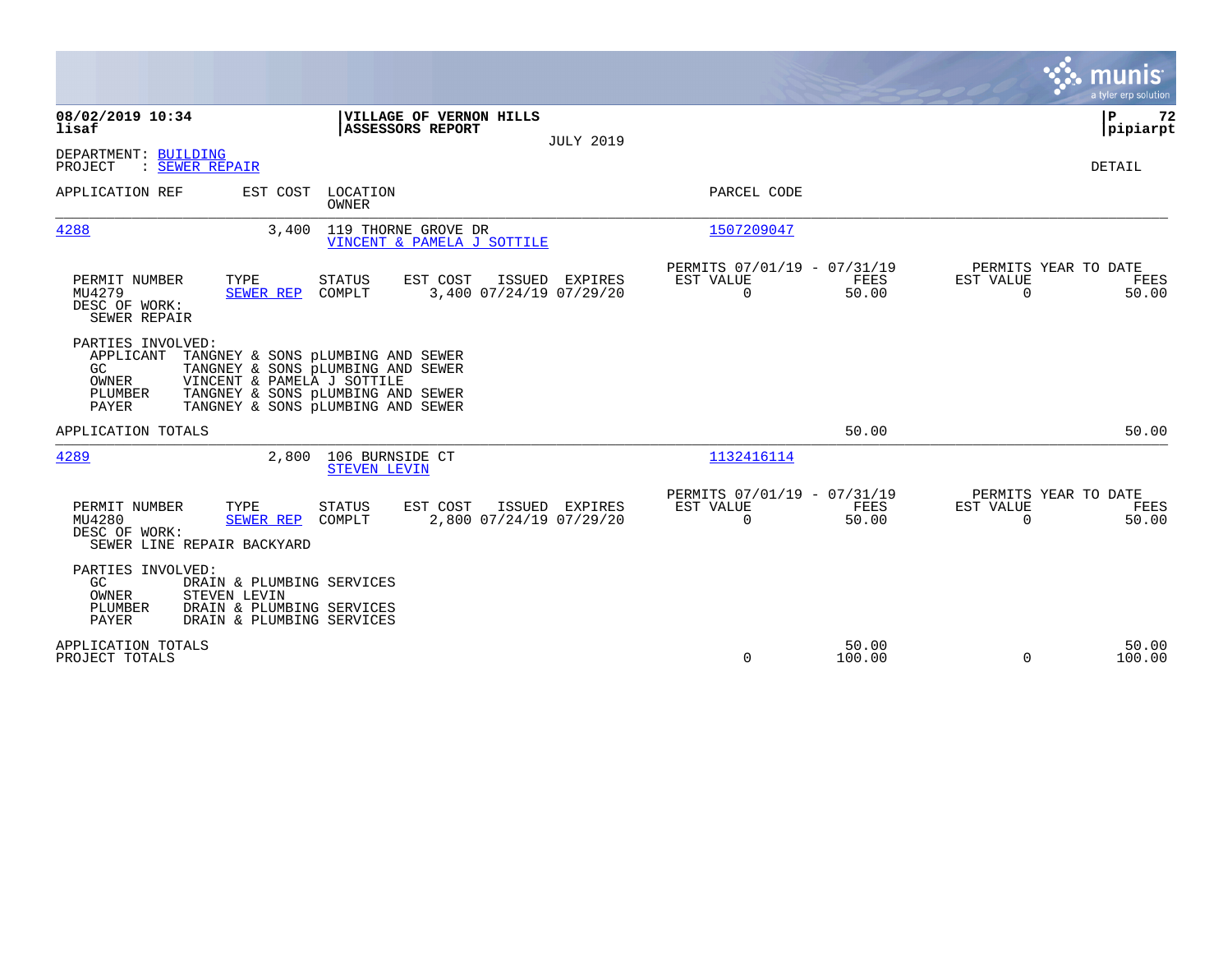|                                                          |                                                                            |                   |                                                                 |                  |                                               |                  |           | <b>munis</b><br>a tyler erp solution   |
|----------------------------------------------------------|----------------------------------------------------------------------------|-------------------|-----------------------------------------------------------------|------------------|-----------------------------------------------|------------------|-----------|----------------------------------------|
| 08/02/2019 10:34<br>lisaf                                |                                                                            |                   | <b>VILLAGE OF VERNON HILLS</b><br><b>ASSESSORS REPORT</b>       | <b>JULY 2019</b> |                                               |                  |           | P<br>73<br> pipiarpt                   |
| DEPARTMENT: BUILDING<br>PROJECT<br>: SIDING              |                                                                            |                   |                                                                 |                  |                                               |                  |           | DETAIL                                 |
| APPLICATION REF                                          | EST COST                                                                   | LOCATION<br>OWNER |                                                                 |                  | PARCEL CODE                                   |                  |           |                                        |
| 4319                                                     | 29,760                                                                     |                   | 38 SOUTH STERLING HEIGHTS RD<br><b>JON &amp; ELISE HAUPTMAN</b> |                  | 1507211016                                    |                  |           |                                        |
| PERMIT NUMBER<br>MU4306<br>DESC OF WORK:<br>VINYL SIDING | TYPE<br>SIDING                                                             | STATUS<br>ISSUED  | EST COST<br>ISSUED<br>29,760 07/30/19 07/29/20                  | EXPIRES          | PERMITS 07/01/19 - 07/31/19<br>EST VALUE<br>0 | FEES<br>297.65   | EST VALUE | PERMITS YEAR TO DATE<br>FEES<br>297.65 |
| PARTIES INVOLVED:<br>GC.<br>OWNER<br>PAYER               | U.S. EXTERIOR BY SEIDEL<br>JON & ELISE HAUPTMAN<br>U.S. EXTERIOR BY SEIDEL |                   |                                                                 |                  |                                               |                  |           |                                        |
| APPLICATION TOTALS<br>PROJECT TOTALS                     |                                                                            |                   |                                                                 |                  | 0                                             | 297.65<br>297.65 | $\Omega$  | 297.65<br>297.65                       |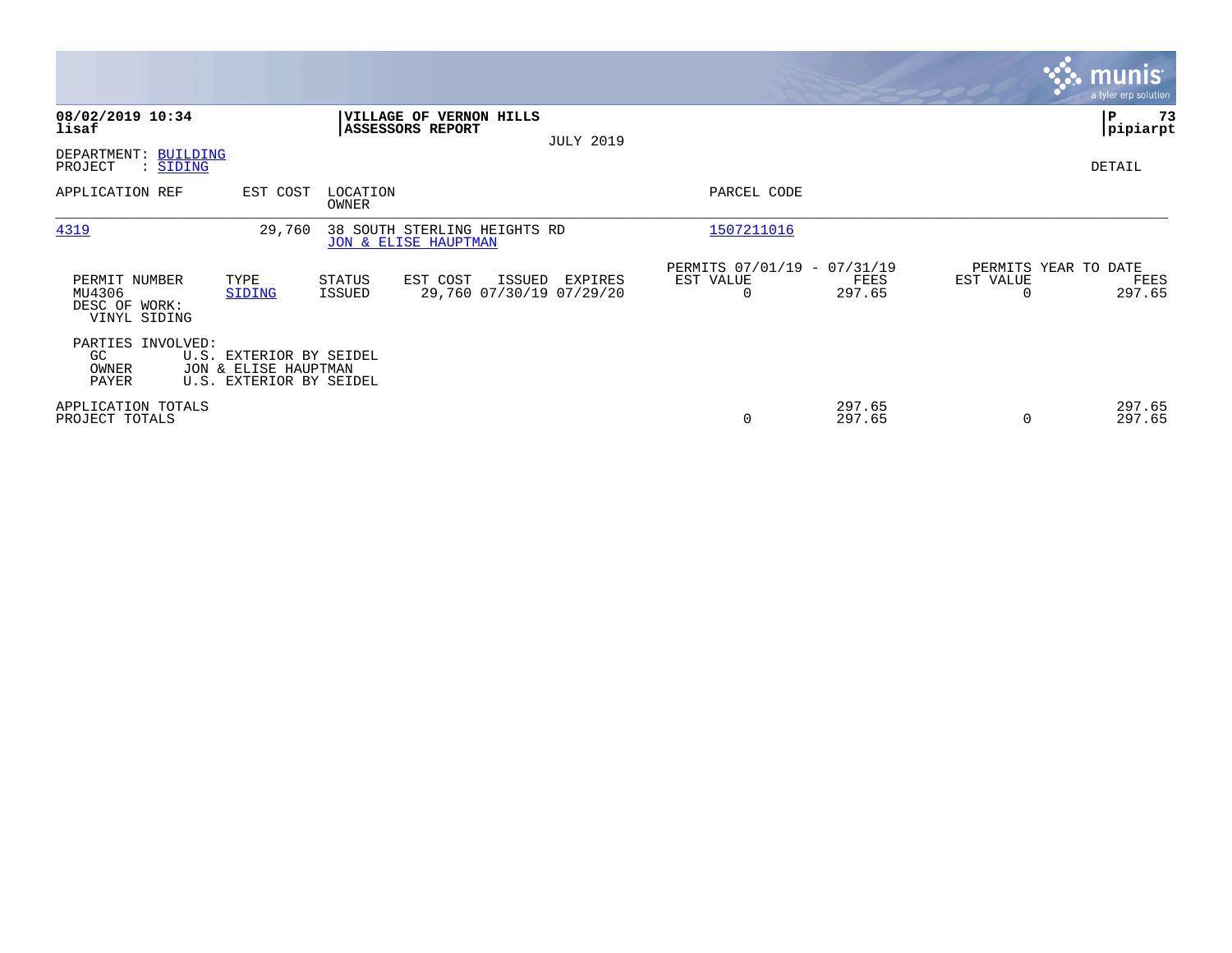|                                                                                                                                                                    |                                                                                           |                                                                          | munis<br>a tyler erp solution                                      |
|--------------------------------------------------------------------------------------------------------------------------------------------------------------------|-------------------------------------------------------------------------------------------|--------------------------------------------------------------------------|--------------------------------------------------------------------|
| 08/02/2019 10:34<br>lisaf                                                                                                                                          | VILLAGE OF VERNON HILLS<br>ASSESSORS REPORT<br><b>JULY 2019</b>                           |                                                                          | 74<br>l P<br> pipiarpt                                             |
| DEPARTMENT: BUILDING<br>PROJECT<br>$:\mathsf{TENT}$                                                                                                                |                                                                                           |                                                                          | <b>DETAIL</b>                                                      |
| APPLICATION REF<br>EST COST                                                                                                                                        | LOCATION<br><b>OWNER</b>                                                                  | PARCEL CODE                                                              |                                                                    |
| <u>4191</u>                                                                                                                                                        | $\Omega$<br>300 NORTH FAIRWAY DRIVE<br><b>PLACEHOLDER</b>                                 | 1504303134                                                               |                                                                    |
| PERMIT NUMBER<br>TYPE<br><b>TENT</b><br>MU4162<br>DESC OF WORK:<br>TENT PIPE CITY LACROSSE                                                                         | EST COST<br>ISSUED EXPIRES<br>STATUS<br>COMPLT<br>$0$ 07/09/19 07/15/20                   | PERMITS 07/01/19 - 07/31/19<br>EST VALUE<br>FEES<br>0<br>100.00          | PERMITS YEAR TO DATE<br>EST VALUE<br>FEES<br>$\mathbf 0$<br>100.00 |
| PARTIES INVOLVED:<br>APPLICANT<br>LACROSSE AMERICA<br>GC<br>GENERAL RENTAL<br>OWNER<br>PLACEHOLDER<br>PAYER<br>LACROSSE AMERICA                                    |                                                                                           |                                                                          |                                                                    |
| APPLICATION TOTALS                                                                                                                                                 |                                                                                           | 100.00                                                                   | 100.00                                                             |
| 4271                                                                                                                                                               | 625 BUNKER CT<br>$\mathbf{0}$<br>WARADY & DAVIS LLP VISTA PROPERTIES L.P.                 | 1504401091                                                               |                                                                    |
| TYPE<br>PERMIT NUMBER<br>MU4244<br><b>TENT</b><br>DESC OF WORK:<br>TENT                                                                                            | EST COST<br>ISSUED EXPIRES<br><b>STATUS</b><br>$0$ $07/19/19$ $07/18/20$<br><b>ISSUED</b> | PERMITS 07/01/19 - 07/31/19<br>EST VALUE<br>FEES<br>$\Omega$<br>75.00    | PERMITS YEAR TO DATE<br>EST VALUE<br>FEES<br>$\mathbf 0$<br>75.00  |
| PARTIES INVOLVED:<br>GC<br>ARLINGTON RENTAL<br>GC<br>COLE PARMER<br>OCCUPANT<br><b>COLE PARMER</b><br>OWNER<br>PAYER<br><b>COLE PARMER</b>                         | WARADY & DAVIS LLP VISTA PROPERTIES L.P.                                                  |                                                                          |                                                                    |
| APPLICATION TOTALS                                                                                                                                                 |                                                                                           | 75.00                                                                    | 75.00                                                              |
| 4290                                                                                                                                                               | 777 HICKORY HILL DR<br>0<br>CORPORATE WOODS ASSOCIATES LLC                                | 1509403022                                                               |                                                                    |
| TYPE<br>PERMIT NUMBER<br>MU4281<br><b>TENT</b><br>DESC OF WORK:<br>TENT - FOR ZF INDUSTRIES                                                                        | EST COST<br>ISSUED EXPIRES<br><b>STATUS</b><br><b>ISSUED</b><br>$0$ $07/24/19$ $07/23/20$ | PERMITS 07/01/19 - 07/31/19<br>EST VALUE<br>FEES<br>$\mathbf 0$<br>75.00 | PERMITS YEAR TO DATE<br>EST VALUE<br>FEES<br>$\mathbf 0$<br>75.00  |
| PARTIES INVOLVED:<br>APPLICANT<br>BANYAN ONE CORPORATION<br>GC.<br>TAYLOR RENTAL PARTY PLUS<br>OCCUPANT<br>ZF SERVICES<br>OWNER<br>PAYER<br>BANYAN ONE CORPORATION | CORPORATE WOODS ASSOCIATES LLC                                                            |                                                                          |                                                                    |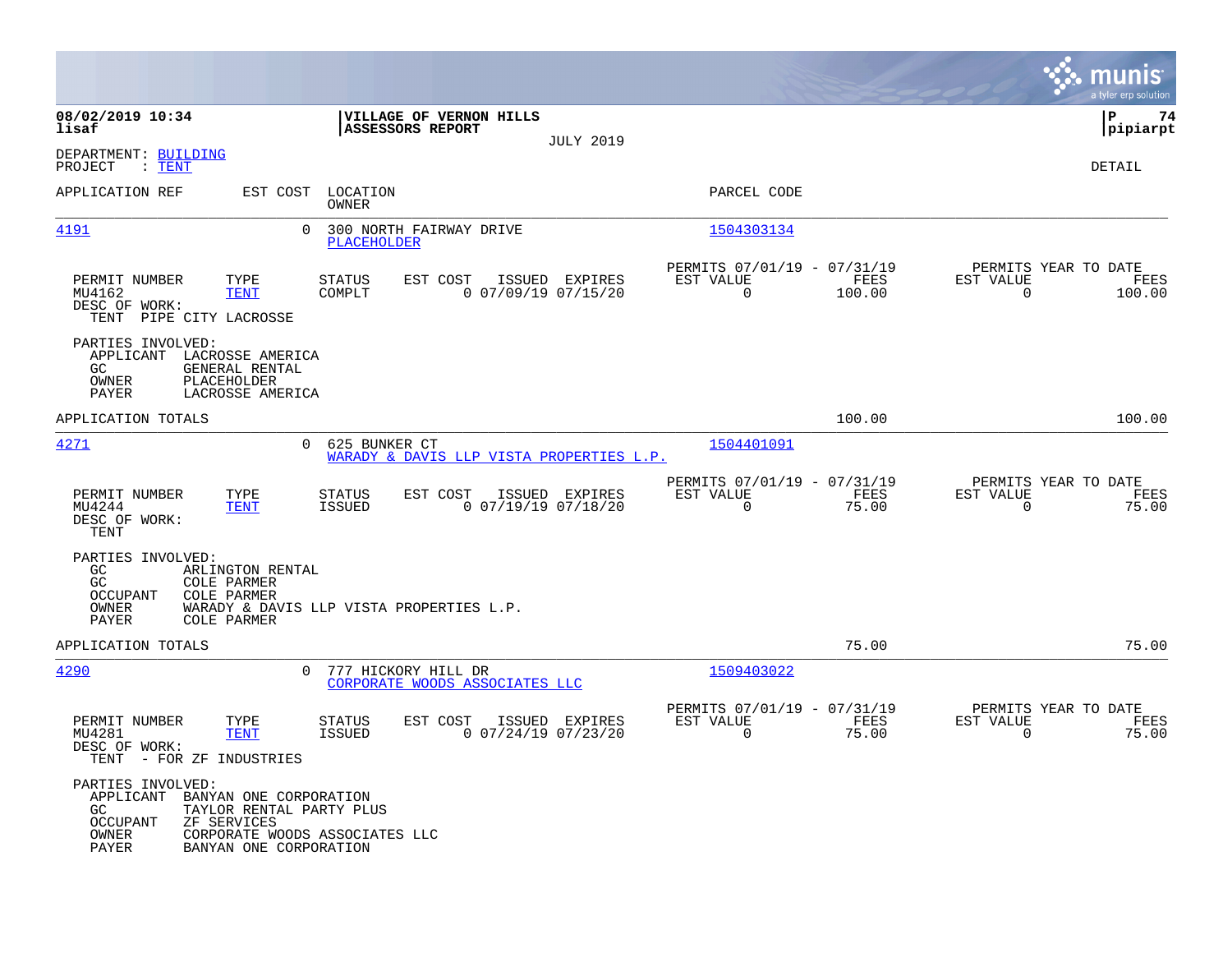|                                                  |          |                                             |                  |             |        |   | $\mathbf{\ddot{.}}$ munis<br>a tyler erp solution |
|--------------------------------------------------|----------|---------------------------------------------|------------------|-------------|--------|---|---------------------------------------------------|
| 08/02/2019 10:34<br>lisaf<br>APPLICATION TOTALS  |          | VILLAGE OF VERNON HILLS<br>ASSESSORS REPORT | <b>JULY 2019</b> |             | 75.00  |   | 75<br>l P<br><b>pipiarpt</b><br>75.00             |
| DEPARTMENT: BUILDING<br>PROJECT<br>$\colon$ TENT |          |                                             |                  |             |        |   | DETAIL                                            |
| APPLICATION REF                                  | EST COST | LOCATION<br>OWNER                           |                  | PARCEL CODE |        |   |                                                   |
| PROJECT TOTALS                                   |          |                                             |                  |             | 250.00 | 0 | 250.00                                            |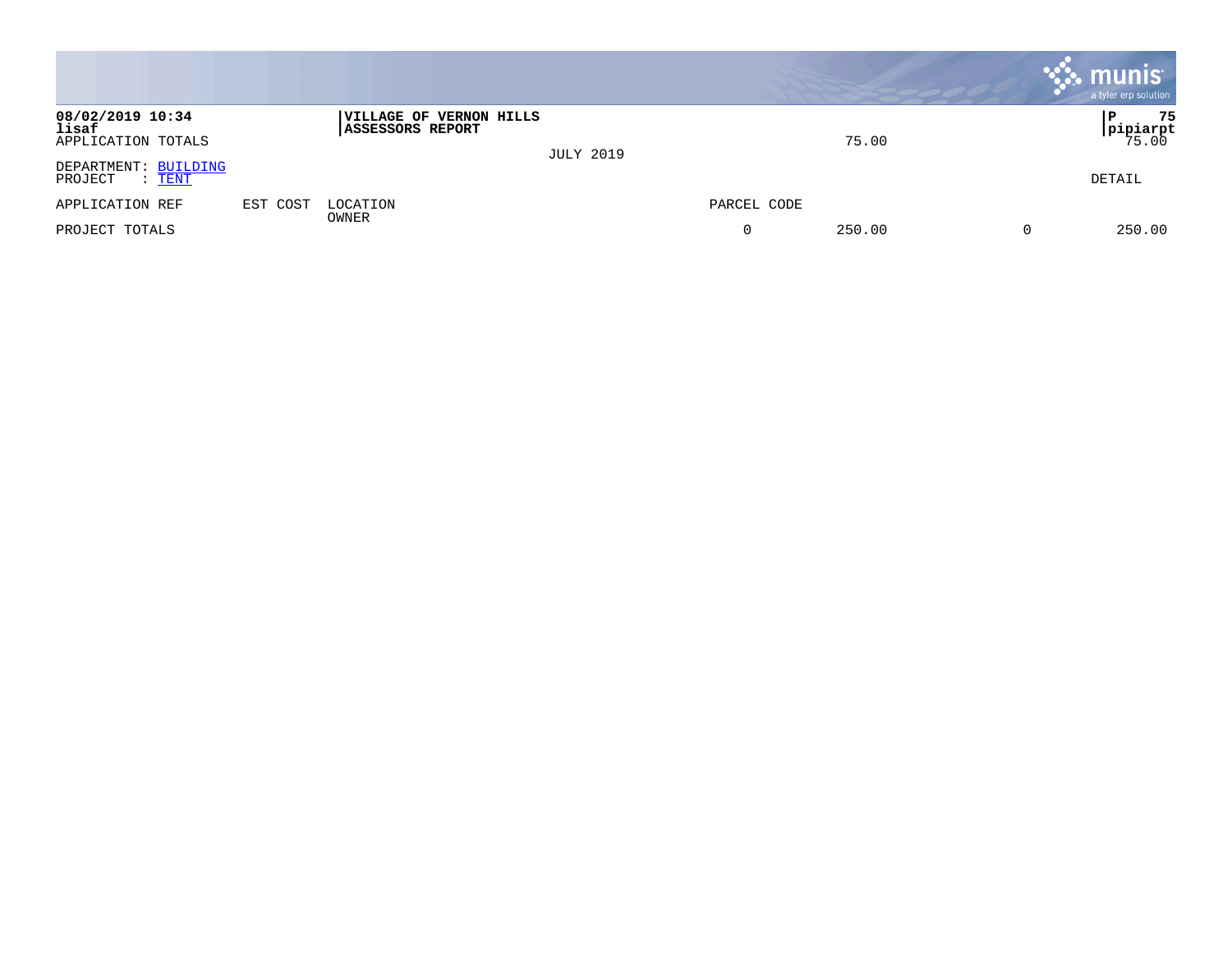|                                                                                                       |                                               |                   |                                                    |                  |                                               |                |                                               | <b>munis</b><br>a tyler erp solution |
|-------------------------------------------------------------------------------------------------------|-----------------------------------------------|-------------------|----------------------------------------------------|------------------|-----------------------------------------------|----------------|-----------------------------------------------|--------------------------------------|
| 08/02/2019 10:34<br>lisaf                                                                             |                                               |                   | VILLAGE OF VERNON HILLS<br><b>ASSESSORS REPORT</b> |                  |                                               |                |                                               | P<br>76<br> pipiarpt                 |
| DEPARTMENT: BUILDING<br>PROJECT<br>: VOICE/DATA                                                       |                                               |                   |                                                    | <b>JULY 2019</b> |                                               |                |                                               | DETAIL                               |
| APPLICATION REF                                                                                       | EST COST                                      | LOCATION<br>OWNER |                                                    |                  | PARCEL CODE                                   |                |                                               |                                      |
| 4285                                                                                                  | 3,665                                         | PLACEHOLDER       | 863 NORTH MILWAUKEE AVENUE 900                     |                  | 1134302008                                    |                |                                               |                                      |
| PERMIT NUMBER<br>MU4261<br>DESC OF WORK:<br>VOICE/DATA                                                | TYPE<br>VOICE/DATA                            | STATUS<br>ISSUED  | EST COST<br>ISSUED<br>3,665 07/23/19 07/22/20      | EXPIRES          | PERMITS 07/01/19 - 07/31/19<br>EST VALUE<br>0 | FEES<br>75.00  | PERMITS YEAR TO DATE<br>EST VALUE<br>$\Omega$ | FEES<br>75.00                        |
| PARTIES INVOLVED:<br>GC<br>LOW VOLTAG VECTOR SECURITY<br>OCCUPANT<br><b>ATHLETA</b><br>OWNER<br>PAYER | SAFE ZONE INC<br>PLACEHOLDER<br>SAFE ZONE INC |                   |                                                    |                  |                                               |                |                                               |                                      |
| APPLICATION TOTALS<br>PROJECT TOTALS                                                                  |                                               |                   |                                                    |                  | 0                                             | 75.00<br>75.00 | $\Omega$                                      | 75.00<br>75.00                       |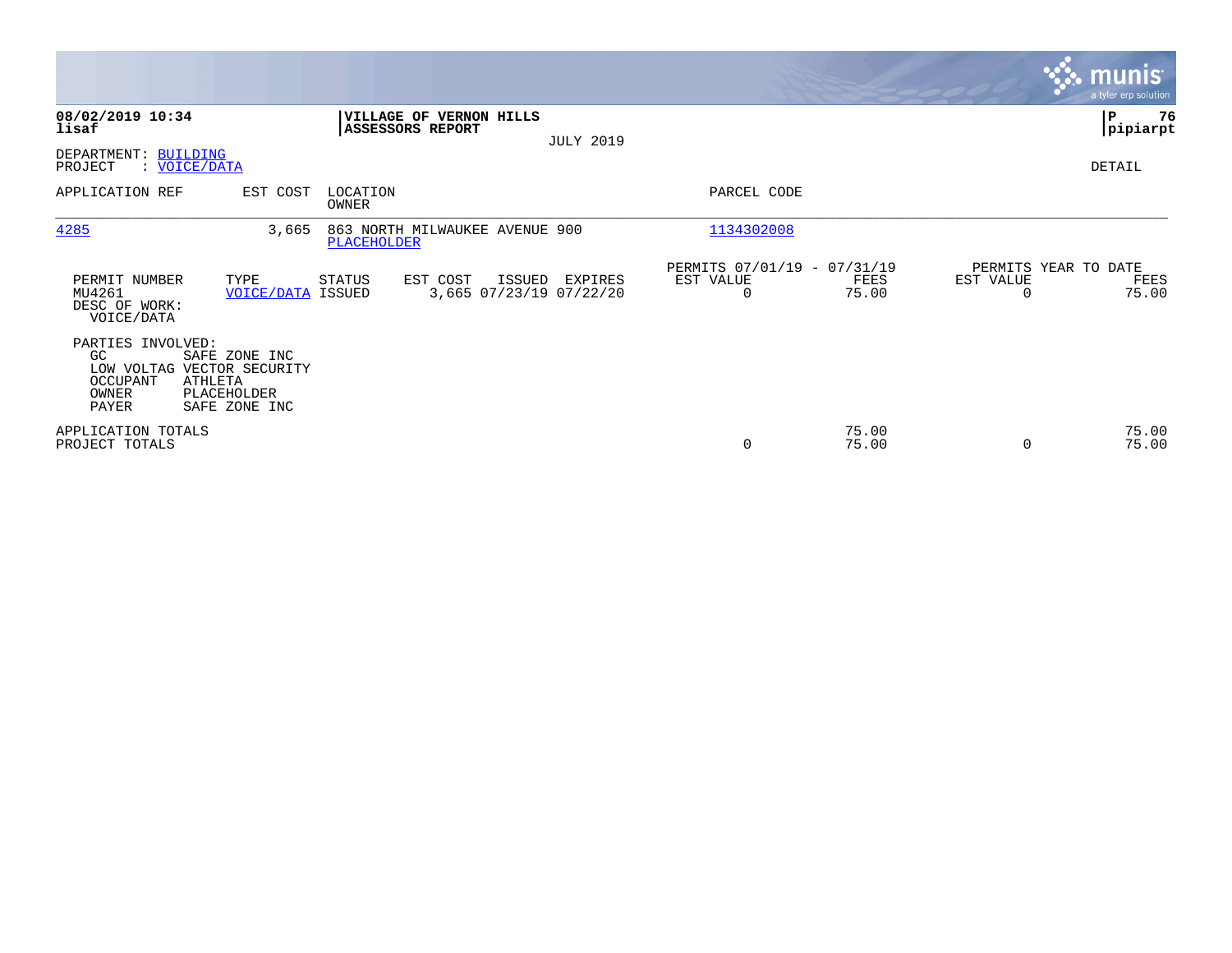|                                                                                                    |                                                                                                                                                        |                                                      |                  |                                                         |                    |                                                  | munis<br>a tyler erp solution |
|----------------------------------------------------------------------------------------------------|--------------------------------------------------------------------------------------------------------------------------------------------------------|------------------------------------------------------|------------------|---------------------------------------------------------|--------------------|--------------------------------------------------|-------------------------------|
| 08/02/2019 10:34<br>lisaf                                                                          |                                                                                                                                                        | VILLAGE OF VERNON HILLS<br>ASSESSORS REPORT          | <b>JULY 2019</b> |                                                         |                    |                                                  | P<br>77<br> pipiarpt          |
| DEPARTMENT: BUILDING<br>: WATER HEATER<br>PROJECT                                                  |                                                                                                                                                        |                                                      |                  |                                                         |                    |                                                  | DETAIL                        |
| APPLICATION REF                                                                                    | LOCATION<br>EST COST<br><b>OWNER</b>                                                                                                                   |                                                      |                  | PARCEL CODE                                             |                    |                                                  |                               |
| 4153                                                                                               | 1,500<br>201 WINFIELD CT<br>PLACEHOLDER                                                                                                                |                                                      |                  | 1505305012                                              |                    |                                                  |                               |
| PERMIT NUMBER<br>MU4126<br>DESC OF WORK:<br>WATER HEATER                                           | TYPE<br><b>STATUS</b><br>WATER HEAT COMPLT                                                                                                             | EST COST<br>1,500 07/01/19 06/30/20                  | ISSUED EXPIRES   | PERMITS 07/01/19 - 07/31/19<br>EST VALUE<br>$\Omega$    | FEES<br>.00        | PERMITS YEAR TO DATE<br>EST VALUE<br>$\mathbf 0$ | FEES<br>.00                   |
| PARTIES INVOLVED:<br>APPLICANT BENJAMIN CASTILLO<br>GC<br>OWNER<br>PLACEHOLDER<br>PLUMBER<br>PAYER | BENJAMIN CASTILLO<br>DRF TRUSTED PROPERTY SOLUTIONS<br>BENJAMIN CASTILLO                                                                               |                                                      |                  |                                                         |                    |                                                  |                               |
| APPLICATION TOTALS                                                                                 |                                                                                                                                                        |                                                      |                  |                                                         | .00                |                                                  | .00                           |
| 4154                                                                                               | 540                                                                                                                                                    | 502 ARLINGTON CT<br>ARULOLI MARAN DEVANALLUR RAJARAM |                  | 1504103003                                              |                    |                                                  |                               |
| PERMIT NUMBER<br>MU4128<br>DESC OF WORK:<br>WATER HEATER                                           | TYPE<br><b>STATUS</b><br>WATER HEAT COMPLT                                                                                                             | EST COST<br>540 07/01/19 06/30/20                    | ISSUED EXPIRES   | PERMITS 07/01/19 - 07/31/19<br>EST VALUE<br>$\mathbf 0$ | <b>FEES</b><br>.00 | PERMITS YEAR TO DATE<br>EST VALUE<br>$\mathbf 0$ | FEES<br>.00                   |
| PARTIES INVOLVED:<br>GC.<br>OWNER<br>PLUMBER<br>ABT<br>PAYER                                       | APPLICANT ARULOLI MARAN DEVANALLUR RAJARAM<br>ARULOLI MARAN DEVANALLUR RAJARAM<br>ARULOLI MARAN DEVANALLUR RAJARAM<br>ARULOLI MARAN DEVANALLUR RAJARAM |                                                      |                  |                                                         |                    |                                                  |                               |
| APPLICATION TOTALS                                                                                 |                                                                                                                                                        |                                                      |                  |                                                         | .00                |                                                  | .00                           |
| 4216                                                                                               | 11 MONTEREY DR<br>650                                                                                                                                  | <b>BRADLEY FLAMINIO</b>                              |                  | 1505415004                                              |                    |                                                  |                               |
| PERMIT NUMBER<br>MU4189<br>DESC OF WORK:<br>WATER HEATER                                           | TYPE<br><b>STATUS</b><br>WATER HEAT COMPLT                                                                                                             | EST COST<br>650 07/10/19 07/30/20                    | ISSUED EXPIRES   | PERMITS 07/01/19 - 07/31/19<br>EST VALUE<br>$\Omega$    | <b>FEES</b><br>.00 | PERMITS YEAR TO DATE<br>EST VALUE<br>$\Omega$    | <b>FEES</b><br>.00            |
| PARTIES INVOLVED:<br>GC.<br>OWNER<br>PLUMBER<br>ABT<br>PAYER                                       | BRADLEY FLAMINIO<br>BRADLEY FLAMINIO<br>BRADLEY FLAMINIO                                                                                               |                                                      |                  |                                                         |                    |                                                  |                               |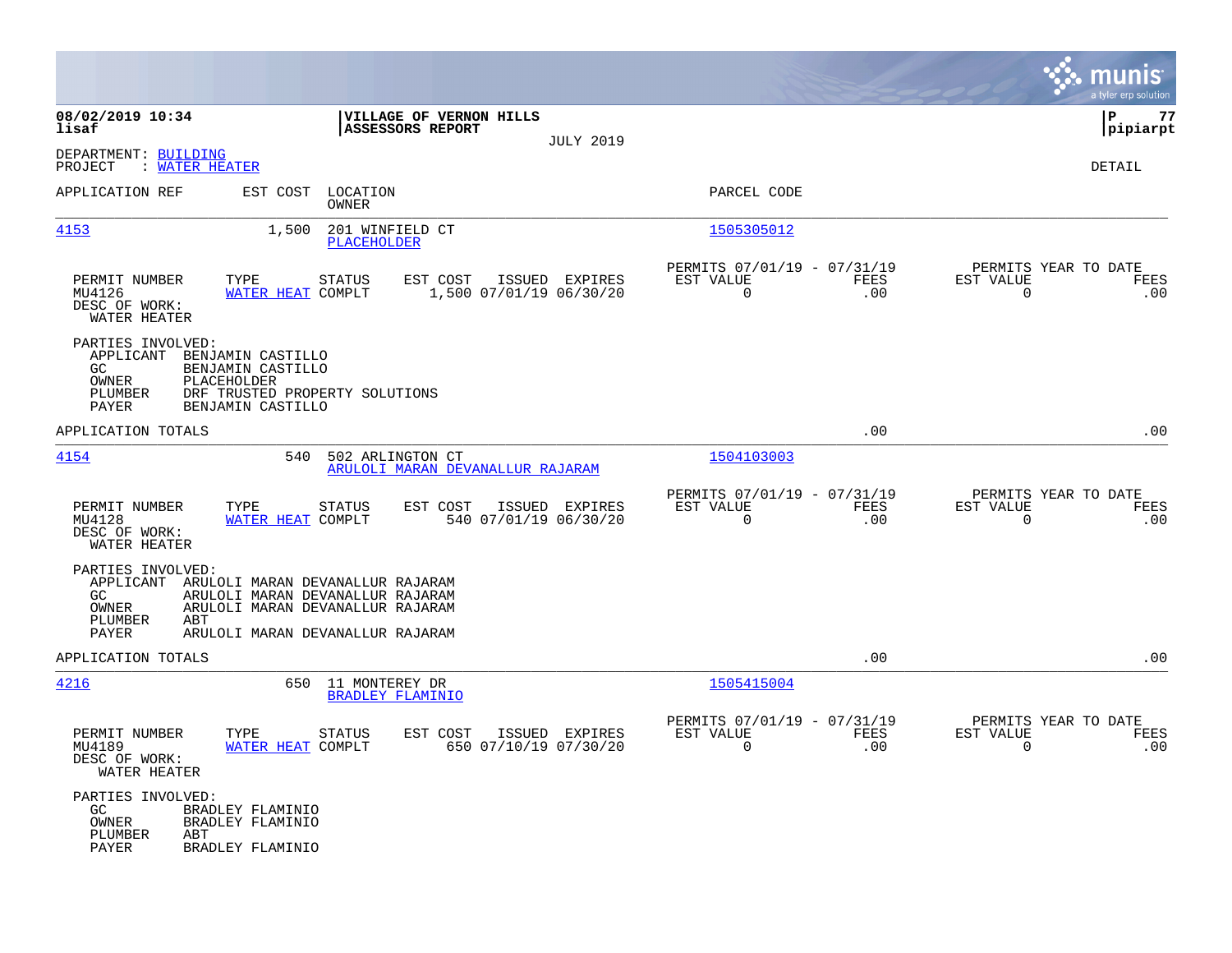|                                                                                  |                                                                                                                                                        |                                           |                                                                      |             |                                                     | munis<br>a tyler erp solution    |
|----------------------------------------------------------------------------------|--------------------------------------------------------------------------------------------------------------------------------------------------------|-------------------------------------------|----------------------------------------------------------------------|-------------|-----------------------------------------------------|----------------------------------|
| 08/02/2019 10:34<br>lisaf<br>APPLICATION TOTALS                                  | VILLAGE OF VERNON HILLS<br><b>ASSESSORS REPORT</b>                                                                                                     | <b>JULY 2019</b>                          |                                                                      | .00         |                                                     | 78<br>P<br> pipiarpt<br>$.00 \,$ |
| DEPARTMENT: BUILDING<br>PROJECT<br>: WATER HEATER                                |                                                                                                                                                        |                                           |                                                                      |             |                                                     | DETAIL                           |
| APPLICATION REF                                                                  | EST COST<br>LOCATION<br>OWNER                                                                                                                          |                                           | PARCEL CODE                                                          |             |                                                     |                                  |
| 4240                                                                             | 1,669<br>1068 CUMBERLAND CT<br>LARISA SPRIKUT                                                                                                          |                                           | 1132408004                                                           |             |                                                     |                                  |
| PERMIT NUMBER<br>MU4223<br>DESC OF WORK:<br>WATER HEATER                         | TYPE<br>STATUS<br>EST COST<br>WATER HEAT ISSUED                                                                                                        | ISSUED EXPIRES<br>1,669 07/16/19 07/15/20 | PERMITS 07/01/19 - 07/31/19<br>EST VALUE<br>$\mathbf 0$              | FEES<br>.00 | PERMITS YEAR TO DATE<br>EST VALUE<br>0              | FEES<br>.00                      |
| PARTIES INVOLVED:<br>APPLICANT<br>GC.<br>OWNER<br>PLUMBER<br>PAYER               | DRF TRUSTED PROPERTY SOLUTIONS<br>DRF TRUSTED PROPERTY SOLUTIONS<br>LARISA SPRIKUT<br>DRF TRUSTED PROPERTY SOLUTIONS<br>DRF TRUSTED PROPERTY SOLUTIONS |                                           |                                                                      |             |                                                     |                                  |
| APPLICATION TOTALS                                                               |                                                                                                                                                        |                                           |                                                                      | .00         |                                                     | .00                              |
| 4257                                                                             | 2,500<br>278 ALPINE SPRINGS DR<br><b>MAYA KLIBANER</b>                                                                                                 |                                           | 1505208077                                                           |             |                                                     |                                  |
| PERMIT NUMBER<br>MU4232<br>DESC OF WORK:<br>WATER HEATER                         | TYPE<br><b>STATUS</b><br>EST COST<br>WATER HEAT COMPLT                                                                                                 | ISSUED EXPIRES<br>2,500 07/17/19 07/23/20 | PERMITS 07/01/19 - 07/31/19<br>EST VALUE<br>$\mathbf 0$              | FEES<br>.00 | PERMITS YEAR TO DATE<br>EST VALUE<br>0              | FEES<br>.00                      |
| PARTIES INVOLVED:<br>APPLICANT MAYA KLIBANER<br>GC.<br>OWNER<br>PLUMBER<br>PAYER | MAYA KLIBANER<br>MAYA KLIBANER<br>DRF TRUSTED PROPERTY SOLUTIONS<br>MAYA KLIBANER                                                                      |                                           |                                                                      |             |                                                     |                                  |
| APPLICATION TOTALS                                                               |                                                                                                                                                        |                                           |                                                                      | .00         |                                                     | .00                              |
| <u>4267</u>                                                                      | 1,250 1 WILDWOOD CT<br>PLACEHOLDER                                                                                                                     |                                           | 1505423089                                                           |             |                                                     |                                  |
| PERMIT NUMBER<br>MU4240<br>DESC OF WORK:<br>WATER HEATER                         | TYPE<br><b>STATUS</b><br>EST COST<br>WATER HEAT COMPLT                                                                                                 | ISSUED EXPIRES<br>1,250 07/29/19 07/28/20 | PERMITS 07/01/19 - 07/31/19<br>EST VALUE<br>$\overline{\phantom{0}}$ | FEES<br>.00 | PERMITS YEAR TO DATE<br>EST VALUE<br>$\overline{0}$ | FEES<br>.00                      |
| PARTIES INVOLVED:<br>APPLICANT KATHLEEN HIGGINS<br>GC<br>OWNER<br>PLUMBER        | KATHLEEN HIGGINS<br>PLACEHOLDER<br>ARROW PLUMBING INC                                                                                                  |                                           |                                                                      |             |                                                     |                                  |

**Contract**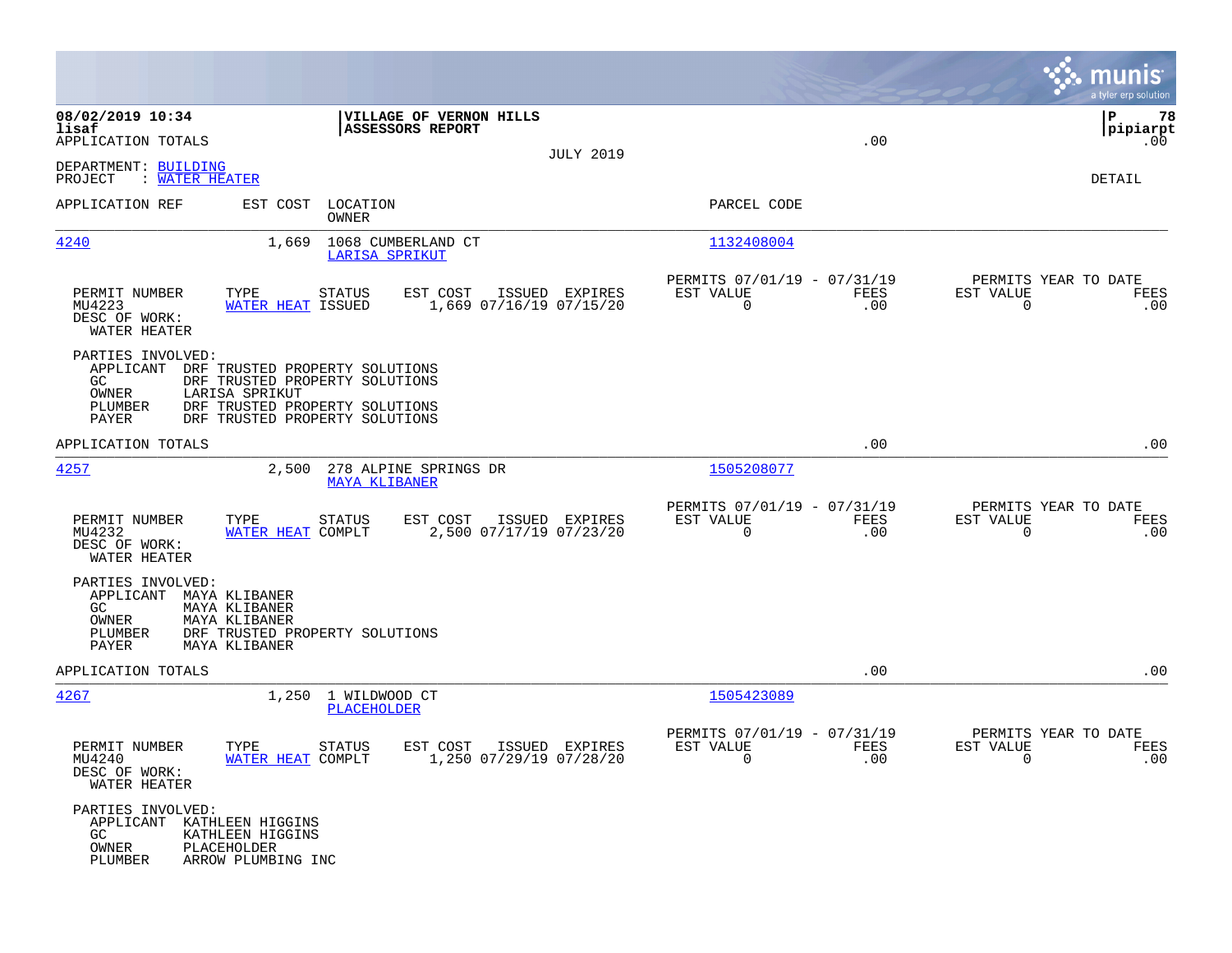|                                                                                                                                                                                                                                       |                                                                               | a tyler erp solution                                            |
|---------------------------------------------------------------------------------------------------------------------------------------------------------------------------------------------------------------------------------------|-------------------------------------------------------------------------------|-----------------------------------------------------------------|
| 08/02/2019 10:34<br>VILLAGE OF VERNON HILLS<br>lisaf<br><b>ASSESSORS REPORT</b><br><b>JULY 2019</b>                                                                                                                                   |                                                                               | ΙP<br>79<br> pipiarpt                                           |
| DEPARTMENT: BUILDING<br>PROJECT<br>: WATER HEATER                                                                                                                                                                                     |                                                                               | DETAIL                                                          |
| APPLICATION REF<br>EST COST<br>LOCATION<br><b>OWNER</b><br>PAYER<br>KATHLEEN HIGGINS                                                                                                                                                  | PARCEL CODE                                                                   |                                                                 |
| APPLICATION TOTALS                                                                                                                                                                                                                    | .00                                                                           | .00                                                             |
| 4274<br>860 NORTH LAKESIDE DR 2-A<br>916<br><b>DANETTE RYAN</b>                                                                                                                                                                       | 1507200113                                                                    |                                                                 |
| PERMIT NUMBER<br>TYPE<br>EST COST<br>ISSUED EXPIRES<br><b>STATUS</b><br>MU4247<br>916 07/29/19 07/28/20<br>WATER HEAT COMPLT<br>DESC OF WORK:<br>WATER HEATER                                                                         | PERMITS 07/01/19 - 07/31/19<br>EST VALUE<br><b>FEES</b><br>$\mathbf 0$<br>.00 | PERMITS YEAR TO DATE<br>EST VALUE<br>FEES<br>$\Omega$<br>.00    |
| PARTIES INVOLVED:<br>GC<br>EVOLUTION PLUMBING<br>OWNER<br>DANETTE RYAN<br>PLUMBER<br>EVOLUTION PLUMBING<br>PAYER<br>EVOLUTION PLUMBING                                                                                                |                                                                               |                                                                 |
| APPLICATION TOTALS                                                                                                                                                                                                                    | .00                                                                           | .00                                                             |
| 4278<br>725 KEYSTONE LN<br>1,500<br>SHASHIDHAR PUTTI & SOWJANYA SREERAM                                                                                                                                                               | 1505208120                                                                    |                                                                 |
| TYPE<br>EST COST<br>PERMIT NUMBER<br><b>STATUS</b><br>ISSUED EXPIRES<br>1,500 07/22/19 07/30/20<br>MU4253<br>WATER HEAT COMPLT<br>DESC OF WORK:<br>WATER HEATER                                                                       | PERMITS 07/01/19 - 07/31/19<br>EST VALUE<br>FEES<br>$\mathbf 0$<br>.00        | PERMITS YEAR TO DATE<br>EST VALUE<br>FEES<br>$\mathbf 0$<br>.00 |
| PARTIES INVOLVED:<br>APPLICANT<br>SHASHIDHAR PUTTI & SOWJANYA SREERAM<br>SHASHIDHAR PUTTI & SOWJANYA SREERAM<br>GC.<br>SHASHIDHAR PUTTI & SOWJANYA SREERAM<br>OWNER<br>PLUMBER<br>ABT<br>PAYER<br>SHASHIDHAR PUTTI & SOWJANYA SREERAM |                                                                               |                                                                 |
| APPLICATION TOTALS<br>PROJECT TOTALS                                                                                                                                                                                                  | .00<br>$\Omega$<br>.00                                                        | .00<br>$\Omega$<br>.00                                          |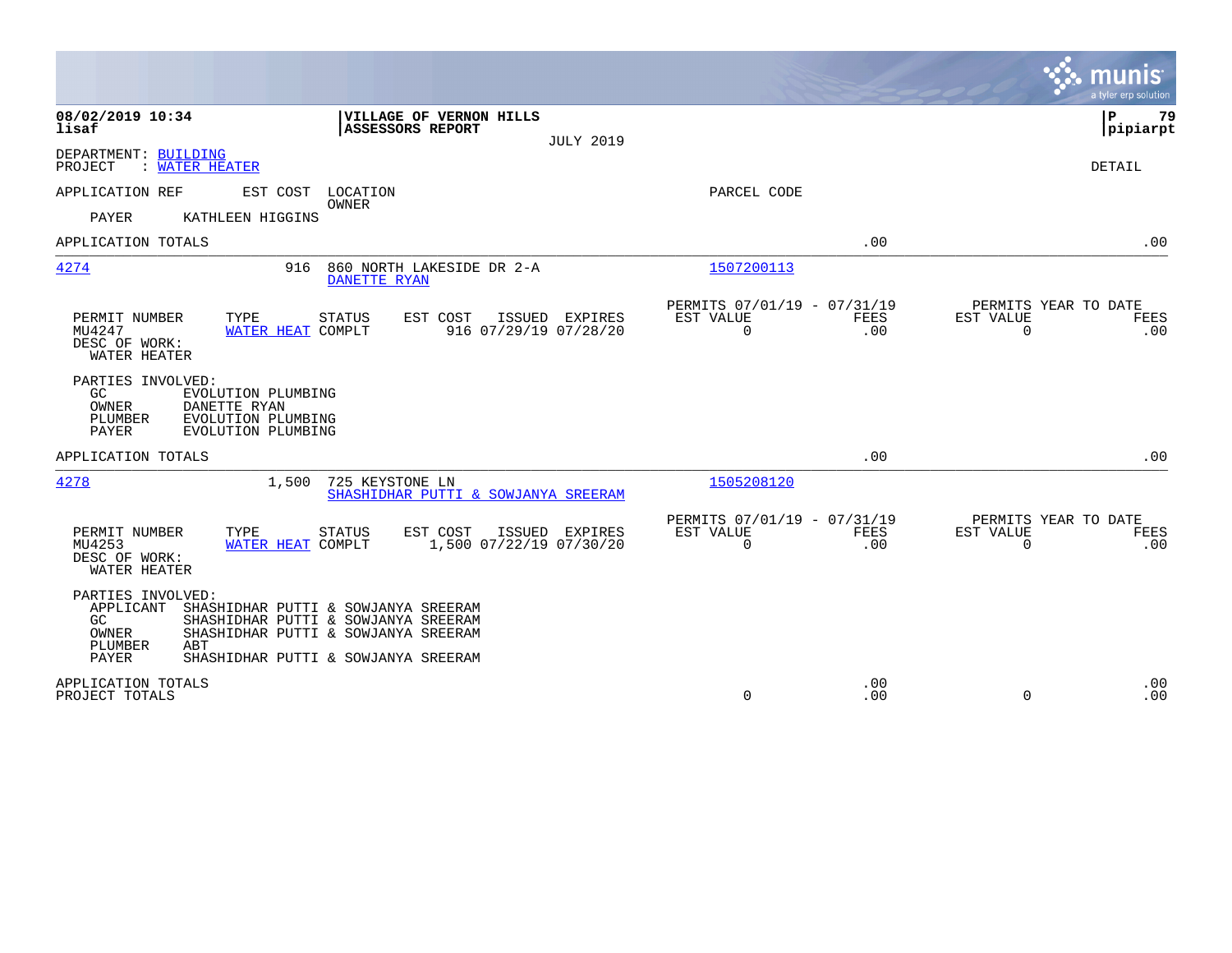|                                                                                                                                                                                                               |                                                                                         |                                                                           | munis<br>a tyler erp solution                            |
|---------------------------------------------------------------------------------------------------------------------------------------------------------------------------------------------------------------|-----------------------------------------------------------------------------------------|---------------------------------------------------------------------------|----------------------------------------------------------|
| 08/02/2019 10:34<br>lisaf                                                                                                                                                                                     | VILLAGE OF VERNON HILLS<br>ASSESSORS REPORT                                             |                                                                           | ΙP<br>80<br> pipiarpt                                    |
| DEPARTMENT: BUILDING<br>PROJECT<br>$\mathrel{\mathop:}$ SIGN                                                                                                                                                  | <b>JULY 2019</b>                                                                        |                                                                           | DETAIL                                                   |
| APPLICATION REF<br>EST COST                                                                                                                                                                                   | LOCATION<br><b>OWNER</b>                                                                | PARCEL CODE                                                               |                                                          |
| 4003<br>9,300                                                                                                                                                                                                 | 863 NORTH MILWAUKEE AVENUE 400<br><b>PLACEHOLDER</b>                                    | 1134302008                                                                |                                                          |
| TYPE<br>PERMIT NUMBER<br>MU4129<br><b>SIGN</b><br>DESC OF WORK:<br>SIGN: SOLIDCORE                                                                                                                            | <b>STATUS</b><br>EST COST<br>ISSUED EXPIRES<br><b>ISSUED</b><br>9,300 07/01/19 06/30/20 | PERMITS 07/01/19 - 07/31/19<br>EST VALUE<br>FEES<br>0<br>123.00           | PERMITS YEAR TO DATE<br>EST VALUE<br>FEES<br>0<br>123.00 |
| PARTIES INVOLVED:<br>APPLICANT<br>OLYMPIK SIGNS<br>ELECTRICIA OLYMPIC SIGNS<br>GC<br>OLYMPIK SIGNS<br><b>OCCUPANT</b><br>SOLIDCORE<br>OWNER<br>PLACEHOLDER<br>PAYER<br>OLYMPIK SIGNS<br>SIGN<br>OLYMPIK SIGNS |                                                                                         |                                                                           |                                                          |
| APPLICATION TOTALS                                                                                                                                                                                            |                                                                                         | 123.00                                                                    | 123.00                                                   |
| 4182<br>6,000                                                                                                                                                                                                 | 859 WEST END CT 101<br>859 WEST END COURT VENTURE LLC                                   | 1132305029                                                                |                                                          |
| PERMIT NUMBER<br>TYPE<br>MU4258<br><b>SIGN</b><br>DESC OF WORK:<br>SIGN - YORK SOLUTIONS                                                                                                                      | <b>STATUS</b><br>EST COST<br>ISSUED EXPIRES<br><b>ISSUED</b><br>6,000 07/22/19 07/21/20 | PERMITS 07/01/19 - 07/31/19<br>EST VALUE<br>FEES<br>$\mathbf 0$<br>169.00 | PERMITS YEAR TO DATE<br>EST VALUE<br>FEES<br>169.00<br>0 |
| PARTIES INVOLVED:<br>GC<br>COMET NEON<br>OCCUPANT<br>YORK SOLUTIONS<br>OWNER<br>859 WEST END COURT VENTURE LLC<br>COMET NEON<br>PAYER<br>SIGN<br>COMET NEON                                                   |                                                                                         |                                                                           |                                                          |
| APPLICATION TOTALS                                                                                                                                                                                            |                                                                                         | 169.00                                                                    | 169.00                                                   |
| 4184<br>2,700                                                                                                                                                                                                 | 1322 SOUTH MILWAUKEE AVE<br>KELKAR LIVING TRUST                                         | 1515401021                                                                |                                                          |
| PERMIT NUMBER<br>TYPE<br>MU4235<br><b>SIGN</b><br>DESC OF WORK:<br>SIGN: IRV'S LUGGAGE                                                                                                                        | EST COST<br><b>STATUS</b><br>ISSUED EXPIRES<br>2,700 07/18/19 07/17/20<br><b>ISSUED</b> | PERMITS 07/01/19 - 07/31/19<br>EST VALUE<br>FEES<br>0<br>156.00           | PERMITS YEAR TO DATE<br>EST VALUE<br>FEES<br>0<br>156.00 |
| PARTIES INVOLVED:<br>GC<br>WINDY CITYLUGGAGE AND REPAIR<br>OCCUPANT<br>IRV'S LUGGAGE<br>OWNER<br>KELKAR LIVING TRUST                                                                                          |                                                                                         |                                                                           |                                                          |